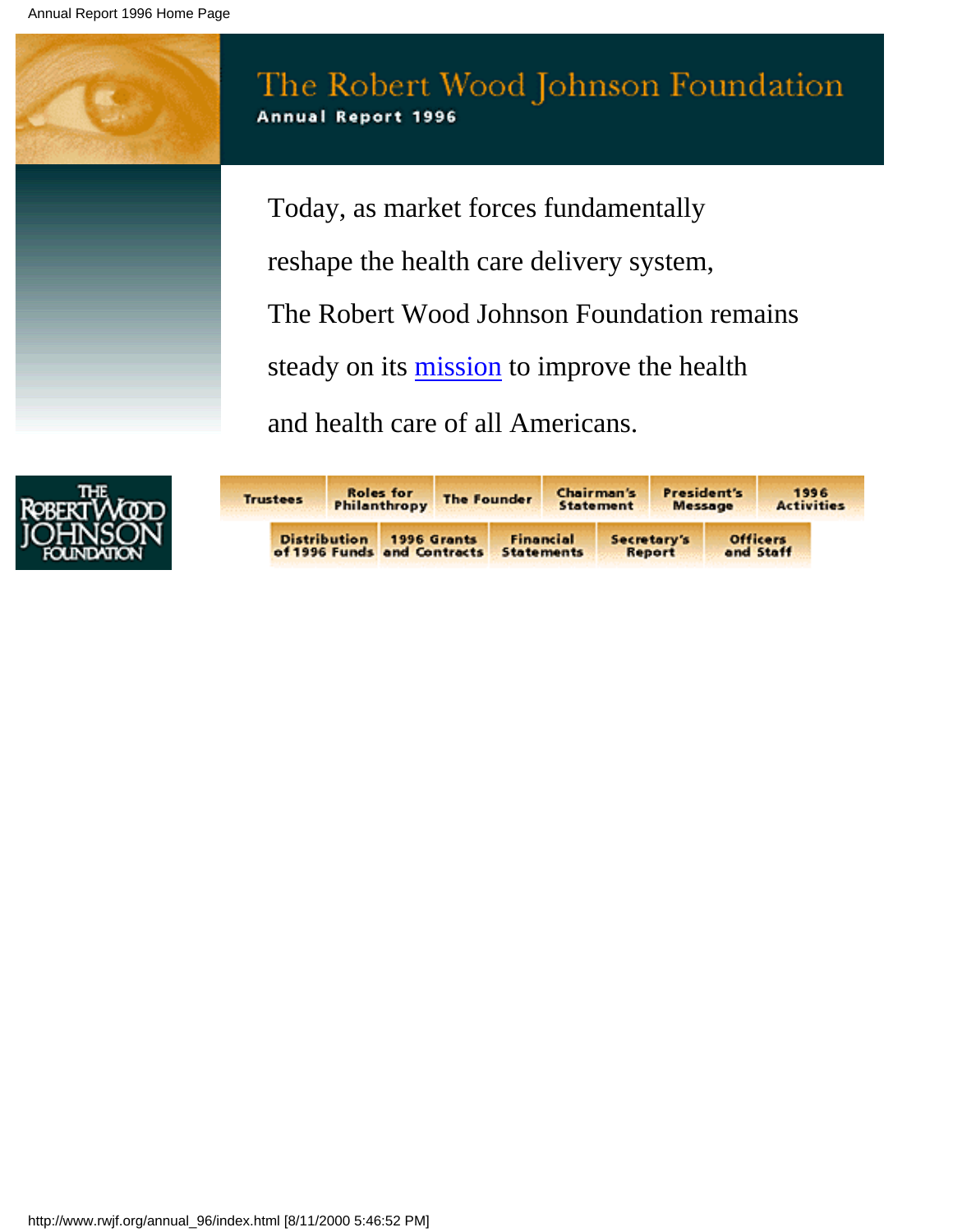# <span id="page-1-0"></span>**Mission Statement**

The Robert Wood Johnson Foundation was established as a national philanthropy in 1972 and today is the largest U.S. foundation devoted to health care. The Foundation's mission is to improve the health and health care of all Americans. The Foundation concentrates its grantmaking in three areas:

- to assure that all Americans have access to basic health care at reasonable cost;
- to improve the way services are organized and provided to people with chronic health conditions; and
- to promote health and reduce the personal, social, and economic harm caused by substance abuse-tobacco, alcohol, and illicit drugs.

**Annual Report Page** 

**RWJF Home**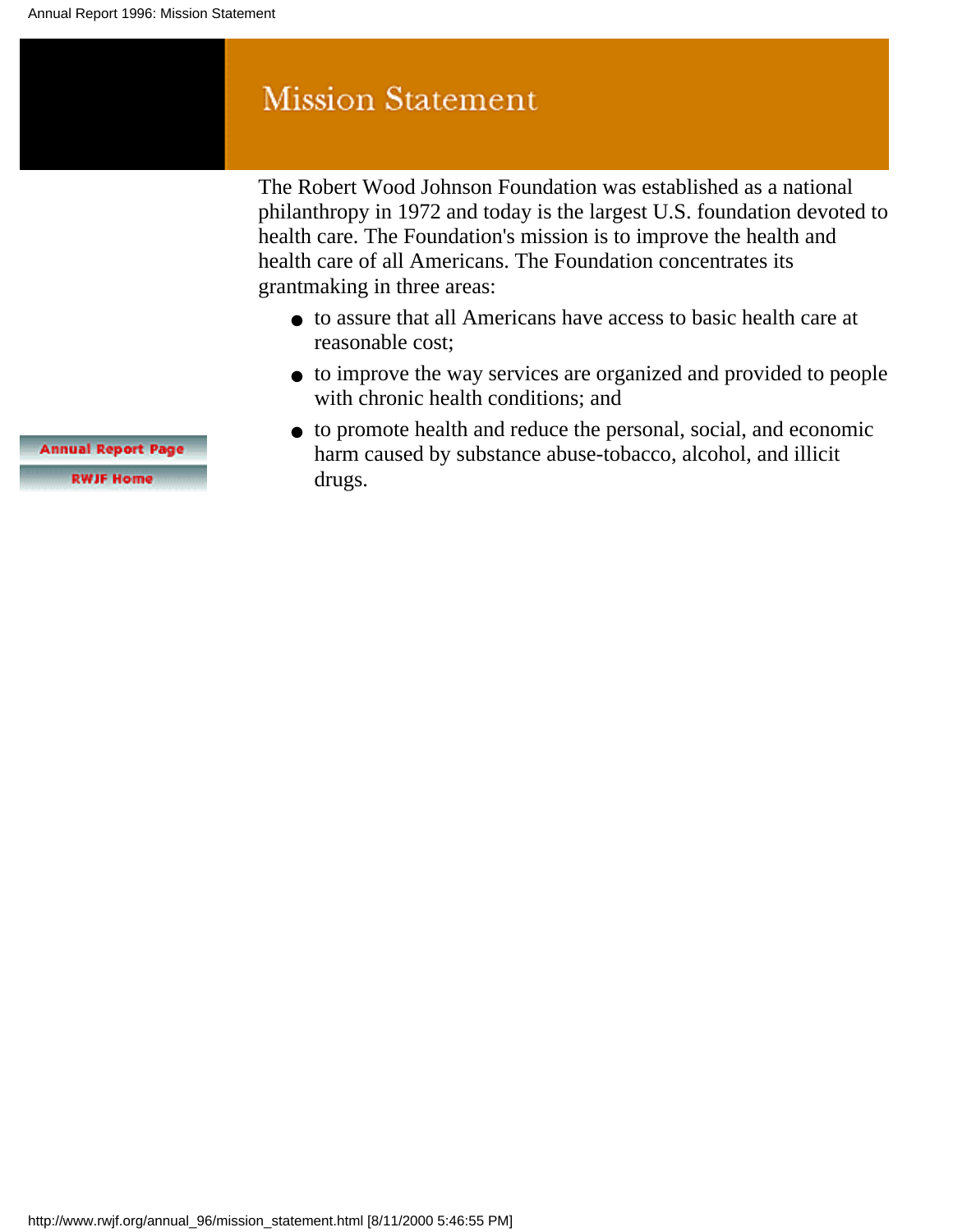# Officers and Staff

As of February 1, 1997

**Sidney F. Wentz** *Chairman, Board of Trustees*

**Evann S. Gleeson** *Administrative Assistant*

**Steven A. Schroeder, MD** *President*

**Sara E. Wilkinson** *Administrative Assistant*

**Judith A. Famulare** *Secretary*

**Lewis G. Sandy, MD** *Executive Vice President*

**Gerri E. Brown** *Administrative Assistant*

**J. Warren Wood, III** *Vice President, General Counsel and Secretary*

**Sharon E. Krauss** *Administrative Assistant*

**May C. Wagner** *Secretary*

**Ruby P. Hearn, PhD** *Senior Vice President*

**Lois Shevlin** *Administrative/Program Assistant*

**Paul S. Jellinek, PhD** *Vice President and Convener, Access Goal Development Working Group*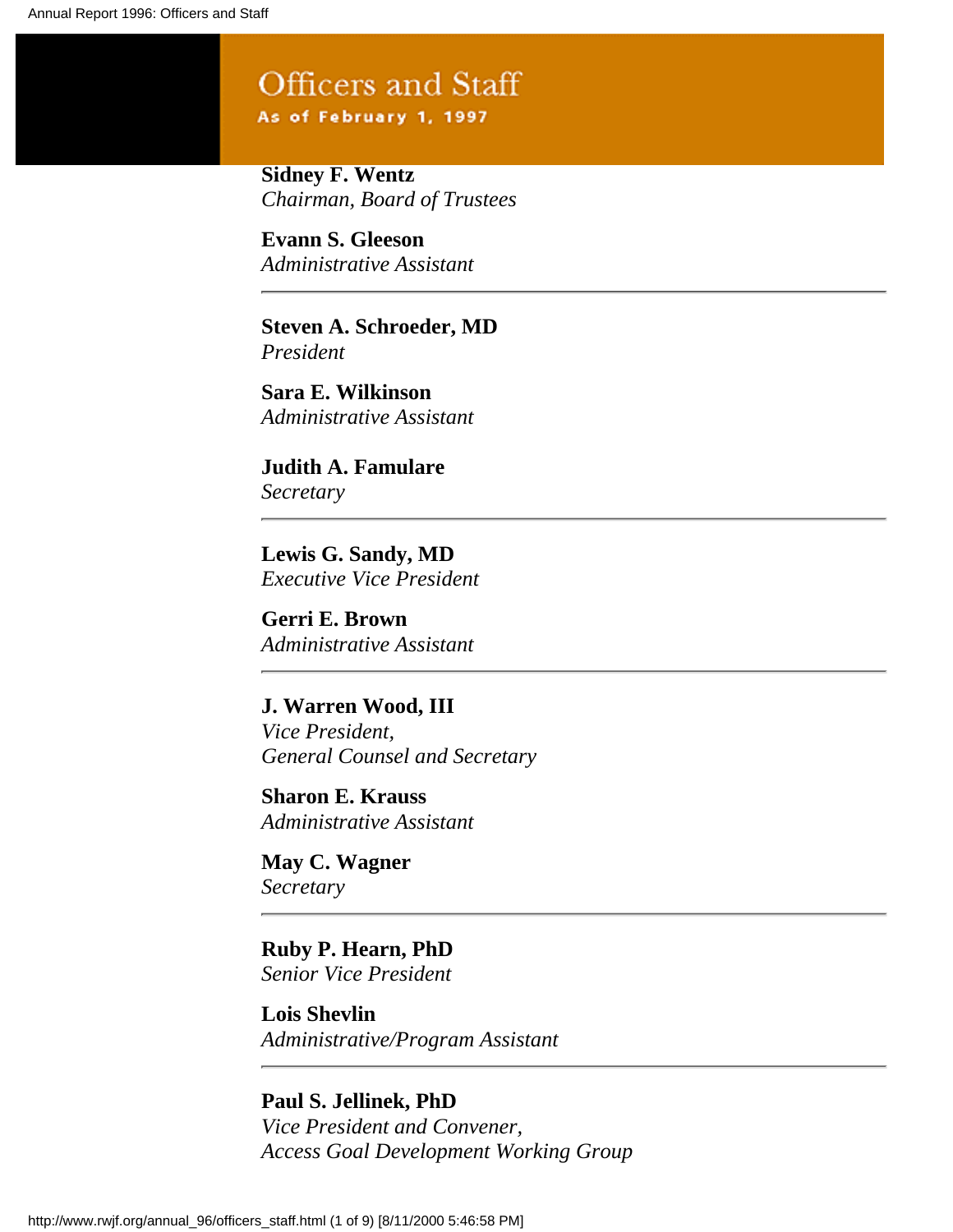**Rush L. Russell** *Senior Program Officer*

**Terri C. Gibbs** *Program Officer*

**Floyd K. Morris** *Program Officer*

**Amy L. Dewald** *Staff Associate*

**Dale A. Alloway** *Administrative/Program Assistant*

**Joy Neath** *Administrative/Program Assistant*

**Dolores V. Slayton** *Program Assistant*

**Liz A. O'Neill** *Secretary*

**Jeanette L. Wattley** *Secretary*

**Nancy J. Kaufman** *Vice President*

**Marilyn Aguirre-Molina, EdD** *Senior Program Officer*

**Michael P. Beachler** *Senior Program Officer and Convener, Substance Abuse Goal Development Working Group*

**Terrance Keenan** *Special Program Consultant*

**Janet Heroux** *Program Officer*

**Neal Brandes** *Program Associate*

**Charlotte L. Hallacher** *Program Assistant*

**Cynthia L. Kiely**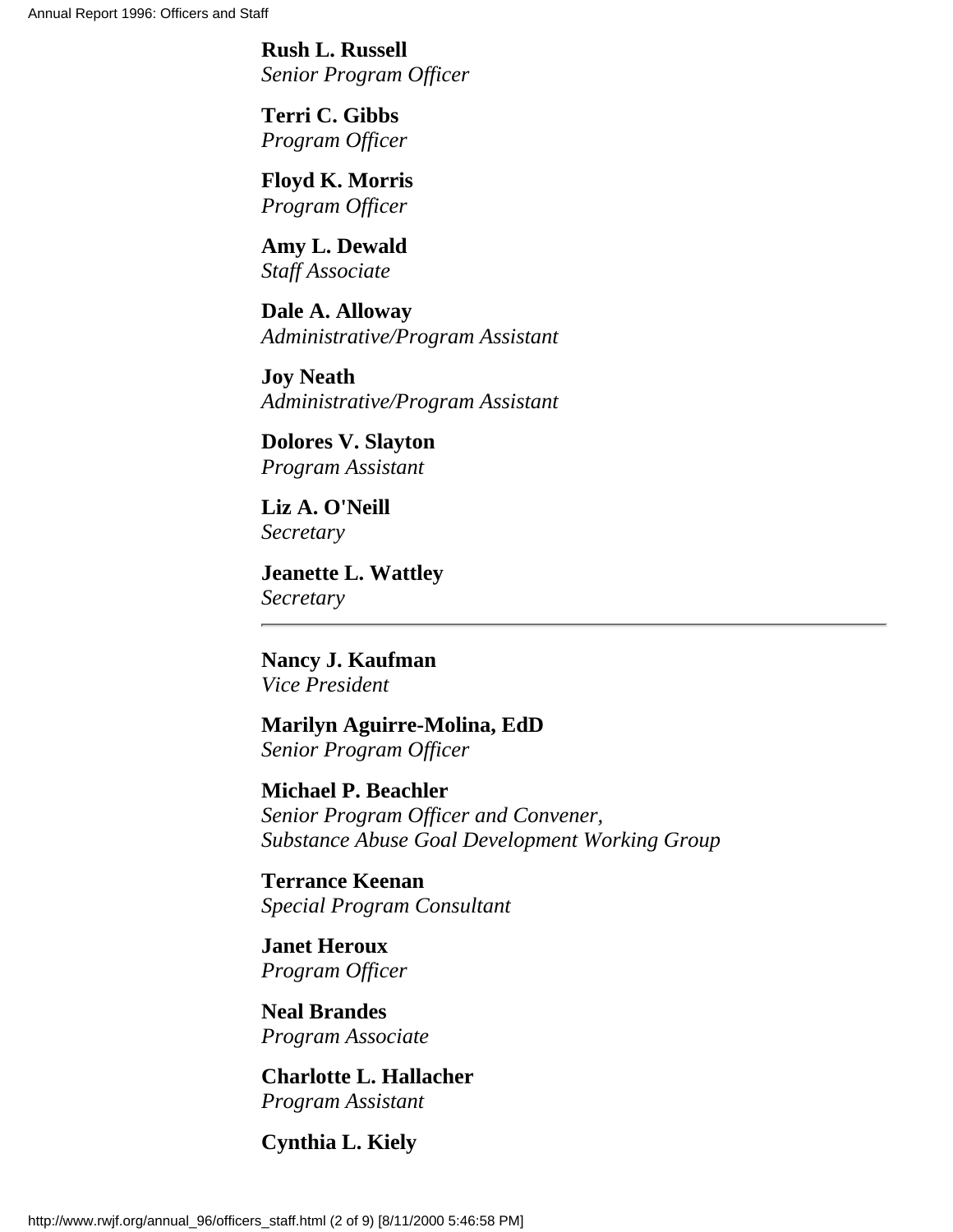*Administrative/Program Assistant*

**Barbara A. McCourt** *Program Assistant*

**Mary L. Quinn** *Administrative/Program Assistant*

**Mary R. Marrone** *Secretary*

**Sallie A. Petrucci** *Secretary*

**Christopher Bengson** *Program Intern*

## **James R. Knickman, PhD**

*Vice President for Evaluation and Research and Convener, Chronic Health Conditions Goal Development Working Group*

**Marjorie A. Gutman, PhD** *Senior Program Officer*

**C. Tracy Orleans, PhD** *Senior Program Officer*

**Beth A. Stevens, PhD** *Senior Program Officer*

**Andrea S. Gerstenberger, ScD** *Program Officer*

**Maureen L. Michael** *Program Associate*

**Phyllis L. Kane** *Program Assistant*

**Pamela K. LaPata** *Administrative Assistant*

**Deborah A. Malloy** *Administrative Assistant*

**Christine M. Phares** *Administrative/Program Assistant*

**Ann P. Pomphrey** *Program Assistant*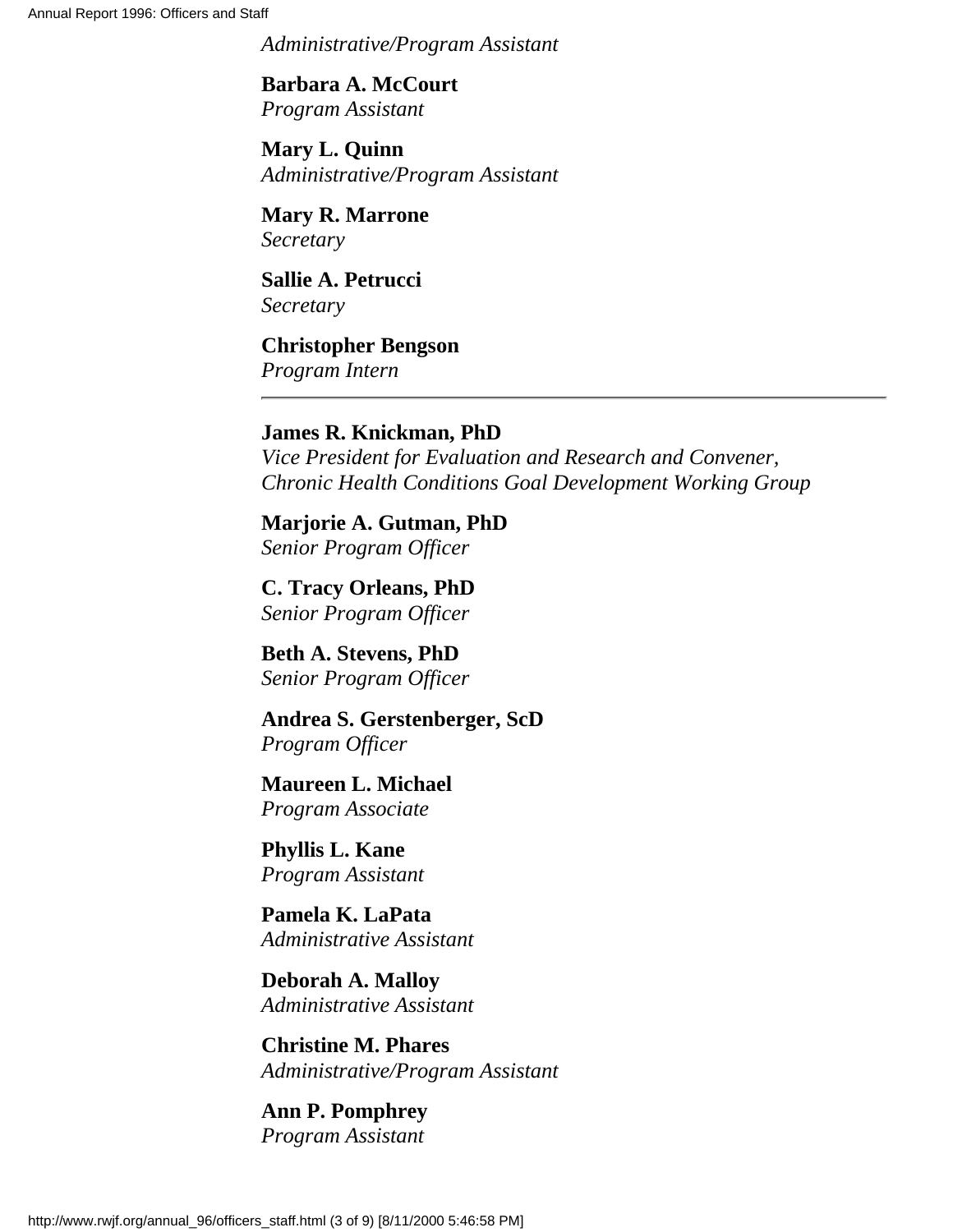Annual Report 1996: Officers and Staff

**Curtis R. Trimble** *Research Assistant*

**Sherry M. Georgianna** *Secretary*

**Helen Levy** *Research Resident*

**Robert G. Hughes, PhD** *Vice President*

**Nancy L. Barrand** *Senior Program Officer and Director, Health Policy Group*

**Pamela S. Dickson** *Senior Program Officer*

**Rosemary Gibson** *Senior Program Officer*

**Judith Y. Whang** *Program Officer*

**Dolores A. Colello** *Program Assistant*

**Linda L. Manning** *Administrative/Program Assistant*

**Diane Montagne** *Program Assistant*

**Jeanne M. Stives** *Secretary*

**Jeniffer S. Wilkinson** *Secretary*

**Catherine M. Dunham, EdD** *Special Advisor to the Foundation*

**Gail R. Wilensky, PhD** *Special Advisor to the President*

**Edward H. Robbins** *Director, Office of Proposal Management*

**Richard J. Toth**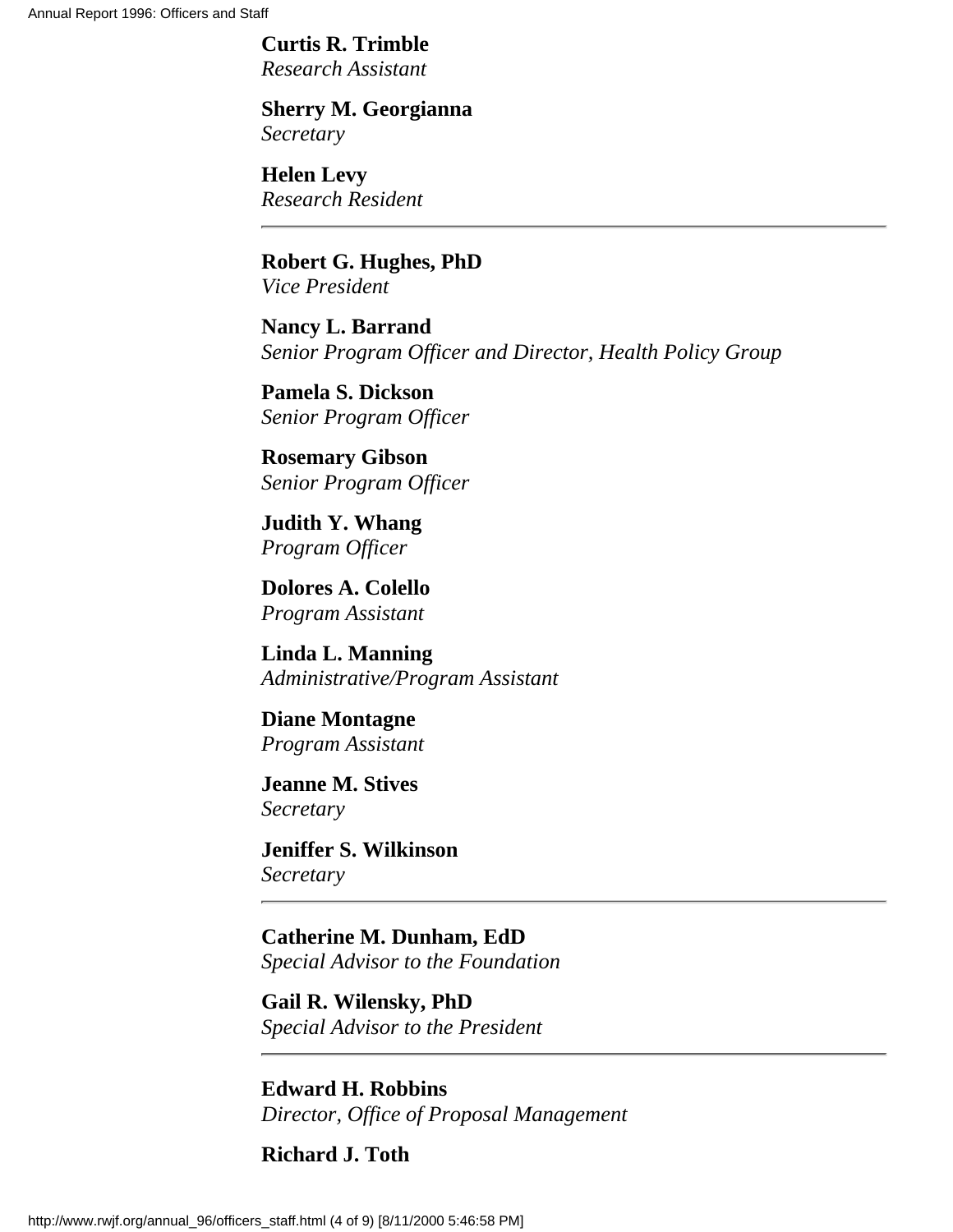*Assistant Director, Office of Proposal Management*

**Katherine J. Parker** *Proposal Manager*

**Julia E. Painter** *Program Assistant*

**Linda J. Gabryszewski** *Data Coordinator*

**Peggy L. Lucas** *Secretary*

**Frank Karel** *Vice President for Communications*

**Marc S. Kaplan** *Senior Communications Officer*

**Joe Marx** *Senior Communications Officer*

**Victoria D. Weisfeld** *Senior Communications Officer and Convener, Communications Development Working Group*

**Joan K. Hollendonner** *Communications Officer*

**Paul A. Tarini** *Communications Officer*

**Ann E. Searight** *Communications Associate*

**Jeanne M. Weber** *Production Manager*

**Mary P. Huber** *Communications Assistant*

**Eleanor T. Mattison** *Communications Assistant*

**JoAnn O'Dwyer** *Communications Assistant*

**Linda B. Potts** *Communications Assistant*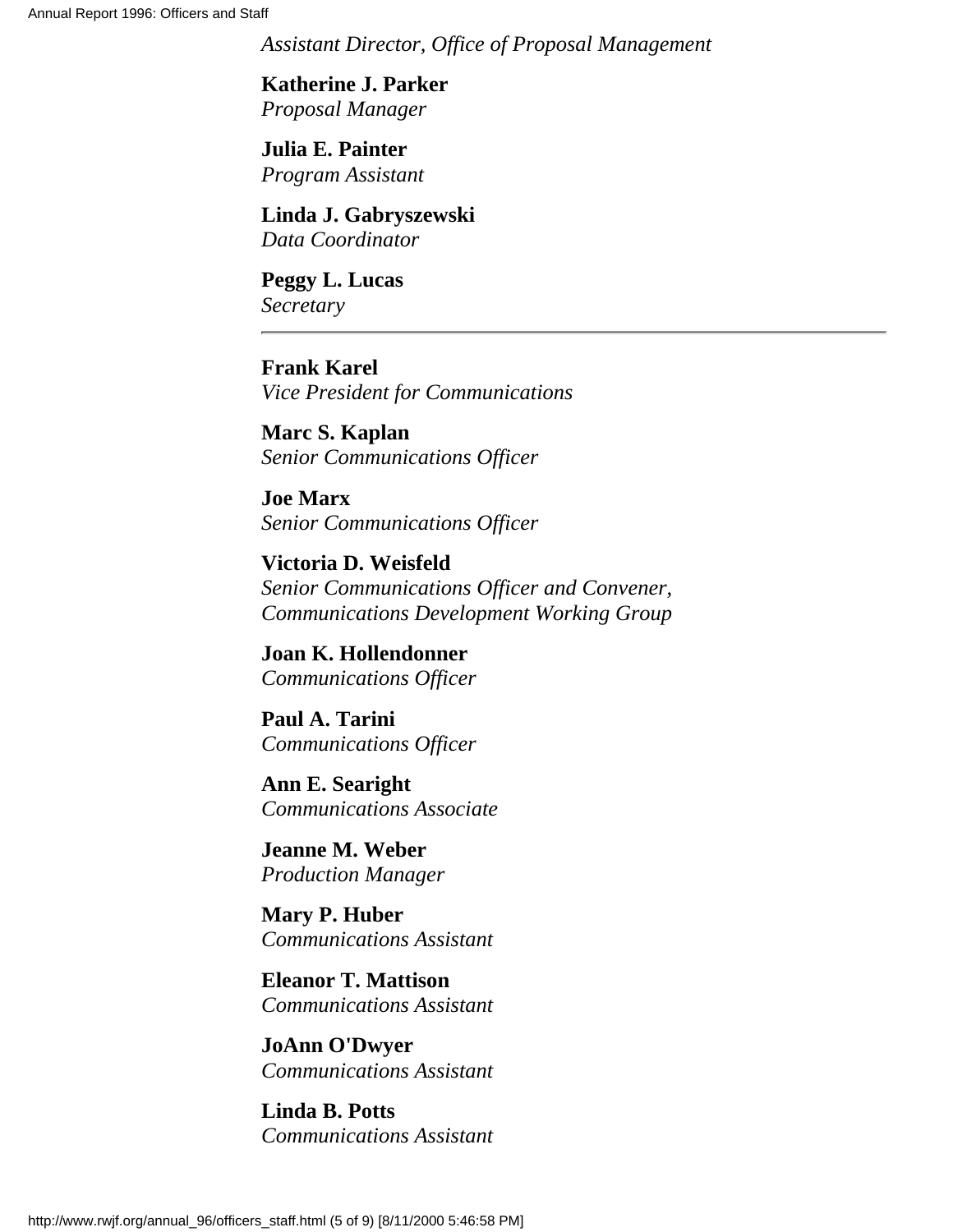**Sue J. Weidner** *Communications Assistant*

**Hope A. Woodhead** *Production Assistant*

**Barbara A. Sherwood** *Publications Aide*

**Kathryn W. Flatley** *Library Assistant*

**Mary Elizabeth Kren** *Library Assistant*

**Peter Goodwin** *Vice President and Treasurer*

**E. Tina Murphy** *Administrative Assistant*

**Janice A. Opalski** *Director of Financial Monitoring*

**Rona Smyth Henry** *Senior Financial Officer*

**Marco Navarro** *Financial Officer*

**Gail I. Benish** *Financial Analyst*

**Milton R. Ellis, Jr.** *Financial Analyst*

**Jonathan D. LaCrosse** *Financial Analyst*

**Spencer L. Lester** *Financial Analyst*

**Benjamin J. Warner** *Financial Analyst*

**Joseph Wechselberger** *Financial Analyst*

**Marianne Brandmaier**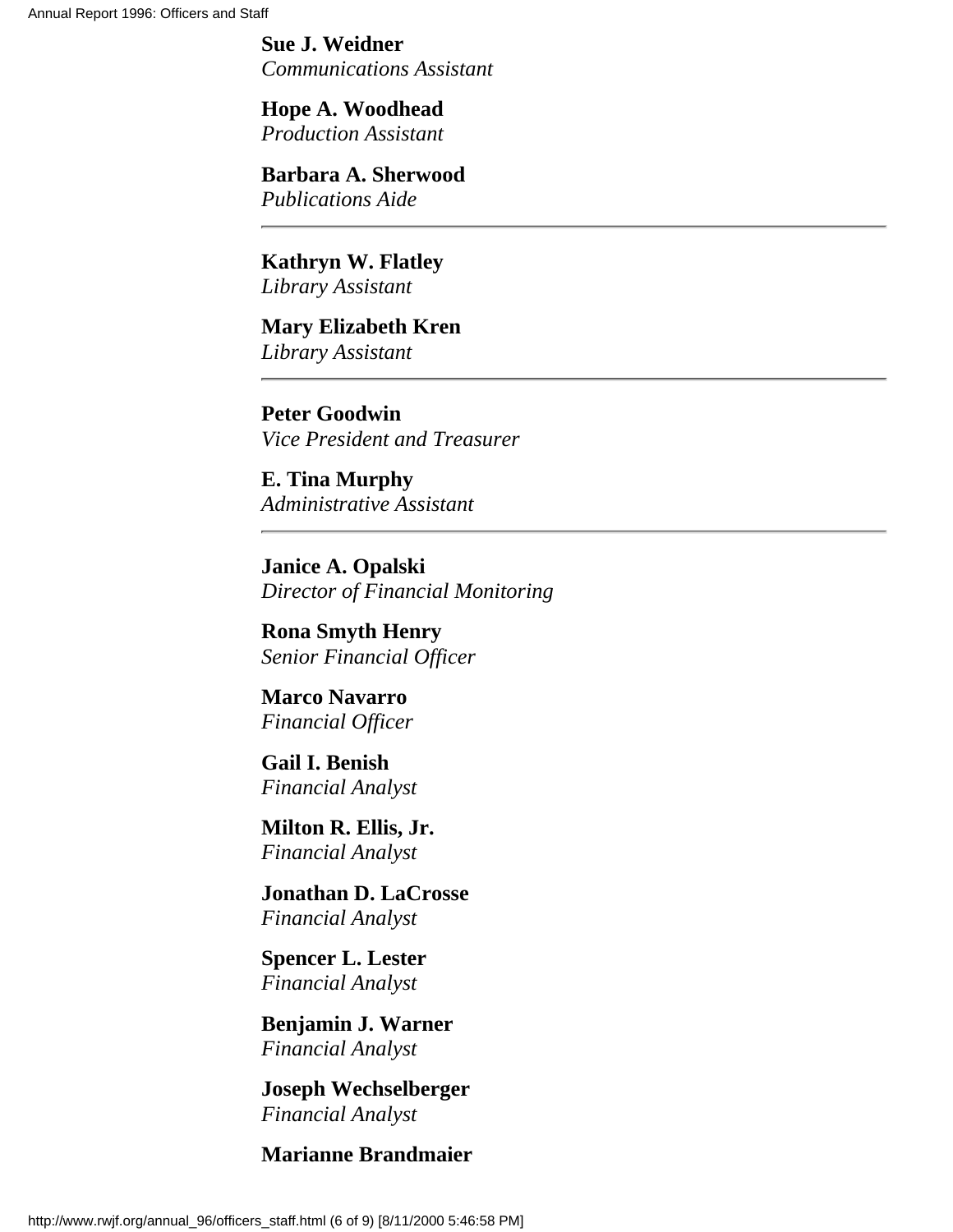*Administrative Assistant*

**Francine A. Belardo** *Secretary*

**Lorraine M. Conway** *Secretary*

**Stacey A. Sandrey** *Secretary*

**G. Russell Henshaw, Jr.** *Controller*

**Roy F. Chiorello** *Assistant Controller*

**Carolyn D. Scholer** *Portfolio/Accounting Assistant*

**Ellen E. Coyote** *Accounting Assistant*

**Carol A. Owle** *Accounting Assistant*

**Christina M. Reiger** *Director of Information Systems*

**Tami S. Mansur** *Assistant Manager-Information Systems*

**Kristine Nasto** *Assistant Manager-Information Systems*

**Robert Pierrot** *LAN Administrator*

**Helen G. Gerry** *Systems Analyst*

**Debra A. Heyn Sheil** *Systems Analyst*

**Kim M. Lavan** *Help Desk/Software Support Consultant*

**Joy E. Scaccetti** *Help Desk/Software Support Consultant*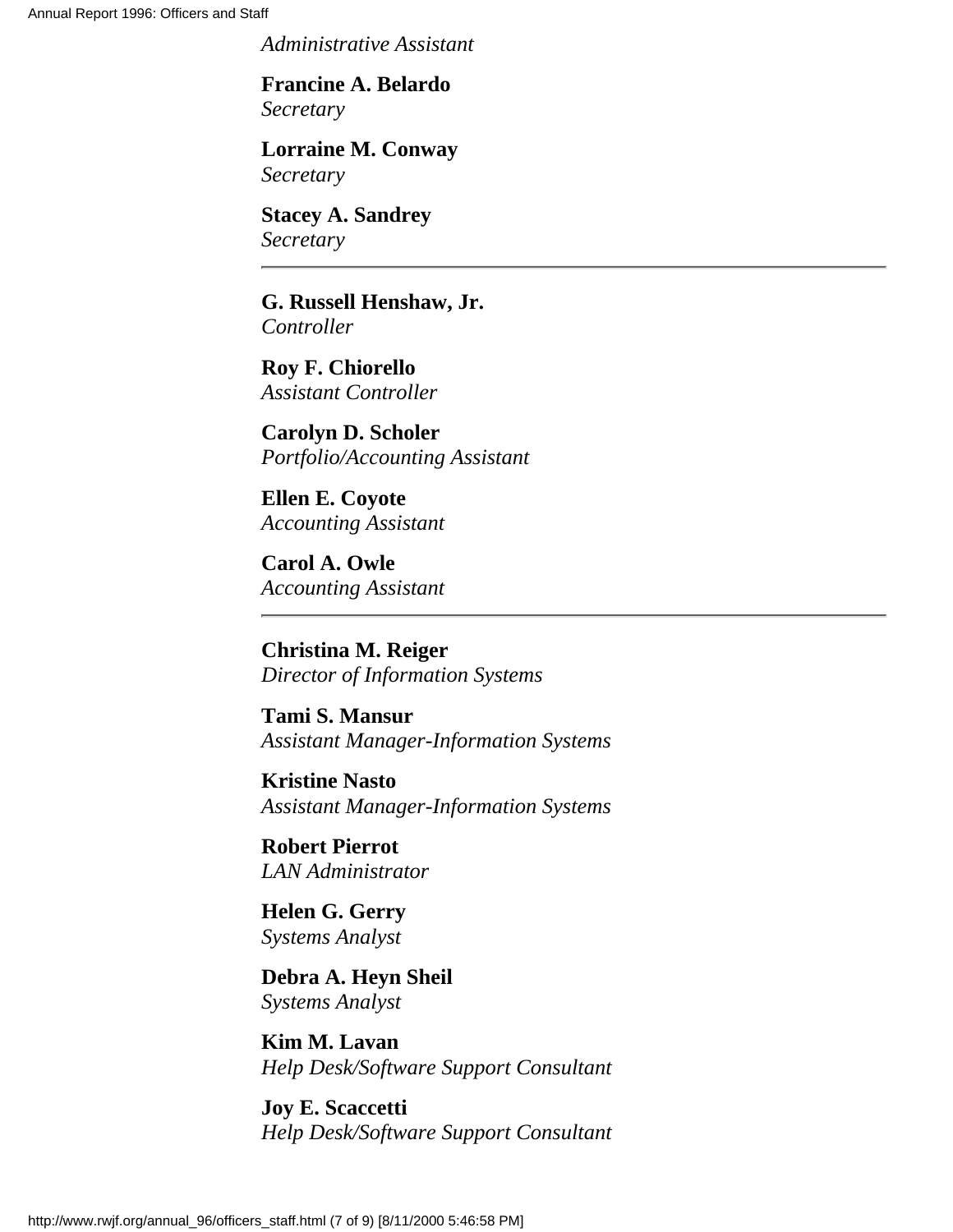## **Awilda Marquez**

*Secretary*

**John D. Gilliam** *Chief Investment Officer*

**Karen J. Candelori** *Fixed Income Portfolio Manager*

**Denise M. Inverso** *Fixed Income Portfolio Manager*

**Jill U. Posluszny** *Supervisor of Operations*

**Heather C. Kilgariff** *Operations Assistant*

**Corinne T. Kelley** *Secretary*

**Linda T. Curran** *Director of Human Resources and Administrative Services*

**Gina A. Stumpf** *Assistant Director of Human Resources*

**Nancy A. Paulick** *Human Resources Administrator*

**Mayra Saenz** *Secretary*

**Melinda H. Scott** *Receptionist/Operator*

**M. M. Thornes** *Receptionist/Operator*

**Anthony D. Freda** *Office Services Manager*

**Heidi N. Tucci** *Assistant Manager, Office Services*

**Amy K. Brand** *Mail Services Coordinator*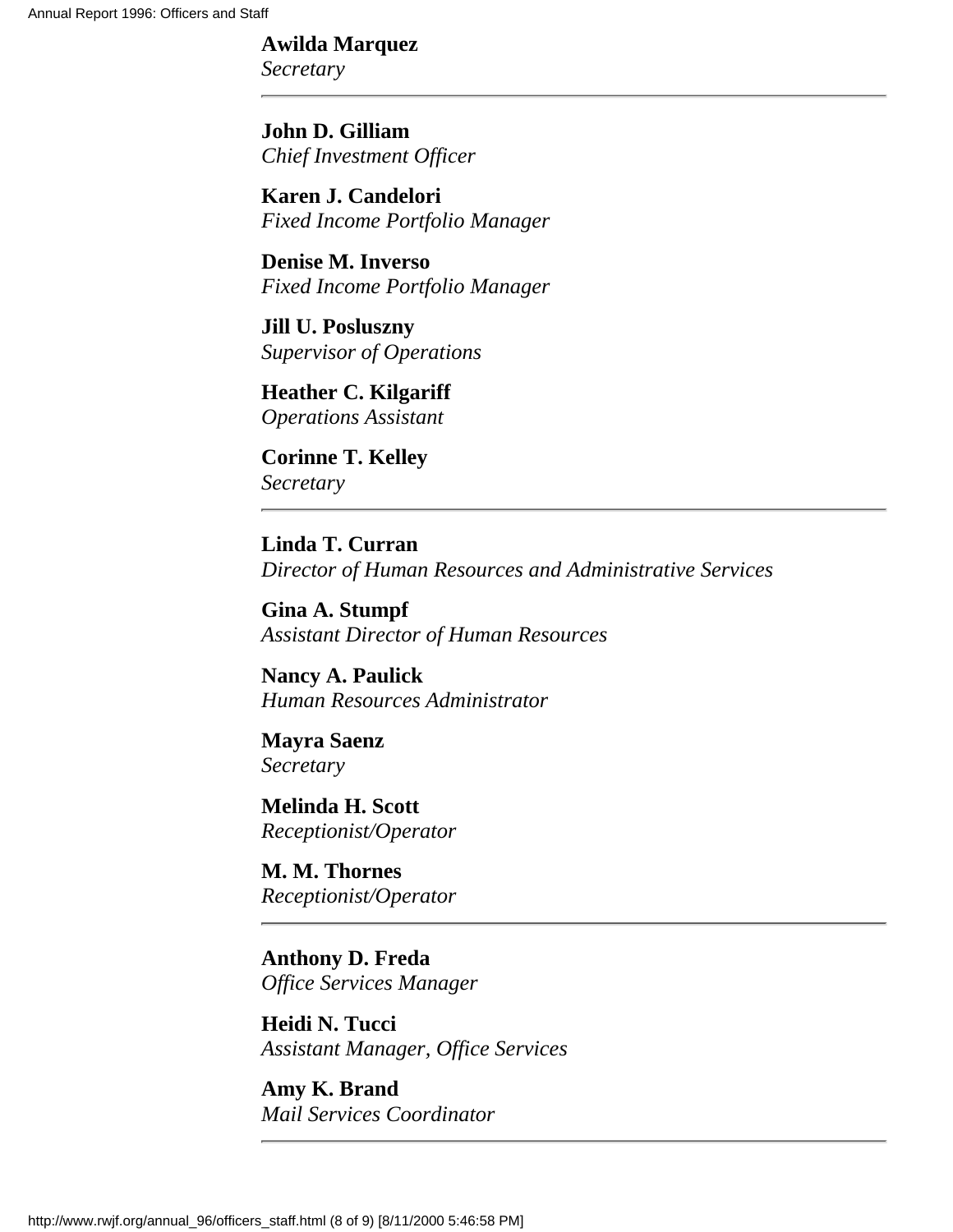Annual Report 1996: Officers and Staff

**Barbara J. Tretola** *Manager, Travel/Conference Services*

**David Finkelstein** *Office Services Assistant*

**Bernadine Rein** *Travel Assistant*

**James Rohmann** *Chauffeur*

**Sandra A. Georgeanni** *Records Supervisor*

**Annual Report Page RWJF Home** 

**Vicky J. Coveleski** *Records Assistant*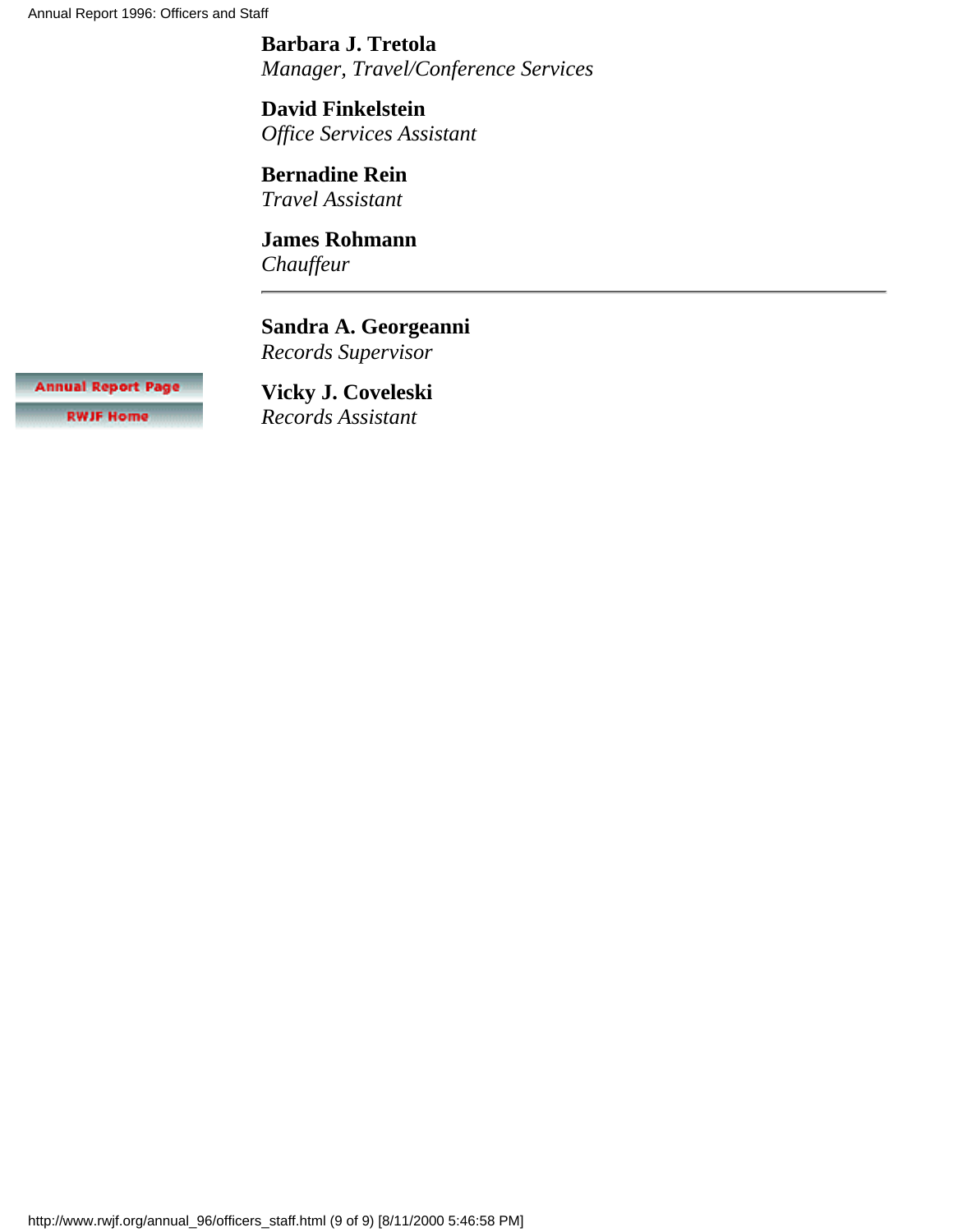# The Secretary's Report

**In June 1996, James R. Gavin, III, MD, PhD, and Gail L. Warden were elected to the Board of Trustees. Dr. Gavin is a senior scientific officer with the Howard Hughes Medical Institute, Chevy Chase, Maryland. He earned a PhD in biochemistry from Emory University, Atlanta, Georgia, and an MD from Duke University, Durham, North Carolina. Mr. Warden is president and chief executive officer of the Henry Ford Health System, Detroit, Michigan. He earned a master of hospital administration from the University of Michigan, Ann Arbor. At the January 1997 meeting of the Board, Norman Rosenberg, MD, trustee of the Foundation, was elected to the office of trustee emeritus. Dr. Rosenberg served as a trustee since 1958. At his election as trustee emeritus, Dr. Rosenberg was cited by the Board for his loyal, devoted, and valuable service to the Foundation.**

## **Staff Changes**

On December 31, 1996, Richard C. Reynolds, MD, executive vice president, retired to Gainesville, Florida, where he continues to oversee The Robert Wood Johnson Clinical Scholars Program as chairperson of its National Advisory Committee; and, as a member of the University of Florida's Division of Internal Medicine, he will practice medicine, and teach medicine, ethics, and literature. Dr. Reynolds joined the Foundation in 1987 from the University of Medicine and Dentistry of New Jersey (UMDNJ) where he served as senior vice president (1984-1987) and dean of the UMDNJ-Robert Wood Johnson Medical School (1979-1987).

Lewis G. Sandy, MD, vice president since 1991, was appointed executive vice president of the Foundation, succeeding Richard C. Reynolds, MD. Dr. Sandy is an internist and former medical director at the Harvard Community Health Plan (now Harvard Pilgrim Health Care), Boston, Massachusetts. He received his MD degree from the University of Michigan and an MBA degree from Stanford University.

In April 1996, Ruby P. Hearn, PhD, vice president, was promoted to the position of senior vice president. Dr. Hearn joined the Foundation in 1976 as a program officer. She was promoted to senior program officer in March 1980 and assistant vice president in the fall of 1980. In January 1983, Dr. Hearn was appointed vice president.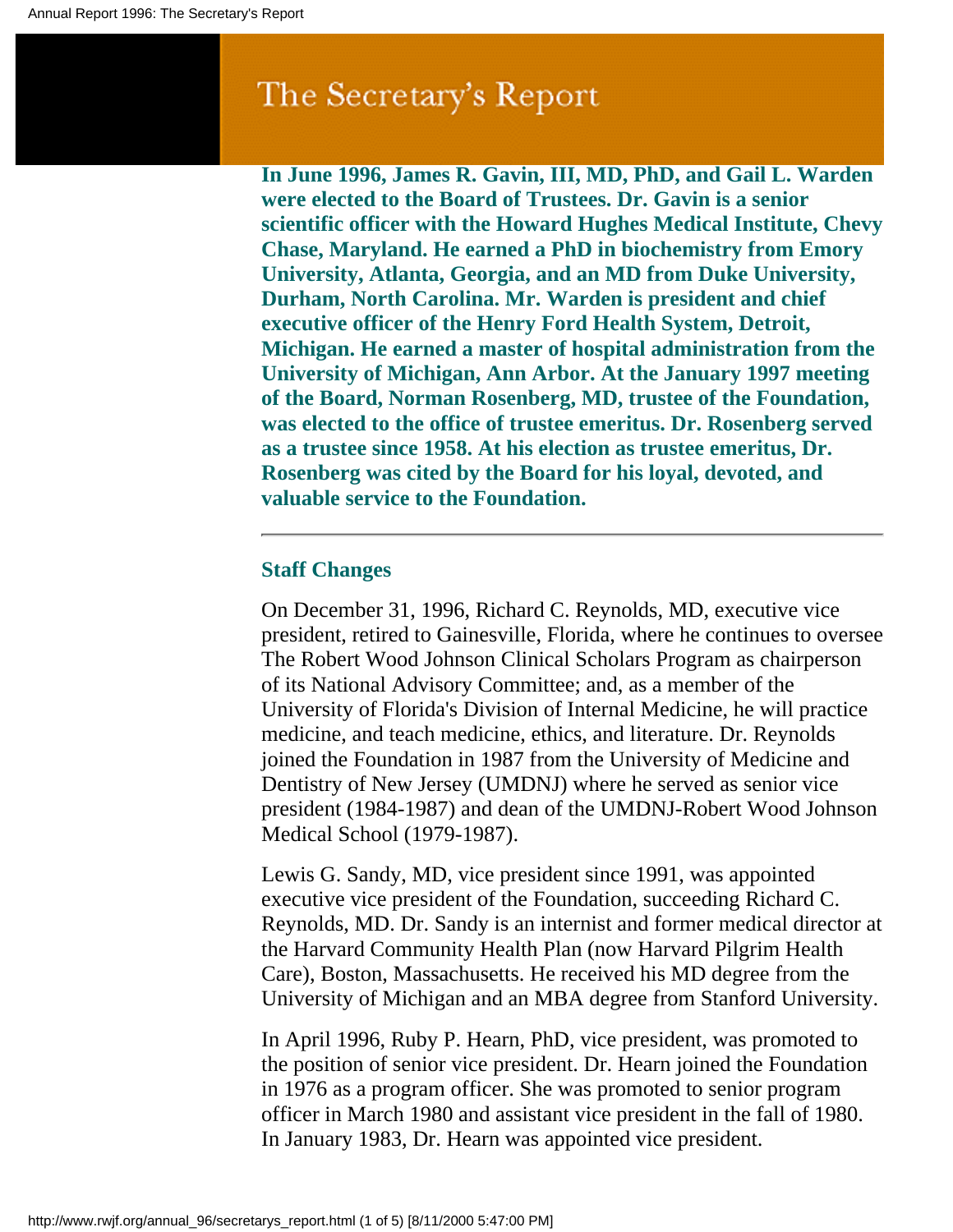In June 1996, Robert G. Hughes, PhD, senior program officer and director of program research, was promoted to vice president. Dr. Hughes joined the Foundation in October 1989 as a research fellow in the Office of Health Statistics and Analysis (at that time, a major in-house research initiative within the Research and Evaluation Unit). In October 1991, he was promoted to senior program officer and appointed director of program research.

Floyd K. Morris returned to the Foundation as program officer in April 1996. In March 1995, Mr. Morris left the position of senior financial officer to become assistant administrator at the HarvardCommunity Health Plan's Kenmore Health Center, Boston, Massachusetts. Mr. Morris received his MHA from the University of Pittsburgh.

In September 1996, Gina Stumpf joined the Foundation as assistant director of Human Resources. Ms. Stumpf previously worked for Alliance Capital Management, L.P., in New York City. Effective September 1, 1996, Rosemary Gibson was promoted to senior program officer. Ms. Gibson joined the Foundation in June 1993.

In October 1996, J. Michael McGinnis, MD, joined the Foundation on a 12-month assignment. Dr. McGinnis had a distinguished career in the U.S. Department of Human Services. He served as Assistant Surgeon General; Deputy Assistant Secretary for Health; and Director, Office of Disease Prevention and Health Promotion for over 15 years before retiring from the U.S. Public Health Service in 1995.

In January 1997, Pamela S. Dickson joined the Foundation as a senior program officer. Previously, she held several senior positions with the New Jersey Department of Health. Ms. Dickson received her Master's of Business Administration, Health Care Administration from The Wharton School of Business, University of Pennsylvania.

Rona Smyth Henry was promoted to senior financial officer effective January 1, 1997. Ms. Henry joined the Foundation in January 1995.

Robert H. Ebert, MD, former special advisor to the president, died on January 29, 1996. He was appointed special advisor in 1982 by then-RWJF president, David E. Rogers, MD, and served as a valued consultant to the Foundation's trustees and staff through 1988. Dr. Ebert had served as dean of the Harvard Medical School from 1965 to 1977 and founded the Harvard Community Health Plan. He served as a trustee of the Rockefeller Foundation and was later president of the Milbank Memorial Fund.

In May 1996, Eric P. (Tito) Coleman, program officer, left the Foundation to become vice president at the Community Anti-Drug Coalitions of America, Alexandria, Virginia. Mr. Coleman joined the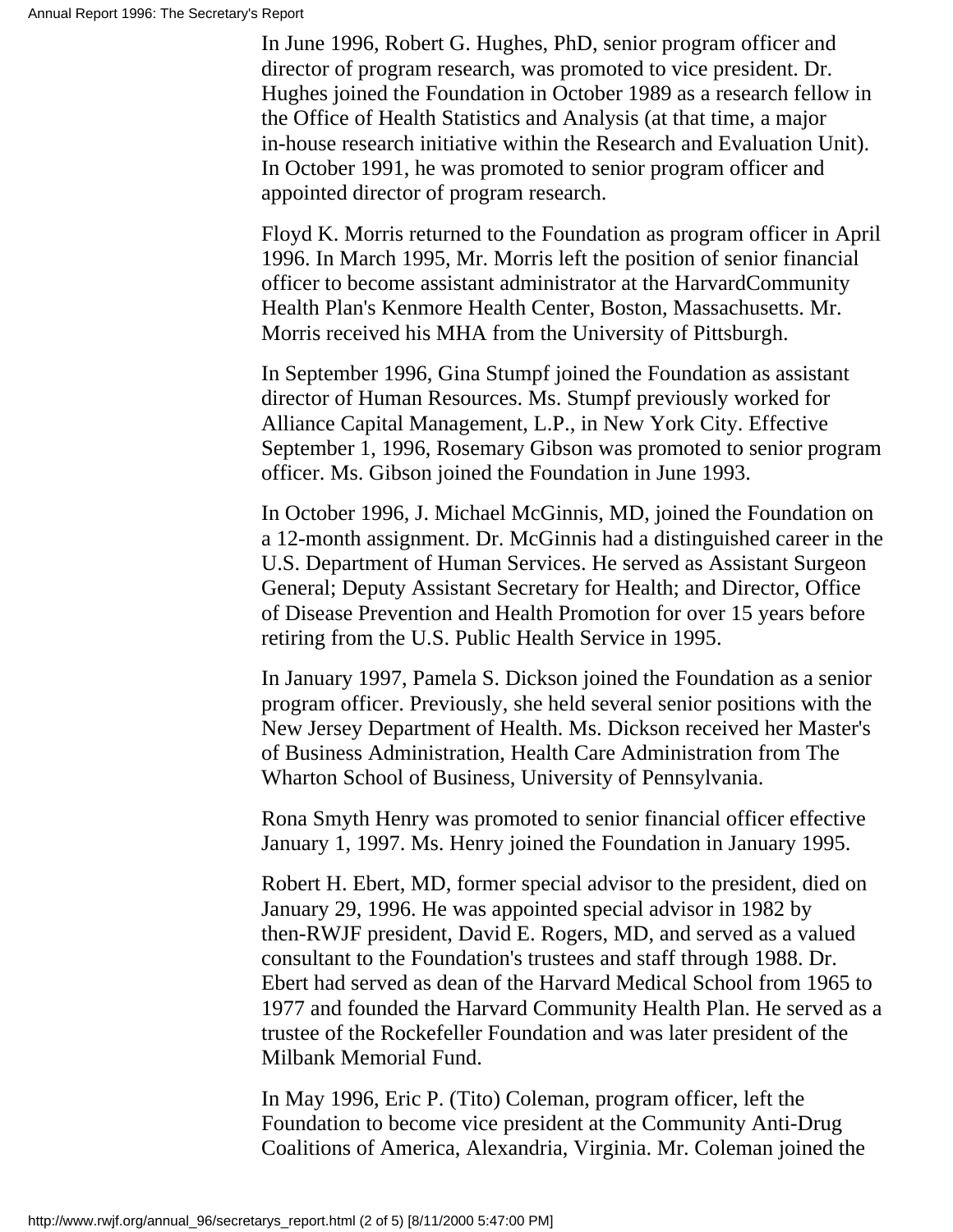Foundation in October 1992.

In June 1996, Annie Lea Shuster, senior program officer, retired from the Foundation after more than 24 years of dedicated service. Ms. Shuster relocated to Little Rock, Arkansas, where she continues to serve as the program director of The Robert Wood Johnson Clinical Scholars Program, maintaining a program office at the University of Arkansas for Medical Sciences.

In June 1996, Paul W. Nannis, senior program officer, left the Foundation to return to the position of commissioner of the city of Milwaukee Health Department, a position that he held prior to joining the Foundation in December 1995.

## **Program Directors**

Thomas F. Babor, PhD, and John C. Higgins-Biddle, PhD, were appointed co-directors of the program, Screening and Brief Intervention for Alcohol Abuse in Managed Care. Dr. Babor is professor of Psychology, University of Connecticut Health Center Department of Psychiatry; Dr. Higgins-Biddle is assistant professor, University of Connecticut Health Center Department of Psychiatry.

Richard R. Clayton, PhD, was appointed program director of the Research Network Initiative on the Etiology of Tobacco Dependence. Dr. Clayton is director of the Center for Prevention Research, Lexington, Kentucky.

Penny H. Feldman, PhD, was appointed program director of the Home Care Research Initiative. Dr. Feldman is the director of the Center for Home Care Policy and Research, Visiting Nurse Service of New York, New York City.

James P. Firman, EdD, was appointed program director of Independent Choices: Enhancing Consumer Direction for People with Disabilities. Dr. Firman is president of the National Council on the Aging, Inc.

Jay S. Himmelstein, MD, MPH, was appointed program director of the Workers' Compensation Health Initiative. Dr. Himmelstein is assistant chancellor for Health Policy, University of Massachusetts Medical Center.

Bernard Lo, MD, was appointed program director for Strengthening the Patient-Provider Relationship in a Changing Health Care Environment Initiative. Dr. Lo is director of the Program in Medical Ethics at the University of California, San Francisco, School of Medicine.

Kevin J. Mahoney, PhD, was appointed program director for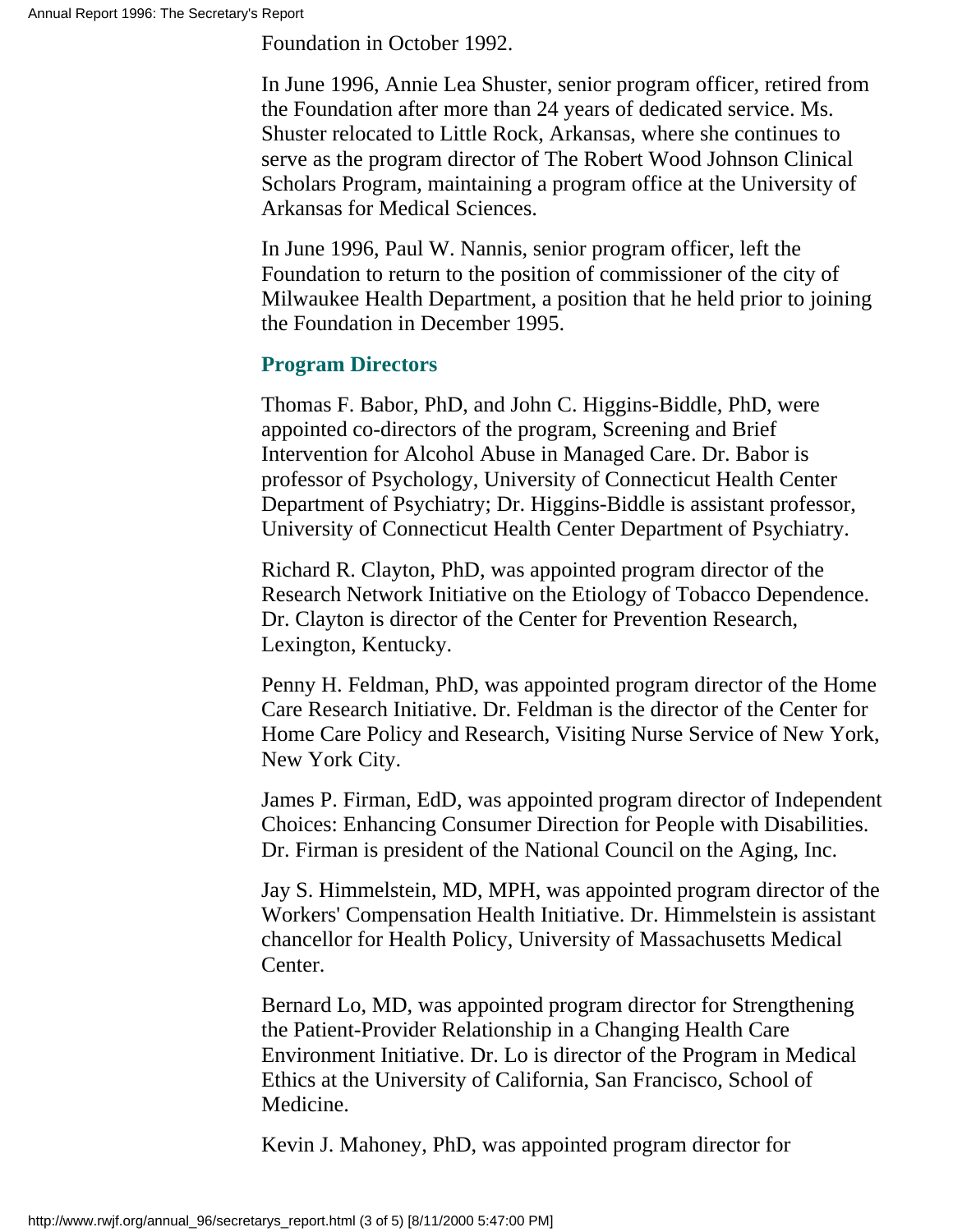Independent Choices: Enhancing Consumer Direction for People with Disabilities-Cash and Counseling Demonstration and Evaluation. Dr. Mahoney is at the University of Maryland Center on Aging.

Mark R. Meiners, PhD, was appointed program director for The Medicare/Medicaid Integration Program. Dr. Meiners is director of the University of Maryland Center on Aging.

Rose M. Naff was appointed program director for the Healthy Kids Replication Program. Ms. Naff is executive director of the Florida Healthy Kids Corporation.

Thomas O. Nerney and Donald L. Shumway were appointed co-directors of the program, Self-Determination for Persons With Developmental Disabilities. Messrs. Nerney and Shumway are located at the Institute on Disability, University of New Hampshire.

William D. Novelli was appointed program director of the National Center for Tobacco-Free Kids. Mr. Novelli is president of the Campaign for Tobacco-Free Kids.

Gilbert S. Omenn, MD, PhD, was appointed program director of Turning Point: Collaborating for a New Century in Public Health. Dr. Omenn is dean of the University of Washington School of Public Health and Community Medicine.

David L. Rosenbloom, PhD, was appointed program director of Fighting Back: Community Initiatives to Reduce Demand for Illegal Drugs and Alcohol. Dr. Rosenbloom is director of Join Together; and associate professor of Public Health, Boston University School of Public Health.

Richard A. Yoast, PhD, was appointed program director of the programs, A Matter of Degree: Reducing High-Risk Drinking Among College Students and Reducing Underage Drinking Through Coalitions. Dr. Yoast is department director of the Office of Alcohol and Other Substances at the American Medical Association.

James J. Callahan, Jr., PhD, completed his assignment directing the program, Supportive Services in Senior Housing. Dr. Callahan was appointed to this position in 1988.

Martin D. Cohen completed his assignment directing the Replication of the Foundation's Programs on Mental Illness. Mr. Cohen was appointed to this position in 1992.

Anne Doyle completed her assignment directing the program, Statewide System of Care for Chronically Ill Elderly in Massachusetts. Ms. Doyle was appointed to this position in 1995.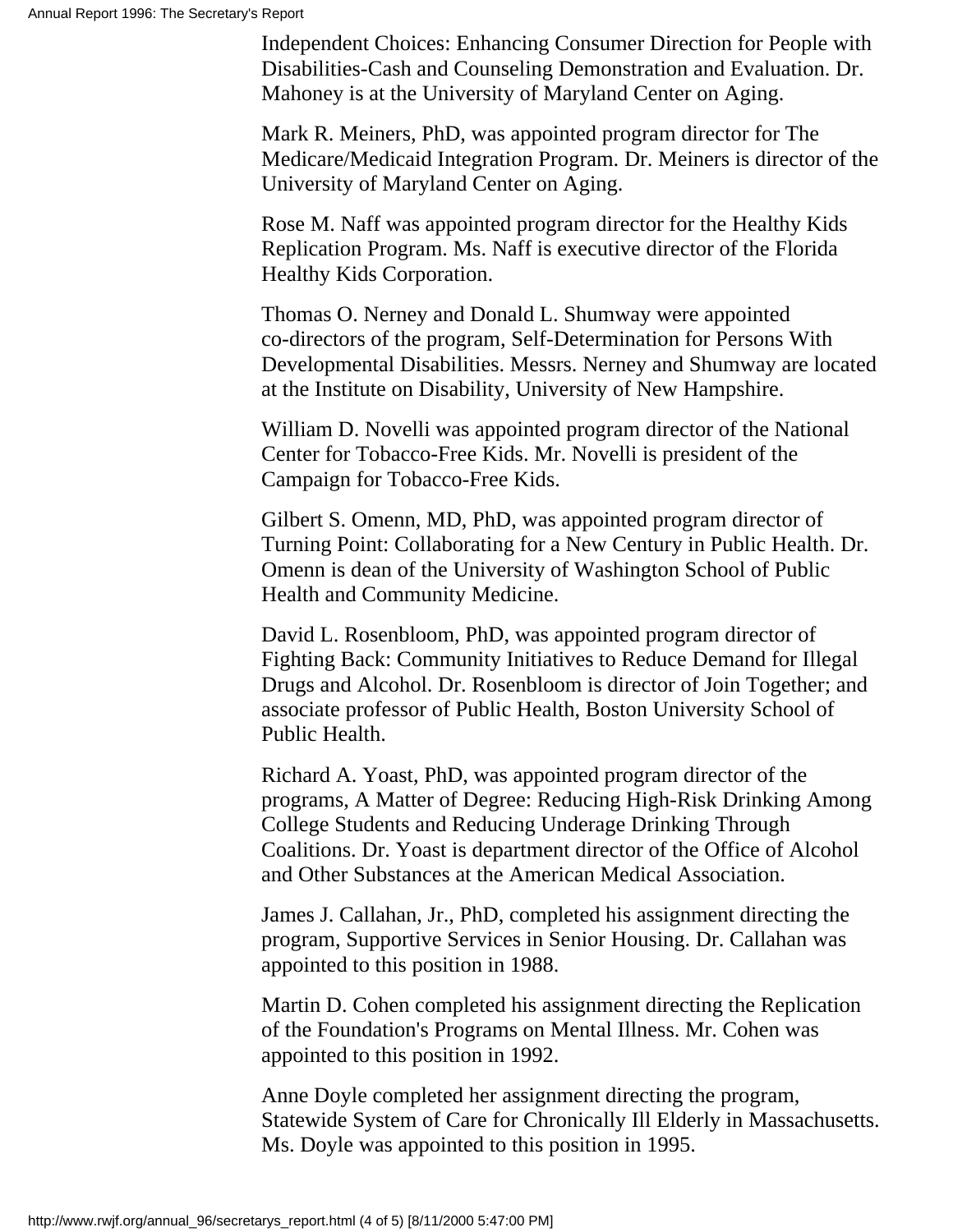Lex Frieden completed his assignment directing the program, Improving Service Systems for People with Disabilities. Mr. Frieden was appointed to this position in 1989.

Maxine Hayes, MD, MPH, completed her assignment directing the program, Improving Child Health Services: Removing Categorical Barriers to Care. Dr. Hayes was appointed to this position in 1994.

Sol Levine, PhD, program director of the Investigator Awards in Health Policy Research, died in November 1996. Dr. Levine was appointed to this position in 1994.

James J. O'Connell, III, MD, completed his assignment directing the Homeless Families Program. Dr. O'Connell was appointed to this position in 1989.

## **Board Activities**

The Board of Trustees met six times in 1996 to conduct business, review proposals, and appropriate funds. In addition, the Nominating, Human Resources, Finance, and Audit Committees met as required to consider and prepare recommendations to the Board.

J. Warren Wood, III Vice President, General Counsel and Secretary

*This report covers the period through February 1, 1997.*

**Annual Report Page** 

**RWJF Home**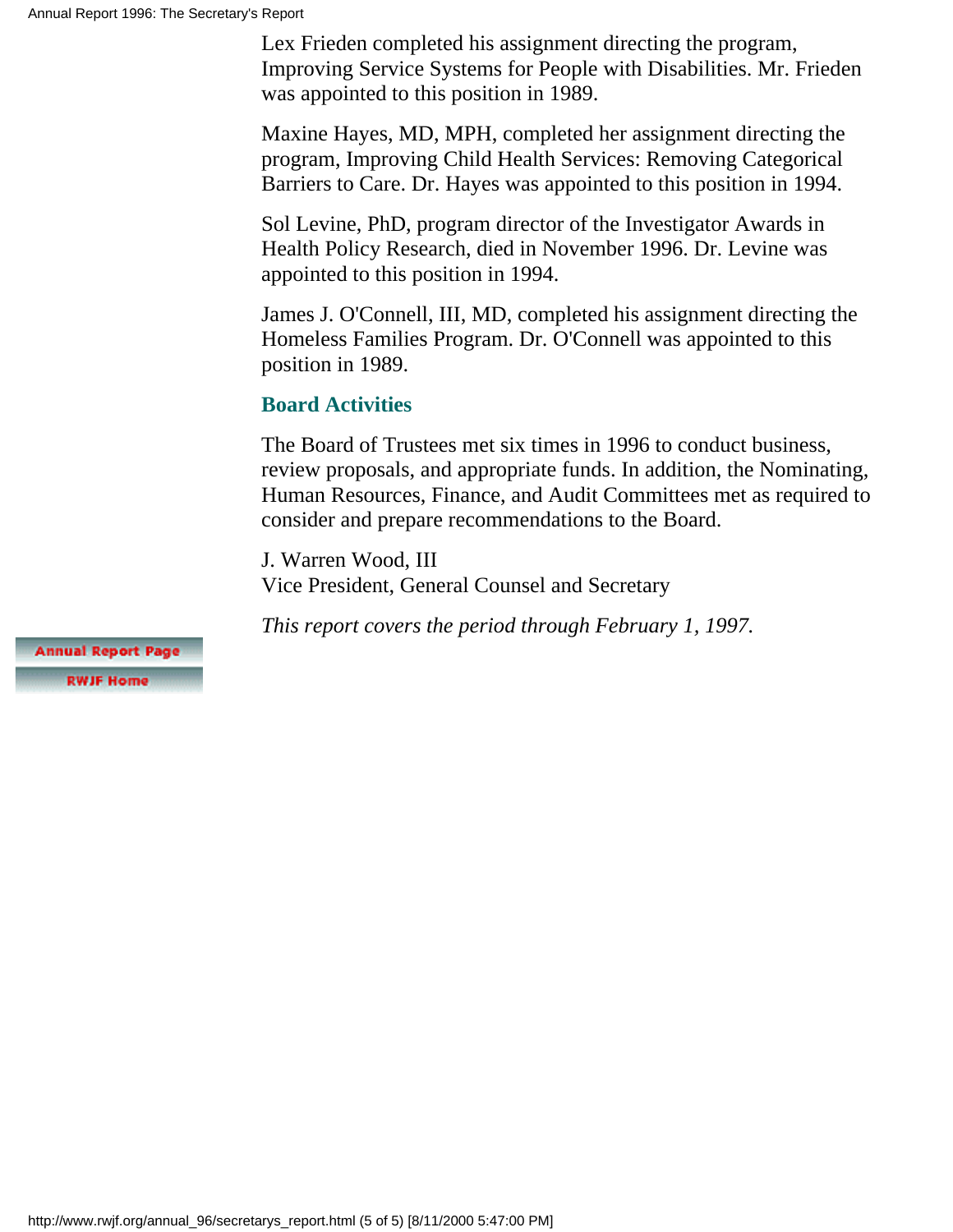# **Financial Statements**

The format for the financial statements was changed in 1995. These statements are presented in accordance with the Statement of Financial Accounting Standards (SFAS) No.117. Also in 1995, the Foundation adopted SFAS Nos.106 and 116 which establish the accounting standards for postretirement benefits other than pensions, and contributions made and received by the Foundation. These changes have not caused a material change in the Foundation's financial position.

In 1996 the net assets of the Foundation increased 9.7 percent. The Foundation awarded grants and contracts totalling \$267 million. Program development, evaluation, and general administration for the year were \$18.6 million or 7 percent of total awards.This modest percentage continues the Foundation's commitment to maximize the funds-93 cents of every dollar-available to our grant projects.

Investment expenses totalled \$8.2 million reflecting an increased use of outside investment managers. Federal excise tax amounted to \$4.2 million.

The Internal Revenue Code requires private foundations to make qualifying distributions of 5 percent of the fair market value of assets not used in carrying out the charitable purpose of the Foundation. These distributions are to be made within a twenty-four month period. The Foundation has fulfilled its 1995 requirement (\$212.9 million). The 1996 requirement (\$267.1 million) will be met in mid-1997. A list of investment securities held at December 31, 1996 is available upon request to the Treasurer, The Robert Wood Johnson Foundation, Post Office Box 2316, Princeton, New Jersey 08543-2316.

Peter Goodwin Vice President and Treasurer

## **Report of Independent Accountants**

To the Trustees of The Robert Wood Johnson Foundation:

We have audited the accompanying statements of financial position of The Robert Wood Johnson Foundation (the "Foundation") as of December 31, 1996 and 1995 and the related statements of activities and cash flows for the years then ended. These financial statements are the responsibility of the Foundation's management. Our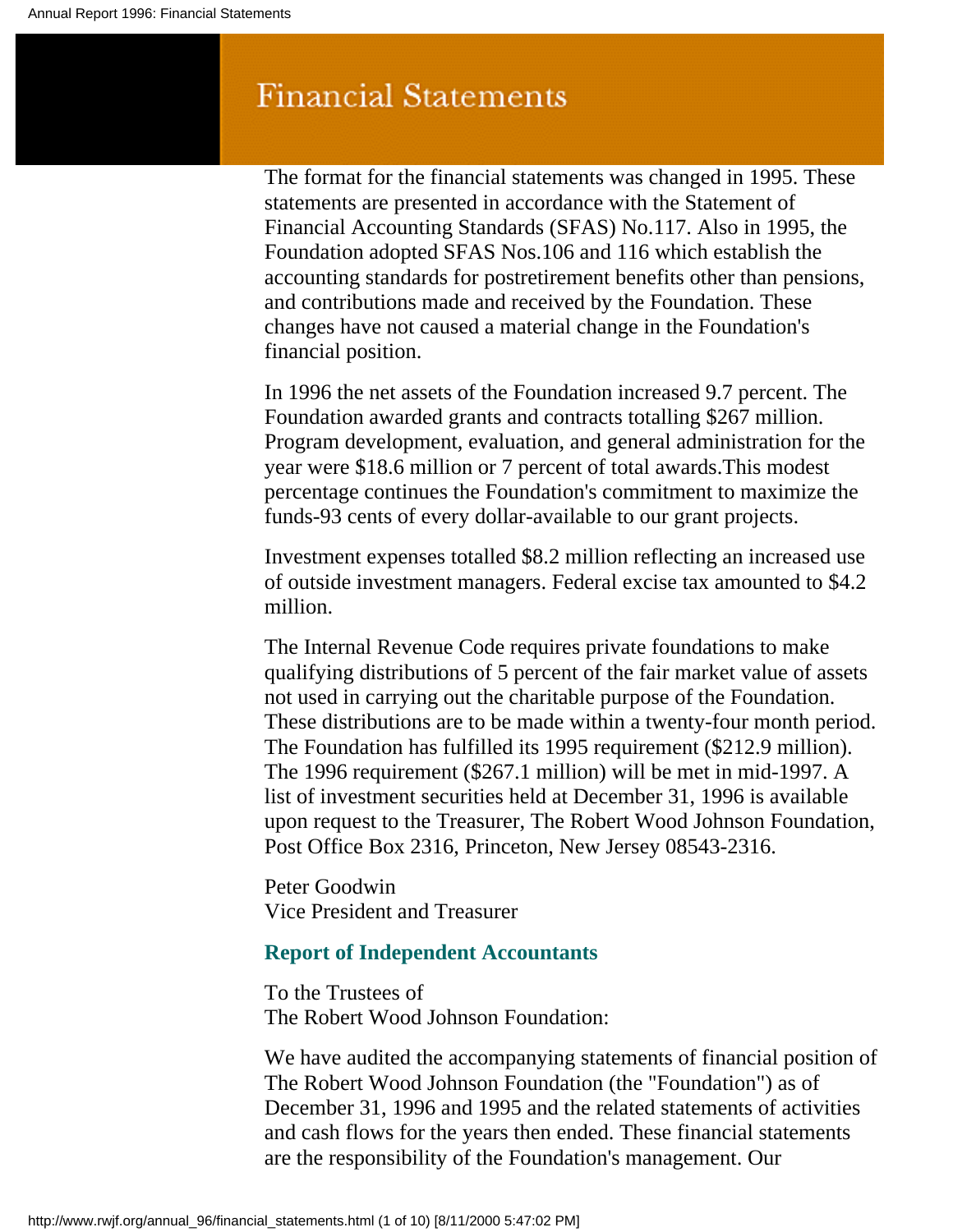responsibility is to express an opinion on these financial statements based on our audits.

We conducted our audits in accordance with generally accepted auditing standards. Those standards require that we plan and perform the audits to obtain reasonable assurance about whether the financial statements are free of material misstatement. An audit includes examining, on a test basis, evidence supporting the amounts and disclosures in the financial statements. An audit also includes assessing the accounting principles used and significant estimates made by management, as well as evaluating the overall financial statement presentation. We believe that our audits provide a reasonable basis for our opinion.

In our opinion, the financial statements referred to above present fairly, in all material respects, the financial position of the Foundation at December 31, 1996 and 1995 and the changes in its net assets and cash flows for the years then ended, in conformity with generally accepted accounting principles.

As discussed in the Notes to the financial statements, effective January 1, 1995, the Foundation adopted SFAS No. 117, "Financial Statements of Not-for-Profit Organizations," SFAS No. 116, "Accounting for Contributions Received and Contributions Made," and SFAS No. 106, "Employers' Accounting for Postretirement Benefits Other Than Pensions."

## **Coopers & Lybrand L.L.P.**

*Princeton, New Jersey February 11, 1997*

## **Statements of Financial Position**

| At December 31, 1996 and 1995<br>(Dollars in thousands) | 1996      | 1995      |
|---------------------------------------------------------|-----------|-----------|
| <b>Assets:</b>                                          |           |           |
| Cash and cash equivalents                               | \$140,637 | \$291,773 |
| Interest and dividends receivable                       | 13,057    | 16,104    |
| Contributions receivable                                | 9,523     | 6,391     |
| Investments at fair value:                              |           |           |
| Johnson & Johnson common stock                          | 3,564,985 | 3,277,805 |
| Other equity investments                                | 1,029,618 | 624,822   |
| Fixed income investments                                | 804,195   | 1,005,654 |
| Program related investments                             | 13,304    | 14.378    |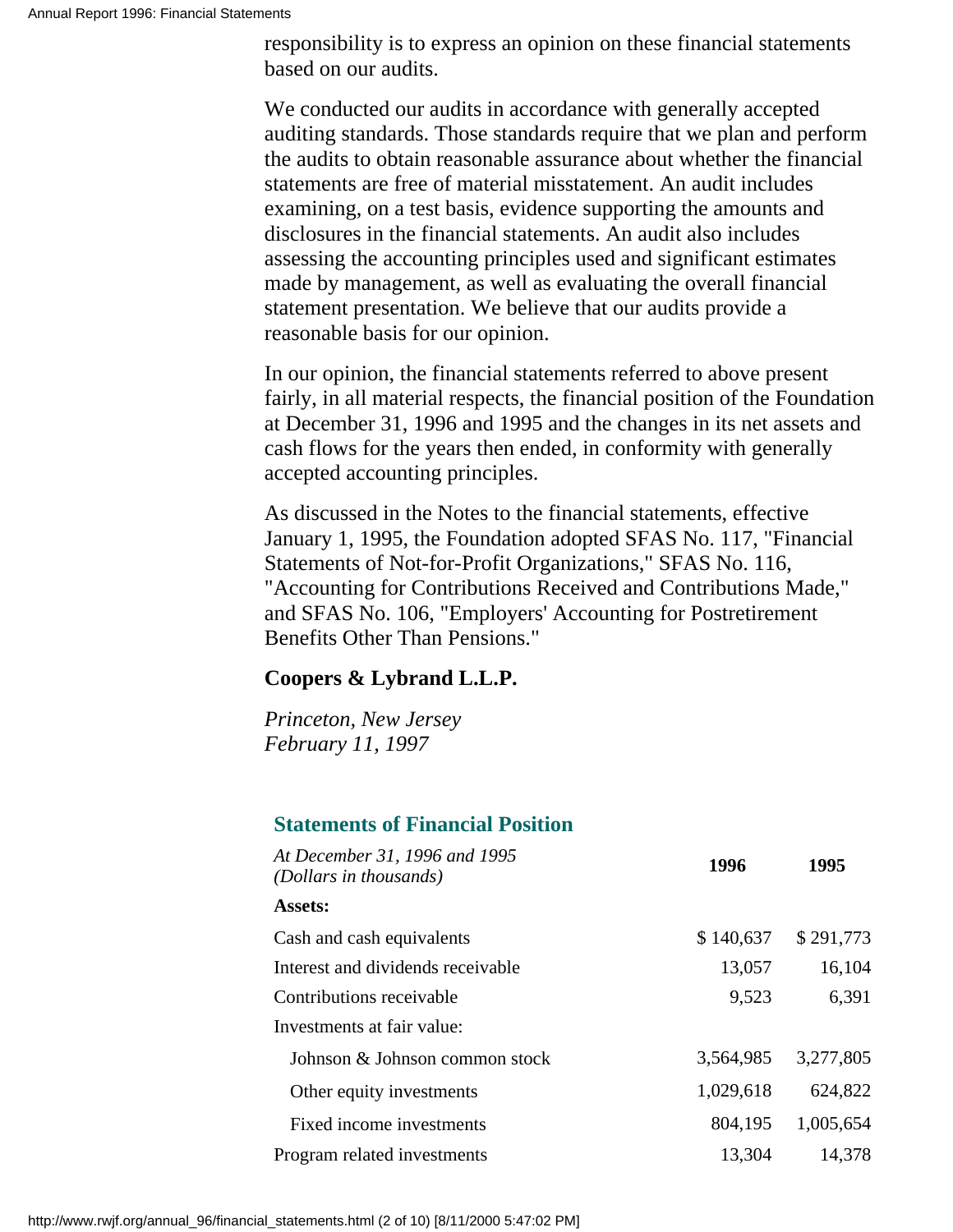| Cash surrender value, net                                             | 2,281                     | 1,834                     |
|-----------------------------------------------------------------------|---------------------------|---------------------------|
| Property and equipment, net                                           | 13,087                    | 14,100                    |
| <b>Total assets</b>                                                   |                           | \$5,590,687 \$5,252,861   |
| <b>Liabilities and Net Assets:</b>                                    |                           |                           |
| Liabilities:                                                          |                           |                           |
| Accounts payable                                                      | \$1,598                   | \$1,258                   |
| Payable on pending security transactions                              | 38,586                    | 170,203                   |
| Unpaid grants                                                         | 230,970                   | 233,660                   |
| Deferred federal excise tax                                           | 69,977                    | 63,510                    |
| Accumulated postretirement benefit obligation                         | 5,871                     | 5,244                     |
| <b>Total liabilities</b>                                              | 347,002                   | 473,875                   |
| Net assets - unrestricted                                             |                           | 5,243,685 4,778,986       |
| Total liabilities and net assets                                      |                           | $$5,590,687$ $$5,252,861$ |
| See notes to financial statements.<br><b>Statements of Activities</b> |                           |                           |
| <b>Investment Income:</b>                                             |                           |                           |
| Dividends                                                             |                           | \$57,647                  |
| Interest                                                              | \$66,709<br><u>64,177</u> | 79,091                    |
|                                                                       | 130,886                   | 136,738                   |
| Less: Federal excise tax                                              | 1,259                     | 2,634                     |
| Investment expense                                                    | 8,245                     | 5,632                     |
|                                                                       | 121,382                   | 128,472                   |
| <b>Contribution income</b>                                            | 3,132                     | 1,549                     |
|                                                                       | 124,514                   | 130,021                   |
| Program costs and administrative expenses:                            |                           |                           |
| Grants, net                                                           | 224,103                   | 157,756                   |
| Program contracts and related activities                              | 27,331                    | 8,153                     |
| Program development and evaluation                                    | 12,288                    | 10,563                    |
| General administration                                                | 6,269                     | 6,355                     |
|                                                                       | 269,991                   | <u>182,827</u>            |
|                                                                       |                           |                           |

Excess of program costs and expenses over income (145,477) (52,806)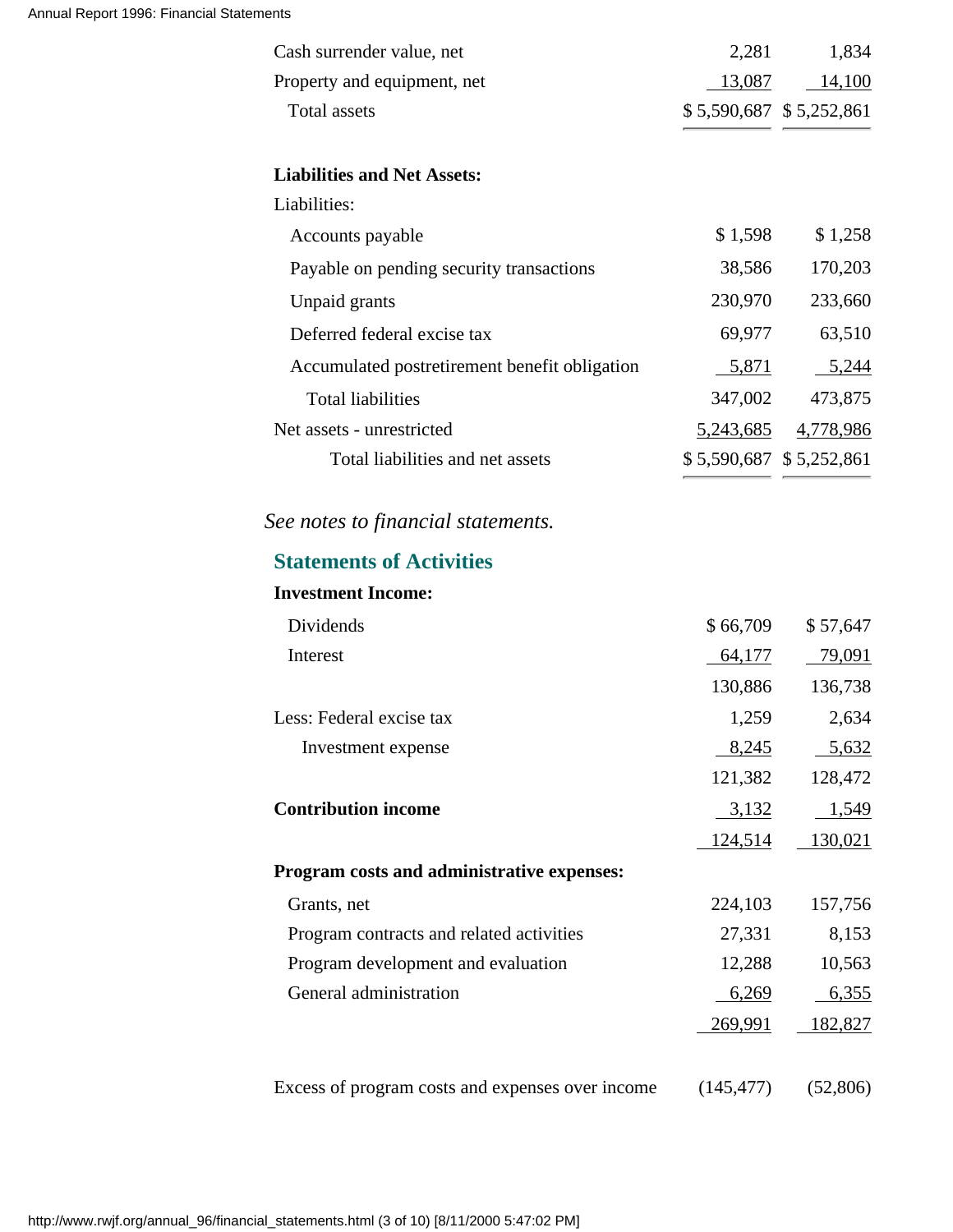### **Other changes to net assets, net of related federal excise tax:**

| Realized gains on sale of securities                 | 296,043   | 283,764                   |
|------------------------------------------------------|-----------|---------------------------|
| Unrealized appreciation on investments               | 314,133   | 1,100,037                 |
| Cumulative effect of change in accounting principles |           | 17,212                    |
|                                                      | 610,176   | 1,401,013                 |
| Change in net assets unrestricted                    | 464,699   | 1,348,207                 |
| Net assets, beginning of year unrestricted           | 4,778,986 | 3,430,779                 |
| Net assets, end of year unrestricted                 |           | $$5,243,685$ $$4,778,986$ |

*See notes to financial statements.*

## **Statements of Cash Flows**

| For the years ended December 31, 1996 and 1995<br>(Dollars in thousands)                                 | 1996       | 1995                         |
|----------------------------------------------------------------------------------------------------------|------------|------------------------------|
| <b>Change in net assets</b>                                                                              |            | \$464,699 \$1,348,207        |
| Adjustments to reconcile change in net assets to net<br>cash (used in) provided by operating activities: |            |                              |
| Depreciation                                                                                             | 2,128      | 1,911                        |
| Decrease (increase) in interest and dividend<br>receivables                                              | 3,047      | (1,576)                      |
| Increase in contribution receivable                                                                      | (3,132)    | (6,391)                      |
| Net realized and unrealized gains on investments                                                         |            | $(610, 176)$ $(1, 383, 801)$ |
| Decrease in program related investments                                                                  | 1,074      | 5,066                        |
| (Increase) decrease in cash surrender value                                                              | (447)      | 487                          |
| Increase in accounts payable                                                                             | 352        | 805                          |
| (Decrease) increase in unpaid grants                                                                     | (2,690)    | 49,212                       |
| Decrease in federal excise tax payable                                                                   | $- -$      | (1,967)                      |
| Increase in accumulated postretirement benefit<br>obligation                                             | 627        | 5,244                        |
| Net cash (used in) provided by operations                                                                | (144, 518) | 17,197                       |
| <b>Cash flows from investing activities:</b>                                                             |            |                              |
| Proceeds from security sales                                                                             |            | 3,651,465 2,732,214          |
| Cost of security purchases                                                                               |            | $(3,656,893)$ $(2,717,373)$  |
| Acquisition of property and equipment                                                                    | (1,190)    | (1,461)                      |
| Net cash (used in) provided for<br>investing activities                                                  | (6,618)    | 13,380                       |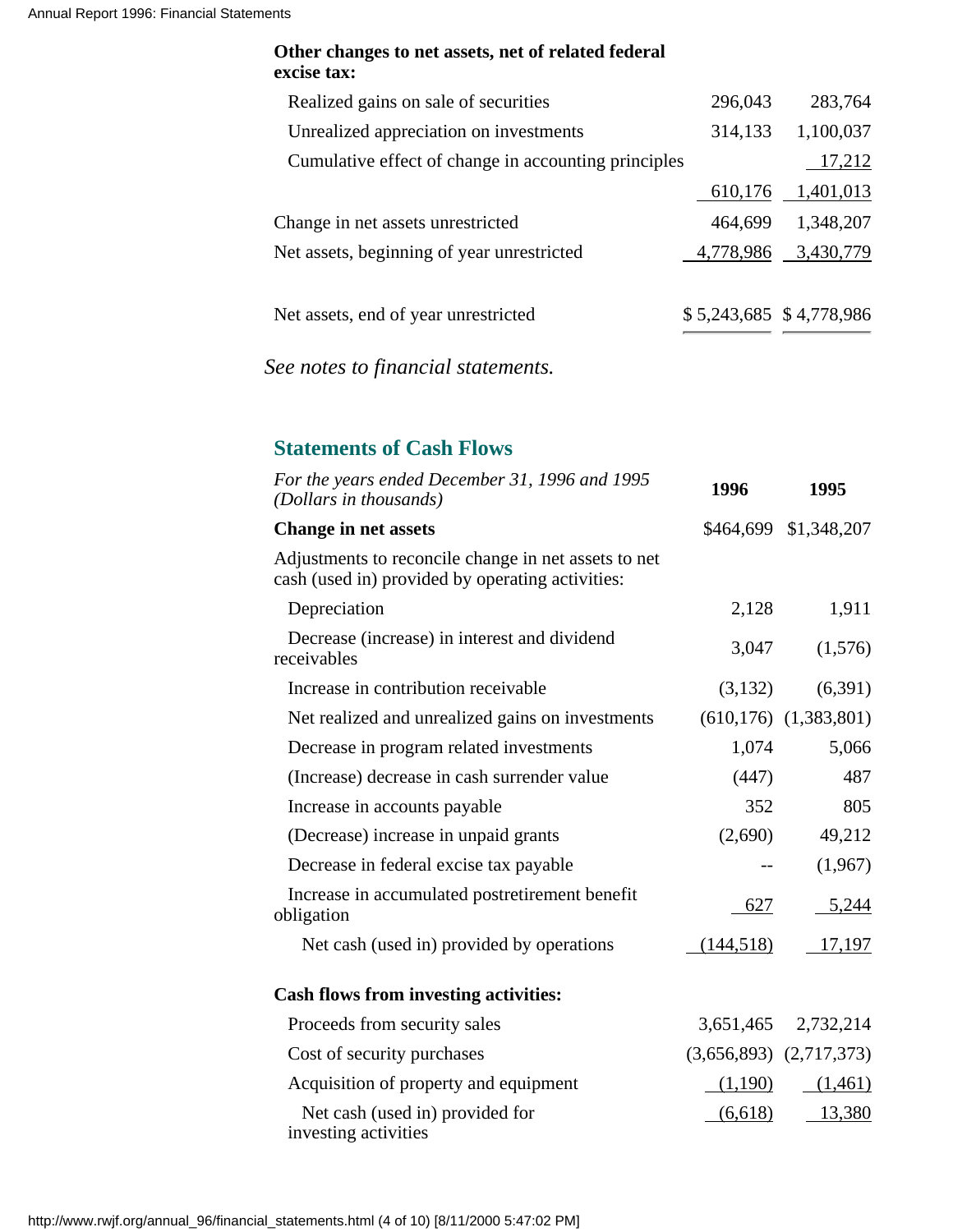| (151, 136) | 30,577    |
|------------|-----------|
| 291,773    | 261,196   |
| 140,637    | \$291,773 |
|            |           |
| \$4.260    | \$10,216  |
|            |           |

*See notes to financial statements*

## **Notes to Financial Statements**

## **1. Organization:**

The Foundation is an organization exempt from Federal income taxation under Section  $501(c)(3)$ , and is a private foundation as described in Section 509(a), of the Internal Revenue Code.

The Foundation's mission is to improve the health and health care of all Americans. The Foundation concentrates its grantmaking in three areas:

- to assure that Americans have access to basic health care at reasonable cost;
- to improve the way services are organized and provided to people with chronic healthconditions; and
- to promote health and reduce the personal, social, and economic harm caused by substance abuse - tobacco, alcohol, and illicit drugs.

## **2. Summary of Significant Accounting Policies:**

Effective January 1, 1995, the Foundation adopted the provisions of Statement of Financial Accounting Standards ("SFAS") No. 116, "Accounting for Contributions Received and Contributions Made." The financial statements have also been prepared in accordance with SFAS No. 117, "Financial Statements of Not-for-Profit Organizations." Under this provision, net assets and revenues, expenses, gains and losses are classified based on the existence or absence of donor imposed restrictions.

Cash and cash equivalents represent cash and short term investments purchased with an original maturity of three months or less. The carrying value approximates fair value.

Marketable securities are reported on the basis of quoted market value as reported on the last business day of the year on securities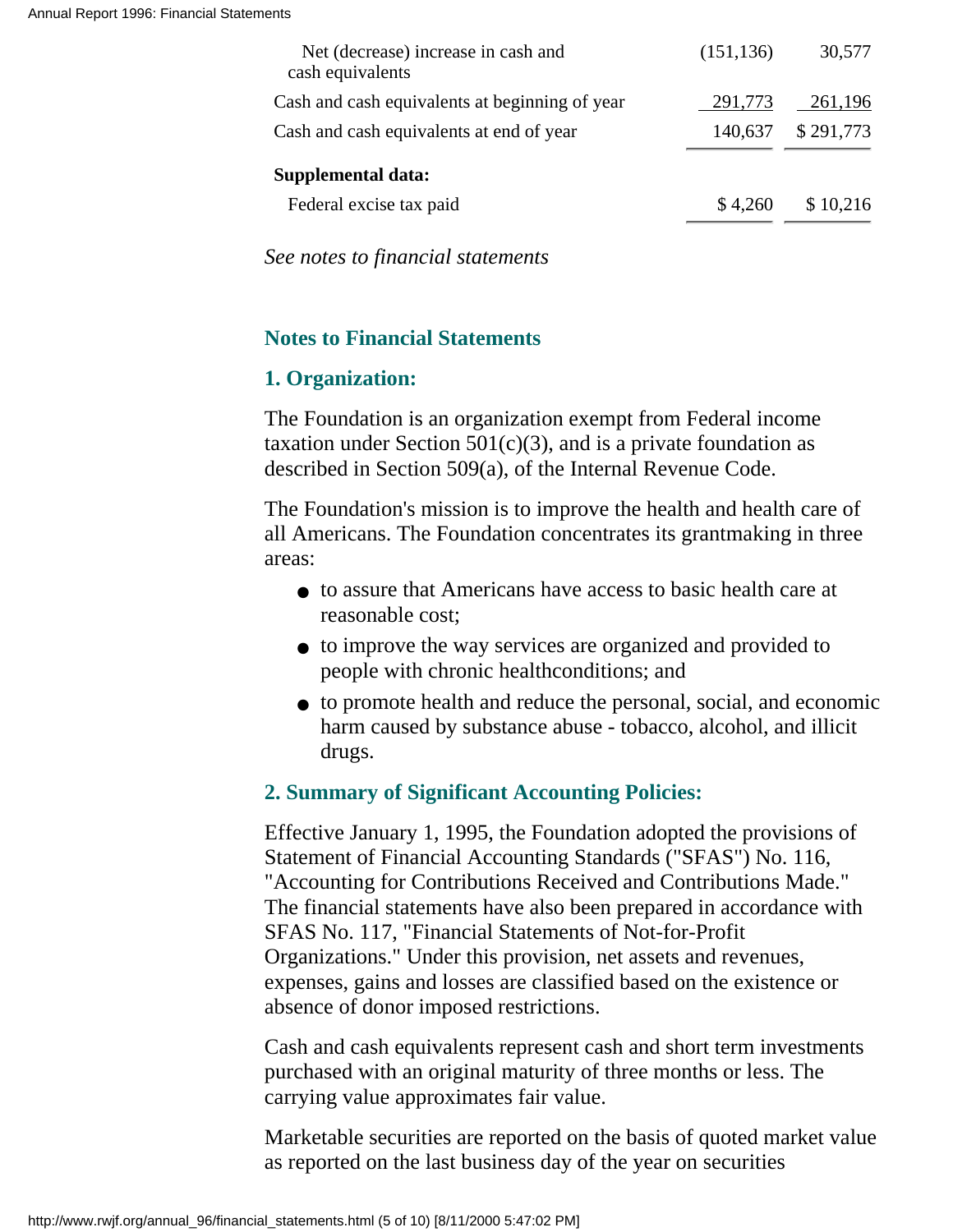exchanges throughout the world. Realized gains and losses on investments in securities are calculated based on the first-in, first-out method. Investments in limited partnership interests are stated at the Foundation's equity interest in the underlying net assets of the Limited Partnerships which are stated at fair value as reported by the Partnerships.

Property and equipment are capitalized and carried at cost. Maintenance and repairs are charged to expense as incurred. Depreciation of \$2,128,392 in 1996 and \$1,910,931 in 1995 is calculated using the straight-line method over the estimated useful lives of the depreciable assets.

The Internal Revenue Service provides that each year the Foundation must distribute within 12 months of the end of such year, approximately 5% of the average fair value of its assets not used in carrying out the charitable purpose of the Foundation. The distribution requirement for 1995 has been met and the 1996 requirement is expected to be met during 1997.

Deferred federal excise taxes are the result of unrealized appreciation on investments being reported for financial statement purposes in different periods than for tax purposes.

The preparation of financial statements in conformity with generally accepted accounting principles requires management to make estimates and assumptions that affect the reported amounts of assets and liabilities and disclosure of contingent assets and liabilities at the date of the financial statements, and the reported amounts of revenues and expenses during the reporting period. Actual results could differ from these estimates.

## **3. Contributions Receivable:**

The Foundation recorded as contributions receivable the present value of the estimated future benefit to be received as remaindermen in two trusts.

## **4. Investments:**

At December 31, 1996 and 1995, the cost and fair values of the investments are summarized as follows (dollars in thousands):

> *1996 1995 Cost Fair Value Cost Fair Value*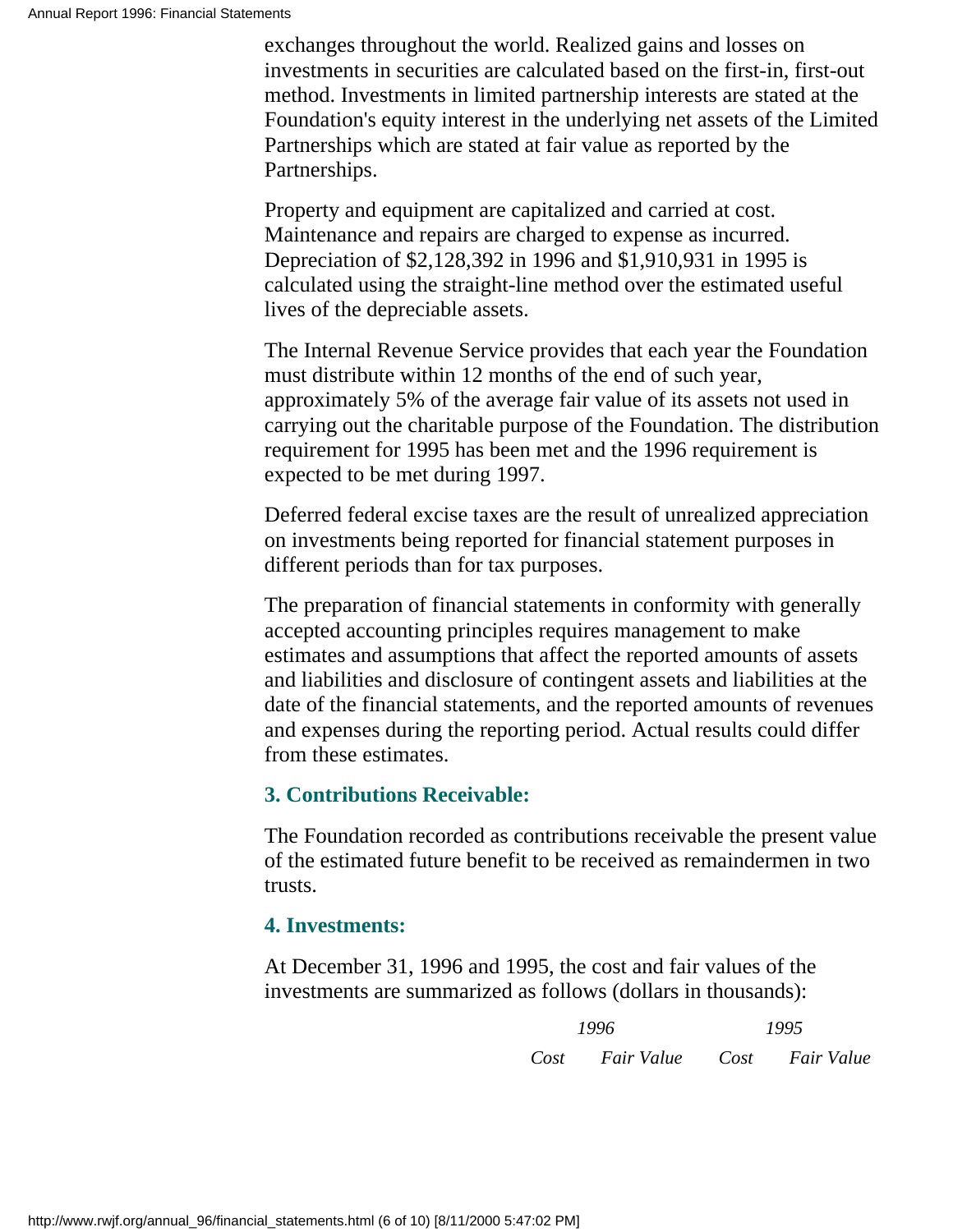| Johnson & Johnson Common      |         |                                                 |         |                      |
|-------------------------------|---------|-------------------------------------------------|---------|----------------------|
| <b>Stock</b>                  |         |                                                 |         |                      |
| 71,657,994 and 76,673,794     |         |                                                 |         |                      |
| shares in 1996 and 1995,      |         |                                                 |         |                      |
| respectively                  |         | \$85,591 \$3,564,985                            |         | \$91,583 \$3,277,805 |
| Other equity investment       | 825,741 | 937,551                                         | 558,779 | 617,441              |
| Limited partnership interests | 87,188  | 92,067                                          | 7.381   | 7,381                |
| Fixed income investments      | 804,086 | 804,195                                         | 975,023 | 1,005,654            |
|                               |         | \$1,802,606 \$5,398,798 \$1,632,766 \$4,908,281 |         |                      |

Pursuant to its limited partnership agreements, as of December 31, 1996, the Foundation is committed to invest approximately \$119 million in additional capital over the next three years.

The net realized gains on sales of securities for the years ended December 31, 1996 and 1995 were as follows (dollars in thousands):

|                                |                       | $1990 - 199.$ |
|--------------------------------|-----------------------|---------------|
| Johnson & Johnson Common Stock | $$241,627$ $$237,019$ |               |
| Other securities, net          |                       | 54,416 46,745 |
|                                | $$296,043$ $$283,764$ |               |

*1996 1995*

## **5. Property and Equipment:**

At December 31, 1996 and 1995, property and equipment comprised (dollars in thousands):

|                                | 1996      | 1995     | Depreciable<br>Life in Years |
|--------------------------------|-----------|----------|------------------------------|
| Land and land improvements     | \$2,774   | \$2,774  | 15                           |
| <b>Buildings</b>               | 10,760    | 10,685   | 40                           |
| Furniture and equipment        | 9,948     | 8,908    | $3 - 15$                     |
| Total                          | 23,482    | 22,367   |                              |
| Less, Accumulated depreciation | (10, 395) | (8,267)  |                              |
| Property, and equipment, net   | \$13,087  | \$14,100 |                              |

## **6. Unpaid Grants:**

At December 31, 1996, the unpaid grant liability is expected to be paid over the next five years as follows (dollars in thousands):

| 1997 | \$120,713 |
|------|-----------|
| 1998 | 75,072    |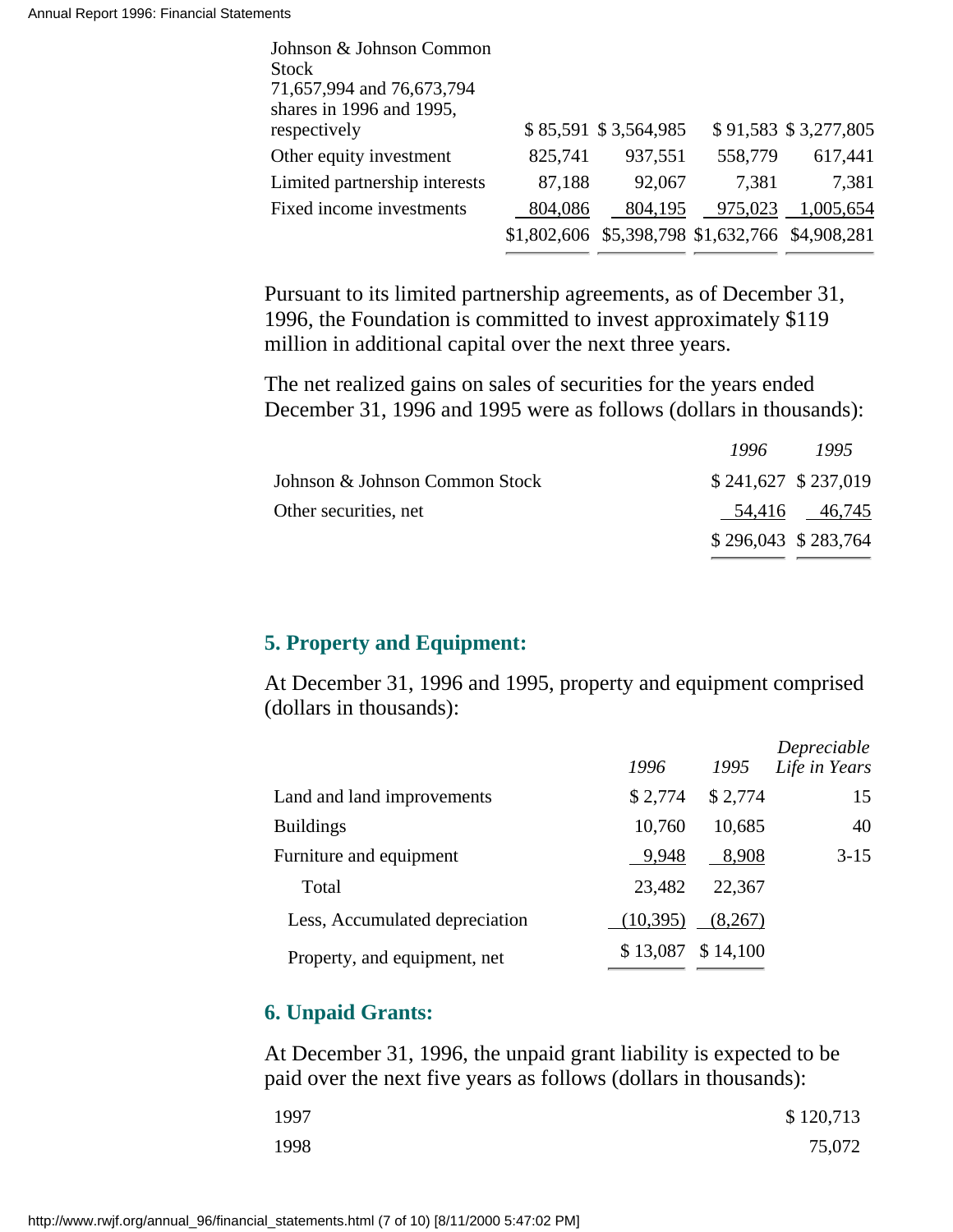| 1999                              | 40,596    |
|-----------------------------------|-----------|
| 2000                              | 17,536    |
| 2001                              | 3,543     |
|                                   | 257,460   |
| Less, Discounted to present value | (26, 490) |
|                                   | \$230,970 |
|                                   |           |

SFAS No. 116 requires contributions made ("unpaid grants") to be recorded at the present value of estimated future cash flows. As of December 31, 1996, the Foundation has discounted the amount of unpaid grant liability by applying interest rate factors ranging from 6% to 6 1/2% and an estimated cancellation rate of 4%.

## **7. Benefit Plans:**

### **Retirement Plan**

Substantially all employees of the Foundation are covered by a retirement plan which provides for retirement benefits through a combination of the purchase of individually-owned annuities and cash payout. The Foundation's policy is to fund costs incurred. Pension expense was \$1,071,203 and \$1,051,924 in 1996 and 1995, respectively.

### **Postretirement Benefits Other than Pensions**

The Foundation provides postretirement medical and dental benefits to all employees who meet eligibility requirements. In addition, the Foundation has adopted supplemental benefit plans to provide additional retirement benefits for certain key employees who meet certain requirements. Effective January 1, 1995, the Foundation adopted SFAS No. 106, "Employers' Accounting for Postretirement Benefits Other Than Pensions." The Foundation elected to recognize immediately the cumulative effect of this change in accounting of \$4,711,090, which represents the accumulated postretirement benefit obligation ("APBO") at January 1, 1995.

| Net periodic postretirement benefit cost for the years ended<br>December 31, 1996 and 1995 included the following |             |           |
|-------------------------------------------------------------------------------------------------------------------|-------------|-----------|
| components (dollars in thousands):                                                                                |             | 1996 1995 |
| Service cost of benefits earned                                                                                   | \$656 \$544 |           |
| Interest cost                                                                                                     | 210         | - 206     |
| Net amortization and deferral                                                                                     | (14)        |           |
| Net periodic postretirement benefit cost                                                                          | \$852 \$750 |           |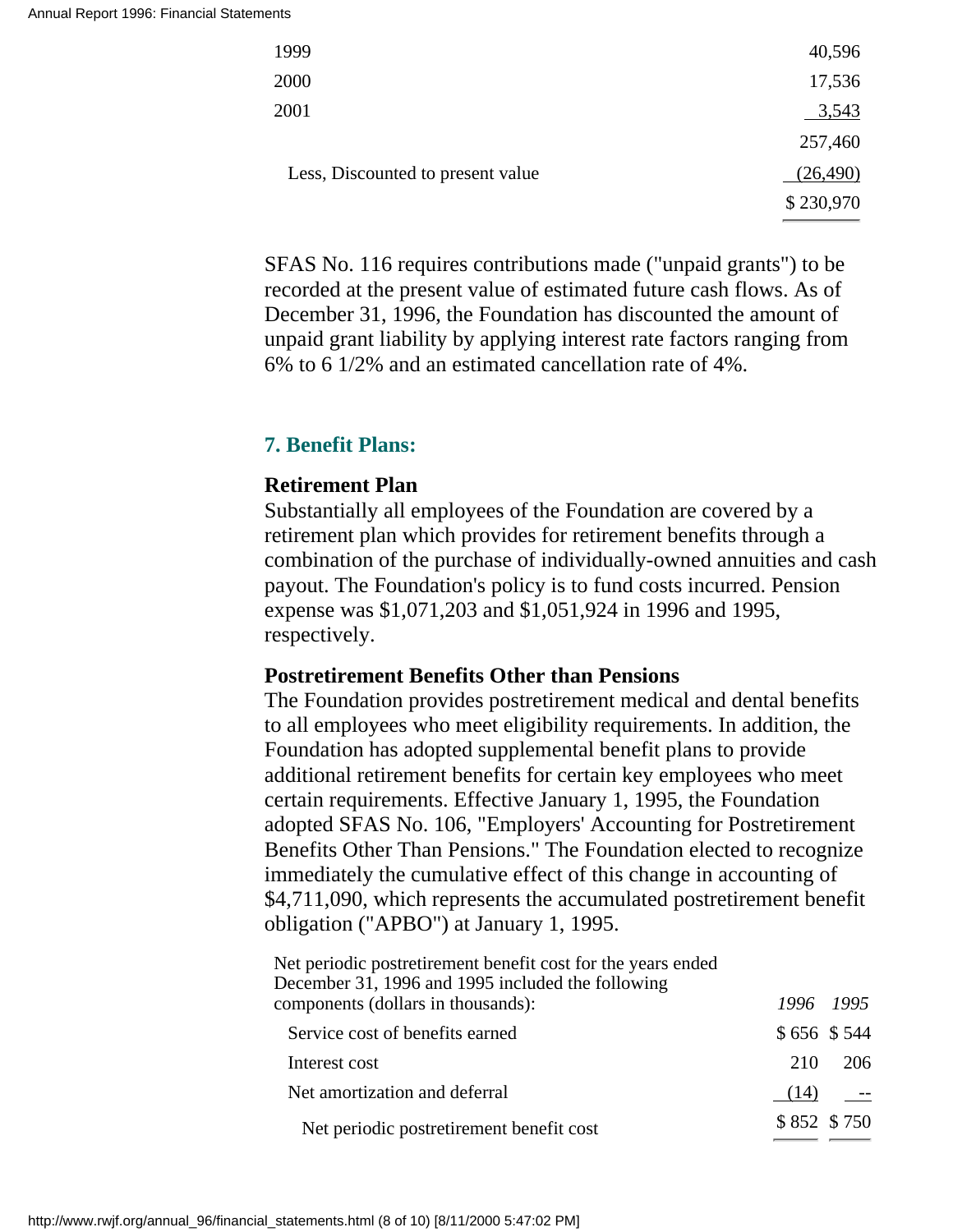Annual Report 1996: Financial Statements

The following table sets forth the status of the plans, which are unfunded, as of December 31, 1996 and 1995:

| Accumulated postretirement benefit obligation<br>(dollars in thousands): | 1996  | 1995             |
|--------------------------------------------------------------------------|-------|------------------|
| Retirees                                                                 |       | $$2,022$ \$1,803 |
| Fully eligible active plan participants                                  | 261   | 98               |
| Other active plan participants                                           | 3,530 | 3,600            |
|                                                                          |       | 5,813 5,501      |
| Add, prior service cost not yet recognized                               | 221   |                  |
| Less, unrecognized losses                                                | (163) | (257)            |
| Accumulated postretirement benefit obligation                            |       | \$5,871 \$5,244  |

The discount rate used in determining the cumulative effect adjustment and 1995 expense was 7.5% with respect to the medical and dental plan and 6.5% with respect to the supplemental benefit plans. A discount rate of 7% with respect to the medical and dental plan and 6% with respect to the supplemental benefit plans were also used to determine the APBO as of December 31, 1995. The discount rate to determine the 1996 expense for all plans was 7%. A discount rate of 7% was also used to determine the APBO as of December 31, 1996. The assumed health care cost trend rate used was 10% for the medical portion and 7.5% for the dental portion of the health plans; the trend rate was assumed to decrease gradually to 5.5% and 4.5%, respectively, by the year 2005 and remain at that level thereafter. An increase in the assumed health care cost trend rates by 1% per year would increase the APBO at December 31, 1996 by \$606,000 and the net periodic post retirement benefit costs for 1996 by \$97,000. The Foundation paid net retireemedical and dental costs of \$108,500 and \$100,500 in 1996 and 1995, respectively and retiree supplemental benefit payments of \$116,900 in each of the years ended December 31, 1996 and 1995.

## **8. Cumulative Effect of Change in Accounting Principles:**

Effective January l, 1995, the Foundation adopted SFAS No. 106, Employers' Accounting for Postretirement Benefits Other Than Pensions and SFAS No. 116, Accounting for Contributions Received and Contributions Made. The cumulative effect of adopting these pronouncements on the 1995 Statement of Activities is as follows (dollars in thousands):

Postretirement benefits other than pensions  $\{(4,711)\}$ SFAS 116, Present value adjustment: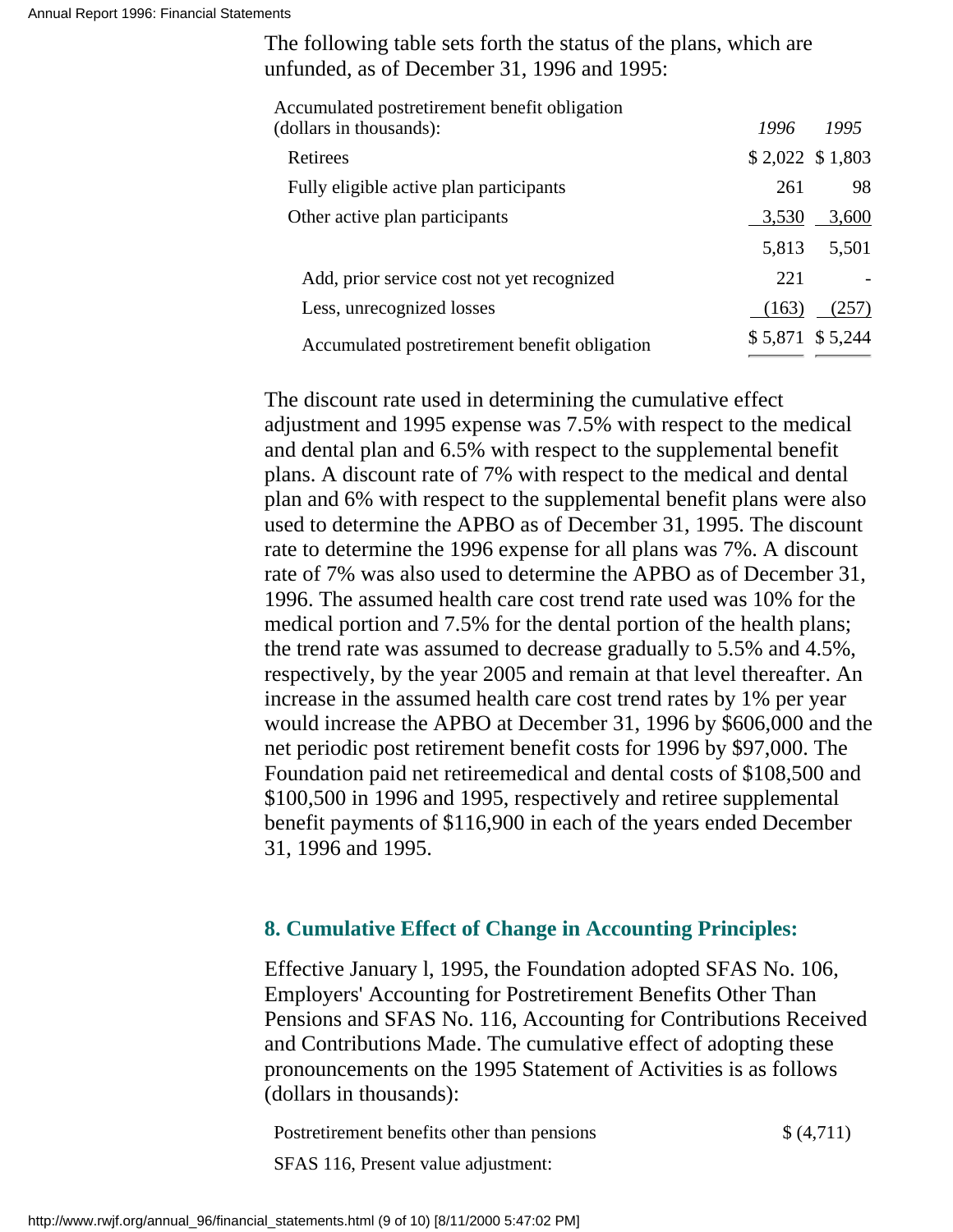| Unpaid grant liability                                    | 17,080   |
|-----------------------------------------------------------|----------|
| Contributions receivable                                  | 4,843    |
| Total cumulative effect of change in accounting principle | \$17,212 |

## **9. Johnson & Johnson Stock Split:**

Johnson & Johnson common stock held at December 31, 1995 has been adjusted to reflect the two for one split on May 21, 1996.

**Annual Report Page RWJF Home**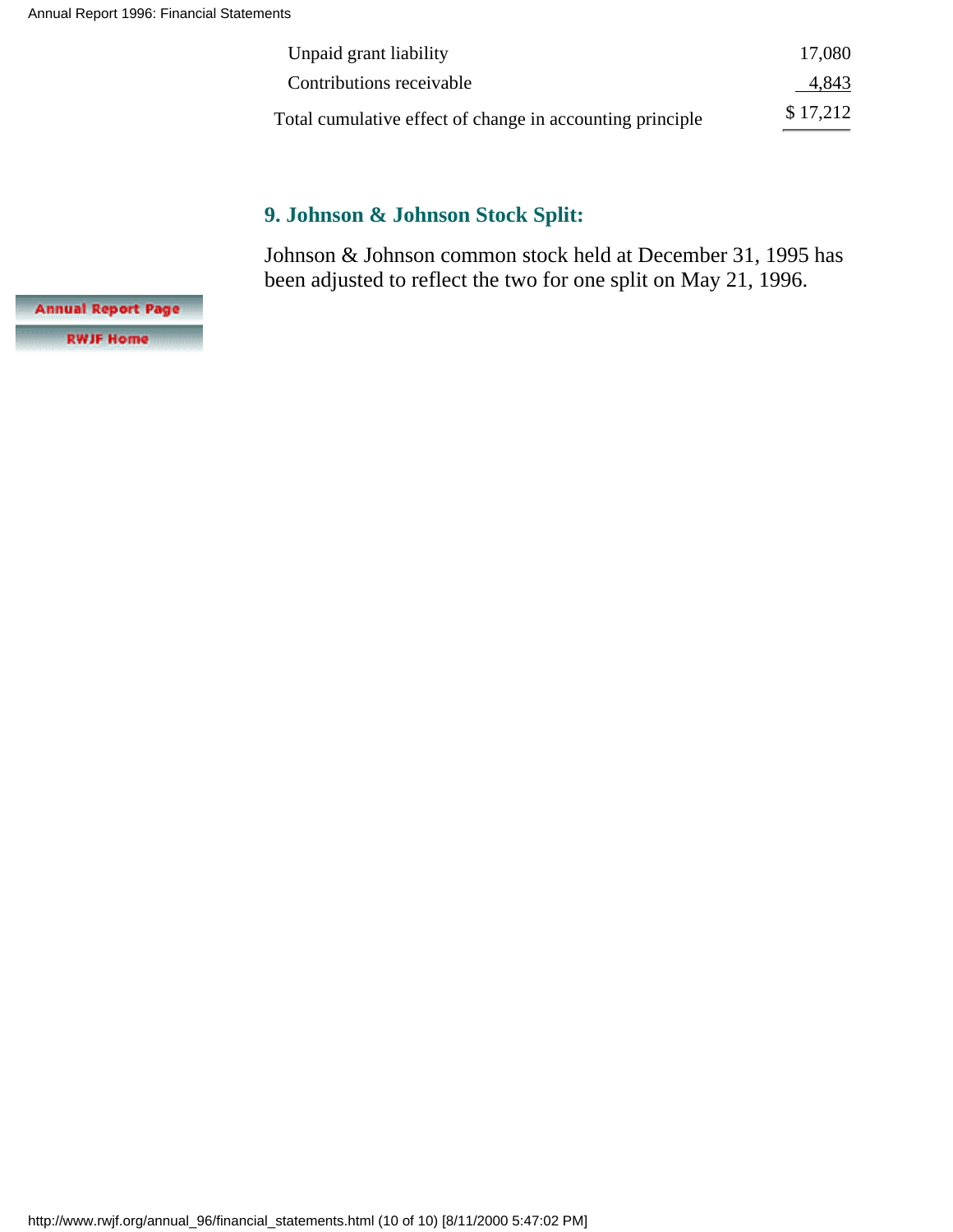## 1996 Grants and Contracts Authorized in the year ended December 31, 1996.

The summary of 1996 grants and contracts is grouped according to the Foundation's goal that they address-access, chronic health conditions, cost containment\*, and substance abuse. Grants addressing more than one goal are included under cross-cutting, with the goal areas specified within each entry. Projects addressing purposes outside the Foundation's goal areas are included under "other programs."

The summary includes 875 grants and 71 contracts initiated in 1996. Contracts are used to purchase a variety of services and products in direct support of the Foundation's grant programs and goals.

In addition to the awards made in 1996, the Foundation continued to make payments on and monitor grants and contracts awarded in prior years. Together these two groups comprise the Foundation's active awards list totalling 1,975. A complete list of these projects is available on a 3.5 inch, high-density, IBM-compatible computer diskette. Address requests to:

Communications Office The Robert Wood Johnson Foundation Post Office Box 2316 Princeton, New Jersey 08543-2316 E-mail: [publications@rwjf.org](mailto:publications@rwjf.org)

\* In mid-1996, the cost containment goal area was folded into the other three Foundation goal areas.

Chronic **Annual Report Page** Substance Cost Cross-Other Access **Health Abuse**<br>Grants Containment Cutting Programs **Grants Conditions RWJF Home Grants** Grants Grants Grants

### Total Grants and Contracts Awarded: \$266,917,545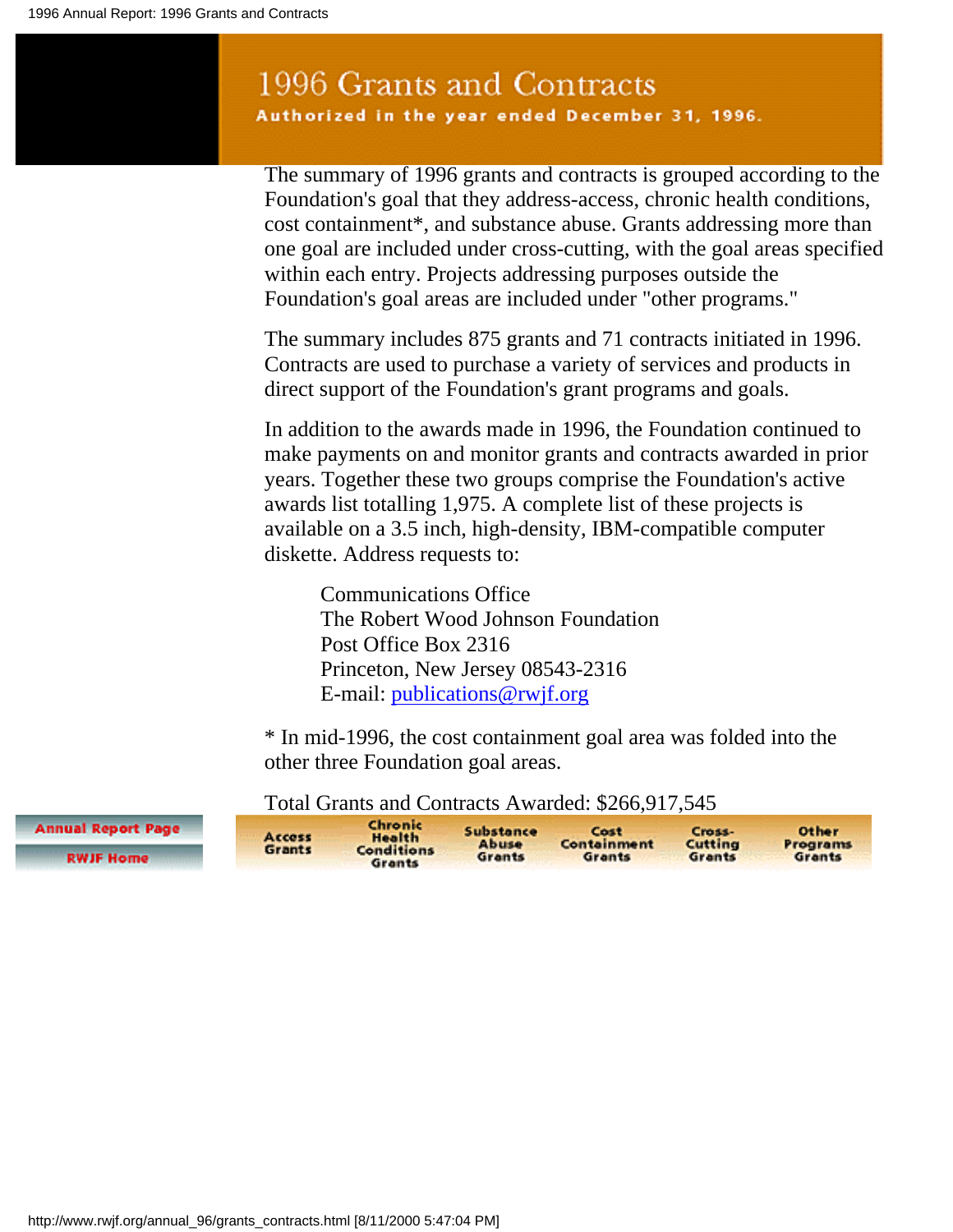# 1996 Grants and Contracts Authorized in the year ended December 31, 1996.



#### **Grants**

#### **All Kids Count: Establishing Immunization Monitoring and Follow-up Systems**

*Program to support the development and implementation of monitoring and follow-up systems to improve and sustain access to immunizations for preschool children (for the periods indicated).*

#### **• The Task Force for Child Survival and Development**

Atlanta, GA \$489,734 *Technical assistance and direction for All Kids Count: Establishing Immunization Monitoring and Follow-up Systems (1 year).* ID#27543 \$77,218 *Supplement to the* American Journal of Preventive Medicine *on the All Kids Count program (1 year).* ID#28761 \$136,605 *Enlisting private physicians and managed care providers into immunization registries (1 year).* ID#29936

#### **Alpha Center for Health Planning, Inc. Washington, DC**

\$108,969 *National policy conference on the health care needs of rural areas (for 1 year).* ID#29744

#### **American Academy of Pediatrics, Inc.**

Elk Grove Village, IL \$89,956 *Incorporating the Healthy Children Program (for 21 months).* **ID#29393** 

#### **American Association for World Health, Inc.**

Washington, DC \$49,595 *National program to strengthen the nation's leadership infrastructure in community health (for 1 year).* ID#27919

## **American Enterprise Institute for Public Policy Research**

Washington, DC \$398,747 *Research on the link between welfare and health care coverage (for 2 years).* ID#27906

#### **American Medical Association** Chicago, IL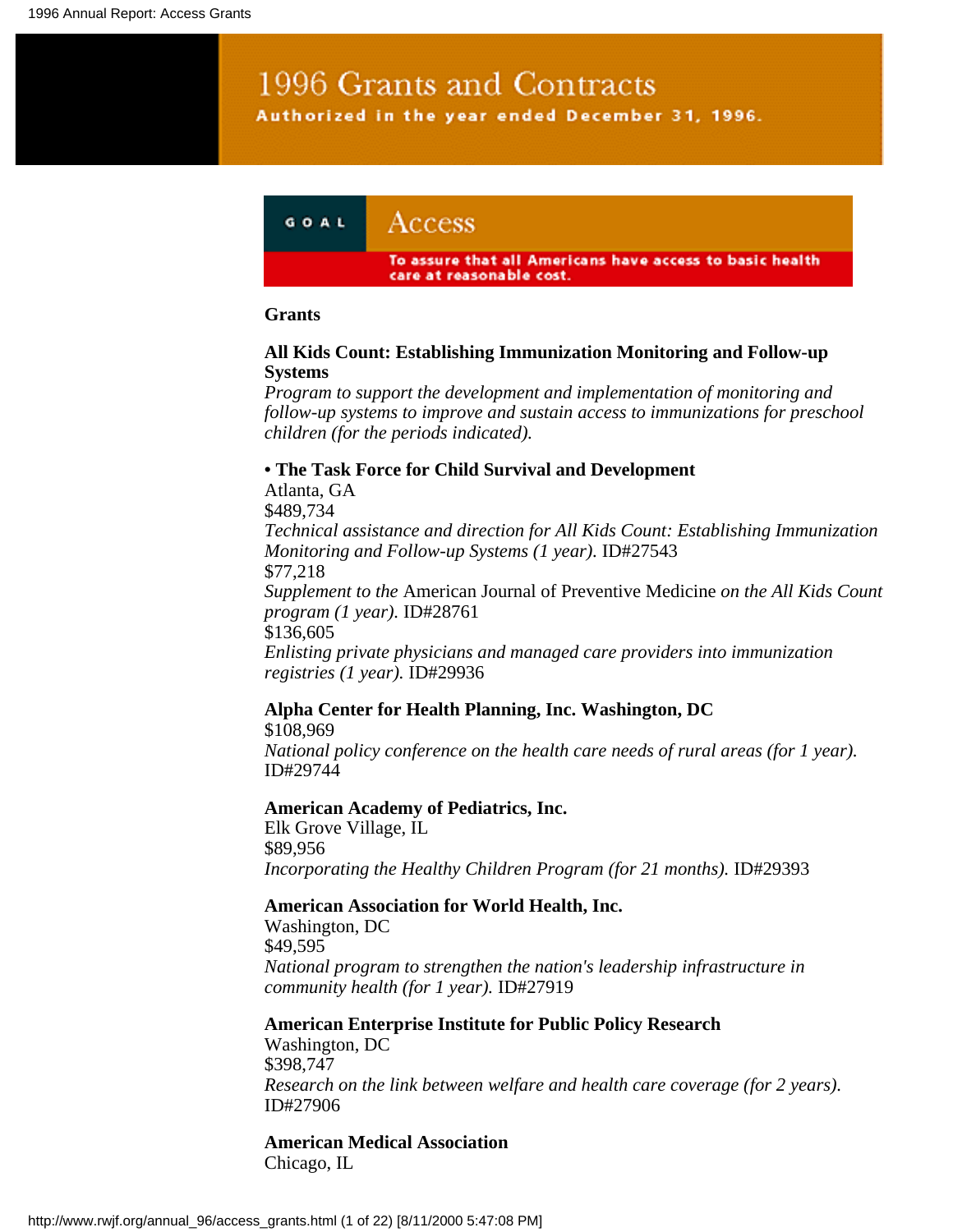#### \$227,075

*Renewal of national survey of resident physician career opportunities (for 2 years).* ID#26411

#### **America's Promise**

*Program to challenge cities to mobilize a broad cross-section of the city to form a collaborative and sustained effort to reduce the preventable causes of morbidity and mortality for children (for the periods indicated).*

#### **• University of Washington School of Public Health and Community Medicine**

Seattle, WA \$546,190 *Technical assistance and direction for America's Promise (1 year).* ID#28654 \$602,976 *General technical assistance and communications technical assistance to America's Promise sites (9 months).* ID#29729

#### **The Aspen Institute, Inc.**

Queenstown, MD \$140,000 *Roundtable on initiatives for children, families, and communities (for 2 years).* ID#29079

#### **The Association of State and Territorial Health Officials**

Washington, DC \$36,000 *Inventory of current public and private sector public health initiatives (for 1 year).* ID#29734

#### **Bay Area Health Ministries**

San Francisco, CA \$5,000 *Interfaith parish nursing training program (for 1 year).* ID#29420

#### **Boston University Medical Center**

Boston, MA \$49,924 *Program for language and reading development (for 1 year).* ID#30710

#### **Boston University School of Public Health**

Boston, MA \$42,052 *Conference on policy options for providing children with universal health insurance coverage (for 3 months).* ID#29728

**Brandeis University, Florence Heller Graduate School for Advanced Studies in Social Welfare** Waltham, MA \$108,462 *Conference on the Future of the U.S. Health Care System: Who Will Finance and Deliver Care for the Poor and Uninsured? (for 14 months).* ID#29344

**University of California** Oakland, CA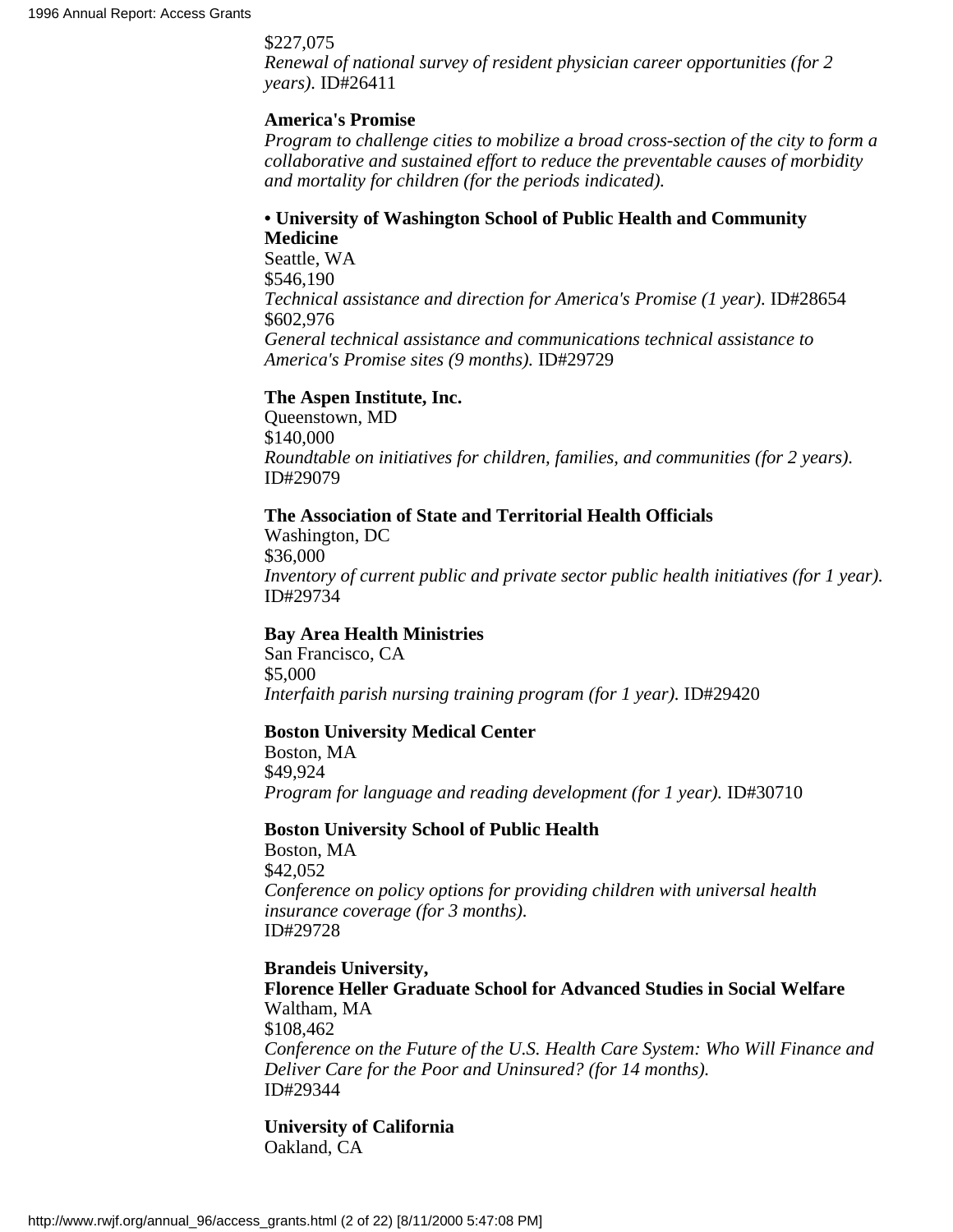\$50,000

*Study of physician work force training, deployment, and performance in California (for 1 year).* ID#29873

#### **Capital Area Training Foundation**

Austin, TX \$50,000 *Building a comprehensive cross-sector initiative to improve the health of children (for 1 year).* ID#23479

#### **The Carter Center, Inc.**

Atlanta, GA \$1,500,000 *Development of the Interfaith Health Program-Phase Two (for 4 years).* ID#27580

#### **Children Now**

Oakland, CA \$150,000 *State options to expand access to health insurance for children (for 18 months).* ID#28510

#### **Children's Hospital Foundation of Austin**

Austin, TX \$50,000 *Planning for the privatization of a school-based health services program (for 1 year).* ID#30612

#### **Colleagues in Caring: Regional Collaboratives for Nursing Work Force Development**

*Program to support regional efforts to design a continuum of nursing education that will prepare entrants into the profession to work in the full spectrum of patient care settings and to serve in a variety of clinical and administrative roles (for the periods indicated).*

#### **• AZHHA Education Foundation**

Tempe, AZ \$198,530 (3 years). ID#29444

#### **• University of Alaska Anchorage School of Nursing and Health Sciences** Anchorage, AK

\$199,861 (3 years). ID#29443

#### **• University of California, Irvine, College of Medicine**

Irvine, CA \$199,409 (3 years). ID#29445

#### **• University of Colorado Health Sciences Center**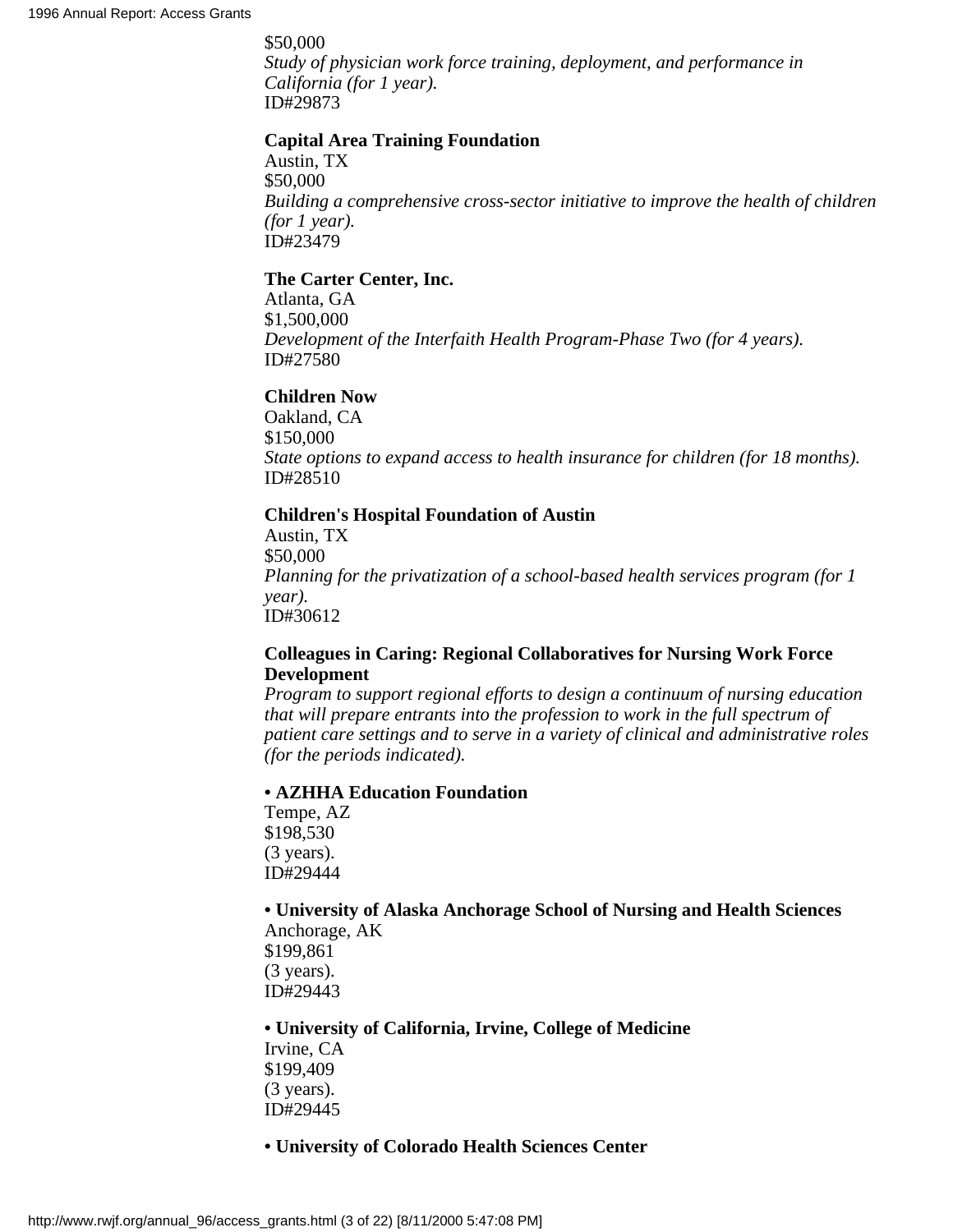Denver, CO \$200,000 (3 years). ID#29446

#### **• Connecticut League for Nursing Inc.**

Wallingford, CT \$198,773 (3 years). ID#29448

#### **• East Tennessee State University College of Nursing**

Johnson City, TN \$199,891 (3 years). ID#29462

#### **• Georgetown University School of Nursing**

Washington, DC \$199,592 (3 years). ID#29447

#### **• MHA Health, Research and Educational Foundation, Inc.**

Jackson, MS \$200,000 (3 years). ID#29452

#### **• Maryland Nurses Foundation, Inc.**

Linthicum, MD \$199,344 (3 years). ID#29450

#### **• Minnesota State Colleges and Universities**

St. Paul, MN \$200,000 (3 years). ID#29451

**• University of Missouri-Columbia, Charles and Josie Smith Sinclair School of Nursing** Columbia, MO \$198,777 (3 years). ID#29455

**• University of Missouri-Kansas City School of Nursing** Kansas City, MO \$200,000 (3 years). ID#29456

#### **• University of New Mexico Health Sciences Center College of Nursing** Albuquerque, NM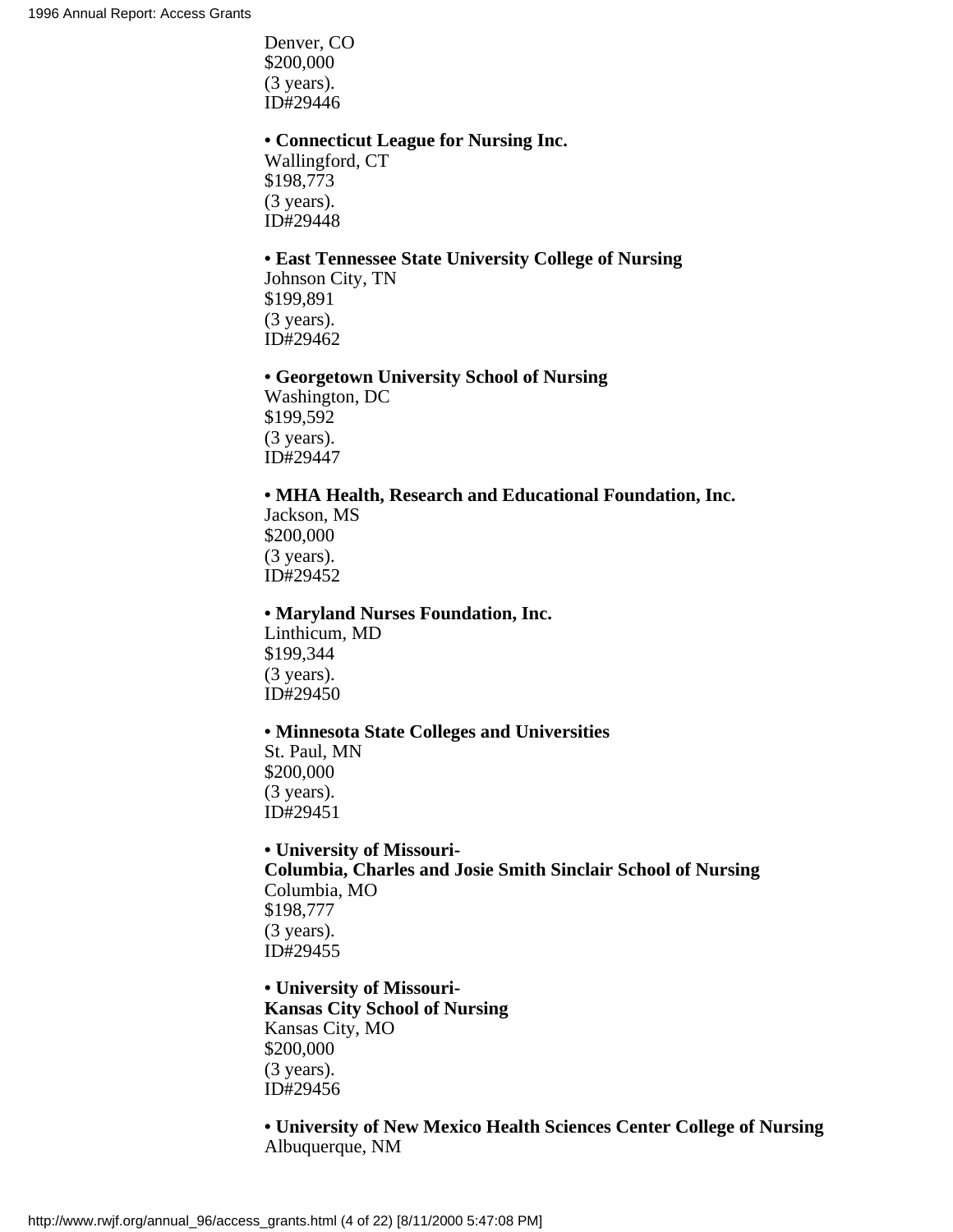\$199,997 (3 years). ID#29457

#### **• The Ohio Citizens League for Nursing**

Cleveland, OH \$199,861 (3 years). ID#29458

#### **• Rutgers, The State University, College of Nursing**

Piscataway, NJ \$198,854 (3 years). ID#29459

#### **• University of South Carolina College of Nursing**

Columbia, SC \$199,932 (3 years). ID#29460

#### **• South Dakota Board of Nursing**

Sioux Falls, SD \$199,741 (3 years). ID#29461

#### **• Texas A&M University-**

**Corpus Christi** Corpus Christi, TX \$200,000 (3 years). ID#29463

#### **• University Health Care Associates**

Honolulu, HI \$186,671 (3 years). ID#29449

#### **• West Virginia University Foundation, Inc.**

Morgantown, WV \$199,871 (3 years). ID#29464

#### **• American Association of Colleges of Nursing**

Washington, DC \$316,742 *Technical assistance and direction for Colleagues in Caring: Regional Collaboratives for Nursing Work Force Development (1 year).* ID#27595

**University of Colorado Health Sciences Center** Denver, CO \$659,767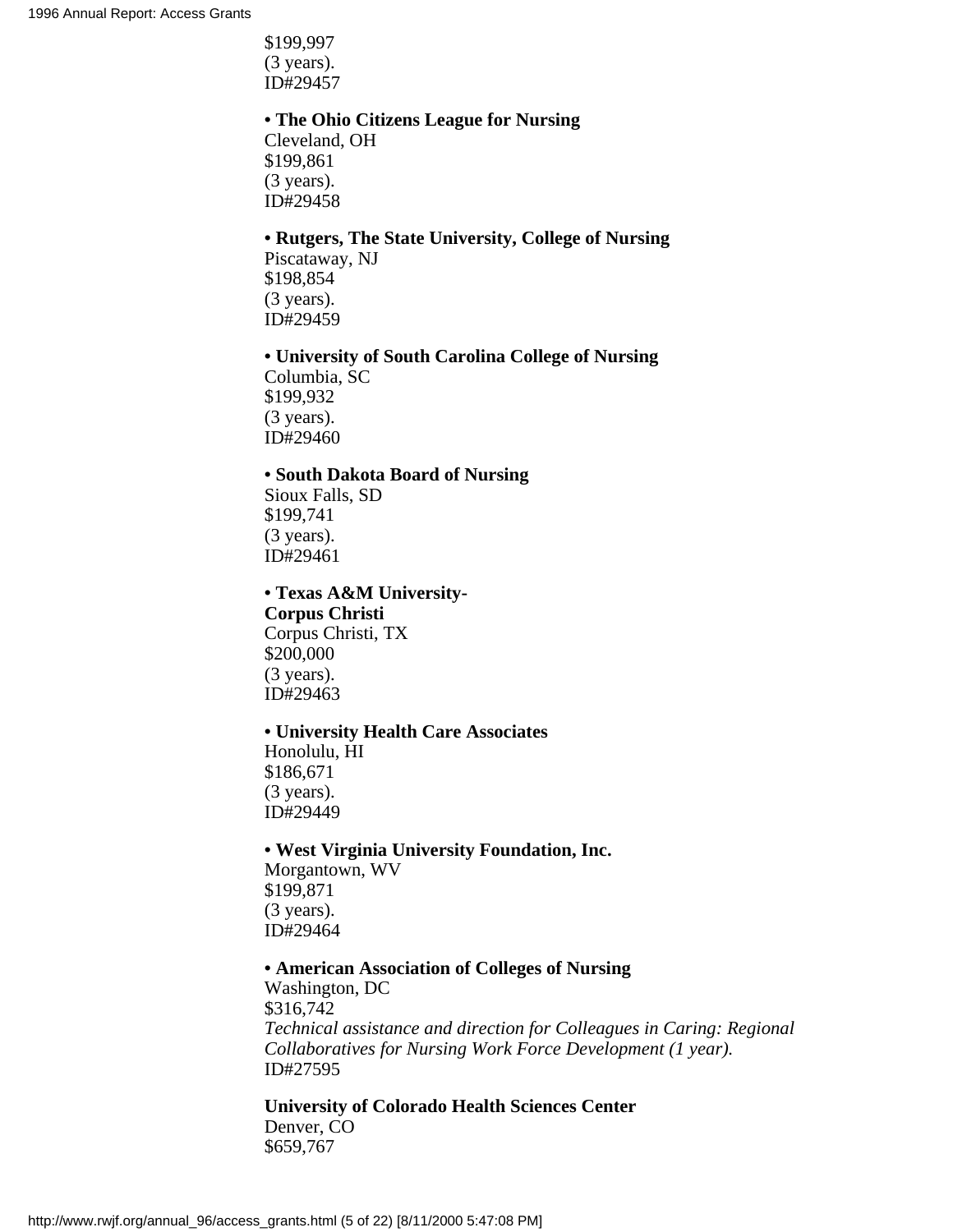*Follow-up study of Memphis home-visiting demonstration (for 30 months).* ID#27901

#### **Columbia University School of Nursing**

New York, NY \$49,999 *Assessment of state health agencies' authorizing legislation (for 6 months).* ID#27515

#### **Columbia University School of Public Health**

New York, NY \$125,000 *National conference on children and society (for 1 year).* ID#28907

#### **Department of Health & Human Services, Public Health Service, Bureau of Primary Health Care**

Bethesda, MD \$25,000 *Campaign to stimulate community-based primary care models (for 1 year).* ID#29385

#### **Edgewood Children's Center**

San Francisco, CA \$50,000 *National conference on family caregivers (for 1 year).* ID#30761

#### **Foundation of the University of Medicine and Dentistry of New Jersey** Newark, NJ

\$250,000 *Development of a center to assess perinatal services and outcomes in New Jersey (for 30 months). ID#29553* \$16,132 *Study of medically nonurgent pediatric visits to emergency departments (for 9 months).* ID#30445

#### **The Fund for New Jersey**

New Brunswick, NJ \$50,000 *Reorganizing Camden's health care delivery system and improving economic development opportunities (for 6 months).* ID#28630

#### **Generalist Physician Faculty Scholars Program**

*Program to support the career development of outstanding young faculty in academic departments/divisions of family practice, general internal medicine, and general pediatrics (for the periods indicated).*

#### **• University of California, Los Angeles, School of Medicine**

Los Angeles, CA \$239,719 (4 years). ID#29250

#### **• Case Western Reserve University School of Medicine**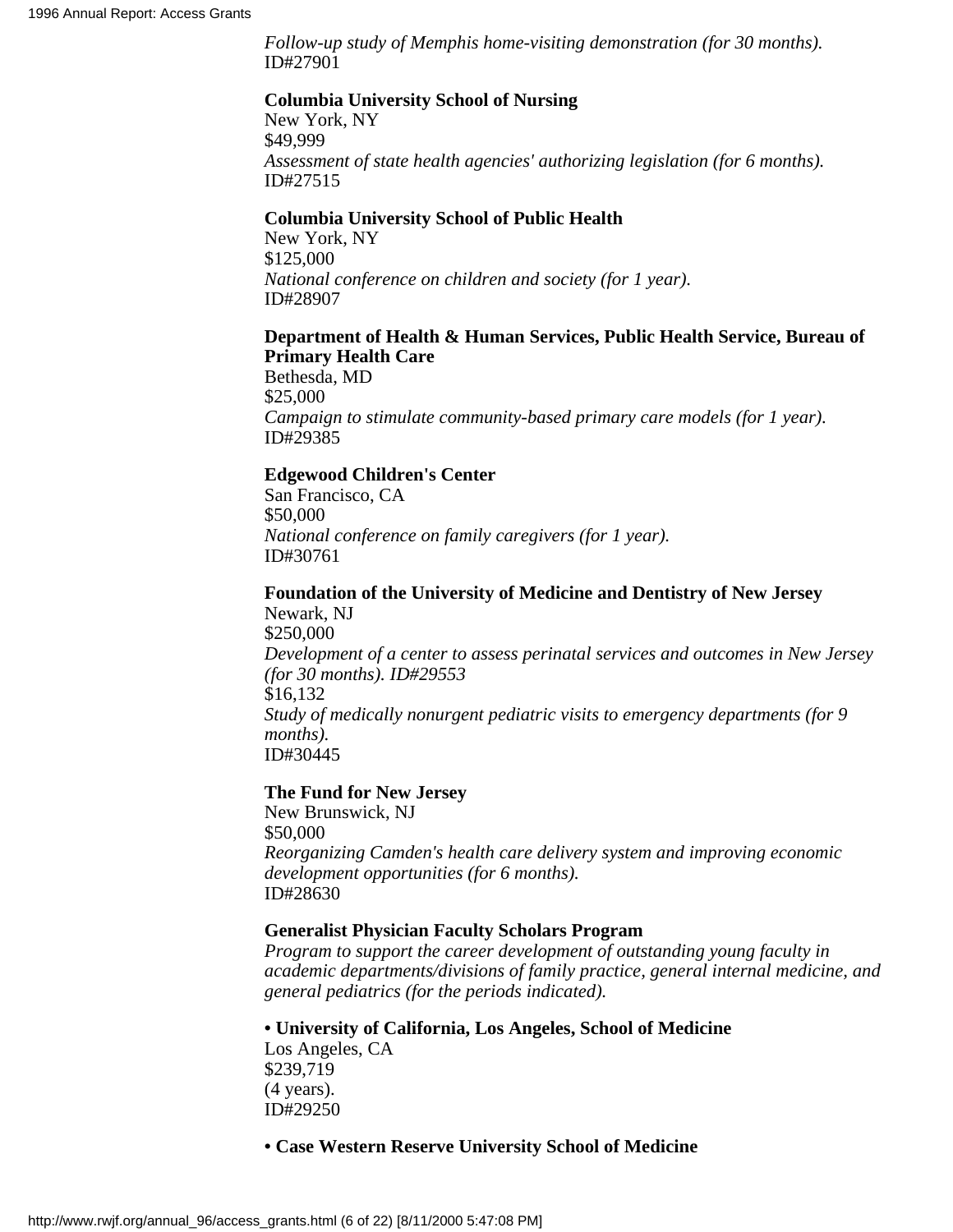Cleveland, OH \$239,657 (4 years). ID#29251

#### **• Children's Hospital Medical Center**

Cincinnati, OH \$109,140 (2 years). ID#29717

#### **• Children's Research Institute**

Washington, DC \$240,000 (4 years). ID#29253

#### **• Dartmouth Medical School**

Hanover, NH \$182,978 (3 years). ID#30677

#### **• Georgetown University Medical Center**

Washington, DC \$238,825 (4 years). ID#29252

#### **• Harvard Medical School**

Boston, MA \$239,999

#### **• Memorial Hospital**

Pawtucket, RI \$240,000 (4 years). ID#29249

#### **• University of Michigan**

Ann Arbor, MI \$240,000 (4 years). ID#29255

#### **• Northwestern University Medical School**

Chicago, IL \$239,994 (4 years). ID#29256

#### **• University of Texas Health Science Center at San Antonio** San Antonio, TX \$239,155 (4 years). ID#29257

#### **• University of Utah School**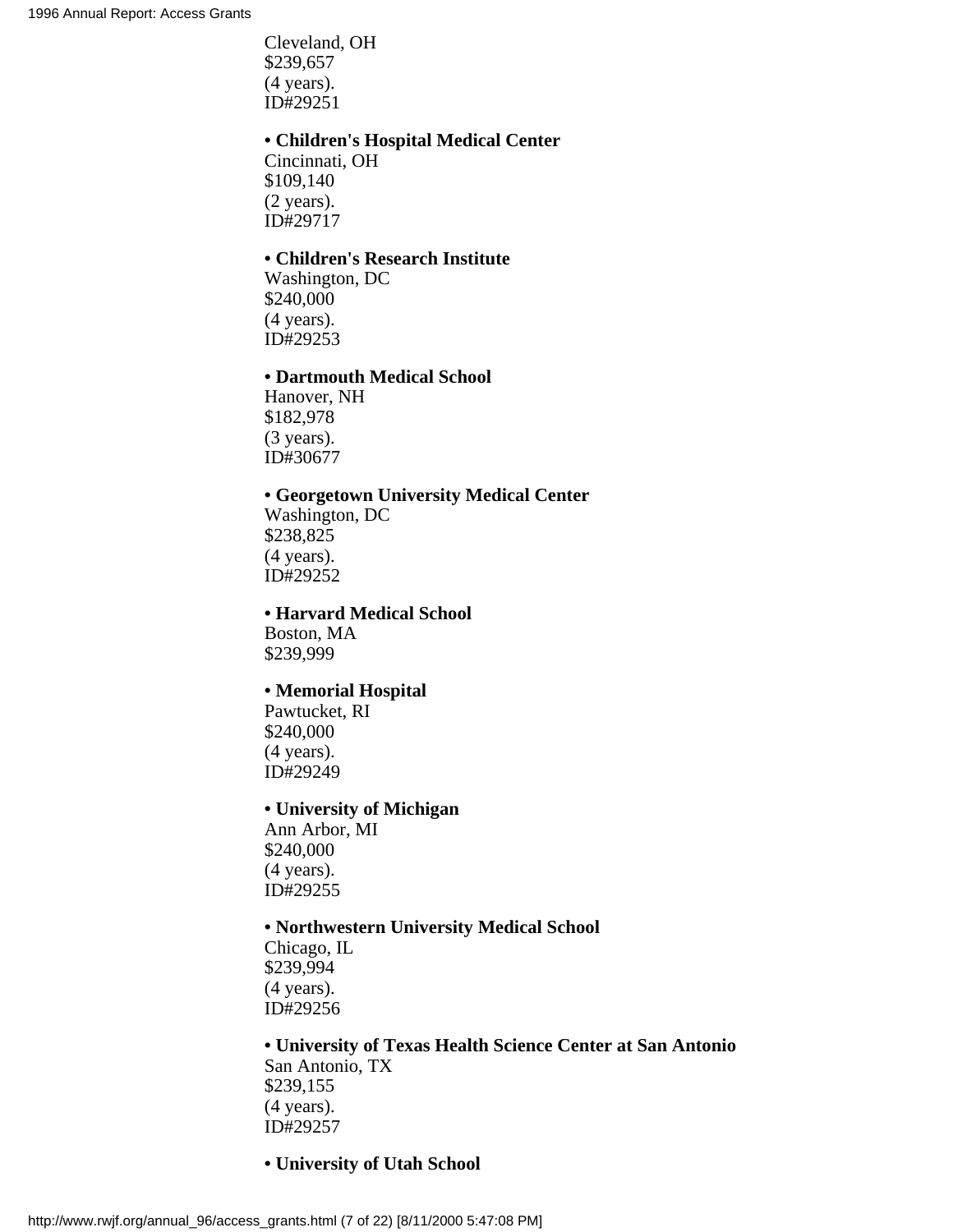of Medicine Salt Lake City, UT \$239,192 (4 years). ID#29258

#### **• University of Washington School of Medicine**

Seattle, WA \$173,871 (30 months). ID#29976

#### **• Yale University**

New Haven, CT \$240,000 (4 years). ID#29259

#### **• Georgetown University School of Medicine**

Washington, DC \$361,593 *Technical assistance and direction for the Generalist Physician Faculty Scholars Program (1 year).* ID#27963

#### **Generalist Physician Initiative**

*Program to challenge schools of medicine-in collaboration with state governments, private insurers, HMOs, hospitals, and community health centers-to increase the supply of generalist physicians (for the period indicated).*

#### **• University of Missouri-Columbia School of Medicine**

Columbia, MO \$550,553 *Technical assistance and direction for the Generalist Physician Initiative (1 year).* ID#28564

#### **Generalist Provider Research Initiative**

*Initiative to support a series of research projects to identify, analyze, and assess the opportunities and constraints that determine the current generalist/specialist mix and distribution that affect various efforts to generate change (for the periods indicated).*

#### **• Health Research, Inc.**

Albany, NY \$88,471 (1 year). ID#29918

#### **• The Johns Hopkins University School of Hygiene and Public Health**

Baltimore, MD \$752,075 (2 years). ID#28373

#### **Georgetown University Medical Center** Washington, DC

\$123,968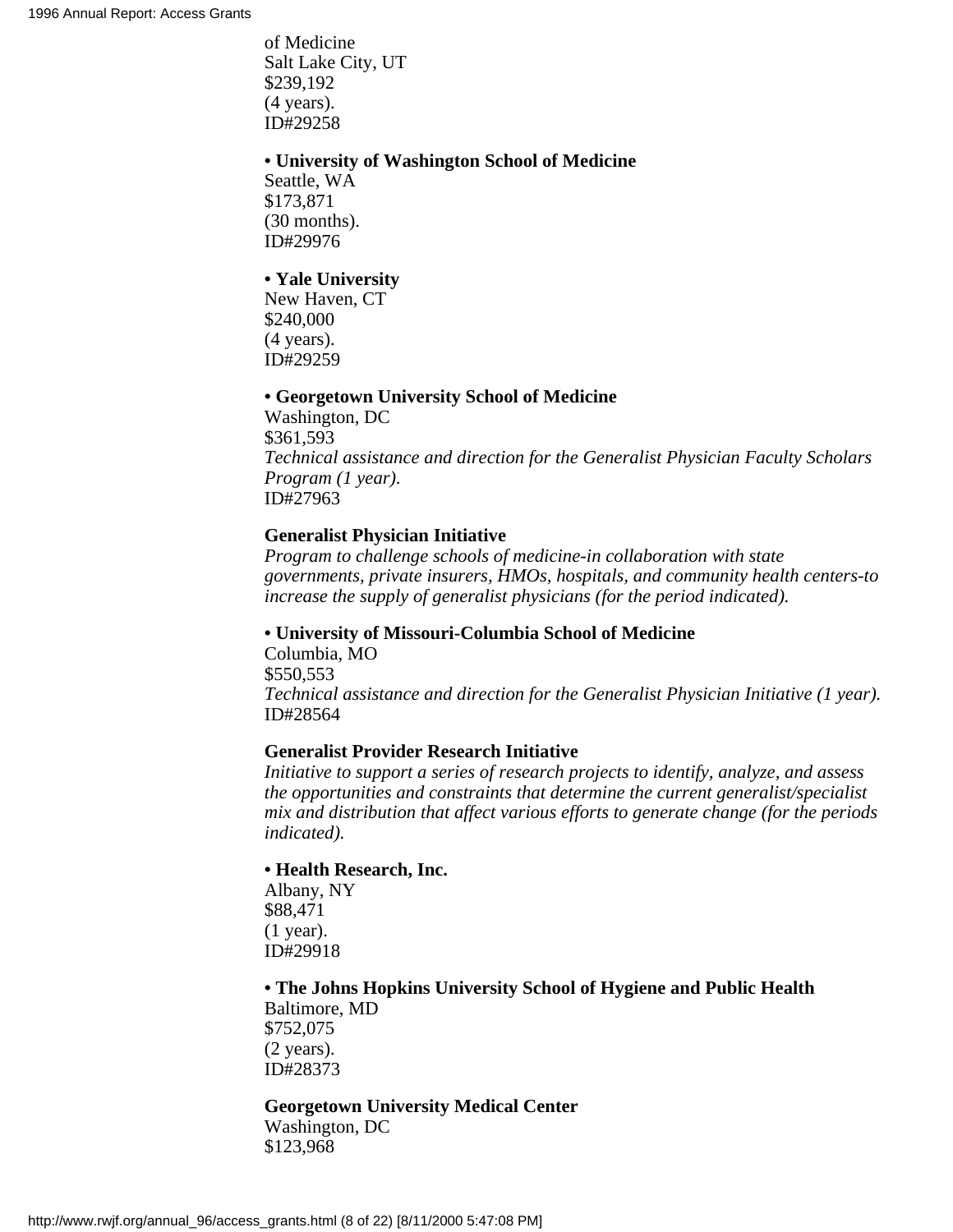*Expansion of the Young Physician's Survey III (for 1 year).* ID#28326

#### **Greater Cleveland Hospital Association**

Cleveland, OH \$220,679 *Linking supply to demand: A long-range nursing work force project (for 2 years).* ID#29883

#### **The Greater Kansas City Community Foundation**

Kansas City, MO \$450,000 *Campaign to mobilize the community to address the needs of children (for 3 years).* ID#30376

#### **Harvard Medical School**

Boston, MA \$100,000 *Support of the Robert H. Ebert Fund (for 1 year).* ID#30133

#### **Harvard Pilgrim Health Care, Inc.**

Boston, MA \$1,093,088 *Attitudes and Choices in Medical Education and Training (ACMET) 1997 survey (for 37 months).* ID#29699

#### **Harvard University School of Public Health**

Boston, MA \$74,708 *Development of a statistical model for predicting nursing work force demand (for 17 months).*ID#28645 \$198,811 *Evaluation of the New Jersey Access Program (for 18 months).* ID#28732

#### **Healthy Kids Replication Program**

Program to replicate the Florida Healthy Kids program (subsidized, comprehensive insurance product designed specifically for children ages 0-18 years and sold through schools) in five to seven states (for the period indicated).

#### **• Florida Healthy Kids Corporation**

Tallahassee, FL \$349,784 Technical assistance and direction for the Healthy Kids Replication Program (1 year). ID#29608

## **Healthy Mothers Healthy Babies Coalition Incorporated**

Washington, DC \$19,395 *Support for perinatal outreach workers to attend national forum (for 1 month).* ID#28312

#### **Howard University College of Nursing** Washington, DC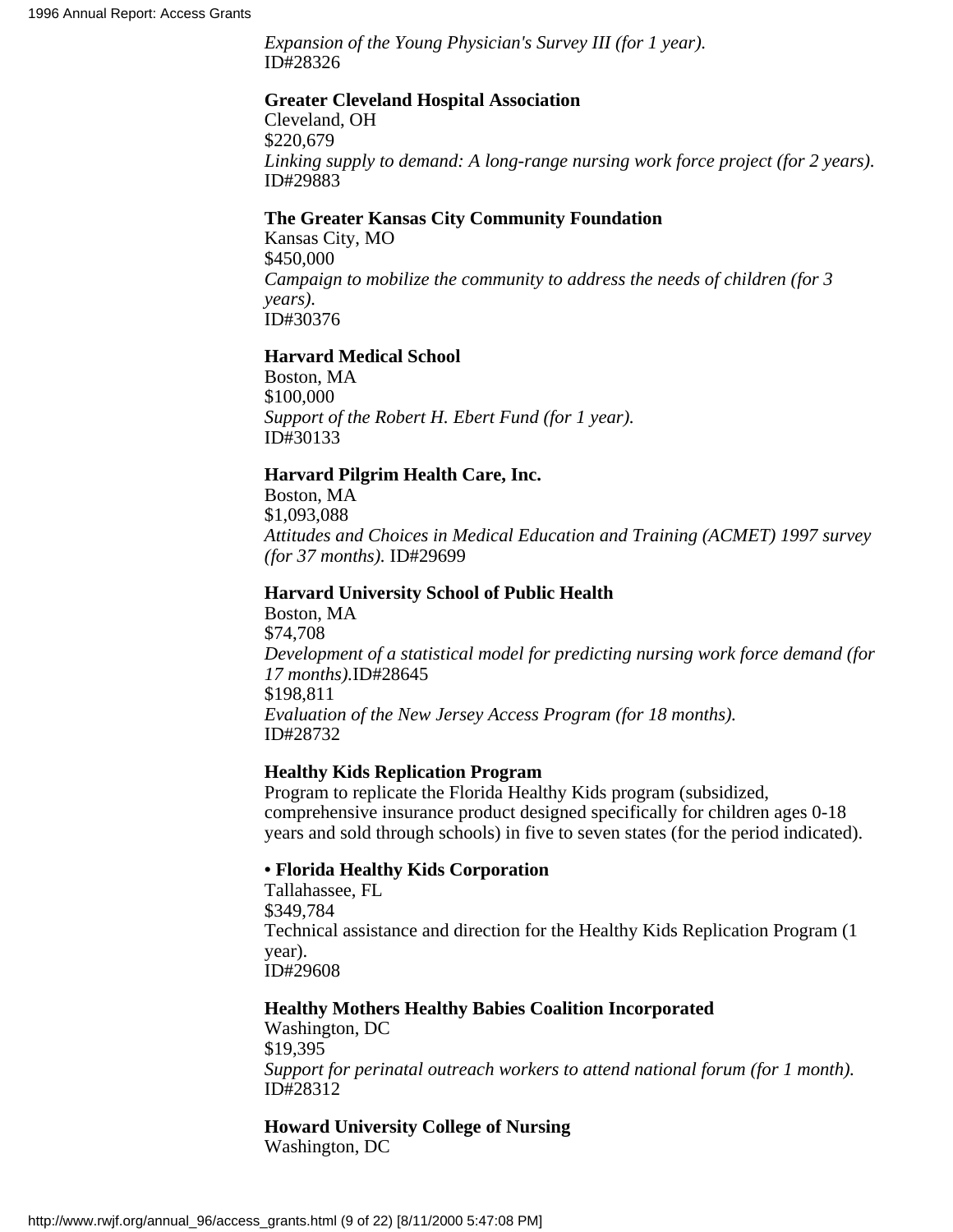\$9,300 *Community-wide health fair for the homeless (for 1 month).* ID#30693

#### **Institute for Diversity in Health Management Inc.**

Atlanta, GA \$90,000 *Database to match minority professionals with appropriate health care management positions (for 1 year).* ID#27770

#### **The Johns Hopkins University School of Hygiene and Public Health** Baltimore, MD

\$230,000 *Evaluation of the Community Access to Child Health (CATCH) Program (for 20 months).* ID#29677

## **Ladders in Nursing Careers Program**

*Program to replicate Project L.I.N.C., which demonstrated an effective strategy to help interested and qualified hospital employees advance into LPN and RN positions at the nursing school of their choice (for the period indicated).*

## **• Greater New York Hospital Foundation, Inc.**

New York, NY \$219,762 *Technical assistance and direction for the Ladders in Nursing Careers (L.I.N.C.) Program* (18 months). ID#26864

## **Making the Grade: State and Local Partnerships to Establish School-Based Health Centers**

*Program to expand comprehensive health services for school-age children by funding school-based health centers that would be eligible for long-term support through state and local funding policies (for the periods indicated).*

## **• State of Louisiana Department of Health and Hospitals**

New Orleans, LA \$1,614,238 (4 years). ID#29321

# **• State of Maryland Executive Department, Office for Children, Youth, and Families**

Baltimore, MD \$1,448,844 (4 years). ID#29322

# **• State of North Carolina Department of Environment, Health, and Natural Resources**

Raleigh, NC \$1,410,550 (4 years). ID#30189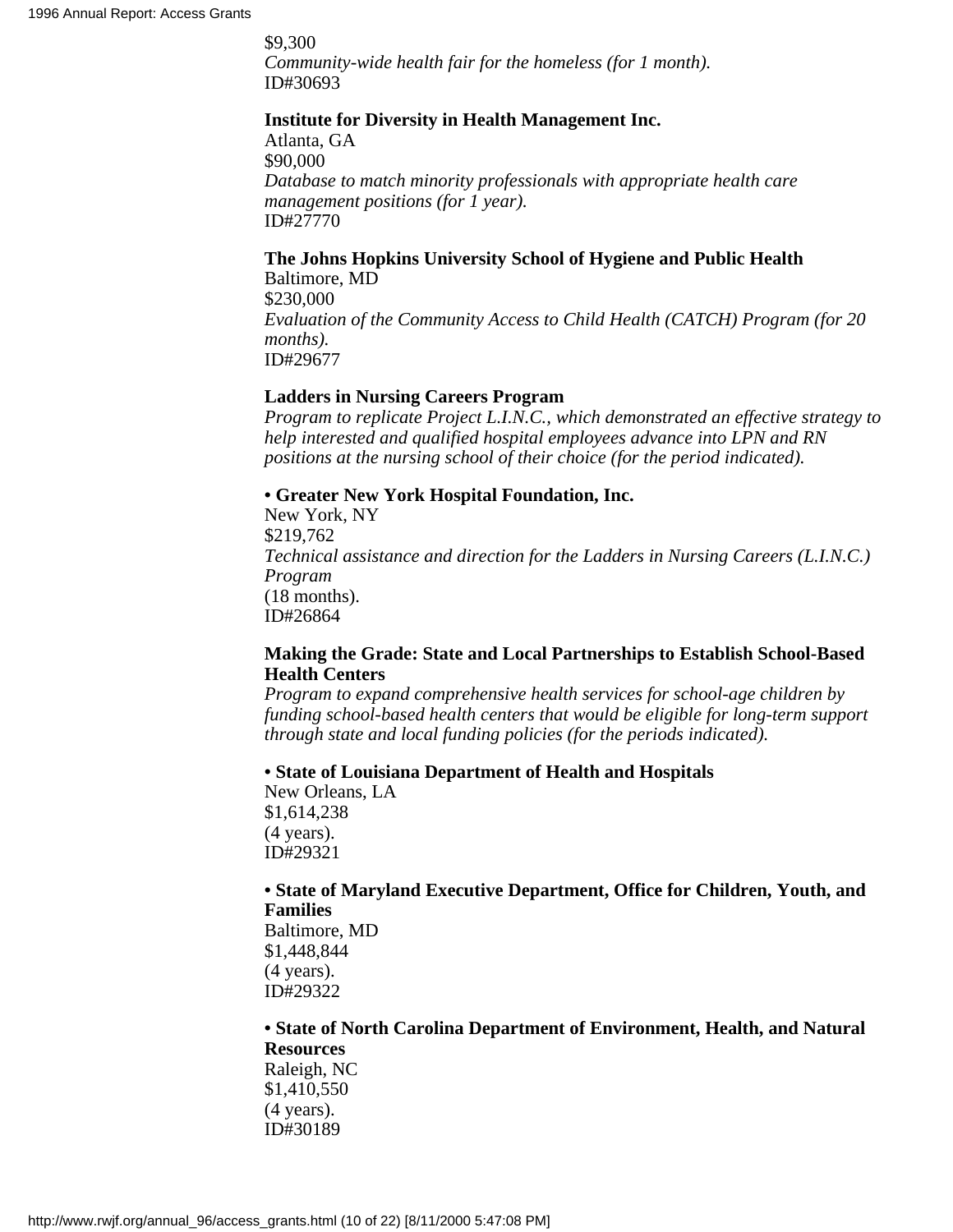## **• State of Oregon Department of Human Resources**

Salem, OR \$1,477,523 (4 years). ID#29836

#### **• State of Vermont Agency of Human Services**

Waterbury, VT \$940,729 (4 years). ID#29437

## **• George Washington University**

Washington, DC \$618,884 *Technical assistance and direction for Making the Grade: State and Local Partnerships to Establish School-Based Health Centers (1 year).* ID#26442

## **Marshall Heights Community Development Organization**

Washington, DC \$200,000 *Local health care planning initiative (for 9 months).* ID#30480

## **Massachusetts Health Research Institute, Inc.**

Boston, MA \$176,306 *Analysis of whether non-profit hospitals are meeting community benefit standards (for 18 months).* ID#28427 \$442,692 *Development of a technical assistance structure for consumer helplines (for 2 years).* ID#29314 \$168,016 *Planning for a National Access to Care Resource Center (for 6 months).* ID#30634

## **Massachusetts Institute of Technology**

Cambridge, MA \$87,793 *Study of states' managerial capacity to sustain health care reform (for 1 year).* ID#28485

## **Maternity Center Association**

New York, NY \$49,918 *Planning a birthing center for low-income families in the District of Columbia (for 1 year).* ID#30174

# **Minority Medical Education Program**

*A summer enhancement program designed to help minority students compete for medical school acceptance (for the periods indicated).*

## **• Association of American Medical Colleges**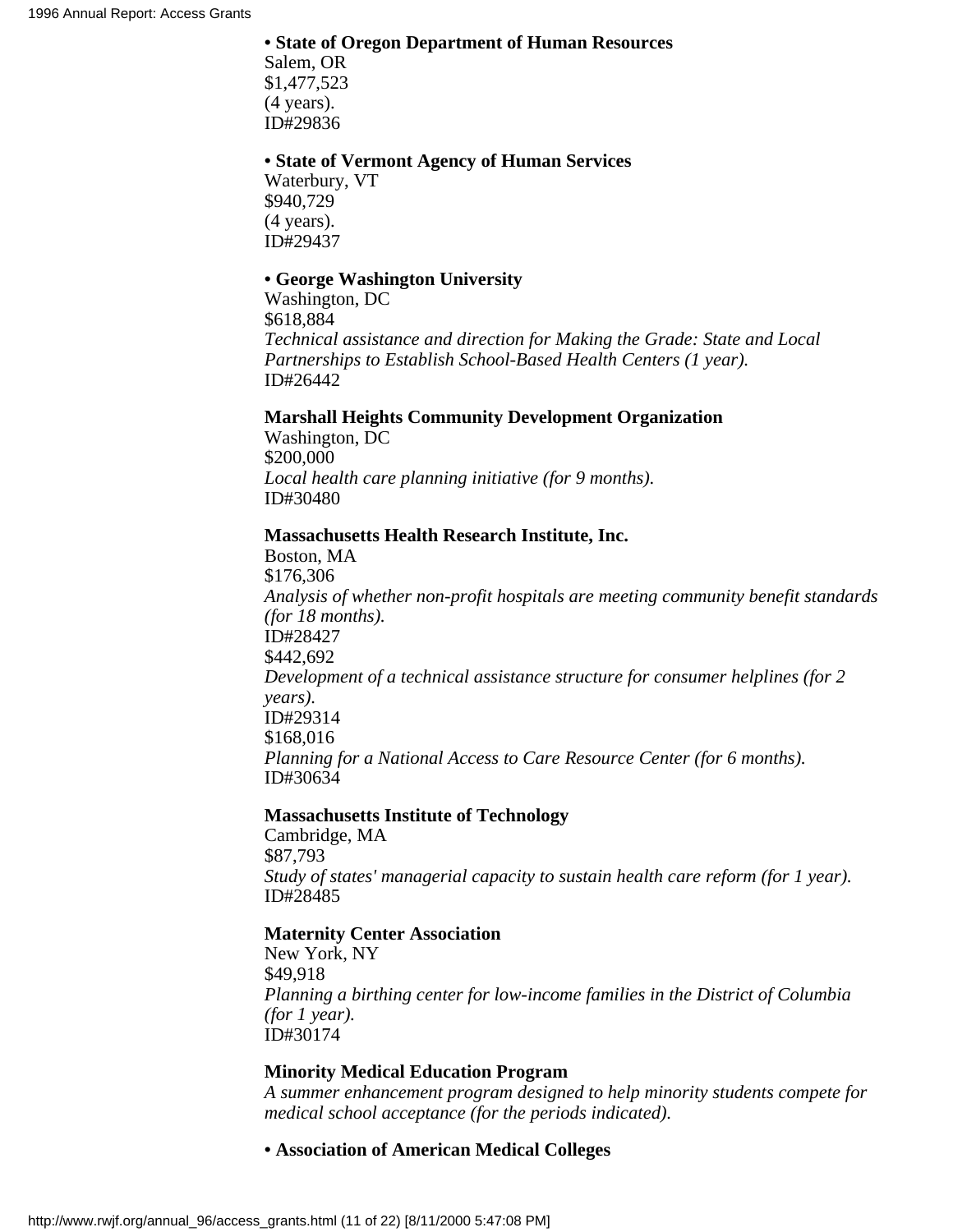Washington, DC \$399,579 *Technical assistance and direction for the Minority Medical Education Program (1 year).* ID#28032

#### **• United Hospital Fund of New York**

New York, NY \$47,214 *Evaluation of the Minority Medical Education Program (1 year).* ID#29560

#### **Minority Medical Faculty Development Program**

*A fellowship program for minority physicians interested in academic careers in biomedical research, clinical investigation, and health services research, who will encourage and foster the development of succeeding classes of minority physicians (for the periods indicated).*

#### **• University of Alabama at Birmingham School of Medicine**

Birmingham, AL \$163,006 (2 years). ID#30875

#### **• Baylor College of Medicine**

Houston, TX \$315,505 (4 years). ID#30803 \$315,506 (4 years). ID#29212

#### **• University of California, Los Angeles, School of Medicine**

Los Angeles, CA \$315,506 (4 years). ID#30807 \$162,996 (2 years). ID#30801 \$315,506 (4 years). ID#29213 \$163,006 (2 years). ID#30924 \$163,006 (2 years). ID#29236

#### **• University of California, San Diego, School of Medicine**

La Jolla, CA \$163,006 (2 years). ID#29237 \$314,403 (4 years). ID#30808

#### **• University of California, San Francisco, School of Medicine** San Francisco, CA

\$314,367 (4 years). ID#29214 \$315,426 (4 years). ID#30877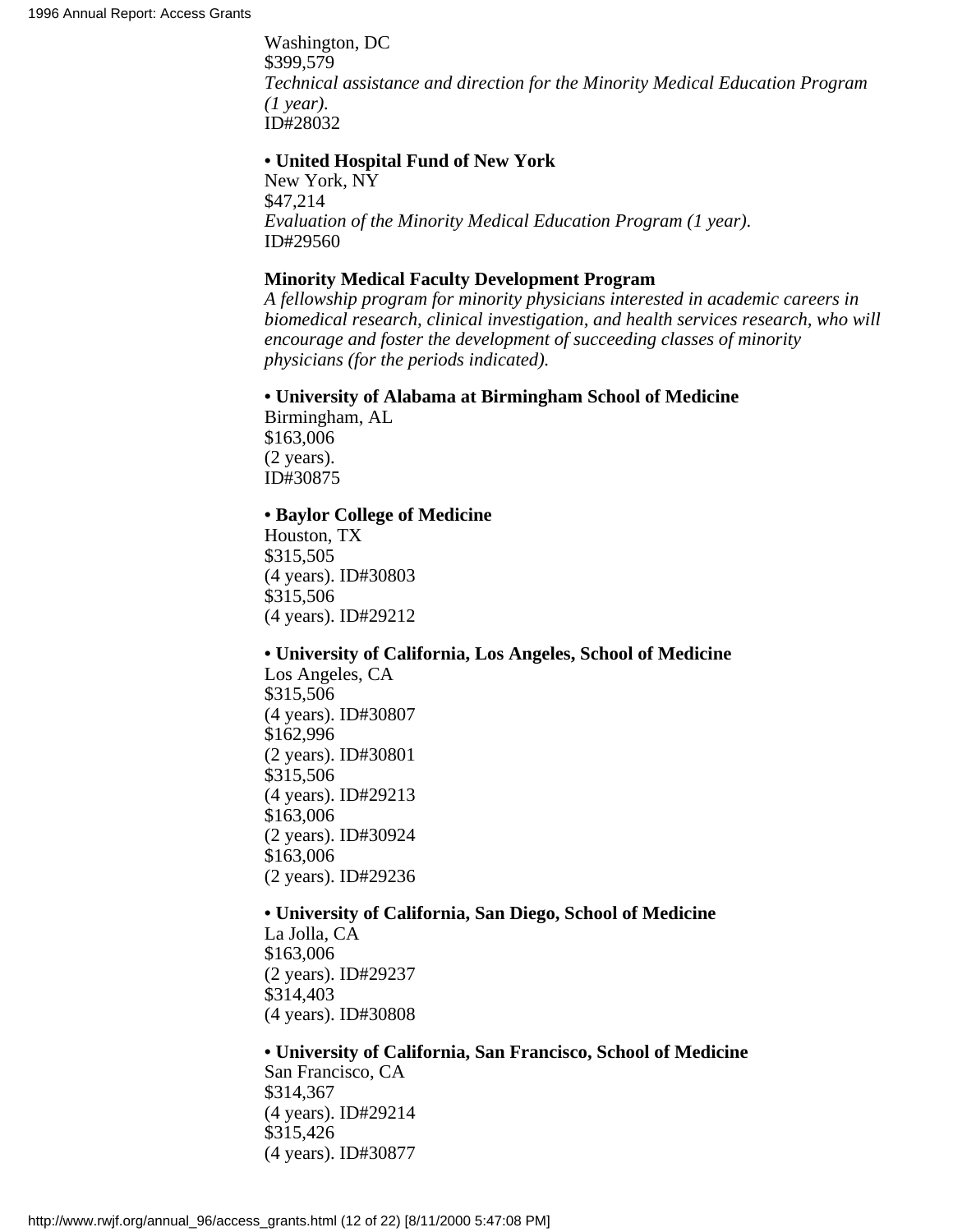\$162,978 (2 years). ID#29238 \$163,006 (2 years). ID#30874

**• Emory University School of Medicine** Atlanta, GA \$163,006 (2 years). ID#30876

#### **• The General Hospital Corporation-Massachusetts General Hospital** Boston, MA

\$315,490 (4 years). ID#29215 \$315,506 (4 years). ID#30810

**• The Johns Hopkins University School of Medicine** Baltimore, MD \$315,503 (4 years). ID#29216

**• University of Maryland at Baltimore School of Medicine** Baltimore, MD \$163,006 (2 years). ID#29240

**• University of Mississippi Medical Center** Jackson, MS \$163,006 (2 years). ID#29176

**• University of North Carolina at Chapel Hill School of Medicine** Chapel Hill, NC \$315,506 (4 years). ID#29217

**• Oregon Health Sciences University School of Medicine** Portland, OR

\$161,515 (2 years). ID#29239

**• University of Pennsylvania School of Medicine** Philadelphia, PA \$315,025 (4 years). ID#29218

**• University of Pittsburgh** Pittsburgh, PA \$315,506

(4 years). ID#29219

**• Stanford University School of Medicine** Stanford, CA \$163,006 (2 years). ID#29241

# **• University of Texas Southwestern Medical Center at Dallas**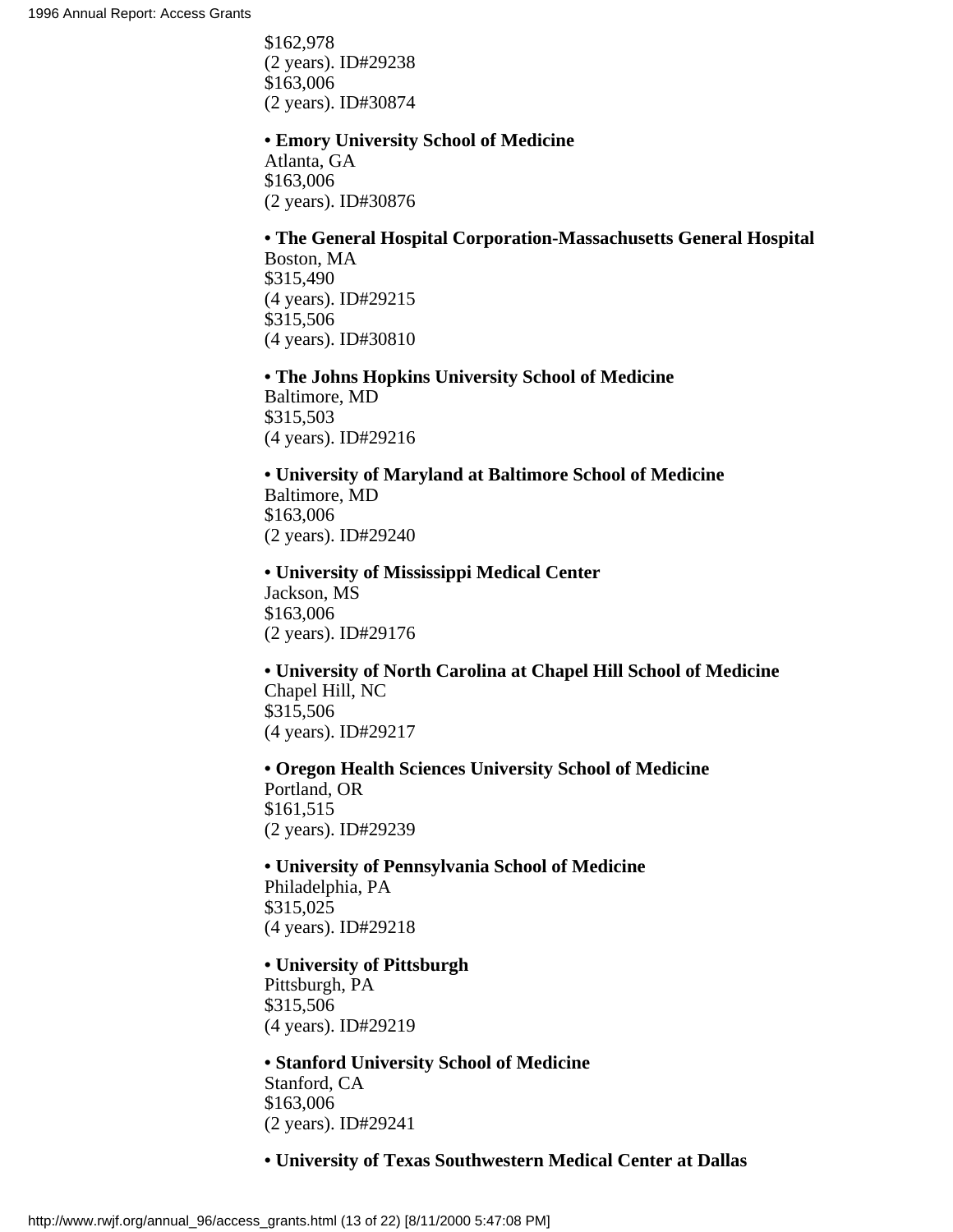Dallas, TX \$315,506 (4 years). ID#30814

#### **• Vanderbilt University School of Medicine**

Nashville, TN \$163,004 (2 years). ID#30802

#### **• University of Virginia Health Sciences Center**

Charlottesville, VA \$163,006 (2 years). ID#29242 \$163,006 (2 years). ID#29243

#### **• Washington University School of Medicine**

Saint Louis, MO \$315,505 (4 years). ID#29222 \$315,506 (4 years). ID#29221

# **• University of Washington School of Medicine**

Seattle, WA \$315,494 (4 years). ID#29220

#### **• George Washington University Medical Center**

Washington, DC \$456,415 *Technical assistance and direction for the Minority Medical Faculty Development Program (1 year).* ID#28187

#### **Montana Community Foundation Inc.**

Helena, MT \$20,995 *Strategic planning for the Montana Frontier Medical Care Initiative (for 8 months).* ID#29244

#### **National Academy of Sciences-Institute of Medicine**

Washington, DC \$349,199 *Study of children, health insurance, and access to care (for 1 year).* ID#30365

# **National Association of School Nurses, Inc.**

Scarborough, ME \$196,240 *Development of video-illustrated professional development materials for school nurses (for 3 years).* ID#27295

#### **National Public Health and Hospital Institute** Washington, DC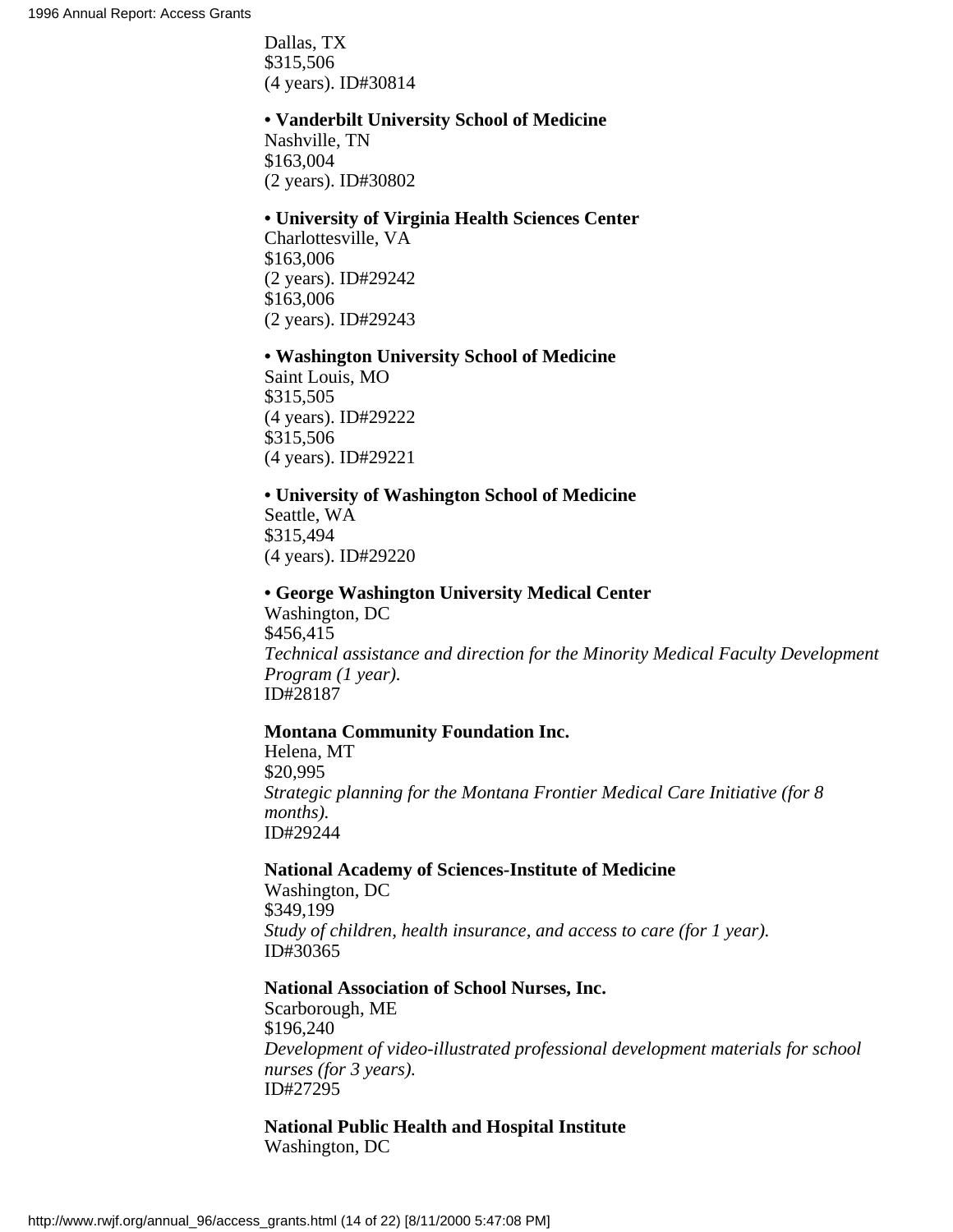\$199,988 *Dissemination of cultural competence self-assessment tool to health care organizations (for 1 year).* ID#23299 \$470,593 *Expanded analysis of health and sociodemographic factors in urban areas (for 16 months).* ID#29644

#### **The New York Academy of Medicine**

New York, NY \$749,774 *Convening of professionals in public health and medicine: partnering to improve community health in the 21st century (for 18 months).* ID#28618

#### **Opening Doors: A Program to Reduce Sociocultural Barriers to Health Care**

*A joint program with the Henry J. Kaiser Family Foundation to support demonstration and research projects that have the potential for improving access to maternal, child, and reproductive health services by reducing sociocultural barriers to care (for the periods indicated).*

#### **• University of New Mexico Health Sciences Center**

Albuquerque, NM \$77,170 (2 years). ID#28351

#### **• George Washington University Medical Center**

Washington, DC \$411,641 *Expanded technical assistance and direction for the Opening Doors Program (1 year).* ID#26981

## **Oral Health America, America's Fund for Dental Health**

Chicago, IL \$25,000 *Publication of proceedings from Oral Health 2000 National Consortium's fourth public forum (for 6 months).* ID#30578

# **Partnerships for Training: Regional Education Systems for Nurse Practitioners, Certified Nurse-Midwives, and Physician Assistants**

*Program to develop regional models for the education of mid-level practitioners to increase the number in underserved areas (for the periods indicated).*

**• University of Colorado Health Sciences Center**

Denver, CO \$1,300,000 (73 months). ID#30882

**• University of Minnesota School of Nursing** Minneapolis, MN \$1,300,000 (73 months). ID#30883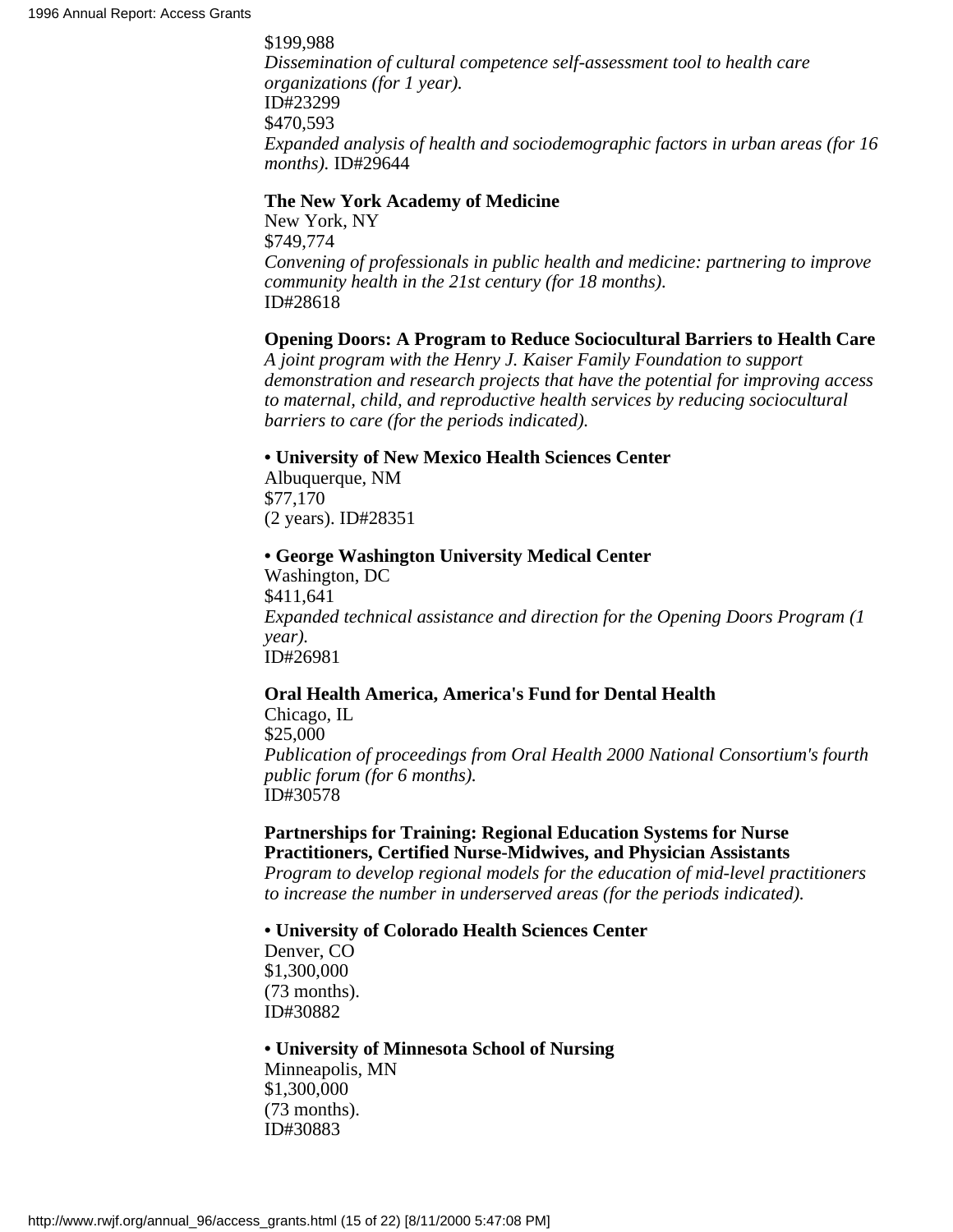#### **• University of Wisconsin-Madison**

Madison, WI \$1,300,000 (73 months). ID#30884

#### **• Association of Academic Health Centers, Inc.**

Washington, DC \$761,052 *Technical assistance and direction for Partnerships for Training: Regional Education Systems for Nurse Practitioners, Certified Nurse-Midwives, and Physician Assistants (2 years).* ID#28569

#### **People-to-People Health Foundation, Inc.**

Millwood, VA \$457,000 *Survey on undocumented Hispanic immigrants' access to health care services (for 2 years). ID#26618* \$200,000 *Oral history of medical generalism in America (for 3 years). ID#27985* \$49,814 *Trends in Access to Care for Vulnerable Populations: Findings from four RWJF National Access Surveys (for 1 year).* ID#28570

## **Planned Parenthood Association of Mercer Area, Inc.**

Trenton, NJ \$30,000 *Program to improve social and medical services for Hispanic women (for 1 year).* ID#28590

## **Practice Sights: State Primary Care Development Strategies**

*Program to challenge states-through collaborations among state agencies, communities, provider groups, and health professionals schools-to improve the distribution of primary care providers in medically underserved areas (for the period indicated).*

**• North Carolina Foundation for Alternative Health Programs, Inc.** Raleigh, NC

\$357,207 *Technical assistance and direction for Practice Sights: State Primary Care Development Strategies (1 year). ID#27176*

## **Primary Care Development Corporation**

New York, NY \$300,000 *New York City-State partnership to accelerate the development of primary care facilities (for 3 years).* ID#28538

#### **Project 3000 by 2000: Health Professions Partnership Initiative**

*Program to assist the AAMC in helping academic health centers develop the community partnerships required to increase the number of underrepresented minority students prepare to pursue health professions careers (for the periods indicated).*

**• Allegheny University of the Health Sciences**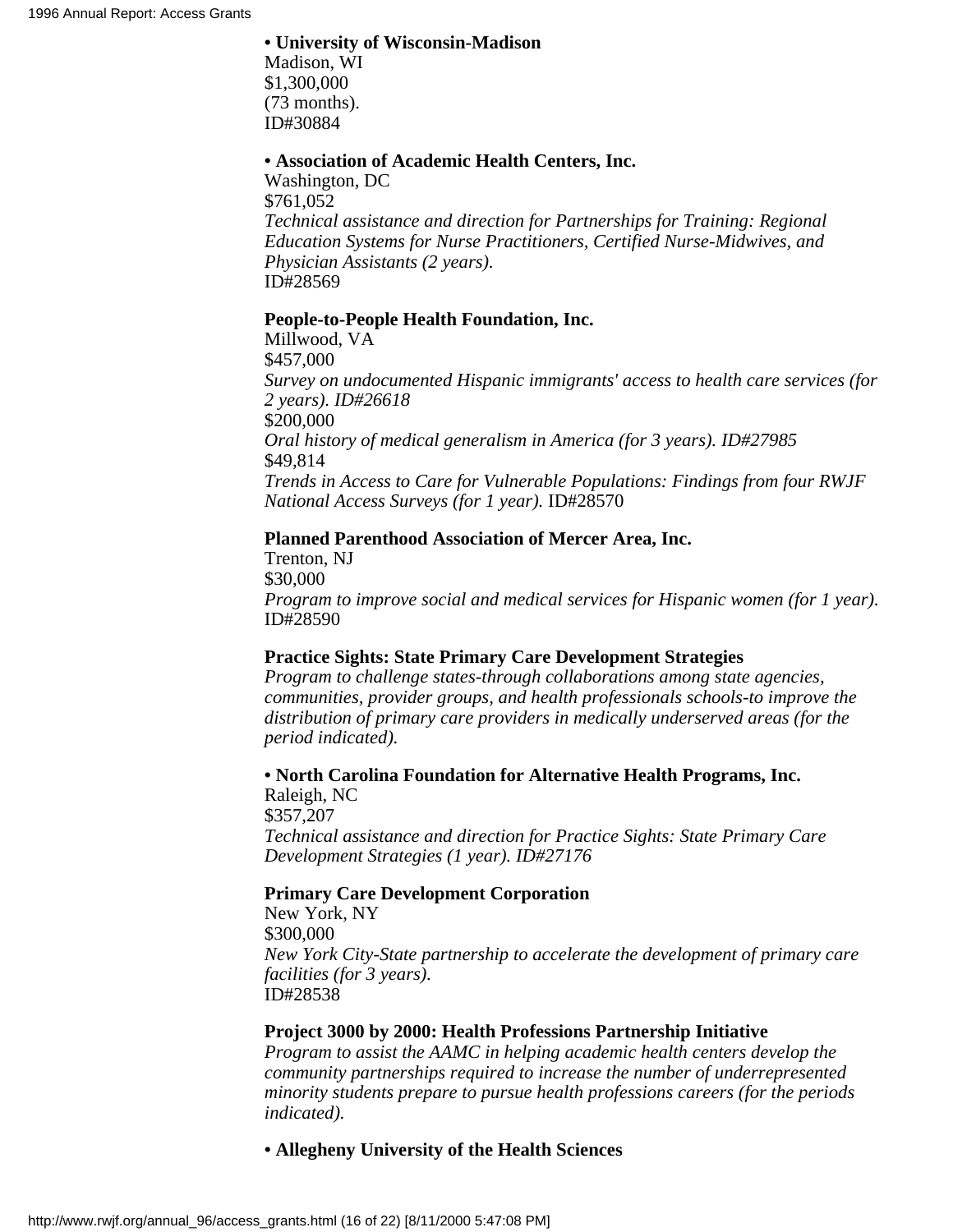Philadelphia, PA \$348,825 (5 years). ID#28706

#### **• University of Connecticut Health Center**

Farmington, CT \$349,990 (5 years). ID#28699

#### **• Medical College of Georgia**

Augusta, GA \$349,990 (5 years). ID#28700

# **• University of Louisville Research Foundation, Inc.**

Louisville, KY \$349,998 (5 years). ID#28701

# **• University of Massachusetts Medical Center** Worcester, MA \$350,000 (5 years). ID#28702

# **• University of Nebraska Medical Center** Omaha, NE \$350,000 (5 years). ID#28703

**• University of North Carolina at Chapel Hill** Chapel Hill, NC \$349,955 (5 years). ID#28704

# **• Oregon Health Sciences Foundation**

Portland, OR \$350,000 (5 years). ID#28705

# **• The Medical University of South Carolina** Charleston, SC \$350,000

(5 years). ID#28707

#### **• University of Wisconsin-Madison Medical School** Madison, WI \$349,966

(5 years). ID#28708

# **• Association of American Medical Colleges** Washington, DC \$258,243 *Technical assistance and direction for Project 3000 by 2000 (1 year).* ID#26976

## **Public Health Foundation Enterprises, Inc.**

City of Industry, CA \$100,000 Providing wellness care at worksites in Central Los Angeles (for 1 year).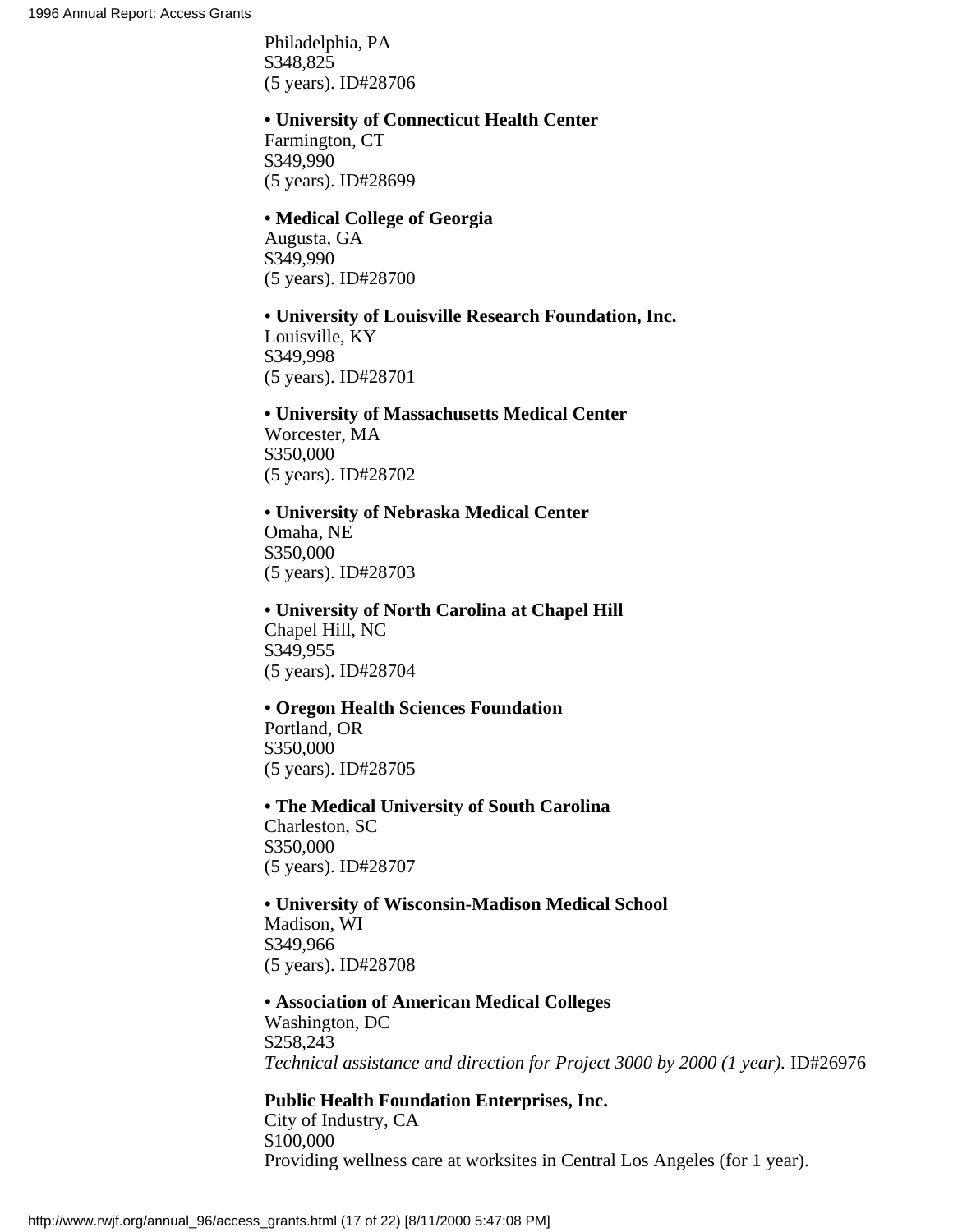#### ID#29922

## **Reach Out: Physicians' Initiative to Expand Care to Underserved Americans**

*Program to challenge private physicians, working with health departments, hospitals, mid-level practitioners, state agencies, and others, to expand their role in the provision of care to the underserved in their communities (for the periods indicated).*

#### **• Arizona Chapter of the American Academy of Pediatrics, Inc.**

Phoenix, AZ \$200,000 (3 years). ID#29989

#### **• County of Beaverhead, Barrett Memorial Hospital**

Dillon, MT \$199,170 (3 years). ID#30032

#### **• CLECO Primary Care Network**

Shelby, NC \$200,000 (3 years). ID#29990

# **• Cedars-Sinai Medical Center**

Los Angeles, CA \$200,000 (3 years). ID#29991

#### **• Children's Hospital of Pittsburgh**

Pittsburgh, PA \$199,894 (3 years). ID#29992

#### **• Church Health Center of Memphis Inc.**

Memphis, TN \$199,999 (3 years). ID#29993

#### **• Health Care Access Network**

Des Moines, IA \$199,892 (3 years). ID#29994

#### **• Medalia HealthCare, LLC**

Seattle, WA \$200,000 (3 years). ID#30033

#### **• MetroEast Program for Health**

Saint Paul, MN \$199,925 (3 years). ID#29995

## **• Miami Baptist Association**

Miami, FL \$199,296 (3 years). ID#29996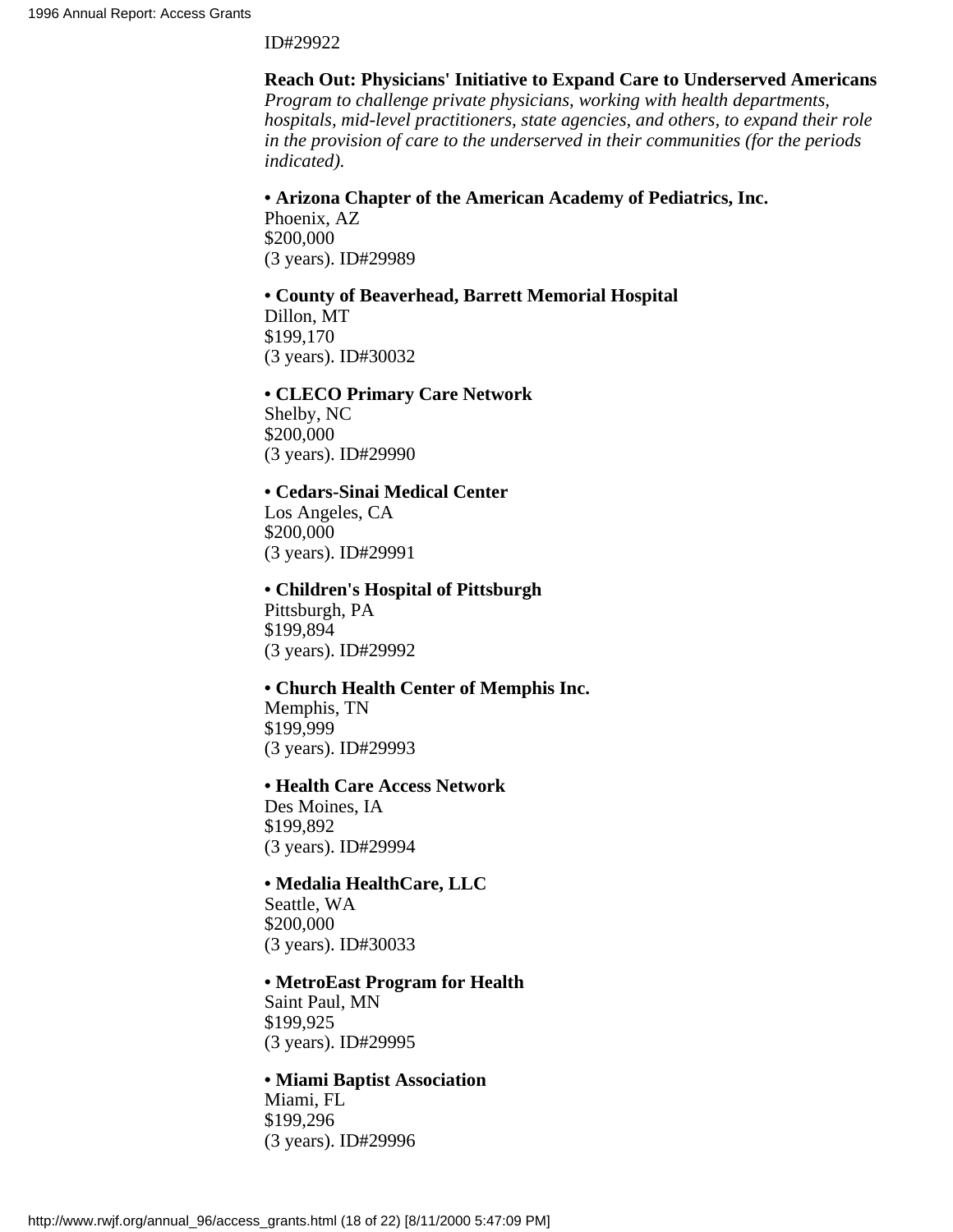**• New Song Urban Ministries Inc.** Baltimore, MD \$198,440 (3 years). ID#29997

# **• The Primary Care Coalition of Montgomery County, Maryland Inc.**

Rockville, MD \$199,281 (3 years). ID#29998

#### **• Rotacare International, Inc.**

Morgan Hill, CA \$200,000 (3 years). ID#29999

#### **• SSJ Mercy Health System, Inc.**

Miami, FL \$199,996 (3 years). ID#30000

## **• Stanley Street Treatment and Resources, Inc.**

Fall River, MA \$200,000 (3 years). ID#30001

#### **• West Virginia University Foundation, Inc.**

Morgantown, WV \$200,000 (3 years). ID#30002

#### **• Worcester District Medical Society**

Worcester, MA \$200,000 (3 years). ID#30003

## **• Memorial Hospital**

Pawtucket, RI \$613,675 *Technical assistance and direction for Reach Out: Physicians' Initiative to Expand Care to Underserved Americans* (1 year). ID#27959

#### **• Western Consortium for Public Health**

Berkeley, CA \$217,049 *Evaluation of Reach Out: Physicians' Initiative to Expand Care to Underserved Americans-Phase II (2 years).* ID#24341

## **Rochester Health Commission**

Rochester, NY \$50,000 *Creation of a Rochester, New York, Regional Health Commission (for 1 year).* ID#24485

## **Rutgers University Foundation**

New Brunswick, NJ \$753,500 *Family support center in a charter school in Camden, New Jersey (for 5 years).*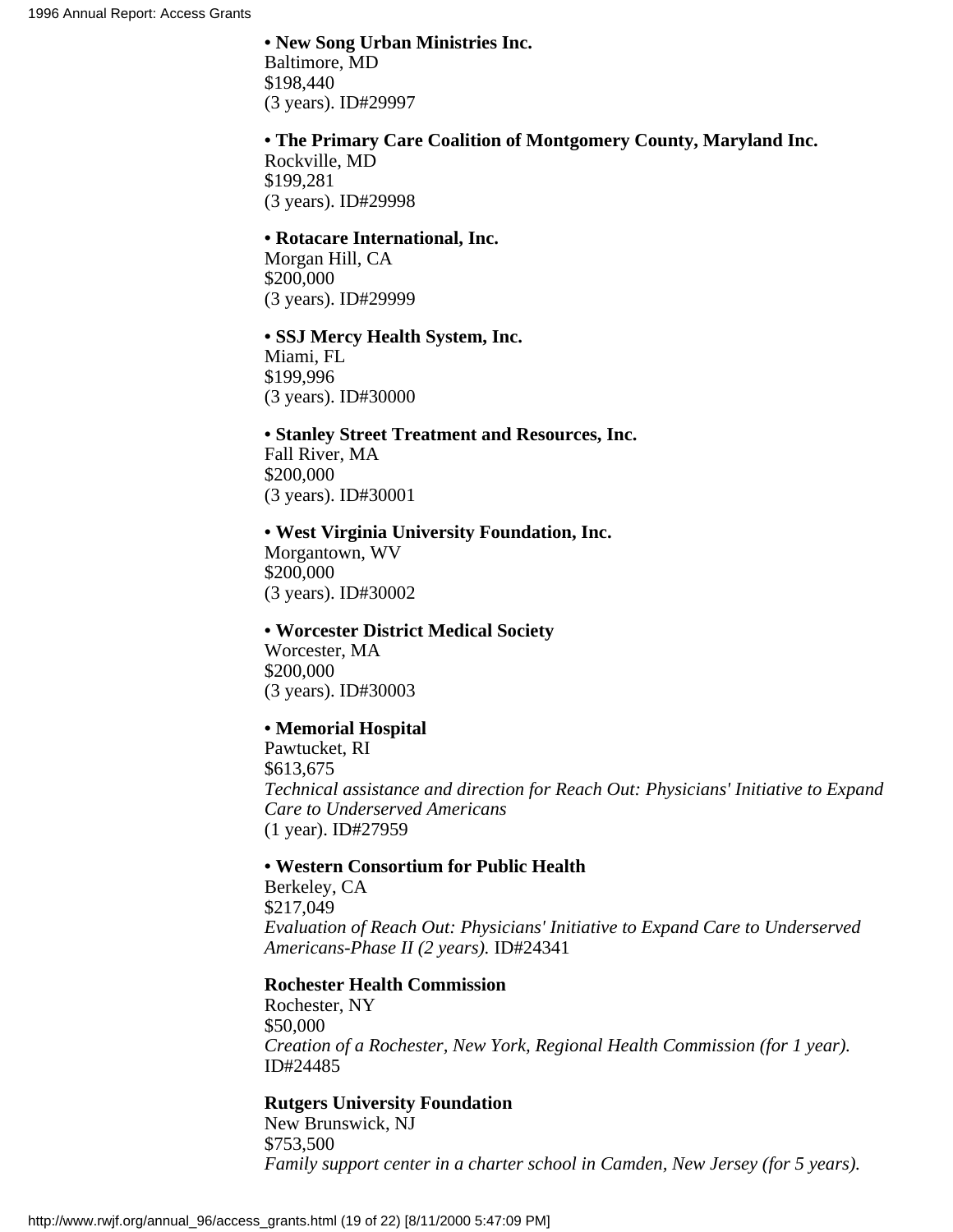ID#29436 \$50,000 *Planning for a primary care health center (for 1 year).* ID#30405

#### **University of Southern Mississippi**

Hattiesburg, MS \$162,571 *Technical assistance for a community health advisor network in the southeastern United States (for 1 year).* ID#29271

#### **Spectrum Publishers, Inc.**

New Orleans, LA \$14,864 *Expanded distribution of the Journal for Minority Medical Students (for 1 year).* ID#27607

## **University of Texas Health Science Center at Houston**

Houston, TX \$141,700 *Funding for The Medicine/Public Health Initiative (for 18 months).* ID#28650

# **The Tides Center**

San Francisco, CA \$175,000 *Monitoring public and private efforts to increase children's access to health insurance (for 1 year).* ID#29635

## **Turning Point: Collaborating for a New Century in Public Health**

*Help states improve the performance of their public health functions through a state level strategic assessment of public health's mission, its relationship to the private sector, organizational structure and governance, work force capacity, accountability, and sources of revenue (for the period indicated).*

# **• University of Washington School of Public Health and Community Medicine**

Seattle, WA \$257,367 *Technical assistance and direction for Turning Point: Collaborating for a New Century in Public Health (7 months).* ID#28589

#### **United Way of San Diego County**

San Diego, CA \$400,000 *The Children's Initiative, a collaborative effort to improve the health and safety of children (for 5 years).* ID#28587

#### **The Urban Institute**

Washington, DC \$250,000 *Assessing the new federalism in New Jersey (for 2 years). ID#30554*

# **Volunteers in Medicine Institute Inc.**

Hilton Head Island, SC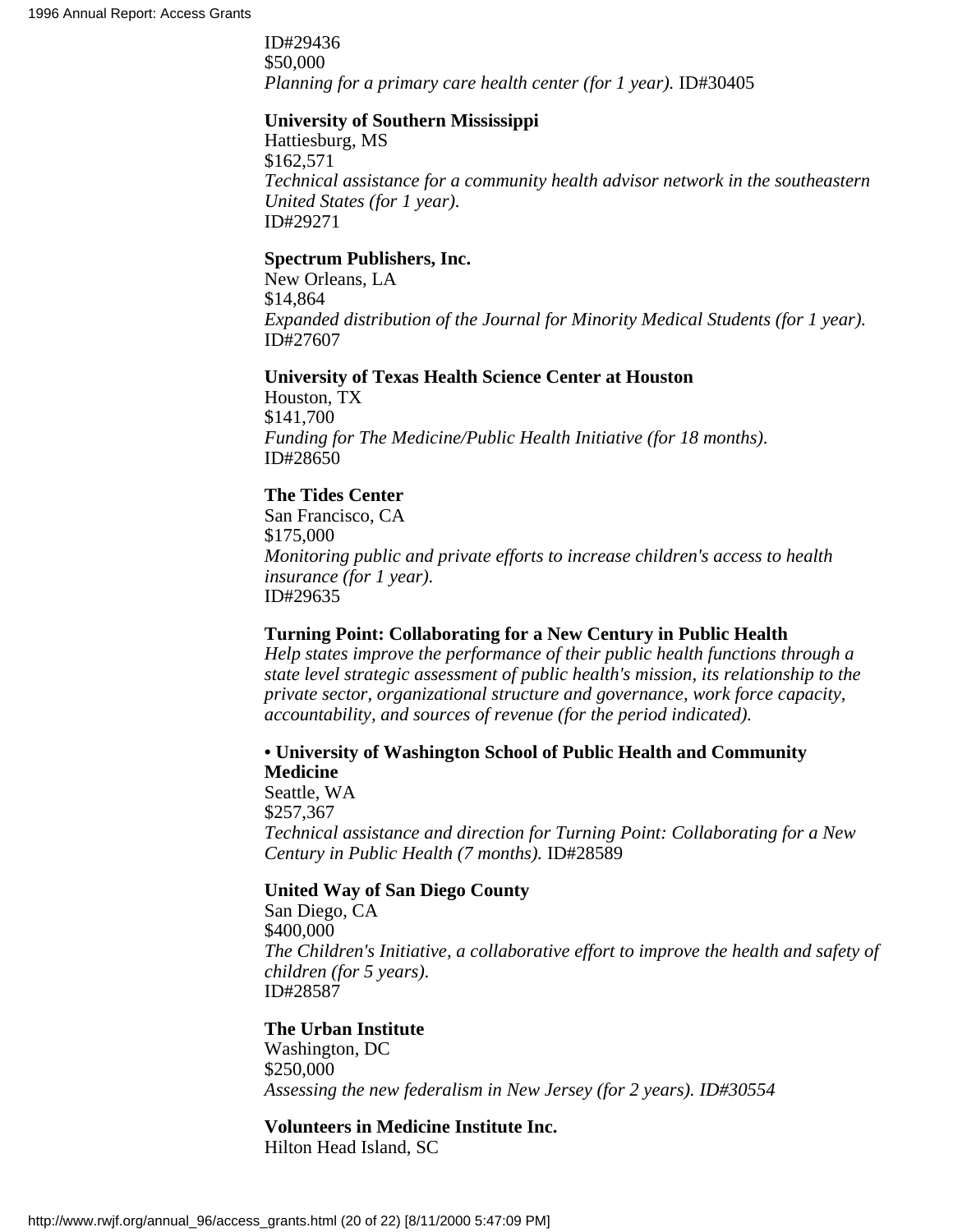\$99,480 *Development of technical assistance materials for free clinics (for 1 year).* ID#30334

## **Western Consortium for Public Health**

Berkeley, CA \$45,840 *Funding for the third National Primary Care Conference (for 6 months).* ID#29569

#### **University of Wisconsin-Madison Medical School**

Madison, WI \$197,783 *Implementation of an inter-tribal managed care system (for 1 year).* ID#28719

#### **Contracts**

#### **America's Promise**

*Program to challenge cities to mobilize a broad cross-section of the city to form a collaborative and sustained effort to reduce the preventable causes of morbidity and mortality for children (for the period indicated).*

#### **• Louis Harris & Associates, Inc.**

New York, NY \$22,800 *Survey on Health and Safety Issues Affecting Children and Youth (2 months).* ID#29073

#### **Communications Projects**

Multiple Contractors \$203,500 *National Access Survey dissemination (for 1 year).* ID#29151 \$20,000 *Publication of volume covering options in providing children with universal health insurance coverage (for 3 months).* ID#29743 \$26,365 *Invitational conference and publication on cultural diversity, end-of-life care, and bioethics (for 6 months).* ID#30406

#### **Mathematica Policy Research, Inc.**

Washington, DC \$171,908 *Research symposium on measuring access in a managed care environment (for 1 year).* ID#29562

## **Research/Strategy/Management Inc.**

Lanham, MD \$69,397 *Research on attitudes about public health (for 4 months).* ID#29937 \$19,000 *Research on attitudes about public health (for 1 month).* ID#31144

## **Sucherman Consulting Group, Inc.**

New York, NY \$12,474 *Technical assistance for a conference on the future of the U.S. health care system*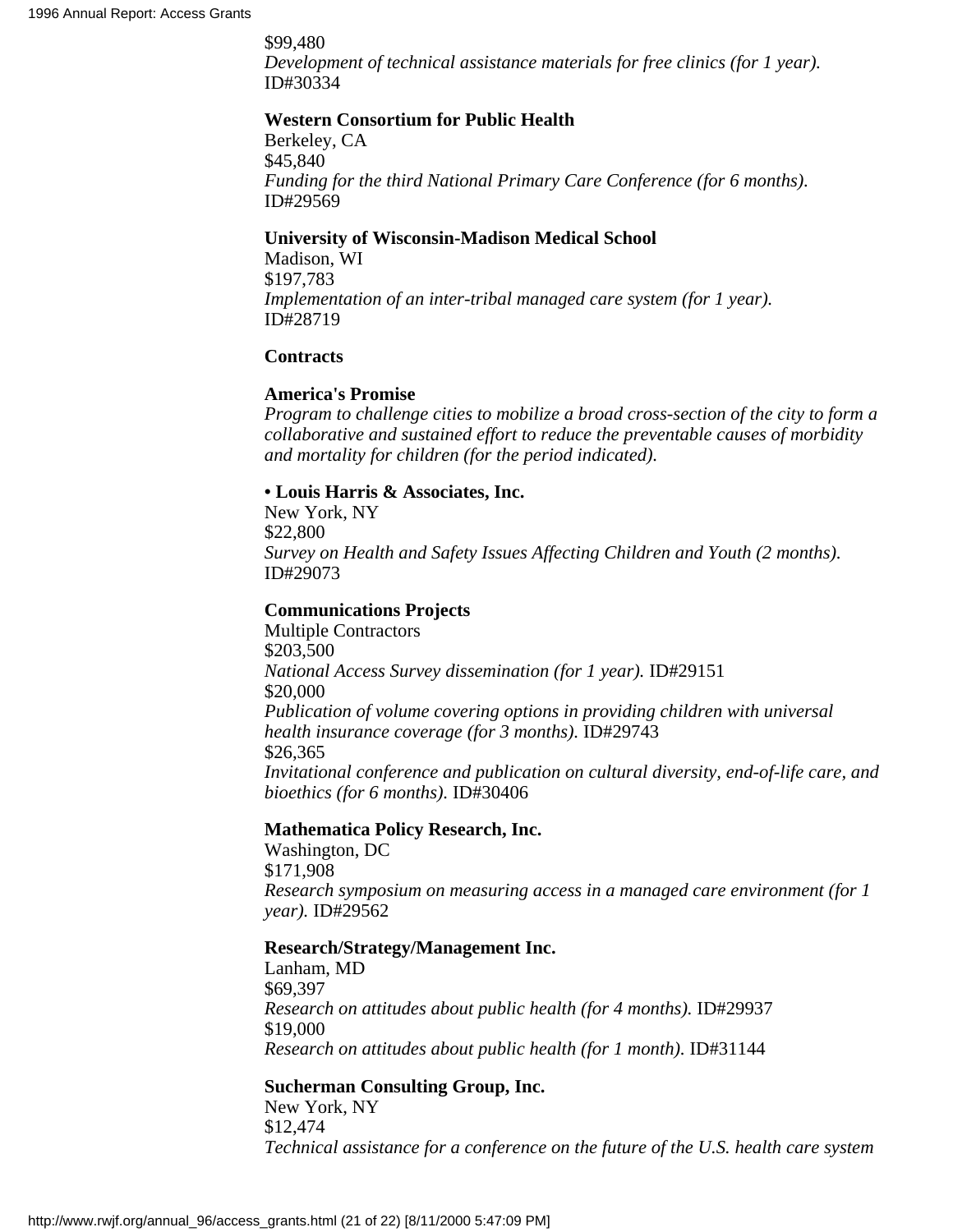*(for 2 months).* ID#29497

## **Turning Point: Collaborating for a New Century in Public Health**

*Program to help states improve the performance of their public health functions through a state level strategic assessment of public health's mission, its relationship to the private sector, organizational structure and governance, work force capacity, accountability, and sources of revenue (for the period indicated).*

# **• The Association of State and Territorial Health Officials**

Washington, DC \$60,333 *Advisory activities for Turning Point (2 years).* ID#30095

| <b>Annual Report Page</b> | Access<br>Grants | Chronic<br><b>Health</b><br><b>Conditions</b><br>Grants | Substance<br>Abuse<br>Grants | Cost<br>Containment<br>Grants | Cross-<br>Cutting<br>Grants | <b>Other</b><br><b>Programs</b><br>Grants |
|---------------------------|------------------|---------------------------------------------------------|------------------------------|-------------------------------|-----------------------------|-------------------------------------------|
| <b>RWJF Home</b>          |                  |                                                         |                              |                               |                             |                                           |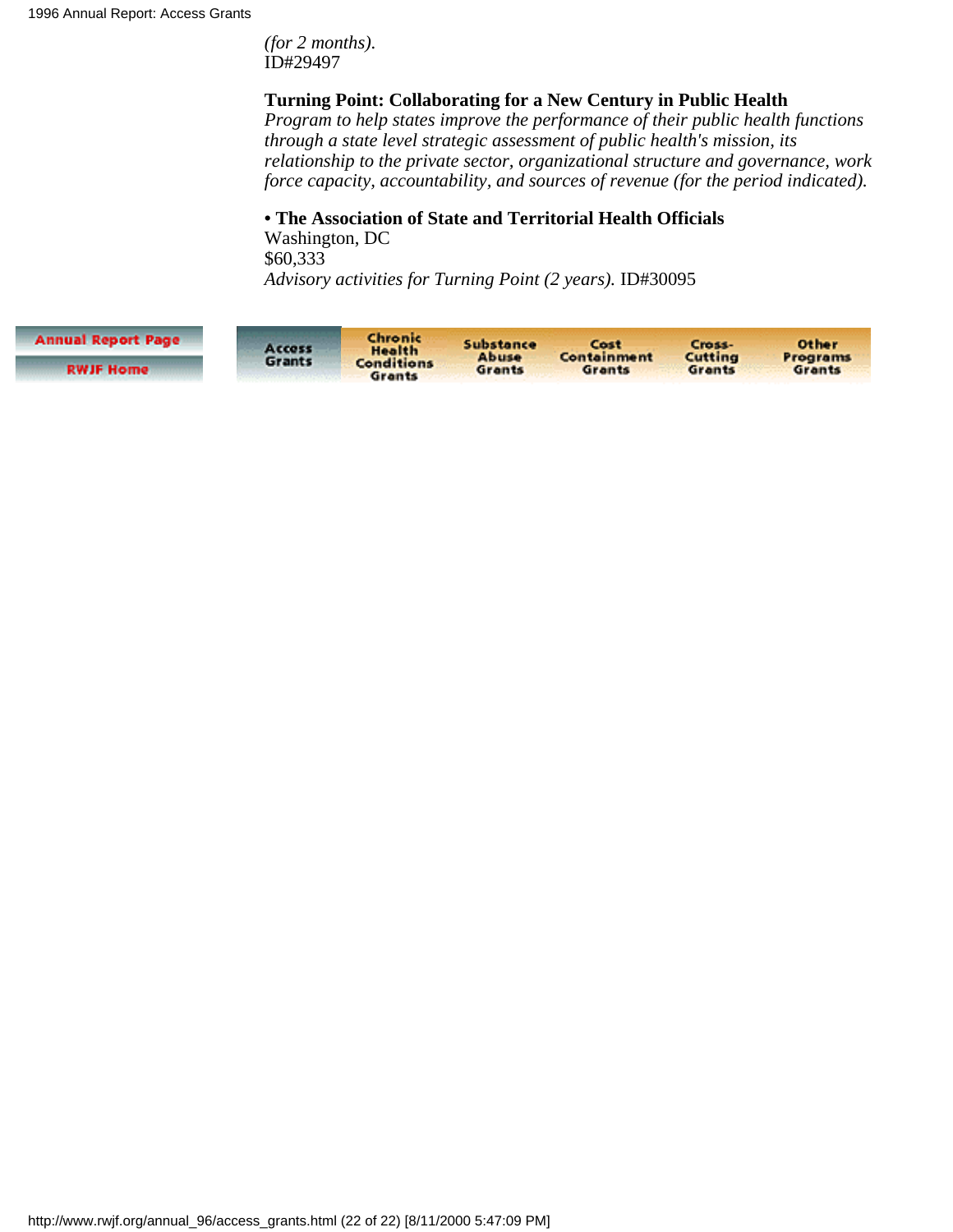# 1996 Grants and Contracts Authorized in the year ended December 31, 1996.

#### **Chronic Health Conditions** GOAL

To improve the way services are organized and provided to people with chronic health conditions.

#### **Grants**

## **AIDS National Interfaith Network Inc.**

Washington, DC \$25,000 *Support for AIDS workers to attend national skills-building conference (for 1 month).* ID#28727

## **American Dental Association Health Foundation**

Chicago, IL \$23,500 *National strategic planning conference on the prevention and control of oral cancer (for 4 months).* ID#29232

## **Atlanta Interfaith AIDS Network Inc.**

Atlanta, GA \$50,000 *Emergency funding during fiscal restructuring (for 3 months).* ID#29329

## **Benedictine Nursing Center**

Mt. Angel, OR \$48,335 *Demonstration of improved wheelchair seating for nursing home residents (for 9 months).* ID#29269

# **Brandeis University, Florence Heller Graduate School for Advanced Studies in Social Welfare** Waltham, MA \$18,385

*Supportive services for low-income older people: a feasibility study (for 7 months).* ID#28983

**Brown University Center for Gerontology & Health Care Research** Providence, RI \$304,050 *Springfield Study of Populations with Disabilities, Phase II (for 18 months).* ID#28141

**University of California, Los Angeles, School of Public Policy and Social Research** Los Angeles, CA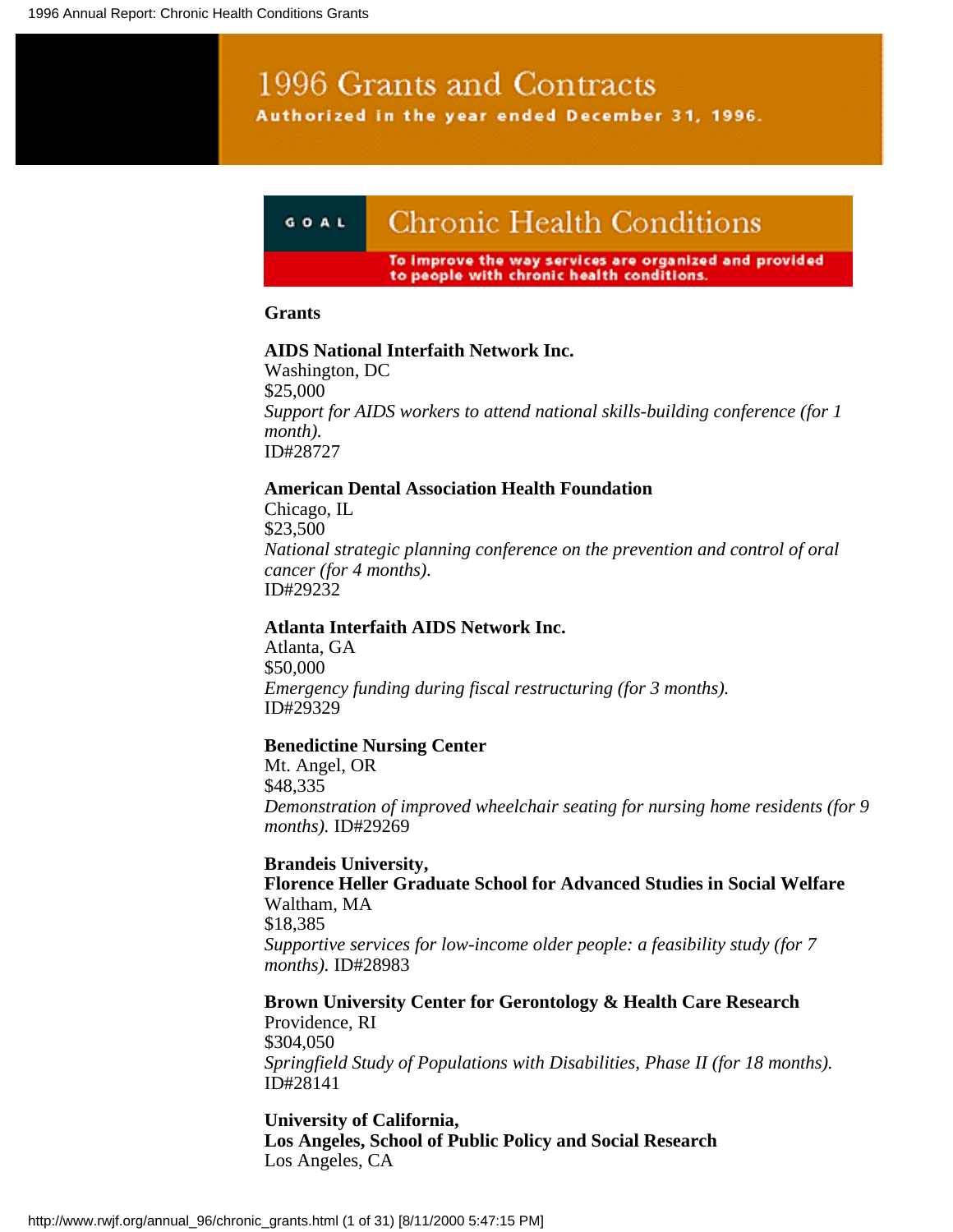\$136,794 *Study of children with disabilities using personal assistance services (for 1 year).* ID#28871

## **The Carter Center, Inc.**

Atlanta, GA \$50,000 *Symposium on mental health and mental illness in the workplace (for 8 months).* ID#30526

## **The Center School**

Highland Park, NJ \$20,000 *Summer therapy program for high-risk learning disabled students (for 3 months).* ID#27469

## **Children's Hospital Corporation**

Boston, MA \$50,000 *Feasibility of a follow-up evaluation of the Brookline Early Education Project (for 9 months).* ID#29535

# **Chronic Care Initiatives in HMOs**

*Program to identify, nurture, and evaluate innovations in the delivery of services to chronically ill patients in prepaid managed care organizations (for the periods indicated).*

## **• University of Colorado Health Sciences Center**

Denver, CO \$203,069 (18 months). ID#28183

## **• Henry Ford Health System**

Detroit, MI \$176,205 (17 months). ID#30800

## **• Legacy Good Samaritan Hospital and Medical Center**

Portland, OR \$525,732 (3 years). ID#29070

## **• University of Minnesota Medical School**

Minneapolis, MN \$530,371 (4 years). ID#28824

## **• AAHP Foundation**

Washington, DC \$266,871 *Technical assistance and direction for Chronic Care Initiatives in HMOs (8 months).* ID#28596

# **University of Colorado Foundation**

Denver, CO \$48,451 *Conference to stimulate discussion on end-of-life care (for 1 year).* ID#30689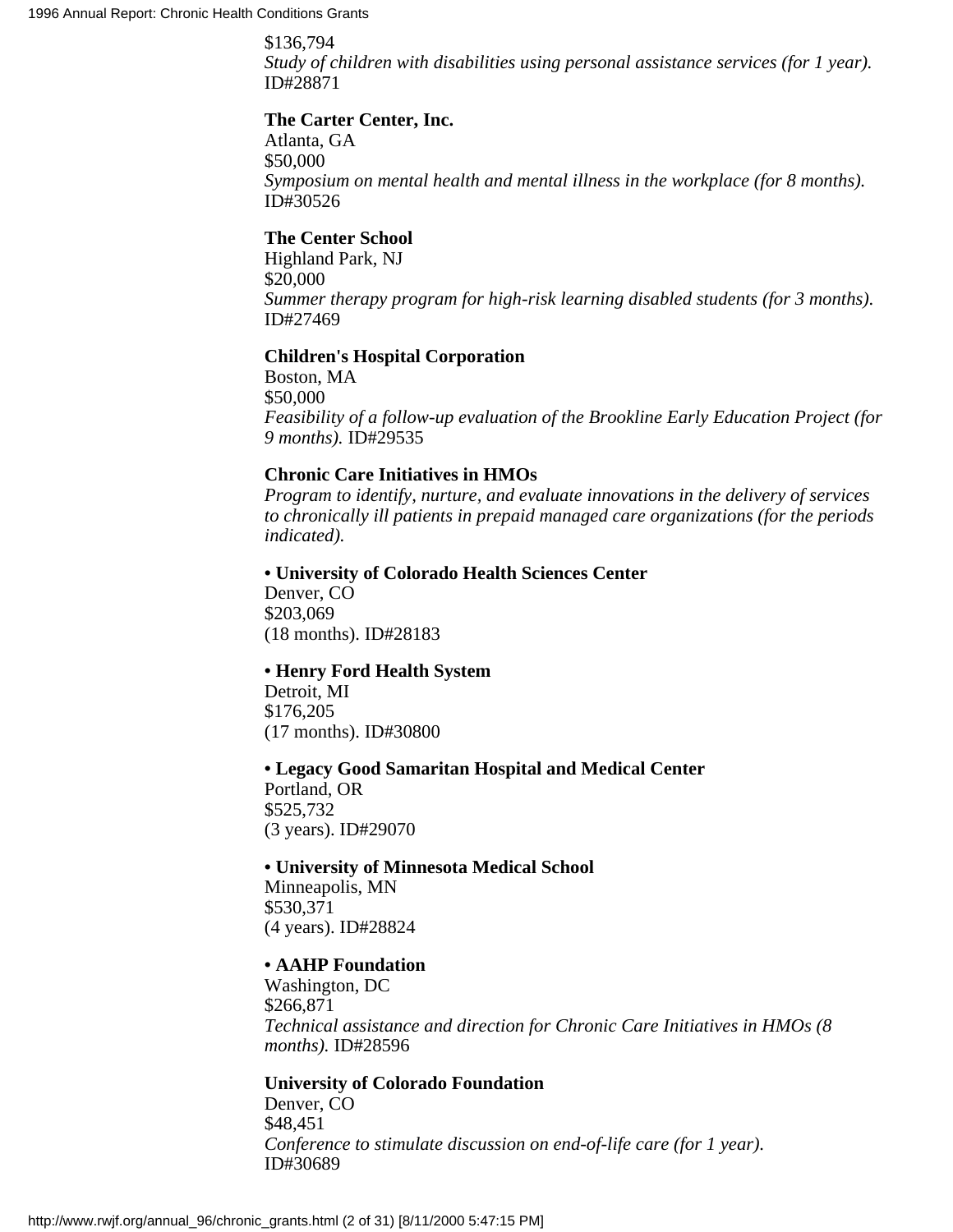# **Community Health Law Project**

East Orange, NJ \$20,000 *Program to assist elderly and disabled people prepare advance directives (for 15 months).* ID#28531

#### **Consumers Union of United States, Inc.**

Yonkers, NY \$459,600 *Consumer guide on health care for senior citizens (for 18 months).* ID#26782

#### **Delaware-Raritan Girl Scout Council**

East Brunswick, NJ \$6,000 *AIDS education and service program for Girl Scout troops in Central New Jersey (for 2 years).* ID#29284

#### **Education Development Center, Inc.**

Newton, MA \$297,600 *Improving care at the end of life for Medicare patients in managed care (for 18 months).* ID#28037

#### **Educational Broadcasting Corporation**

New York, NY \$639,705 *Multi-media curriculum on end-of-life issues for grassroots organizations (for 1 year).* ID#29469

## **Faith in Action: Replication of The Interfaith Volunteer Caregivers Program**

*Program to help support the establishment of up to 1,000 new interfaith volunteer caregiver projects for all ages with chronic health conditions (for the periods indicated).*

## **• ACCORD**

Battle Creek, MI \$25,000 (18 months). ID#29453

#### **• AIDS Community Services of Western New York, Inc.**

Buffalo, NY \$25,000 (18 months). ID#28847

## **• AIDS Interfaith Network Inc.**

New Haven, CT \$25,000 (18 months). ID#29892

#### **• AIDS Interfaith Network of Savannah Inc.**

Savannah, GA \$25,000 (18 months). ID#28980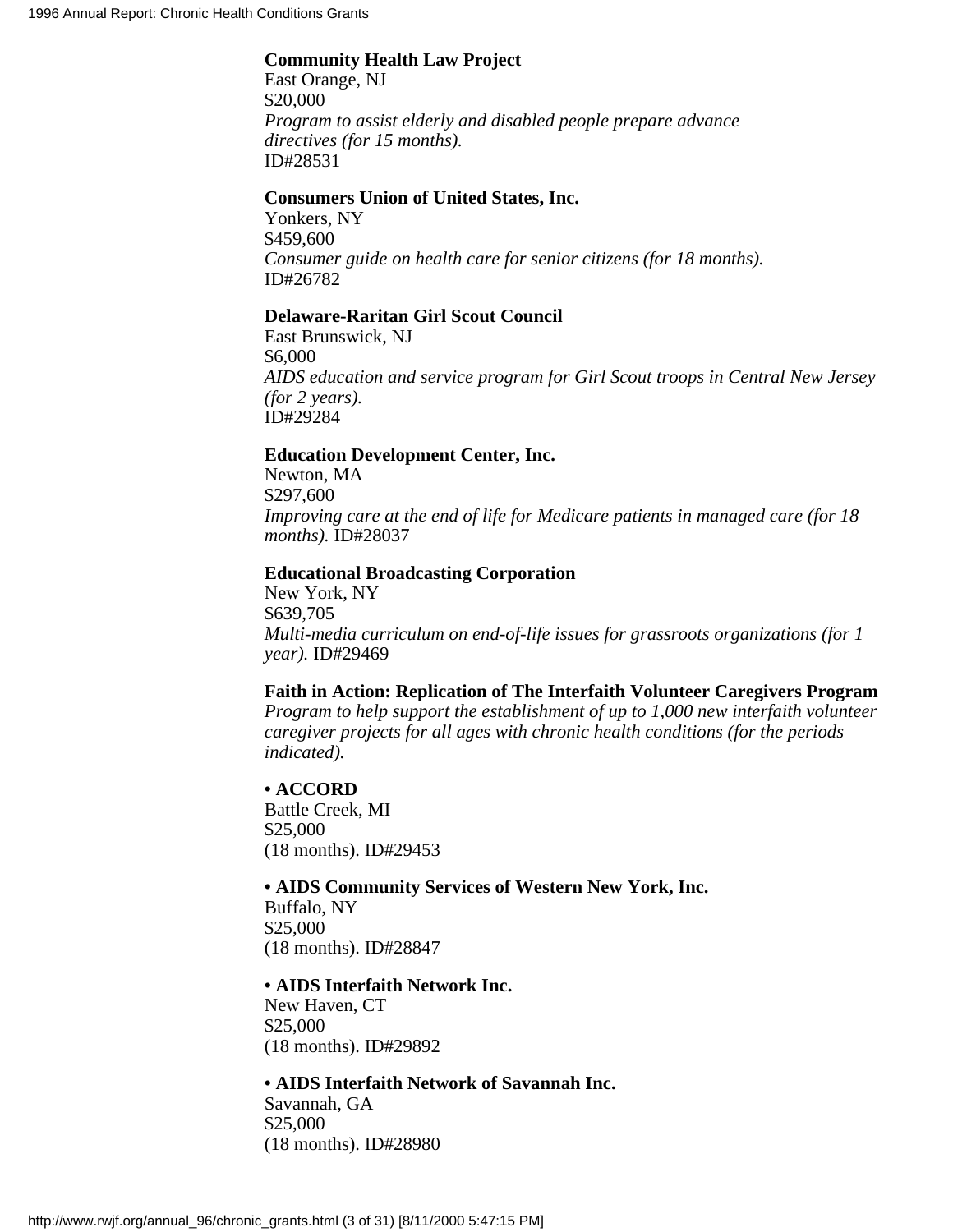#### **• AIDS Volunteers of**

Lexington Inc. Lexington, KY \$25,000 (18 months). ID#30549

## **• Absolutely Positive + Inc.**

Roswell, GA \$25,000 (18 months). ID#30630

#### **• Adult Care Services, Inc.**

Prescott, AZ \$25,000 (18 months). ID#30228

## **• Alive Hospice, Inc.**

Nashville, TN \$25,000 (18 months). ID#28904

## **• Aloysius Home Inc.**

Memphis, TN \$25,000 (18 months). ID#29670

# **• Alzheimer's Disease and Related Disorders Association, Inc., Greater Washington, DC Chapter**

Washington, DC \$25,000 (18 months). ID#28729 \$25,000 (18 months). ID#28730

**• Alzheimer's Disease and Related Disorders Association, Inc., Greater Miami Chapter** Miami, FL \$25,000 (18 months). ID#30057

**• Alzheimer's Disease and Related Disorders Association, Inc., Mid-Willamette Chapter** Salem, OR \$25,000 (18 months). ID#29862

## **• Any Baby Can, Inc.** Austin, TX \$25,000 (18 months). ID#30166

**• Associated Catholic Charities of East Tennessee, Inc.** Knoxville, TN \$25,000 (18 months). ID#29751

**• Athens Mental Health, Inc.** Athens, OH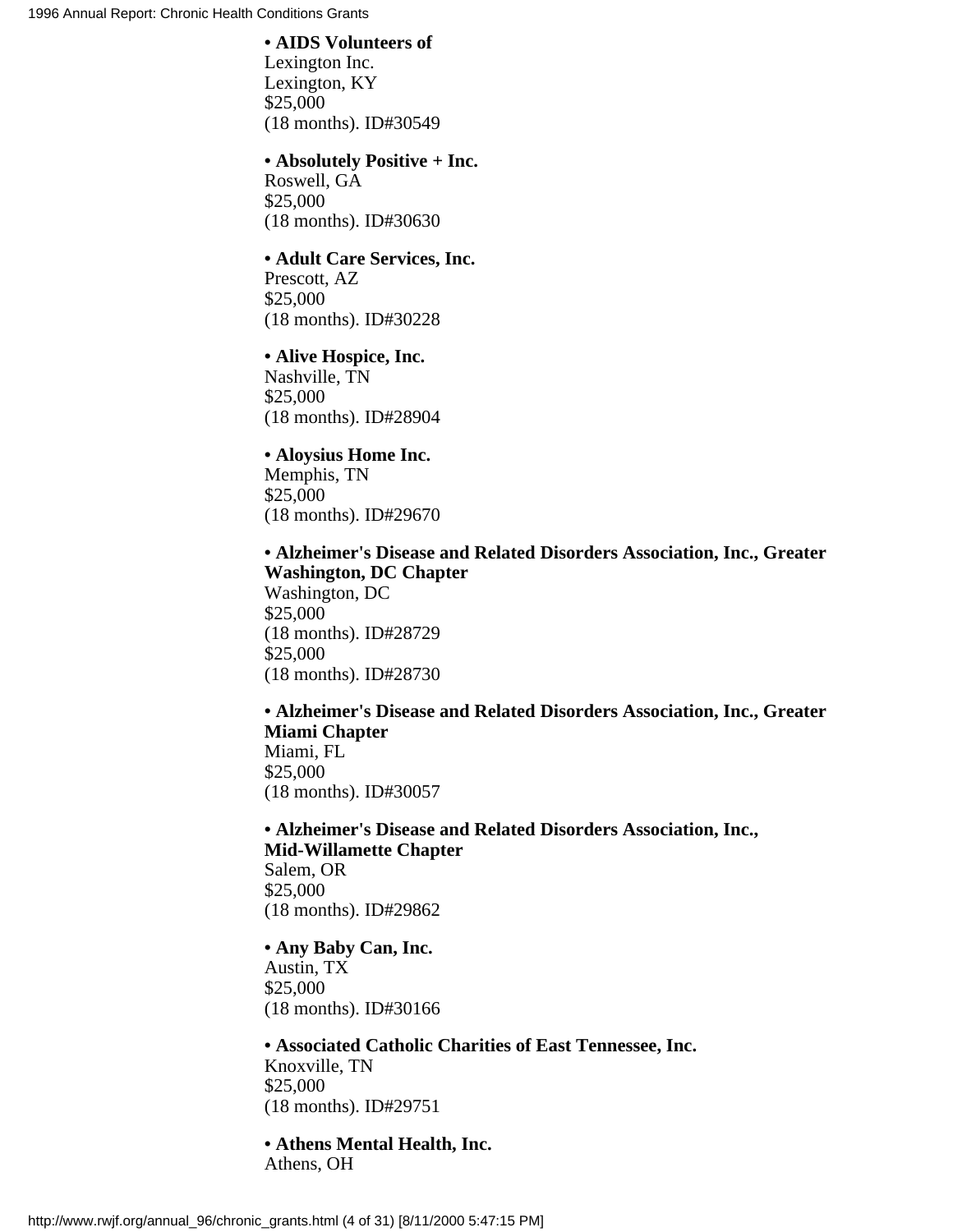\$25,000 (18 months). ID#30932

#### **• Bayview Hunters Point Network for Elders Inc.**

San Francisco, CA \$25,000 (18 months). ID#28851

#### **• Bethany Lutheran Church**

Ashtabula, OH \$25,000 (18 months). ID#29669

#### **• Bethlehem Lutheran Church**

Longmont, CO \$25,000 (18 months). ID#30529

#### **• Blue Valley Community Action Inc.**

Fairbury, NE \$25,000 (18 months). ID#28833

# **• The Boyle County Senior Citizens, Inc.**

Danville, KY \$25,000 (18 months). ID#29846

## **• The Brooklyn Hospital Center**

Brooklyn, NY \$25,000 (18 months). ID#29306

#### **• COPE/IVC, Interfaith Volunteer Caregivers** Denver, CO

\$25,000 (18 months). ID#29126

#### **• C.S.S. of Washtenaw County**

Ann Arbor, MI \$25,000 (18 months). ID#30771

# **• California Pacific Medical Center Foundation**

San Francisco, CA \$25,000 (18 months). ID#28784

## **• Cancer Services, Inc.**

Winston-Salem, NC \$25,000 (18 months). ID#29154

## **• County of Cass**

Atlantic, IA \$25,000 (18 months). ID#28688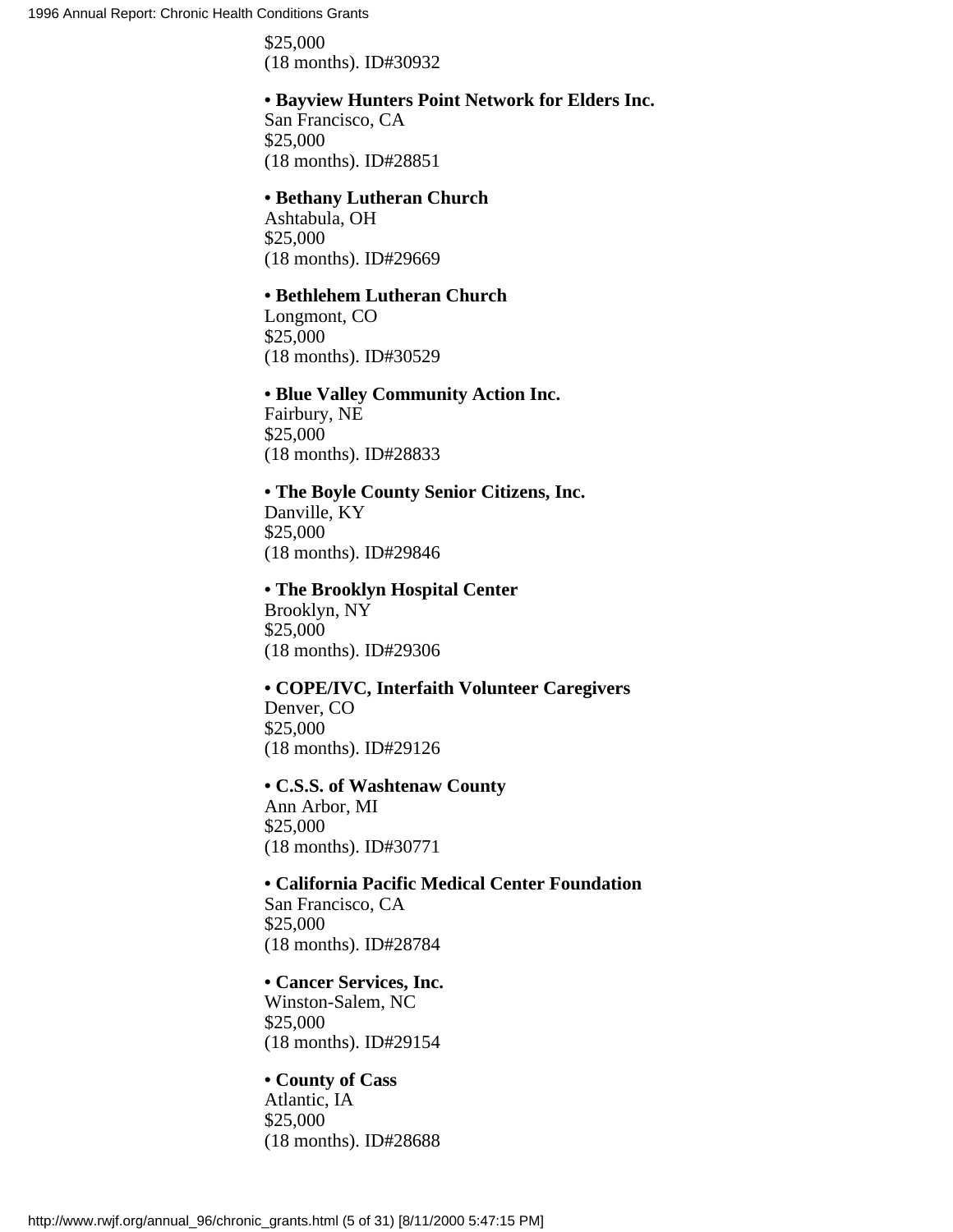## **• Catalina Helping Hands**

Catalina, AZ \$25,000 (18 months). ID#28969

#### **• Catholic Charities**

Buffalo, NY \$25,000 (18 months). ID#28832

## **• Catholic Charities**

Pittsburgh, PA \$25,000 (18 months). ID#30507

# **• Catholic Charities and Community Services Northern**

Fort Collins, CO \$25,000 (18 months). ID#30364

**• The Catholic Charities of the Diocese of Buffalo** Buffalo, NY \$25,000 (18 months). ID#30494

**• Catholic Charities of the Diocese of Yakima** Yakima, WA \$25,000 (18 months). ID#28971

**• Catholic Charities of Hampton Roads, Inc.** Virginia Beach, VA \$25,000 (18 months). ID#29030

## **• Catholic Charities, Inc.**

Fort Worth, TX \$25,000 (18 months). ID#30301

# **• Catholic Charities of**

Los Angeles, Inc. Los Angeles, CA \$25,000 (18 months). ID#29878

**• Catholic Charities of the Southern Tier** Elmira, NY \$25,000 (23 months). ID#28960

## **• Catholic Family Service, Inc.** Lubbock, TX \$25,000 (18 months). ID#29584

**• Catholic Human Services** Gaylord, MI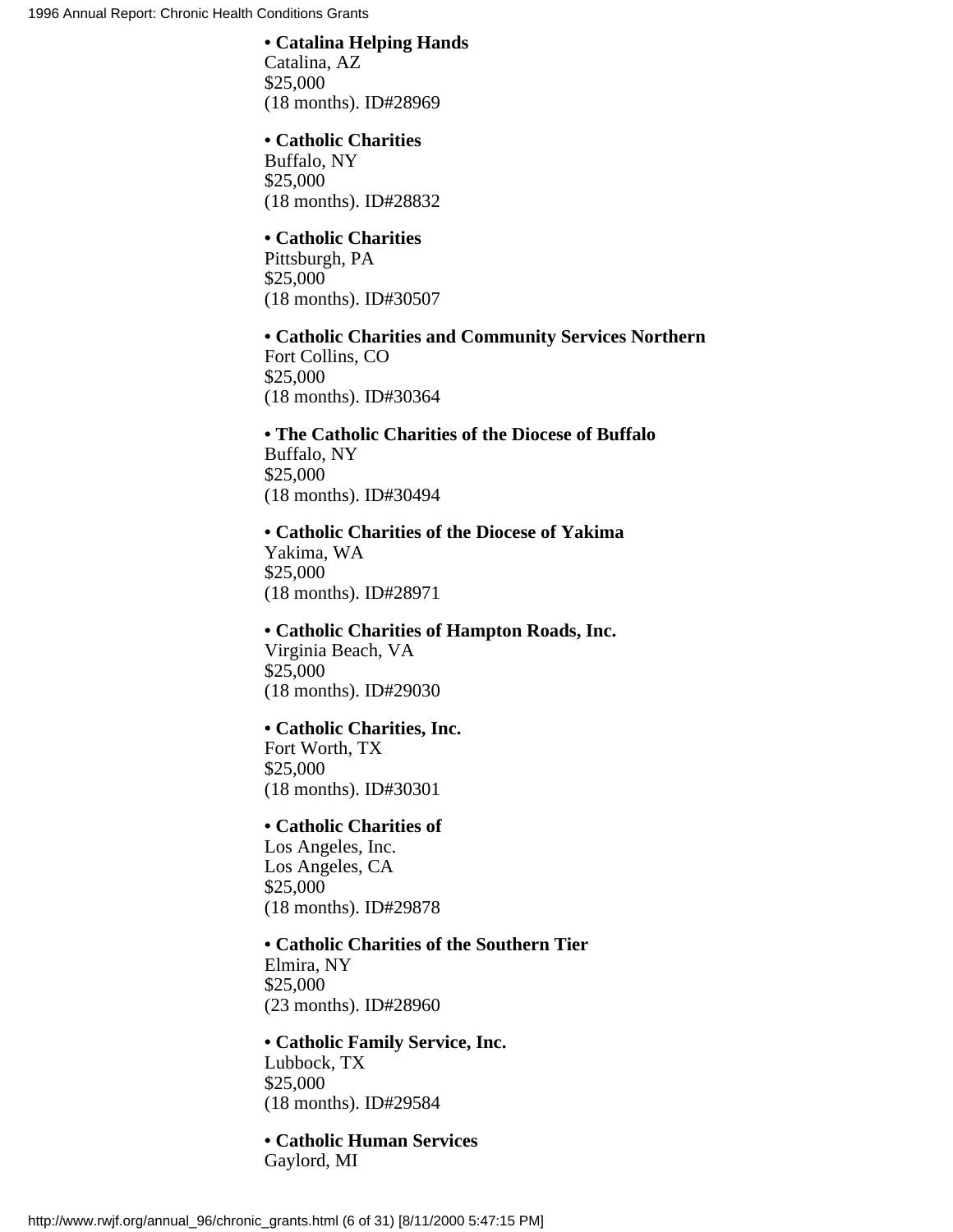\$25,000 (18 months). ID#30510

# **• Central Oregon Council on Aging, Inc.**

Redmond, OR \$25,000 (18 months). ID#28970

#### **• Cerebral Palsy of Northeastern Minnesota**

Duluth, MN \$25,000 (18 months). ID#30866

# **• The Charles Albert Tindley Community Development Corporation**

Philadelphia, PA \$25,000 (18 months). ID#30739

## **• Chattanooga C.A.R.E.S. Inc.**

Chattanooga, TN \$25,000 (18 months). ID#30086

# **• The Children's Hospital**

Columbus, OH \$25,000 (18 months). ID#29647

# **• Chippewa County**

Montevideo, MN \$25,000 (18 months). ID#30470

#### **• Christian Associates of Southwest Pennsylvania** Pittsburgh, PA \$25,000

(18 months). ID#28990

#### **• Christians United Outreach Center**

Asheboro, NC \$25,000 (18 months). ID#29112

# **• The Church of the Good Shepherd**

Watertown, MA \$25,000 (18 months). ID#29601

## **• Clearfield County Area Agency on Aging, Inc.** Clearfield, PA \$25,000 (18 months). ID#30770

## **• Clifton Heights Neighborhood Association**

St. Louis, MO \$25,000 (18 months). ID#29778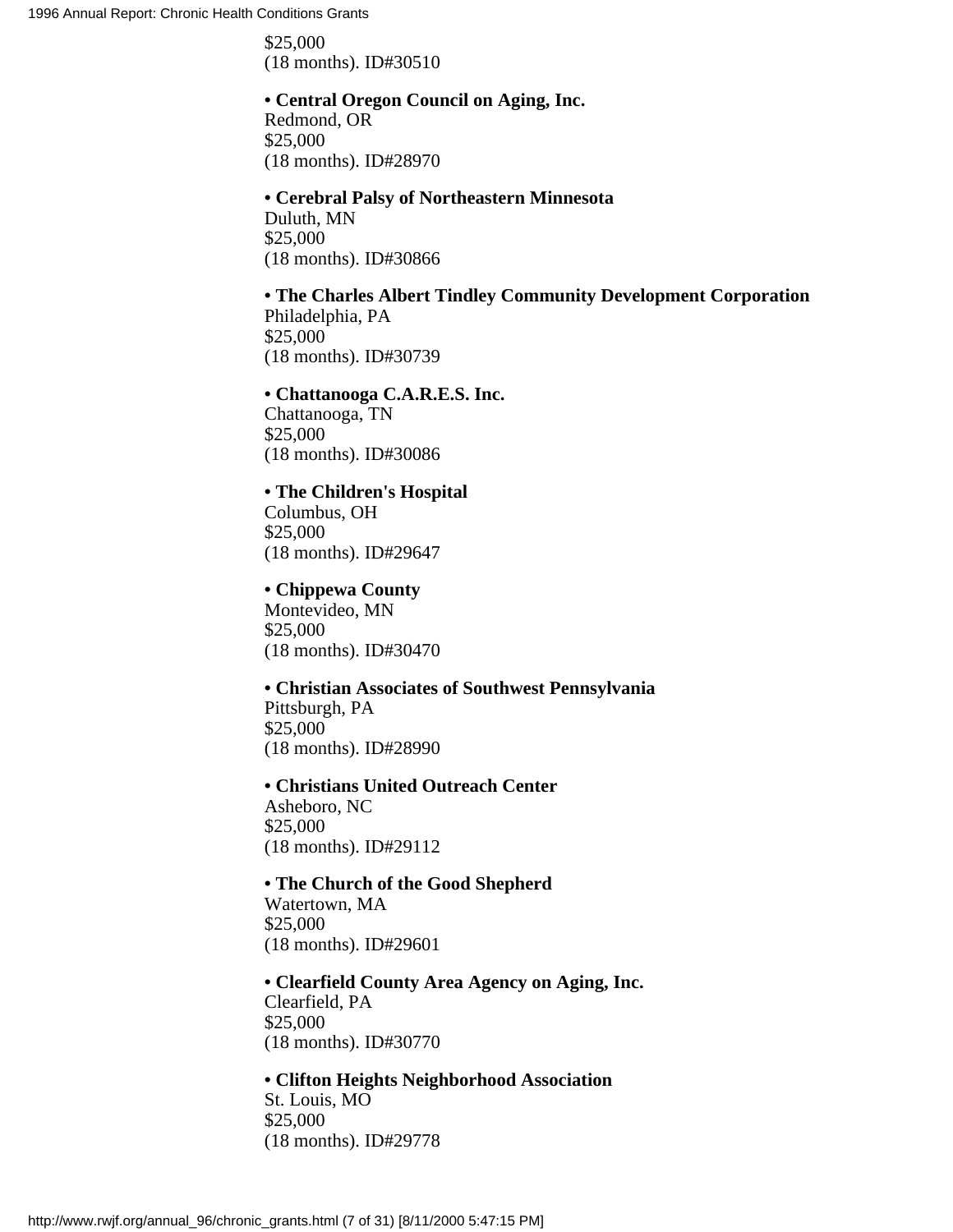#### **• Coastal Caregivers**

Brick, NJ \$25,000 (18 months). ID#29859

#### **• Collier/McDew Health Promotion Coalition, Inc.**

Savannah, GA \$25,000 (18 months). ID#28834

## **• Columbia University**

New York, NY \$25,000 (18 months). ID#29877

## **• Community Family Life Service, Inc.**

Washington, DC \$25,000 (18 months). ID#30628

# **• Como Park Living at Home Block Nurse Program**

St. Paul, MN \$25,000 (18 months). ID#30283

#### **• Compassionate Hands Inc.**

Yukon, OK \$25,000 (18 months). ID#30498

## **• Compeer, Inc.**

Pittsford, NY \$25,000 (18 months). ID#30546

#### **• Compeer of North Iowa Inc.**

Mason City, IA \$25,000 (18 months). ID#29534

# **• Concordia Lutheran Church**

Triangle, VA \$25,000 (18 months). ID#30227

# **• The Congress of National Black Churches, Inc., Southern California Affiliate** Los Angeles, CA

\$25,000 (18 months). ID#29602

## **• Conscious Contact** San Rafael, CA \$25,000 (18 months). ID#29032

**• Cottage Grove Community Chest Inc.** Cottage Grove, OR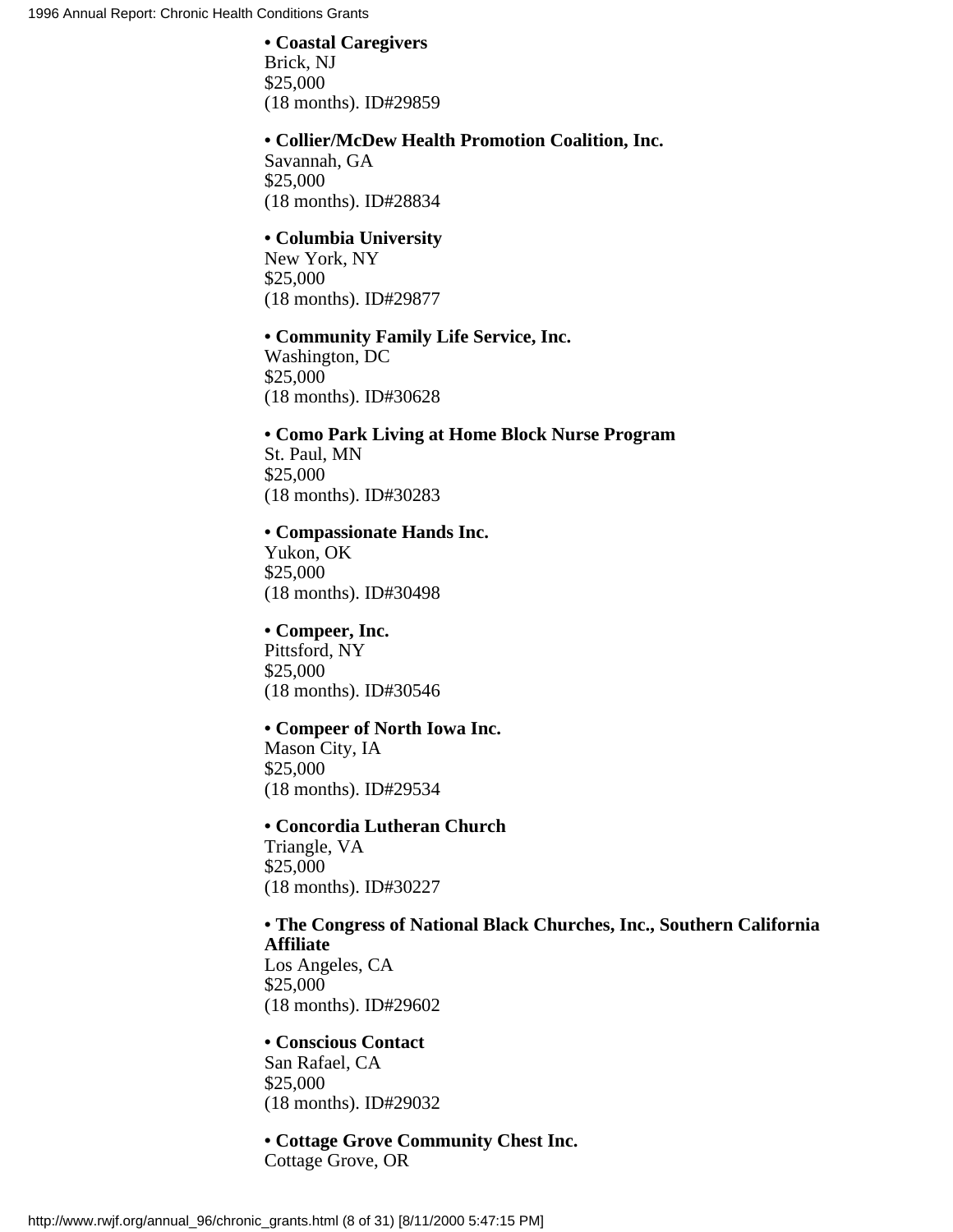\$25,000 (18 months). ID#29199

# **• Council on Aging for Southeastern Vermont, Incorporated**

Brattleboro, VT \$25,000 (18 months). ID#29578

# **• County of Pickaway**

Circleville, OH \$25,000 (18 months). ID#31035

# **• Covenant Senior Day Program**

Portage, MI \$25,000 (18 months). ID#29749

## **• Dakota Area Resources and Transportation for Seniors**

West St. Paul, MN \$25,000 (18 months). ID#29860

## **• Developmental Opportunities**

Canon City, CO \$25,000 (18 months). ID#30592 \$25,000 (18 months). ID#30610

## **• The Diocesan Council, Inc.**

Wilmington, DE \$25,000 (18 months). ID#29943

## **• The Disability Connection**

Ft. Collins, CO \$25,000 (18 months). ID#30474

## **• Disc Village, Inc.**

Tallahassee, FL \$25,000 (18 months). ID#30591

## **• Don Bosco Community Centers**

Kansas City, MO \$25,000 (18 months). ID#29587

## **• Earth Care Ministry**

Conyers, GA \$25,000 (18 months). ID#29779 \$25,000 (18 months). ID#29844 \$25,000 (18 months). ID#28731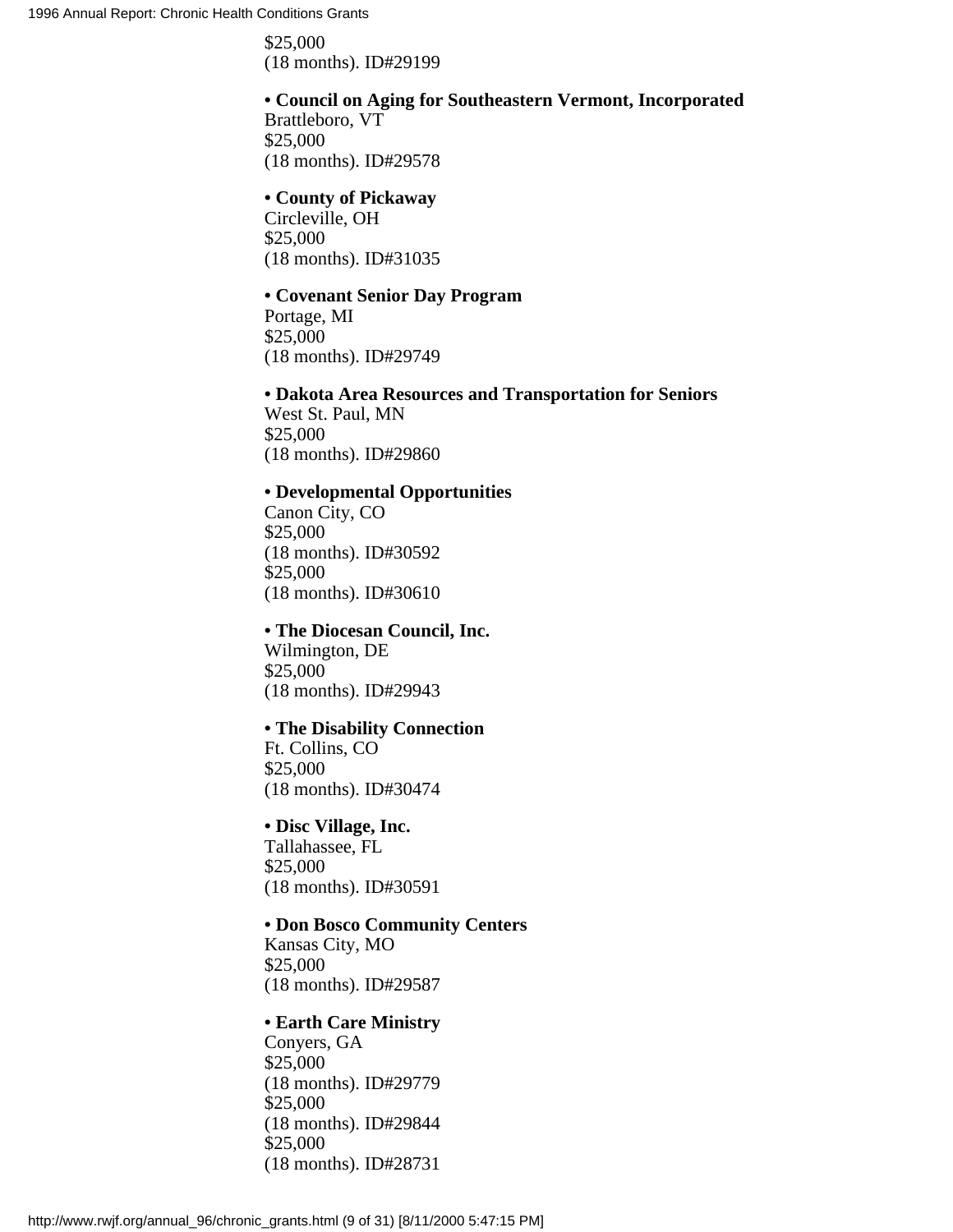#### **• Earth Care Ministry**

Oxford, GA \$25,000 (18 months). ID#29074

#### **• Easter Seal Society For Disabled Children and Adults Inc.**

Washington, DC \$25,000 (18 months). ID#28849 \$25,000 (18 months). ID#28785

## **• El Paso Fountain Valley Senior Citizens Program**

Fountain, CO \$25,000 (18 months). ID#30115

#### **• Faith in Action in Northwest Florida Inc.**

Pensacola, FL \$25,000 (18 months). ID#30422

## **• Faith in Serving Humanity Inc.**

Monroe, GA \$25,000 (18 months). ID#29845

## **• Diocese of Fall River, Office of AIDS Ministry, Inc.** Fall River, MA \$25,000 (18 months). ID#28764

# **• Family Friends of Eastern Nebraska**

Omaha, NE \$8,698 (18 months). ID#28936

## **• First United Methodist Church**

Norfolk, NE \$25,000 (18 months). ID#29198

## **• Frame Memorial Presbyterian Church**

Stevens Point, WI \$25,000 (18 months). ID#28866

#### **• Francis House Inc.**

Tampa, FL \$25,000 (18 months). ID#30402

# **• Frankford Group Ministry Inc.**

Philadelphia, PA \$25,000 (18 months). ID#29552

## **• Franklin Memorial Primary Health Center**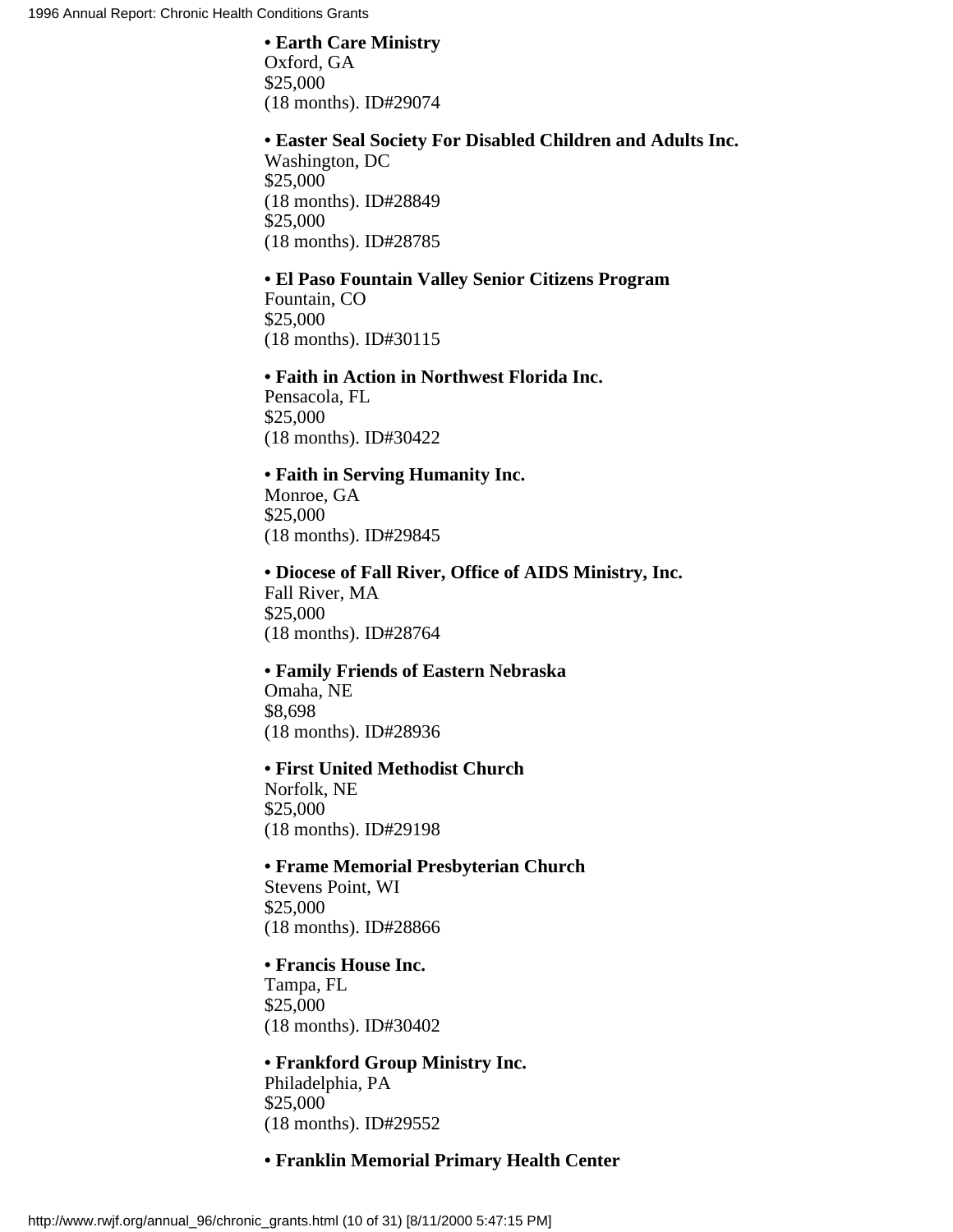Mobile, AL \$25,000 (18 months). ID#29850

#### **• Friends In Need Inc.**

Kingsport, TN \$25,000 (18 months). ID#30155

#### **• Friendship Haven Inc.**

Fort Dodge, IA \$25,000 (18 months). ID#28883

## **• Friendship, Inc.**

Fargo, ND \$25,000 (18 months). ID#29923

## **• Full Circle: AIDS Hospice Support**

Norfolk, VA \$25,000 (18 months). ID#28716

## **• G. T. Services, Incorporated**

Monroe, LA \$25,000 (18 months). ID#30074

## **• The Gabriel Foundation Inc.**

Fort Myers, FL \$25,000 (18 months). ID#29107

# **• Gila Mountain United Methodist Church**

Yuma, AZ \$25,000 (18 months). ID#29893

## **• Good Ground Full Gospel Fellowship Ministries**

Cedar Rapids, IA \$25,000 (18 months). ID#30284

#### **• Good Neighbor Services Foundation**

Roseville, MN \$25,000 (18 months). ID#30495

## **• Good Samaritan Project**

Kansas City, MO \$25,000 (18 months). ID#28916

## **• Grace Church**

Utica, NY \$25,000 (18 months). ID#30031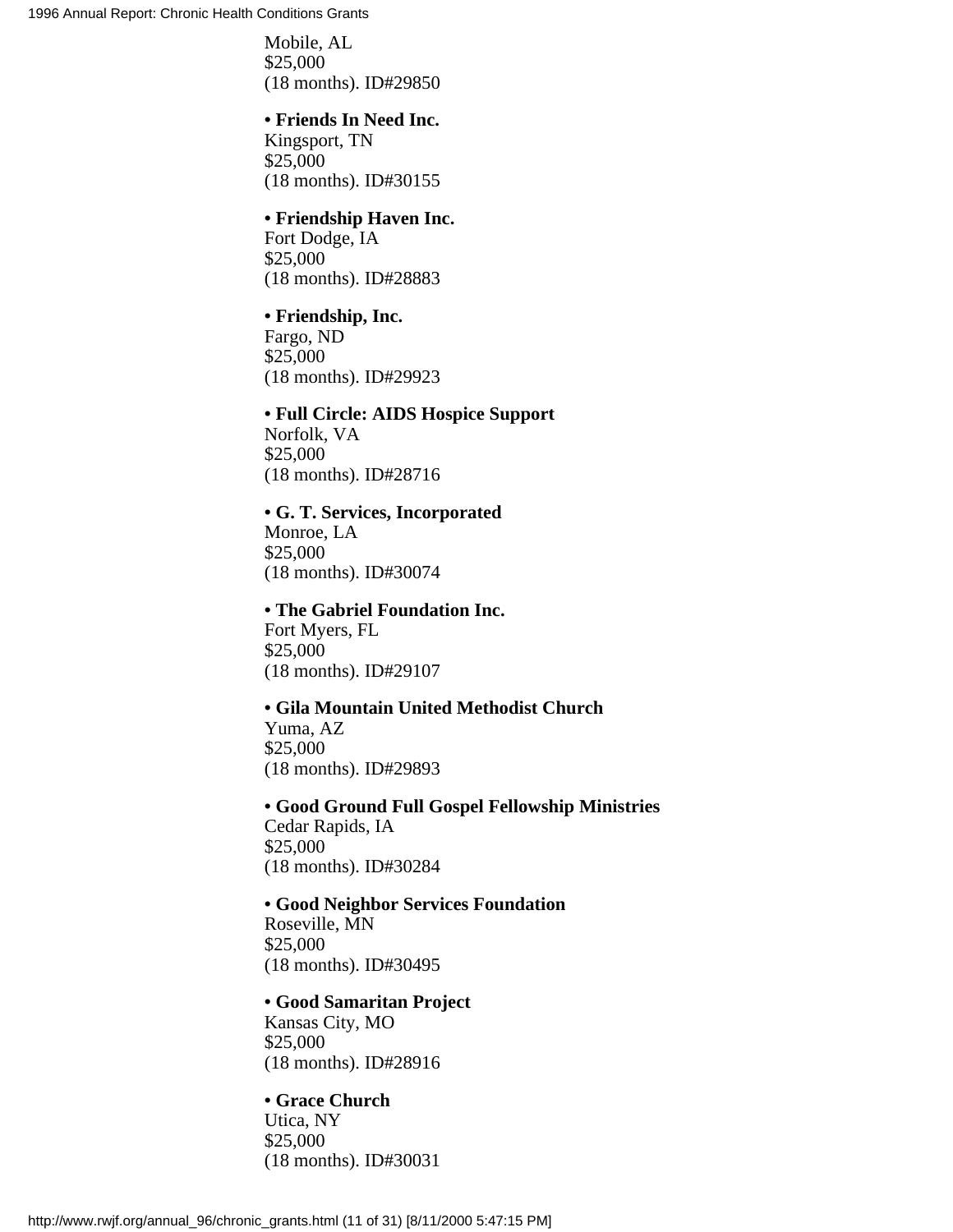# **• The Greater Baton Rouge Federation of Churches and Synagogues Inc.** Baton Rouge, LA \$25,000

(18 months). ID#30773

## **• HPC Foundation for Hospice Care**

Ft. Smith, AR \$25,000 (18 months). ID#30970

# **• Hastings Family Service**

Hastings, MN \$25,000 (18 months). ID#29588

## **• Haywood County Council on Aging**

Waynesville, NC \$25,000 (22 months). ID#28979

# **• Health-Care and Rehabilitation Services of Southeastern Vermont, Inc.** Bellows Falls, VT \$25,000

(18 months). ID#30354

# **• Highlands Community Ministries, Inc.**

Louisville, KY \$25,000 (18 months). ID#29582

# **• Hollywood Lutheran Church**

Los Angeles, CA \$25,000 (19 months). ID#28991

# **• Hollywood-Beverly Christian Church**

Hollywood, CA \$25,000 (18 months). ID#30157

# **• Hope Hospice, Inc.**

Rib Lake, WI \$25,000 (18 months). ID#28966

# **• Horizon Health Inc.**

Pierz, MN \$25,000 (18 months). ID#30471

#### **• Hospice Dwelling Place Inc.** Jamesville, VA

\$25,000 (18 months). ID#28963

## **• Hospice For Communities, Inc.** Flint, MI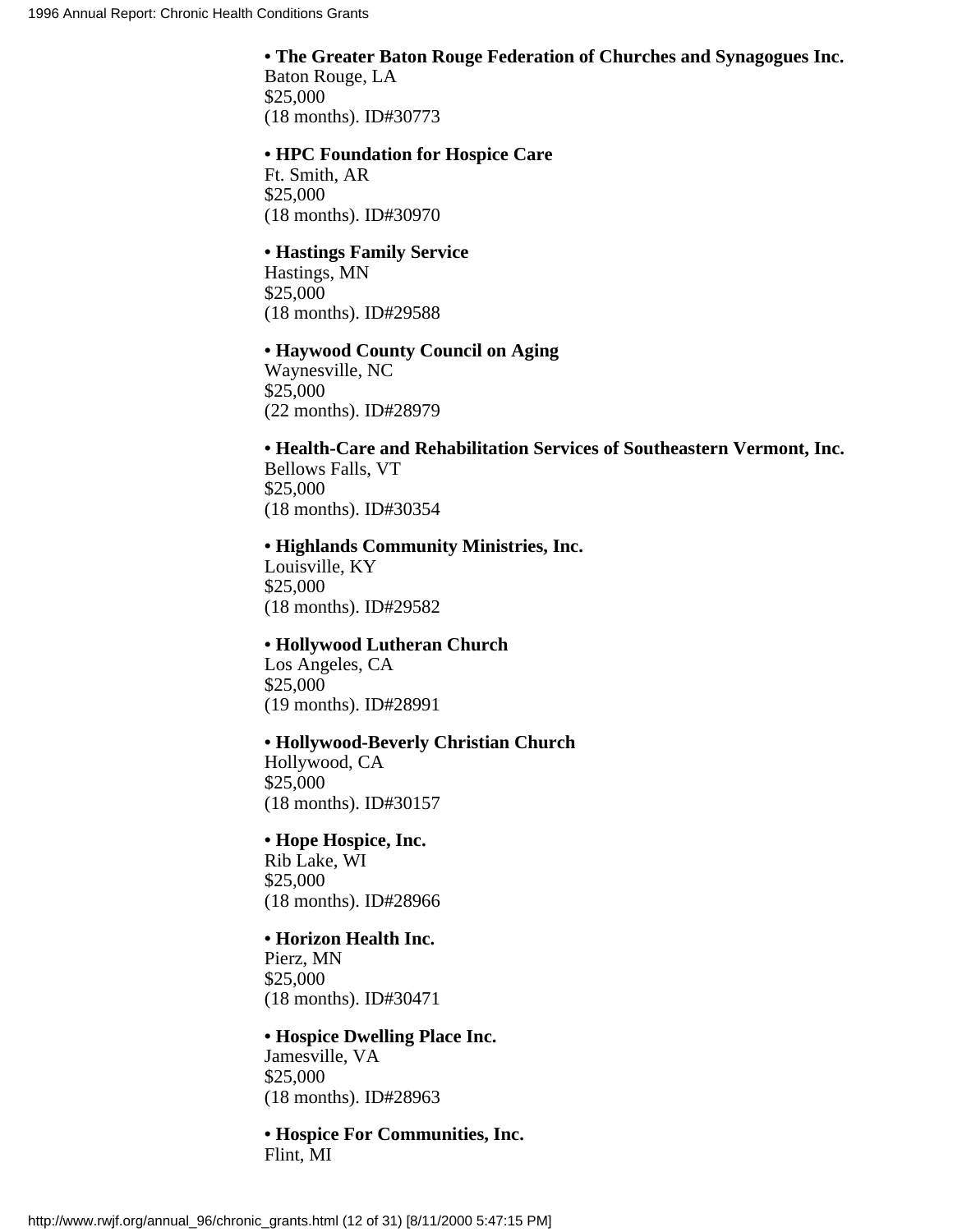\$25,000 (18 months). ID#29049

# **• Hospice San Antonio**

San Antonio, TX \$25,000 (18 months). ID#28850

#### **• House of T.I.M.E. Incorporated**

Columbus, GA \$25,000 (18 months). ID#28748

## **• Houston County Group Home, Inc.**

Caledonia, MN \$25,000 (18 months). ID#28848

#### **• Human Resources Authority Inc.**

Escanaba, MI \$25,000 (18 months). ID#30385

#### **• Interfaith Caregiving Network**

Brookfield, WI \$25,000 (18 months). ID#29260

# **• Interfaith Elderly Assistance of Greater Chattanooga Inc.**

Chattanooga, TN \$25,000 (18 months). ID#29861

#### **• Interfaith Ministries of Hawaii Inc.**

Honolulu, HI \$25,000 (18 months). ID#28885

**• Interfaith Program for the Elderly, Incorporated** Milwaukee, WI \$25,000 (18 months). ID#29307

## **• Irving Park United Methodist Church** Chicago, IL \$25,000 (18 months). ID#30497

## **• The Janet Wattles Mental Health Center, Inc.** Rockford, IL \$25,000 (18 months). ID#30611

# **• Jewish Family and Childrens Service of Southern Arizona Inc.**

Tucson, AZ \$25,000 (18 months). ID#28870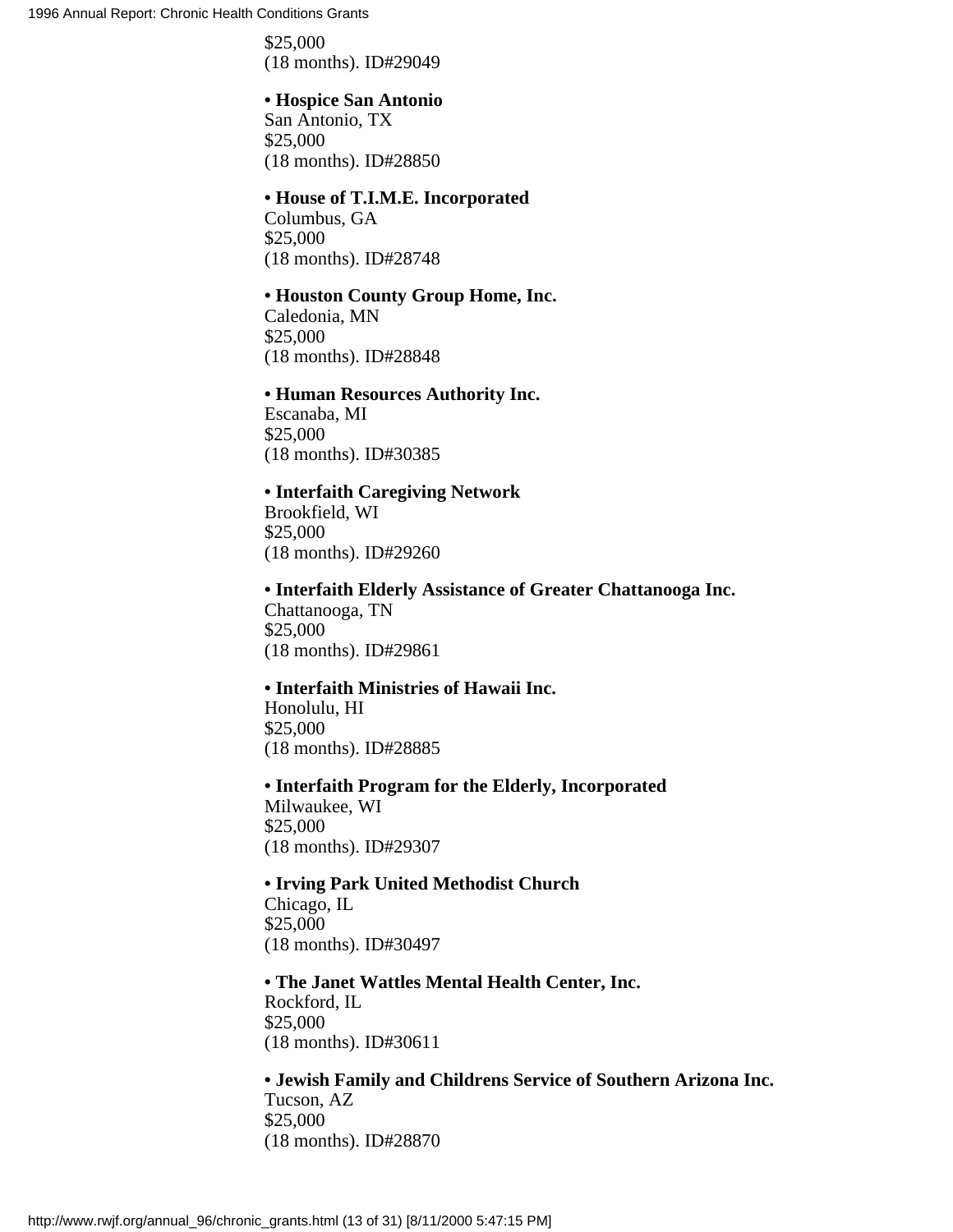#### **• Jewish Family Service of**

Los Angeles Los Angeles, CA \$25,000 (18 months). ID#30637

# **• Jewish Family Service of Orange County Inc.**

Middletown, NY \$25,000 (18 months). ID#29586

## **• John XXIII AIDS Ministry**

Monterey, CA \$25,000 (18 months). ID#29127

# **• Josephine Sunset Home**

Stanwood, WA \$25,000 (18 months). ID#28981

## **• Kauai Interfaith Council**

Lihue, HI \$25,000 (18 months). ID#29801

## **• Kenosha Area Family and Aging Services Inc.**

Kenosha, WI \$25,000 (18 months). ID#30496

# **• Lafayette Catholic Service Centers, Inc.** Lafayette, LA \$25,000 (18 months). ID#30515

## **• Lexington Richland Alcohol and Drug Abuse Council, Inc.**

Columbia, SC \$25,000 (18 months). ID#30440

## **• Lilly Ministries**

Mackinaw, IL \$25,000 (18 months). ID#30969

#### **• Lincoln-Lancaster Seniors Foundation**

Lincoln, NE \$25,000 (18 months). ID#30401

# **• Lincoln Lutheran of Racine, Wisconsin, Inc.** Racine, WI \$25,000 (18 months). ID#28867

**• Little Brothers-Friends of the Elderly** Hancock, MI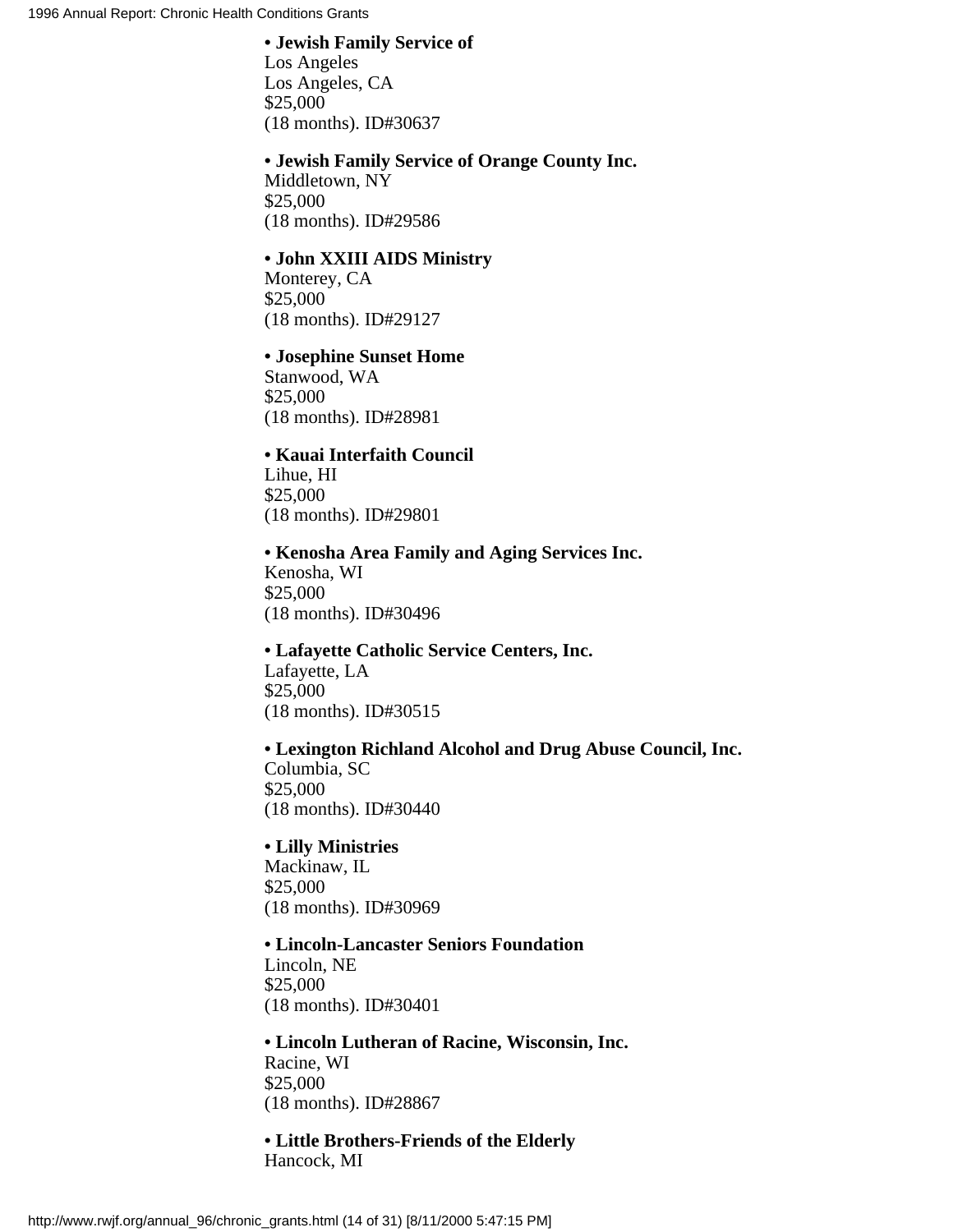\$25,000 (18 months). ID#28934

# **• Living Independence for Everyone (LIFE), Incorporated**

Jackson, MS \$25,000 (18 months). ID#30569

## **• Living Independently Through Volunteers for the Elderly of Cleveland County, Inc.**

Shelby, NC \$25,000 (18 months). ID#29849

# **• Livingston County Catholic Social Services**

Brighton, MI \$25,000 (18 months). ID#29454

## **• Long Island Association for AIDS Care Inc.**

Huntington Station, NY \$25,000 (18 months). ID#30506

# **• University of Louisville Research Foundation, Inc.**

Louisville, KY \$25,000 (18 months). ID#29847

# **• Love INC of Bedford County**

Bedford, PA \$25,000 (18 months). ID#30545

## **• Love INC of Lafayette Inc.**

Lafayette, LA \$25,000 (18 months). ID#29703

## **• Love INC of Northeast**

San Gabriel Valley Covina, CA \$25,000 (18 months). ID#29851

# **• Lovejoy Hospice, Inc.**

Grants Pass, OR \$25,000 (18 months). ID#28982

# **• Lutheran Homes of Oshkosh, Inc.**

Oshkosh, WI \$25,000 (18 months). ID#30511

**• Lutheran Social Service of Minnesota** Crookston, MN \$25,000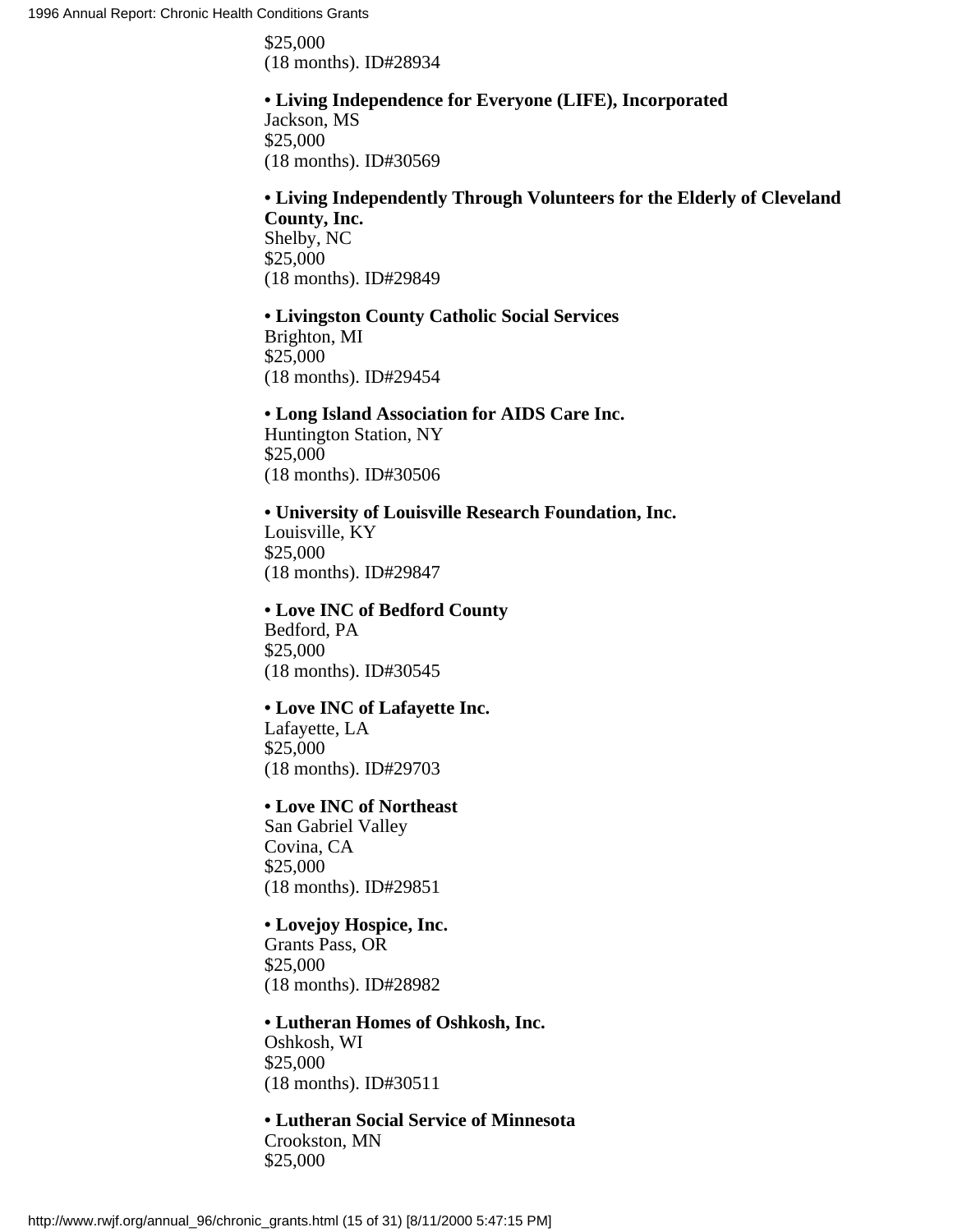(18 months). ID#30449

# **• Lutheran Social Services of South Central Pennsylvania** York, PA

\$25,000 (18 months). ID#30931

## **• Marin AIDS Interfaith Network**

San Anselmo, CA \$25,000 (18 months). ID#29075

## **• County of Marquette**

Marquette, MI \$25,000 (18 months). ID#29027

#### **• Martin Luther Homes of Beatrice Inc.**

Beatrice, NE \$25,000 (18 months). ID#30608

# **• Martin Luther**

Homes of Iowa Inc. Waukon, IA \$25,000 (18 months). ID#29581

## **• Martin Luther Homes of Nebraska Inc.**

Auburn, NE \$25,000 (18 months). ID#30963

## **• Martin Luther Hospital Foundation**

Anaheim, CA \$25,000 (18 months). ID#28643

**• The Memorial Hospital of Salem County Inc.** Salem, NJ \$25,000 (2 years). ID#29369

**• Mental Health Association in Hamilton County** Webster City, IA \$25,000 (18 months). ID#29649

**• Mental Health Association, Inc. North Carolina** Raleigh, NC \$25,000 (18 months). ID#29316

# **• Mental Health Association Residential Care, Inc.**

Wichita, KS \$25,000 (18 months). ID#30274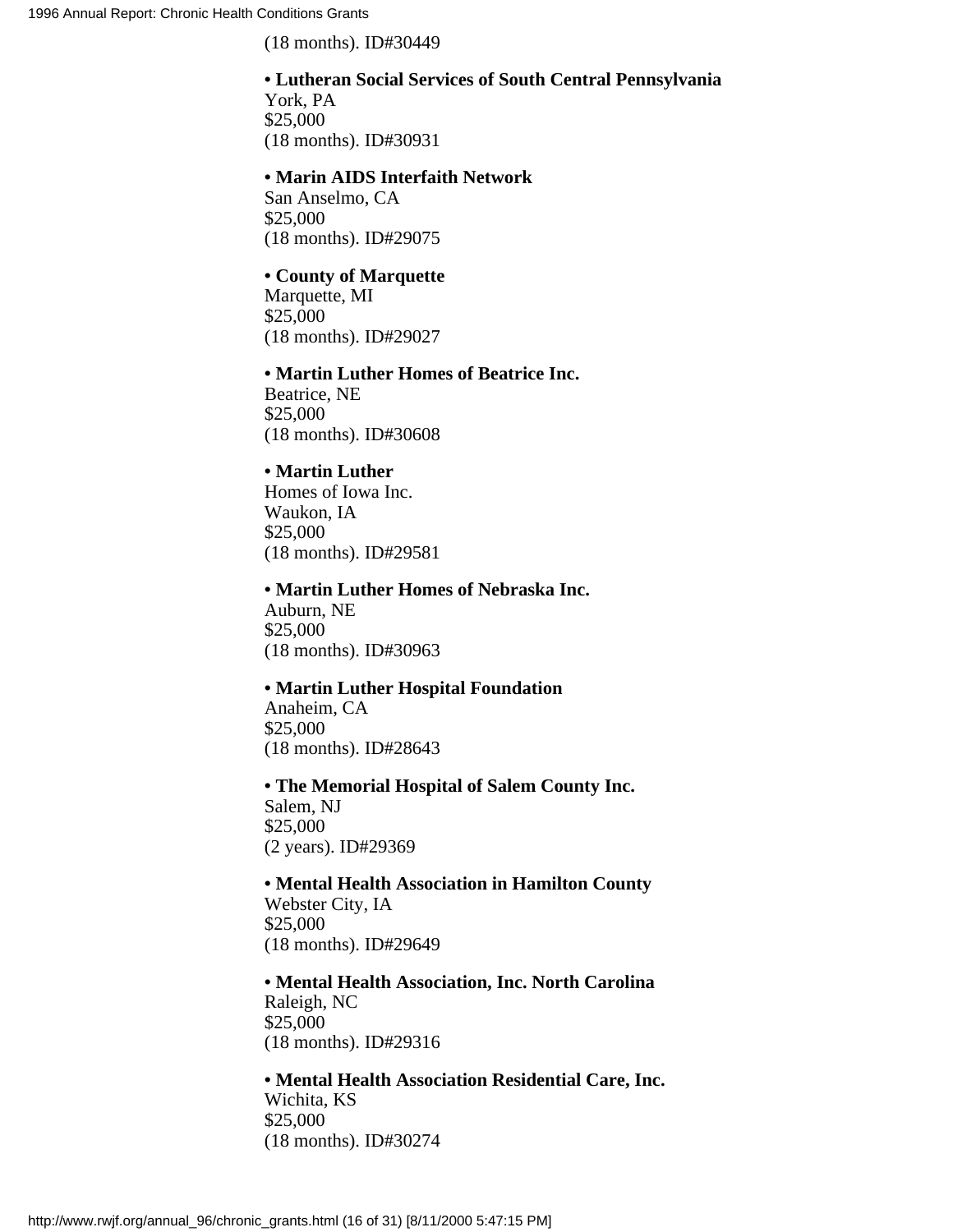## **• Mental Health Association in Tuscaloosa County, Incorporated**

Tuscaloosa, AL \$25,000 (18 months). ID#30300

#### **• Mental Health Association of York County**

York, PA \$25,000 (18 months). ID#30469

#### **• Mental Health Services of Cranston, Johnston and Northwestern Rhode Island** Johnston, RI

\$25,000 (18 months). ID#29668

## **• Mesa Senior Center, Inc.**

Mesa, AZ \$25,000 (18 months). ID#29671

#### **• Messiah Lutheran Church**

Eugene, OR \$25,000 (18 months). ID#28836

#### **• Missouri Association for Social Welfare**

Jefferson City, MO \$25,000 (18 months). ID#29580

# **• Mobile AIDS Support Services** Mobile, AL \$25,000

(18 months). ID#30473

# **• Monongalia County**

Morgantown, WV \$25,000 (18 months). ID#29066

**• Mount Zion African Methodist Episcopal Church** Battle Creek, MI \$25,000 (18 months). ID#29848

## **• Muhlenberg Regional Medical Center, Inc.**

Plainfield, NJ \$25,000 (18 months). ID#28914

## **• Mulberry Lutheran Home, Inc.**

Mulberry, IN \$25,000 (18 months). ID#30509

**• Network AIDS Inc.** Columbus, GA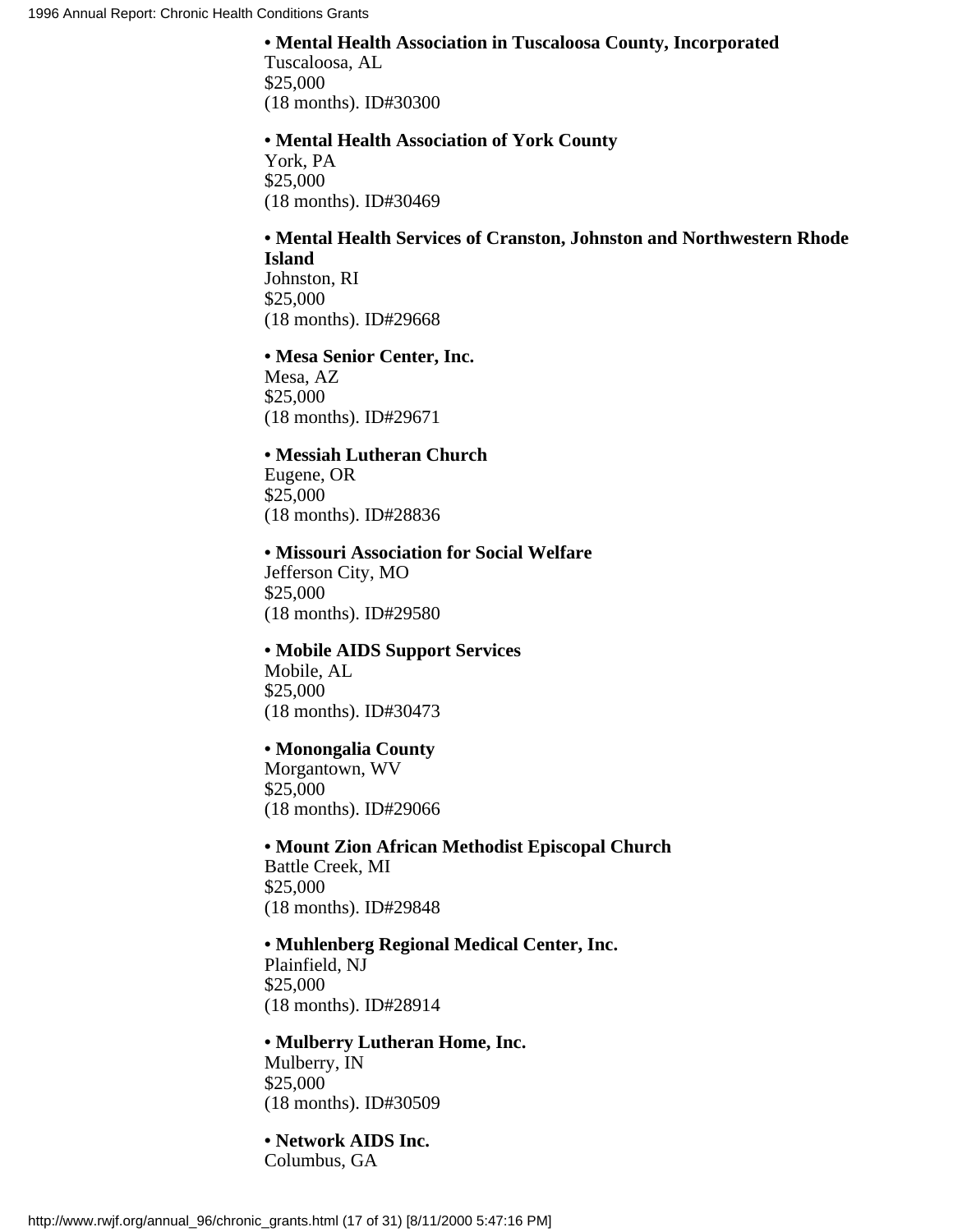\$25,000 (18 months). ID#29843

# **• New Beginning Enterprises**

Independence, KS \$25,000 (18 months). ID#30355

# **• New Bethlehem Free Will Baptist Church, Inc.**

Baltimore, MD \$25,000 (18 months). ID#29406

## **• North Presbyterian Church**

Denver, CO \$25,000 (18 months). ID#29155

# **• Northeast Kansas Area Agency on Aging Inc.**

Hiawatha, KS \$25,000 (18 months). ID#30636

## **• Northwest Aging Association**

Spencer, IA \$25,000 (18 months). ID#29371

## **• Northwest Assistance Ministries**

Houston, TX \$25,000 (18 months). ID#29704

# **• OASIS Inc.**

Albemarle, NC \$25,000 (18 months). ID#28917

## **• Oak Grove United Methodist Church**

Milwaukie, OR \$25,000 (18 months). ID#29626

# **• Oklahomans for Independent Living**

McAlester, OK \$25,000 (18 months). ID#28918

## **• PRODUCIR Inc.**

Canovanas, PR \$25,000 (18 months). ID#28939

# **• Partnerships for People Inc.**

Short Hills, NJ \$25,000 (18 months). ID#30508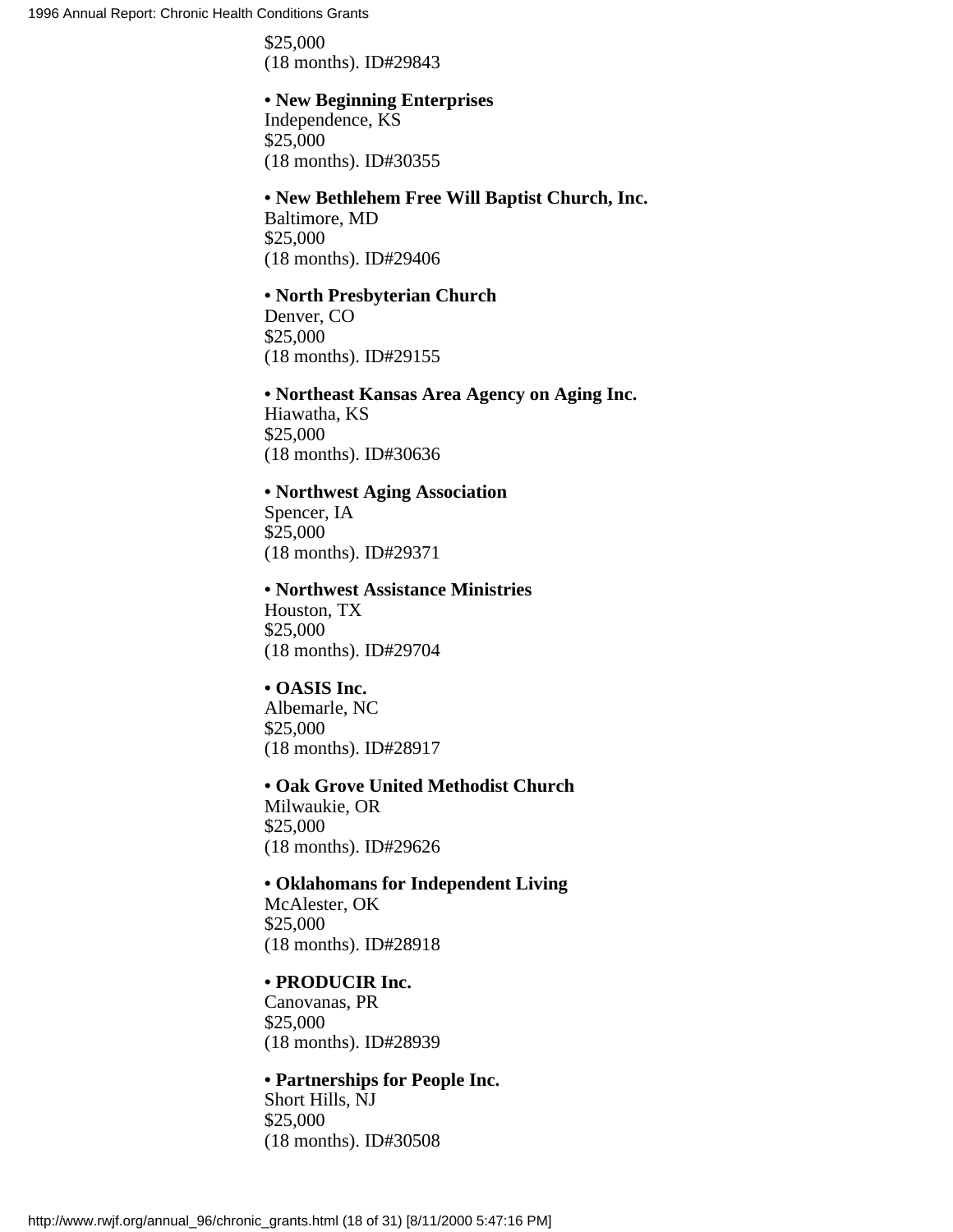## **• Pathways Volunteer Hospice**

Long Beach, CA \$25,000 (18 months). ID#31005

#### **• Petersburg District, United Methodist Church**

Petersburg, VA \$25,000 (18 months). ID#29323

#### **• Presbyterian Outreach**

Omaha, NE \$25,000 (18 months). ID#28868

#### **• Presbytery of the Palisades**

Paramus, NJ \$25,000 (18 months). ID#30153

## **• Prestera Center for Mental Health Services, Inc.**

Huntington, WV \$25,000 (18 months). ID#28938

# **• Prince William Interfaith Volunteer Caregivers Program**

Manassas, VA \$25,000 (18 months). ID#28835

#### **• Progressive Training Associates Inc.**

Bridgeport, CT \$25,000 (18 months). ID#30930

# **• Providence Health Care Foundation**

Anchorage, AK \$25,000 (18 months). ID#29518

# **• Range Helping Hands Inc.**

Hibbing, MN \$25,000 (18 months). ID#28962

# **• Range Respite Project**

Virginia, MN \$25,000 (18 months). ID#30056

## **• Rapides Station Community Ministries** Alexandria, LA \$25,000 (18 months). ID#30403

#### **• Reaching Out to Senior Adults Inc.** Atlanta, GA \$25,000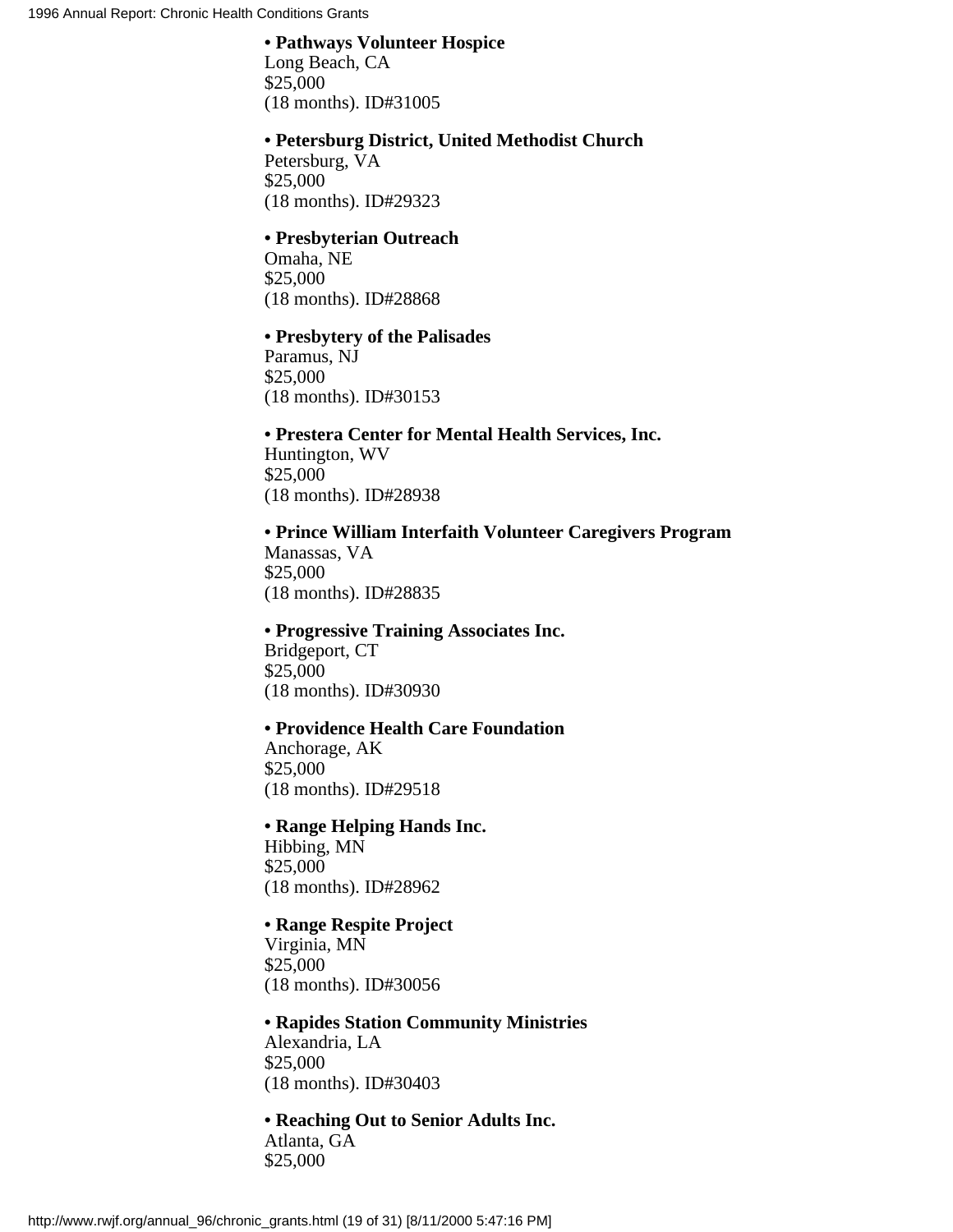(18 months). ID#28749

## **• Real Services Inc.**

South Bend, IN \$25,000 (18 months). ID#29308

# **• Regional Aids Interfaith Network (RAIN) of Pennsylvania**

Lancaster, PA \$25,000 (18 months). ID#28641

## **• Religious Effort to Assist and Care for the Homeless Inc.**

Hagerstown, MD \$25,000 (18 months). ID#30609

**• Rochester Area Alliance for the Mentally Ill** Rochester, MN \$25,000 (18 months). ID#28935

## **• Rum River Health Services Inc.**

Princeton, MN \$25,000 (18 months). ID#29372

## **• Rural AIDS Action Network**

Minneapolis, MN \$25,000 (18 months). ID#30583

# **• St. Camillus Provincialate**

Wauwatosa, WI \$25,000 (18 months). ID#29057

## **• St. Francis' Medical Center**

Peoria, IL \$25,000 (18 months). ID#28915

# **• St. Francis' Medical Center** Trenton, NJ \$25,000 (18 months). ID#30165

## **• St. Joan of Arc Church** Kokomo, IN \$25,000 (18 months). ID#30772

**• St. Mark's Church** Brunswick, GA \$25,000 (18 months). ID#29589

## **• St. Rose Dominican Hospital**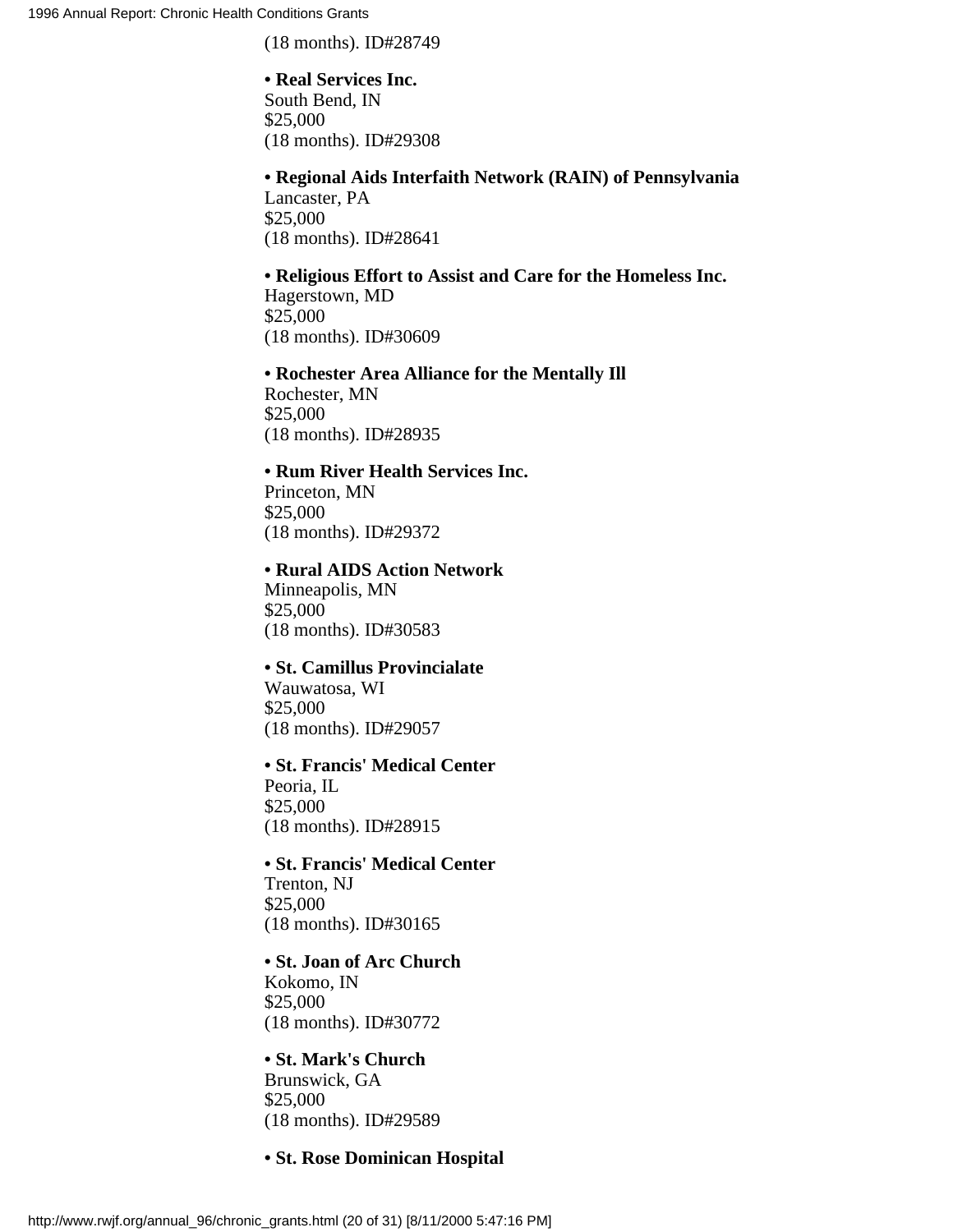Henderson, NV \$25,000 (18 months). ID#30516

#### **• St. Stephen's Episcopal Church**

Culpeper, VA \$25,000 (18 months). ID#29516

## **• San Diego Interfaith Caregivers Volunteer Program for the Kumeyaay and Pai Pai Band of Indians**

Alpine, CA \$25,000 (18 months). ID#30404

#### **• Diocese of Santa Rosa, Catholic Charities**

Santa Rosa, CA \$25,000 (18 months). ID#29780

## **• Scheurer Hospital**

Pigeon, MI \$25,000 (18 months). ID#30635

## **• Self-Help, Inc.**

Riverside, RI \$25,000 (18 months). ID#29622

# **• Seneca County Commission on Aging Inc.** Tiffin, OH \$25,000 (18 months). ID#30026

# **• Senior Citizens Coordinating Council of Riverbay Community**

Bronx, NY \$25,000 (18 months). ID#30468

**• The Senior Citizens Council of Greater Augusta and the CSRA, Georgia, Inc.** Augusta, GA \$25,000 (18 months). ID#30154

# **• Senior Coastsiders Inc.**

Half Moon Bay, CA \$25,000 (18 months). ID#30156

# **• Seniors Interfaith Resource Center Inc.** Bethesda, MD

\$25,000 (21 months). ID#29028

**• Shenendehowa Senior Citizens Inc.** Clifton Park, NY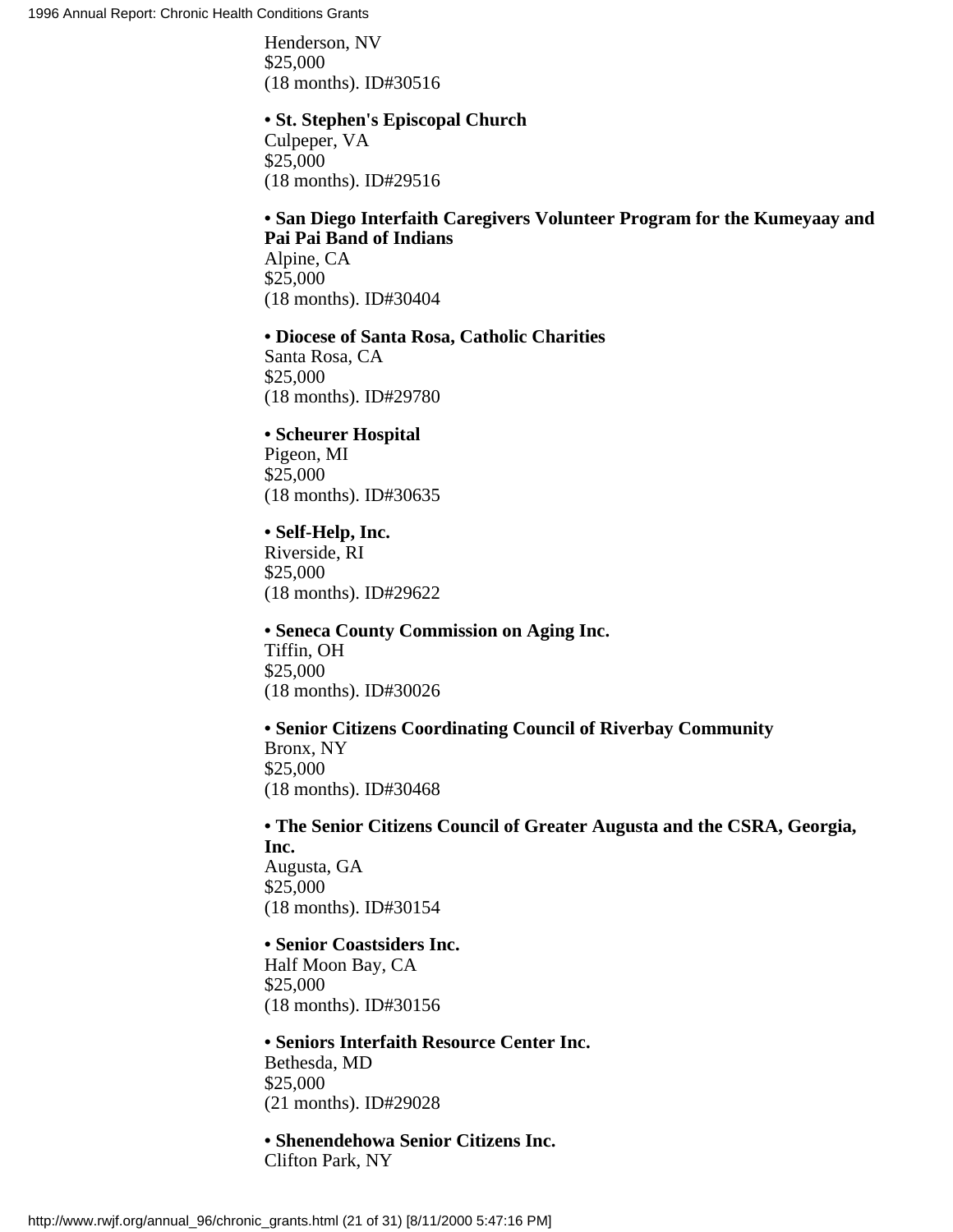\$25,000 (18 months). ID#30073

# **• Shepherds Center of Raytown**

Kansas City, MO \$25,000 (18 months). ID#29750

## **• Shepherds Center of Harrisonburg Rockingham County Inc.**

Harrisonburg, VA \$25,000 (18 months). ID#28901

# **• Sisters of St. Francis Foundation-Sacred Heart Province**

Denver, CO \$25,000 (18 months). ID#28884

## **• Social Concerns Inc.**

St. Louis, MO \$25,000 (18 months). ID#29776 \$25,000 (18 months). ID#30400

## **• South Austin Caregivers**

Austin, TX \$25,000 (18 months). ID#30550

## **• State of South Carolina Department of Mental Health**

Columbia, SC \$25,000 (18 months). ID#29031

# **• South Central Alabama Coalition for Citizens with Disabilities**

Andalusia, AL \$25,000 (18 months). ID#29485

## **• South County Senior Services, Inc.**

San Clemente, CA \$25,000 (18 months). ID#28718

# **• South East Community Organization Inc.**

Baltimore, MD \$25,000 (18 months). ID#29153

**• Southeastern Arizona Volunteer/Elder Services** Safford, AZ \$25,000 (18 months). ID#29625

**• Southern Tier Environments for Living, Inc.** Jamestown, NY \$25,000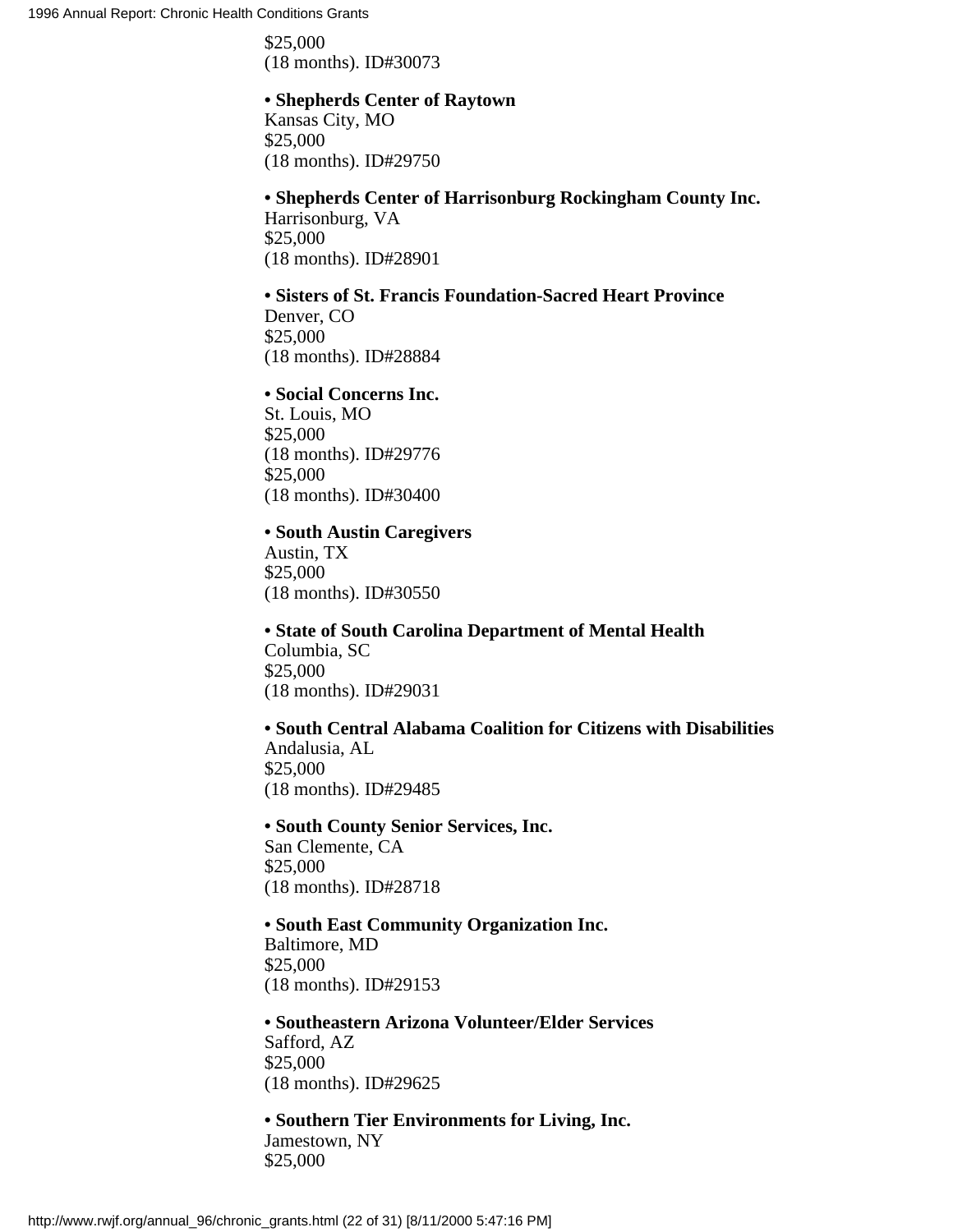(18 months). ID#30399

#### **• Southwest Regional Development Commission** Slayton, MN

\$25,000 (18 months). ID#29648

#### **• Stillwater Area Community Services Center Inc.** Stillwater, NY \$25,000

(18 months). ID#29192

# **• The Summit Medical Center Foundation**

Oakland, CA \$25,000 (18 months). ID#30285

# **• Sunnyside Community Services, Inc.**

Sunnyside, NY \$25,000 (18 months). ID#30152

# **• Temple University**

Philadelphia, PA \$25,000 (18 months). ID#29775

## **• Texoma Senior Citizens Foundation**

Sherman, TX \$25,000 (18 months). ID#28717

# **• Town of Coventry**

Coventry, RI \$25,000 (18 months). ID#30030

# **• Town of Natick**

Natick, MA \$25,000 (18 months). ID#29842

# **• Township of Islip Interfaith Volunteer Caregivers Inc.** Islip, NY \$25,000

(18 months). ID#29193

# **• Tri-Valley Elder Services, Inc.**

Webster, MA \$25,000 (18 months). ID#29181

# **• Triniteam, Inc.**

Eau Claire, WI \$25,000 (18 months). ID#29370

# **• Ulster Community College Foundation**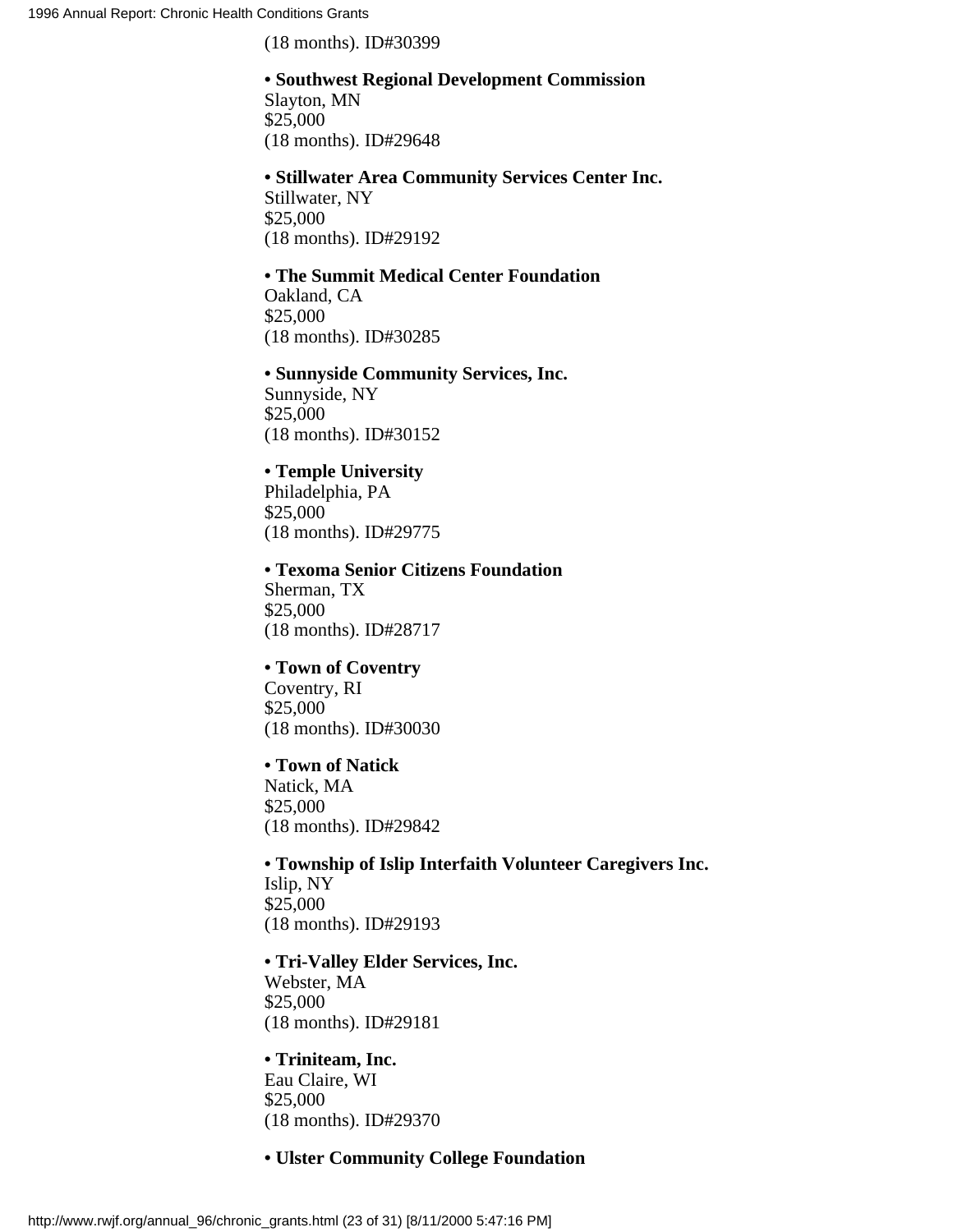Stone Ridge, NY \$25,000 (18 months). ID#30273

#### **• United Community Independence Programs, Inc.**

Franklin, PA \$25,000 (18 months). ID#29634

#### **• United Hospital District**

Blue Earth, MN \$25,000 (18 months). ID#30276

## **• United Senior Services Corporation, Incorporated**

New Bern, NC \$25,000 (18 months). ID#30547

## **• United Way of Bennington County Inc.**

Bennington, VT \$25,000 (18 months). ID#29933

## **• United Way of Santa Rosa County, Inc.**

Milton, FL \$25,000 (18 months). ID#29505

**• United Way and Volunteer Services of Greater Yankton** Yankton, SD \$25,000 (18 months). ID#30087

## **• Urban Ministry of Greater Waterloo**

Waterloo, IA \$25,000 (18 months). ID#29777

**• Virginia Park Citizens Service Corporation** Detroit, MI \$25,000 (18 months). ID#30740

## **• Voluntary Action Center of Montgomery County**

Blacksburg, VA \$25,000 (18 months). ID#30629

**• Volunteer Action Center of the Mid-Ohio Valley Inc.** Parkersburg, WV \$25,000 (18 months). ID#30548

**• Volunteer Caregivers Program, Inc.** Poughkeepsie, NY \$25,000 (18 months). ID#29981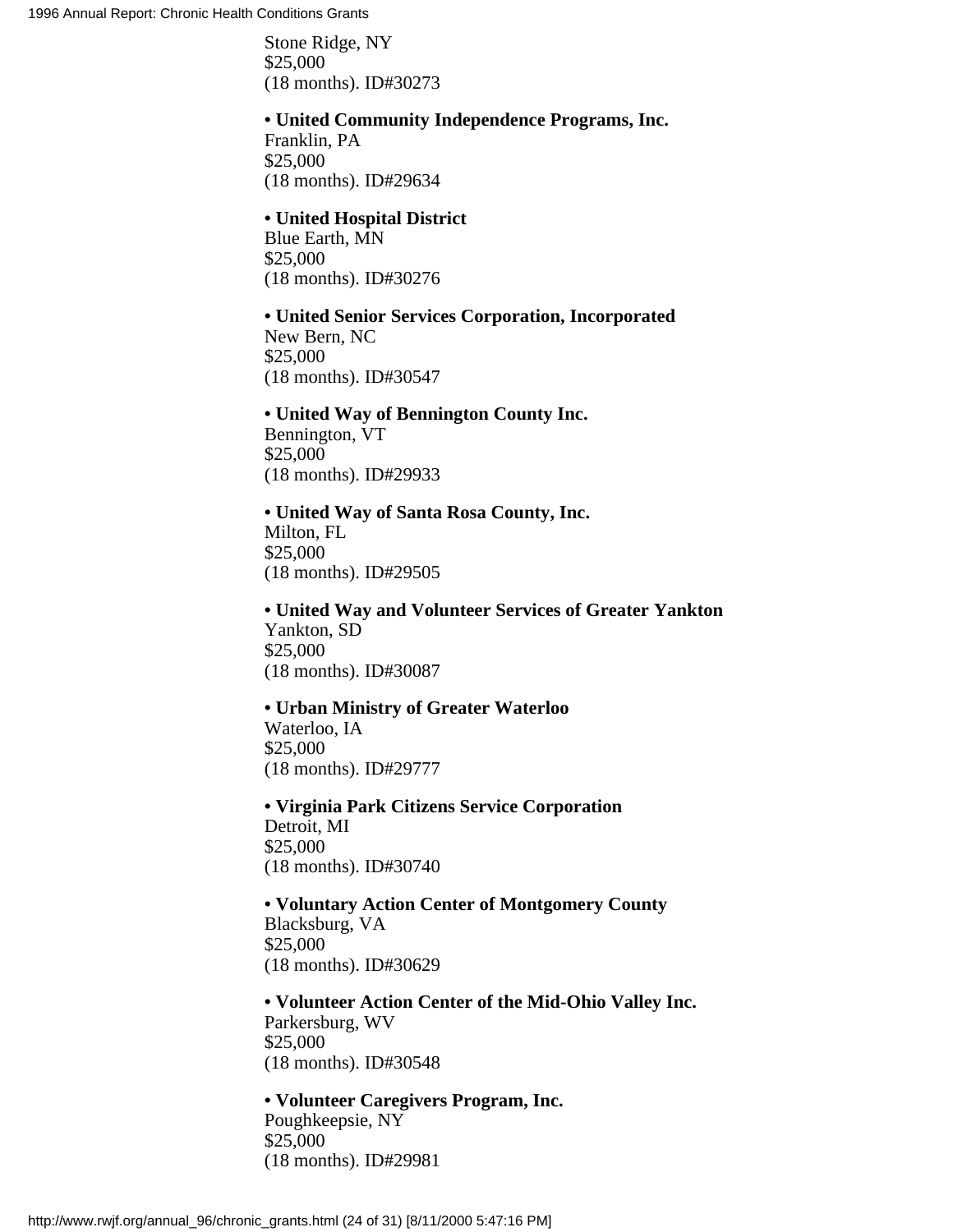# **• Washington County Elder Care Inc.**

Bartlesville, OK \$25,000 (18 months). ID#28919

## **• Washington Regional Medical Foundation** Fayetteville, AR

\$25,000 (18 months). ID#28968

## **• Washington-Hancock Community Agency** Milbridge, ME \$25,000 (18 months). ID#30607

## **• Wesley Health Care Center Inc.**

Saratoga Springs, NY \$25,000 (18 months). ID#29579

## **• West Virginia University Hospitals, Inc.** Morgantown, WV \$25,000 (21 months). ID#28964

## **• Westbay Community Action, Inc.**

Warwick, RI \$25,000 (18 months). ID#29623

## **• Westerly Area Rest Meals WARM Inc.** Westerly, RI \$25,000 (18 months). ID#29748

## **• Western North Carolina AIDS Project Inc.** Asheville, NC \$25,000 (18 months). ID#30472

## **• Westside CARES Inc.**

Colorado Springs, CO \$25,000 (18 months). ID#30934

## **• The Woodlands Religious Community, Inc.**

The Woodlands, TX \$25,000 (18 months). ID#29624

**• Worcester County Ecumenical Council, Inc.** Worcester, MA \$25,000 (18 months). ID#29305

**• Worcester County Interfaith Volunteer Caregivers Inc.** Bishopville, MD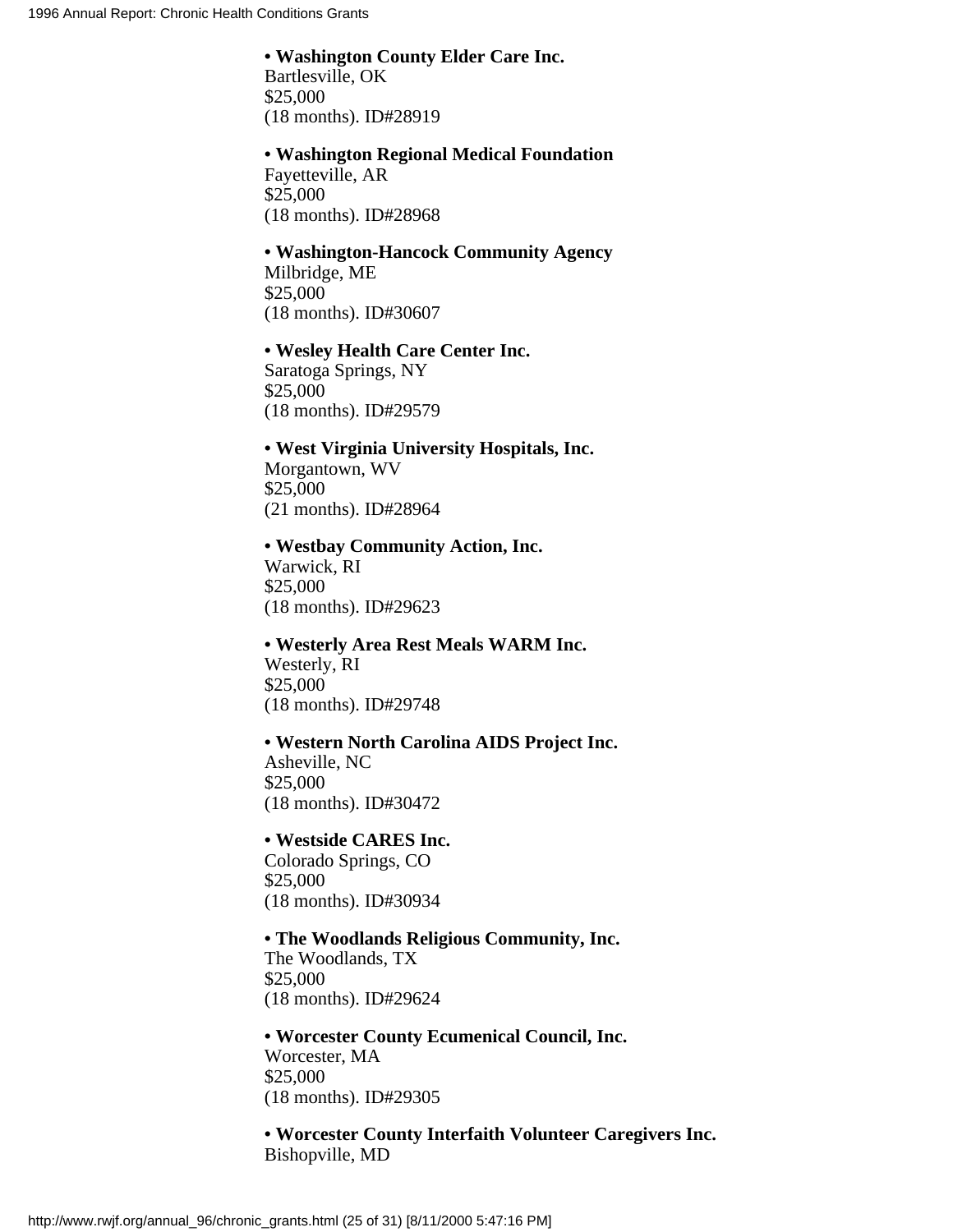\$25,000 (18 months). ID#30025

## **• The Young Christian Ambassadors of Oklahoma Incorporated**

Chandler, OK \$25,000 (18 months). ID#28965

## **• Your Health America, Inc.**

Atlanta, GA \$25,000 (18 months). ID#30920

## **• Kingston Hospital**

Kingston, NY \$850,451 *Technical assistance and direction for Faith in Action: Replication of The Interfaith Volunteer Caregivers Program (1 year).* ID#27303

## **Family Voices**

Algodones, NM \$489,307 *Resources for families with special needs children (for 3 years).* ID#30036

## **Florida Commission on Aging with Dignity Inc.**

Tallahassee, FL \$398,690 *Public education to promote a health and long-term care system to allow aging with dignity (for 18 onths).* ID#29110

## **Funders Concerned About AIDS, Inc.**

New York, NY \$30,000 *Helping funders address AIDS issues (for 1 year).* ID#23798

## **George Washington University**

Washington, DC \$45,049 *Developing a toolkit to help hospitals measure quality of care at the end of life (for 1 year).* ID#29719

## **Group Health Cooperative of Puget Sound**

Seattle, WA \$197,045 *Planning for a program of chronic disease management in organized health systems (for 11 months).* ID#30104

## **Harvard Pilgrim**

Health Care, Inc. Boston, MA \$43,975 *National consensus conference on medical education for care near the end of life (for 1 year).* ID#29360

## **Home Care Research Initiative**

*Program for researchers and policy analysts to explore key issues in the area of home and community-based care for the chronically ill (for the periods indicated).*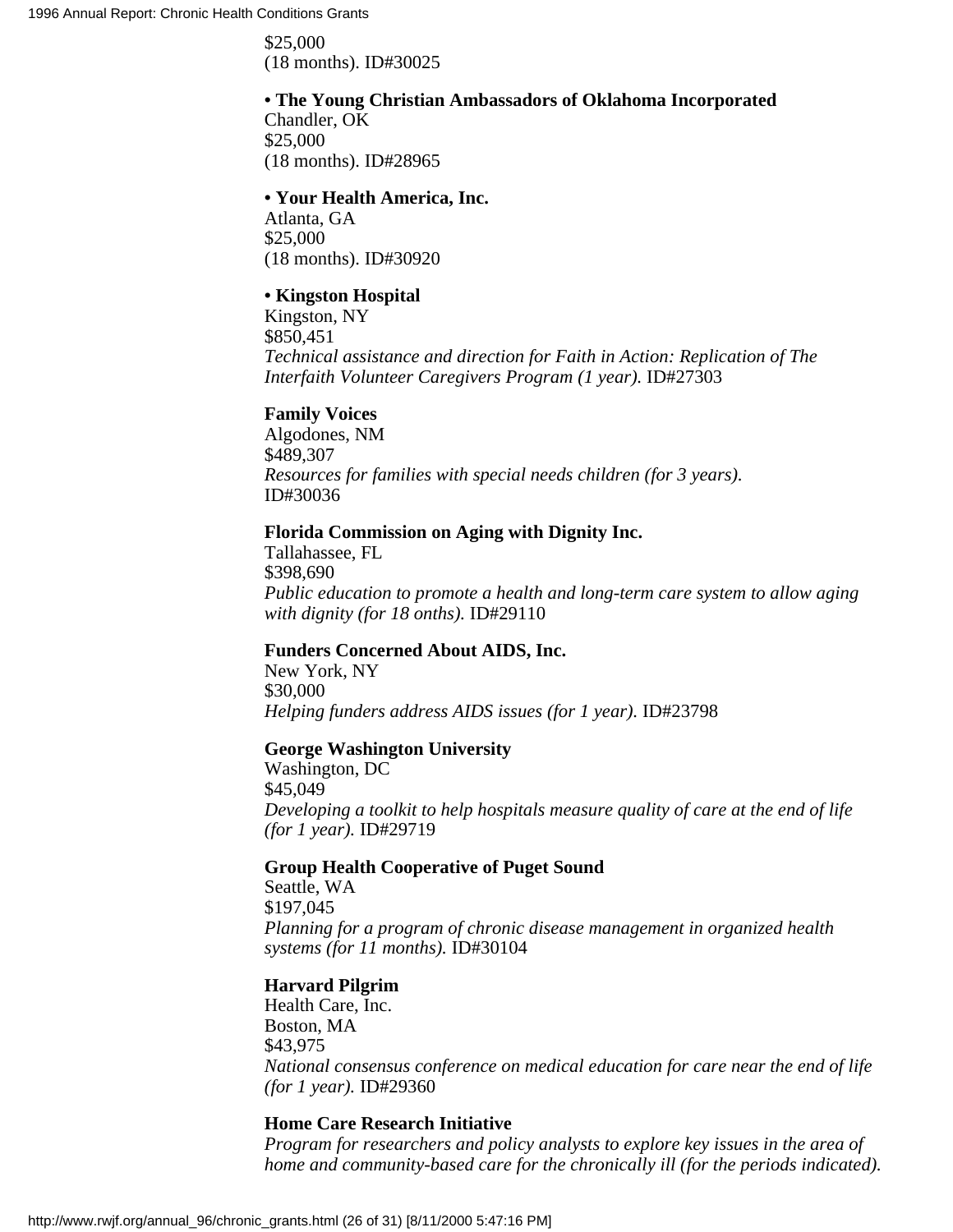#### **• University of Massachusetts Boston**

Boston, MA \$385,447 (30 months). ID#30870

#### **• Visiting Nurse Service of New York**

New York, NY \$540,500 *Concept papers on home care policy and practice (29 months).* ID#31099 \$348,144 *Research on state options for allocating resources to home and community-based care (2 years).* ID#30172

## **Hospital Research and Educational Trust**

Chicago, IL \$25,000 *Eighth national HIV/AIDS update conference (for 4 months).* ID#29113

## **Independent Choices: Enhancing Consumer Direction for People with Disabilities**

*Program to improve service arrangements for the chronically ill by encouraging mechanisms that better coordinate and balance services, addressing both the acute care and functional care needs of the chronically ill (for the periods indicated).*

## **• Arkansas Department of Human Services**

Little Rock, AR \$448,294 (3 years). ID#30280

## **• State of Florida Department of Elder Affairs**

Tallahassee, FL \$159,582 (1 year). ID#30840

## **• Health Research, Inc.**

Albany, NY \$498,738 (3 years). ID#30279

## **• State of New Jersey Department of Human Services** Trenton, NJ

\$167,626 (1 year). ID#30839

## **• University of Maryland Center on Aging**

College Park, MD \$324,390 *Technical assistance and direction for the demonstration and evaluation component (1 year).* ID#28431

## **• National Council on the Aging Inc.**

Washington, DC \$272,726 *Technical assistance and direction for the consumer empowerment demonstration and research component (1 year).* ID#28432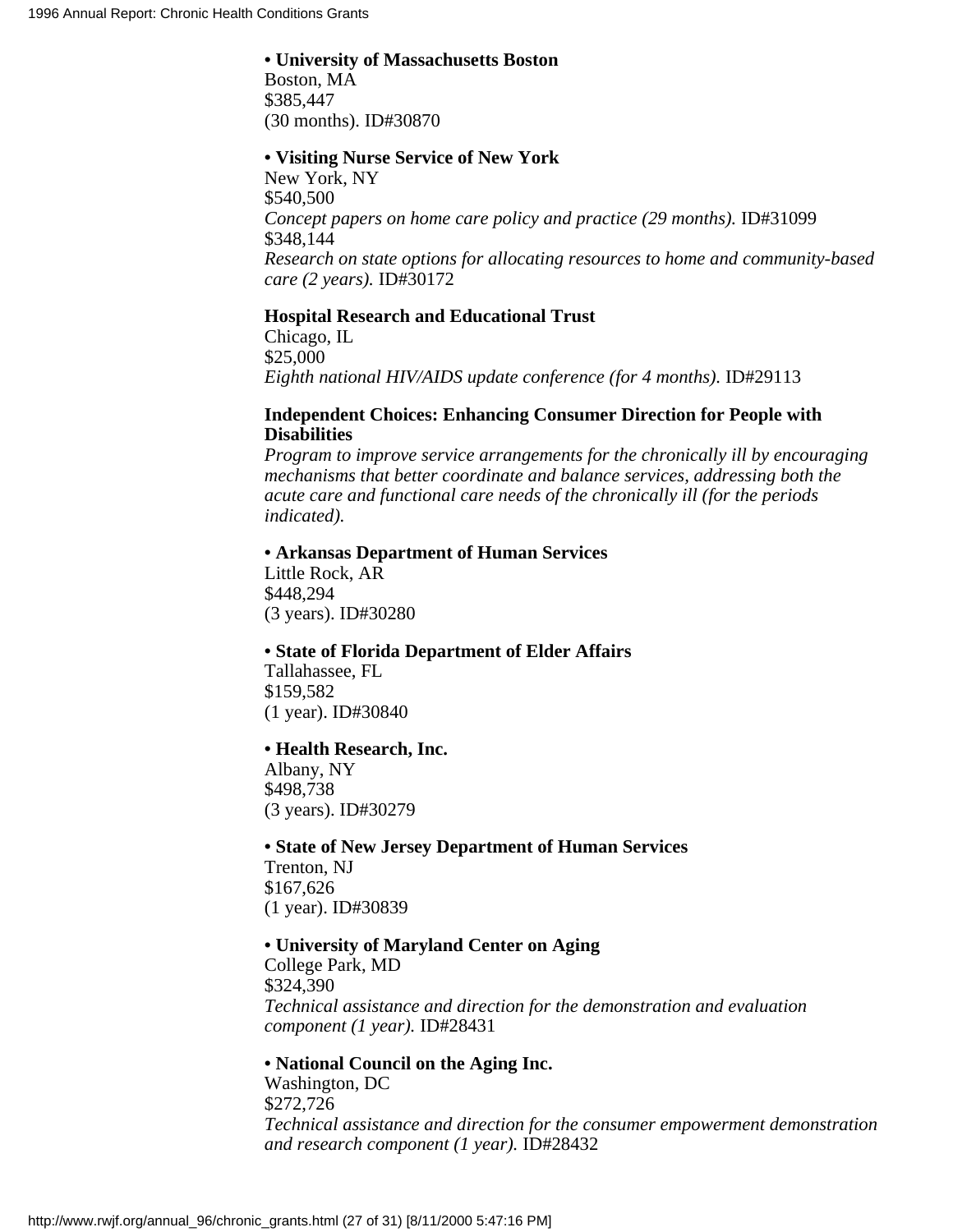**• University of Maryland Center on Aging** College Park, MD \$180,000 *Focus groups and surveys for Independent Choices demonstration and evaluation program (1 year).* ID#30555 \$230,000 *Focus groups and surveys for Independent Choices demonstration and evaluation-supplement (1 year).* ID#30861

## **The Johns Hopkins University Institute for Policy Studies**

Baltimore, MD \$50,000 *Study of living conditions of Americans with disabilities (for 18 months).* ID#29078

## **Junior League of Elizabeth- Plainfield, NJ Inc.**

Cranford, NJ \$5,000 *Fundraising program for children with AIDS (for 3 months).* ID#30393

## **Mental Health Services Program for Youth**

*Program to improve mental health services for seriously mentally ill children and youth through the development of comprehensive service systems under the aegis of multi-agency, state-community partnerships that can make major changes in financing, organization, and delivery of services (for the periods indicated).*

## **• City and County of San Francisco**

San Francisco, CA \$911,622 (2 years). ID#29391

## **• Washington Business Group on Health**

Washington, DC \$475,570 *Technical assistance and direction for the Mental Health Services Program for Youth (18 months).* ID#27374

## **Mental Health Services Program for Youth Replication**

*Program to help additional states and communities improve services for seriously mentally ill children through a program of technical assistance, training, dissemination, and small start-up grants in 10 states (for the periods indicated).*

**• State of Indiana Office of the Secretary of Family and Social Services** Indianapolis, IN \$75,000 (1 year). ID#28620

**• Commonwealth of Massachusetts Executive Office of Health and Human Services** Boston, MA

\$75,000 (1 year). ID#28828

## **• State of Mississippi Department of Mental Health** Jackson, MS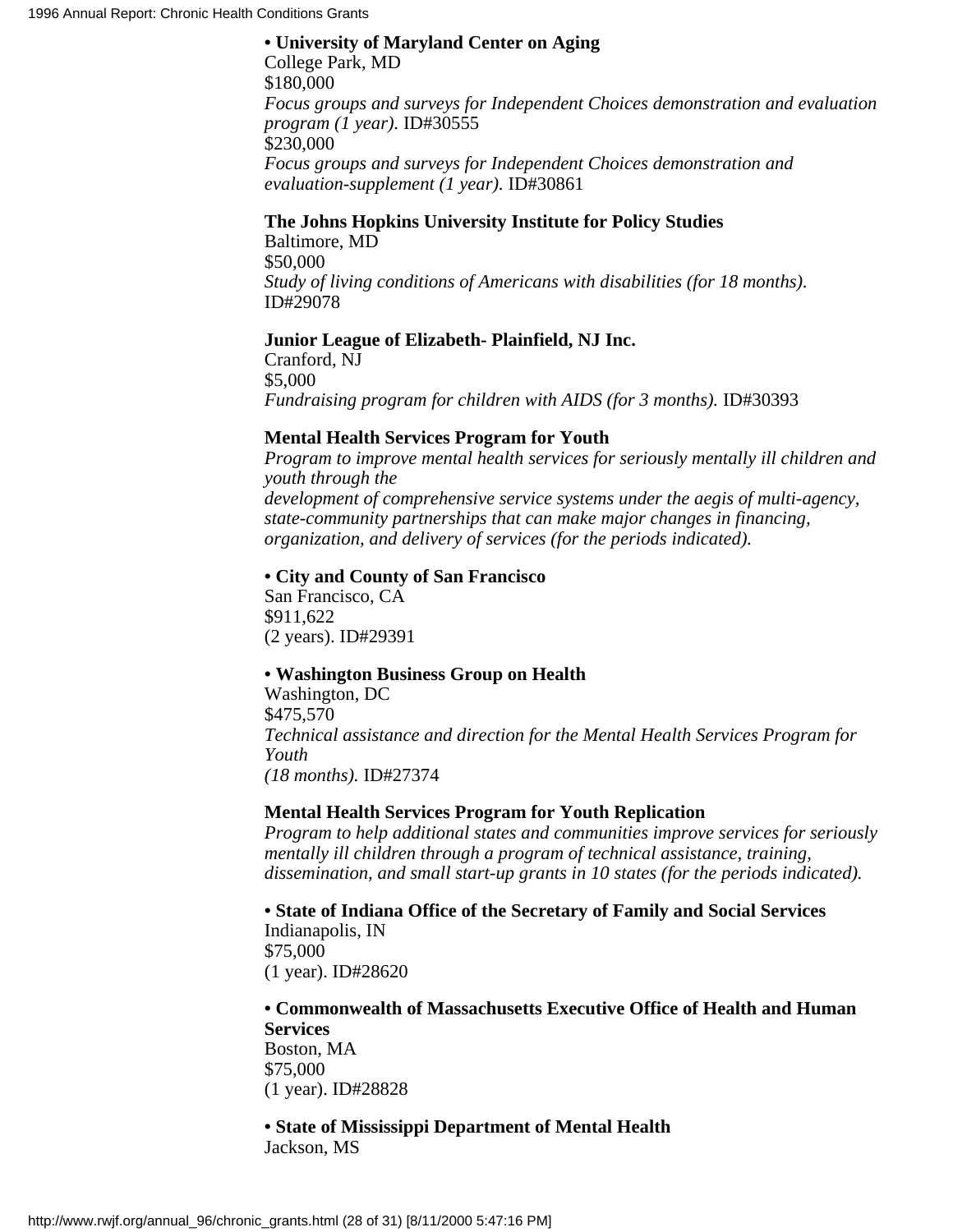\$100,000 (1 year). ID#30408

## **• Puget Sound Educational Service District No. 121**

Burien, WA \$75,000 (1 year). ID#28673

## **• State of South Carolina Department of Health and Human Services**

Columbia, SC \$51,000 (1 year). ID#28810

## **• University of South Florida, Florida Mental Health Institute**

Tampa, FL \$75,000 (1 year). ID#28658

## **• State of Texas, Texas Department of Mental Health and Mental Retardation** Austin, TX \$75,000

(1 year). ID#28619

## **National Academy of Sciences-Institute of Medicine**

Washington, DC \$75,000 *Study of care at the end of life (for 1 year).* ID#29725

## **National Council on the Aging Inc.**

Washington, DC \$50,000 *Linking the Family Friends intergenerational model with the teen pregnancy prevention program (for 1 year).* ID#30780

## **National Federation of Interfaith Volunteer Caregivers, Inc.**

Kingston, NY \$399,933 *Development of a national system of statewide interfaith networks (for 3 years).* ID#29774

## **National Hospice Organization, Inc.**

Arlington, VA \$113,280 *Project to train residents in end-of-life care (for 6 months).* ID#30077

## **National Multiple Sclerosis Society**

New York, NY \$355,703 *Syndicated radio program on chronic health conditions (for 2 years).* ID#29548

## **State of New Jersey Department of Health**

Trenton, NJ \$712,195 *Test of a data-driven quality improvement program for nursing homes (for 2 years).* ID#29680

**New Jersey Institute of Technology Foundation** Newark, NJ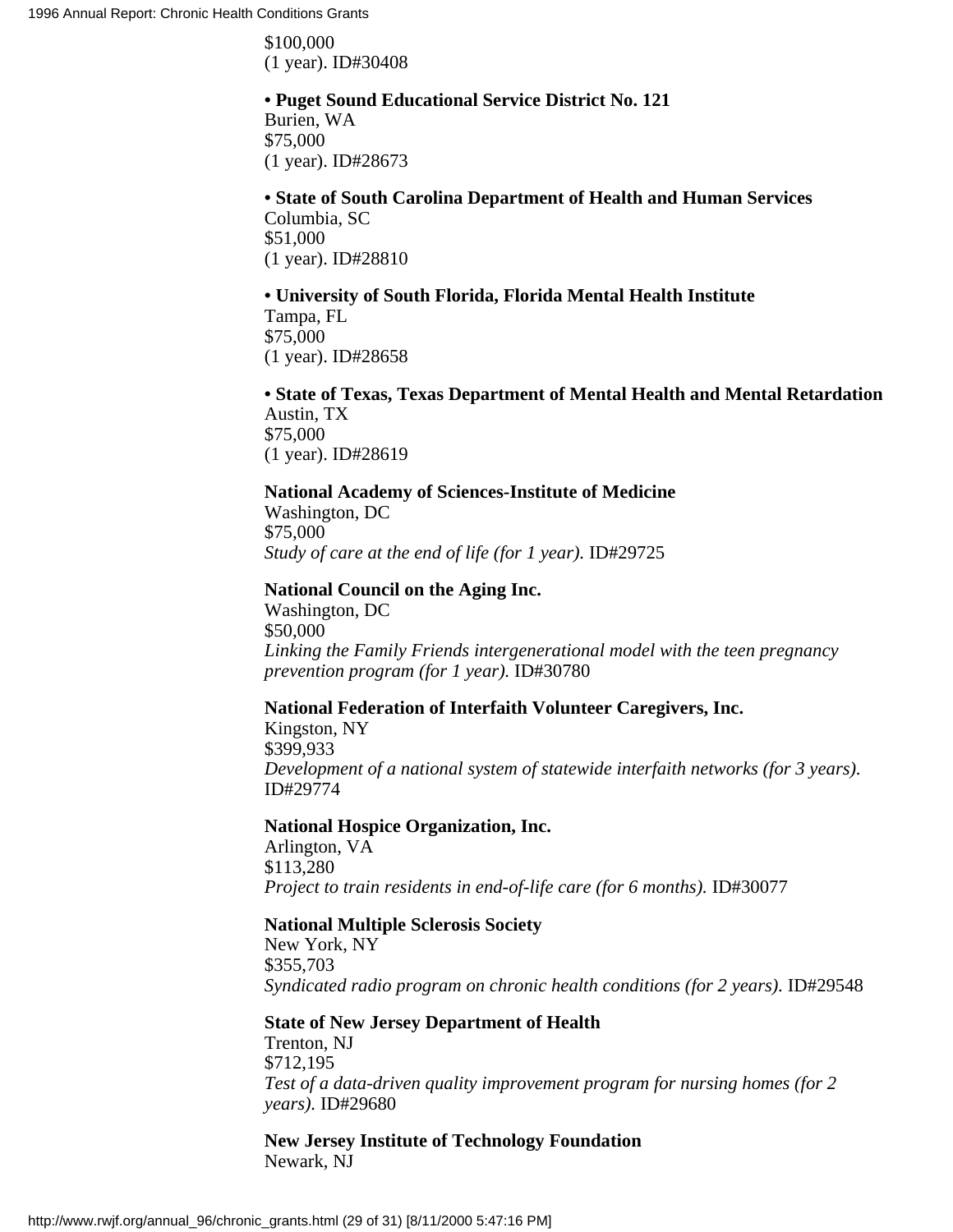#### \$184,998

*Manual to assist parents of children with disabilities create a supportive home environment (for 20 months).* ID#30206

## **University of North Carolina at Chapel Hill School of Nursing**

Chapel Hill, NC \$100,000 *Monograph for nurses on care of the dying (for 2 years).* ID#30101

#### **Park Ridge Center**

Chicago, IL \$26,343 *Conference on rituals and end-of-life care in institutional settings (for 3 months).* ID#29559

#### **Self-Determination for Persons with Developmental Disabilities**

*Program to help states implement a more cost-effective system while simultaneously allowing families and persons with disabilities more choice in determining the services they receive (for the period indicated).*

## **• University of New Hampshire**

Durham, NH \$91,971 *Technical assistance and direction for Self-Determination for Persons with Developmental Disabilities (2 months).* ID#28790

**University of Southern Mississippi Institute for Disability Studies** Hattiesburg, MS \$379,954 *Improving systems of care for chronically ill Mississippians (for 3 years).* ID#27393

## **Vanderbilt University Institute for Public Policy Studies**

Nashville, TN \$45,487 *Evaluation of the Family Unification Program (for 7 months).* ID#29267

## **University of Virginia Health Sciences Center**

Charlottesville, VA \$110,068 *National survey of hospice volunteers and staff (for 1 year).* ID#30116

## **Yale University School of Medicine**

New Haven, CT \$144,657 *Study of the impact of managed care on workers with chronic illnesses or functional limitations (for 18 months).* ID#28955

#### **Contracts**

## **Barksdale Ballard & Co.** Vienna, VA \$181,000

*Multi-media curriculum on end-of-life issues for grassroots organizations (for 1 year).* ID#29929

## **Chronic Care Initiatives in HMOs**

*Program to identify, nurture, and evaluate innovations in the delivery of services*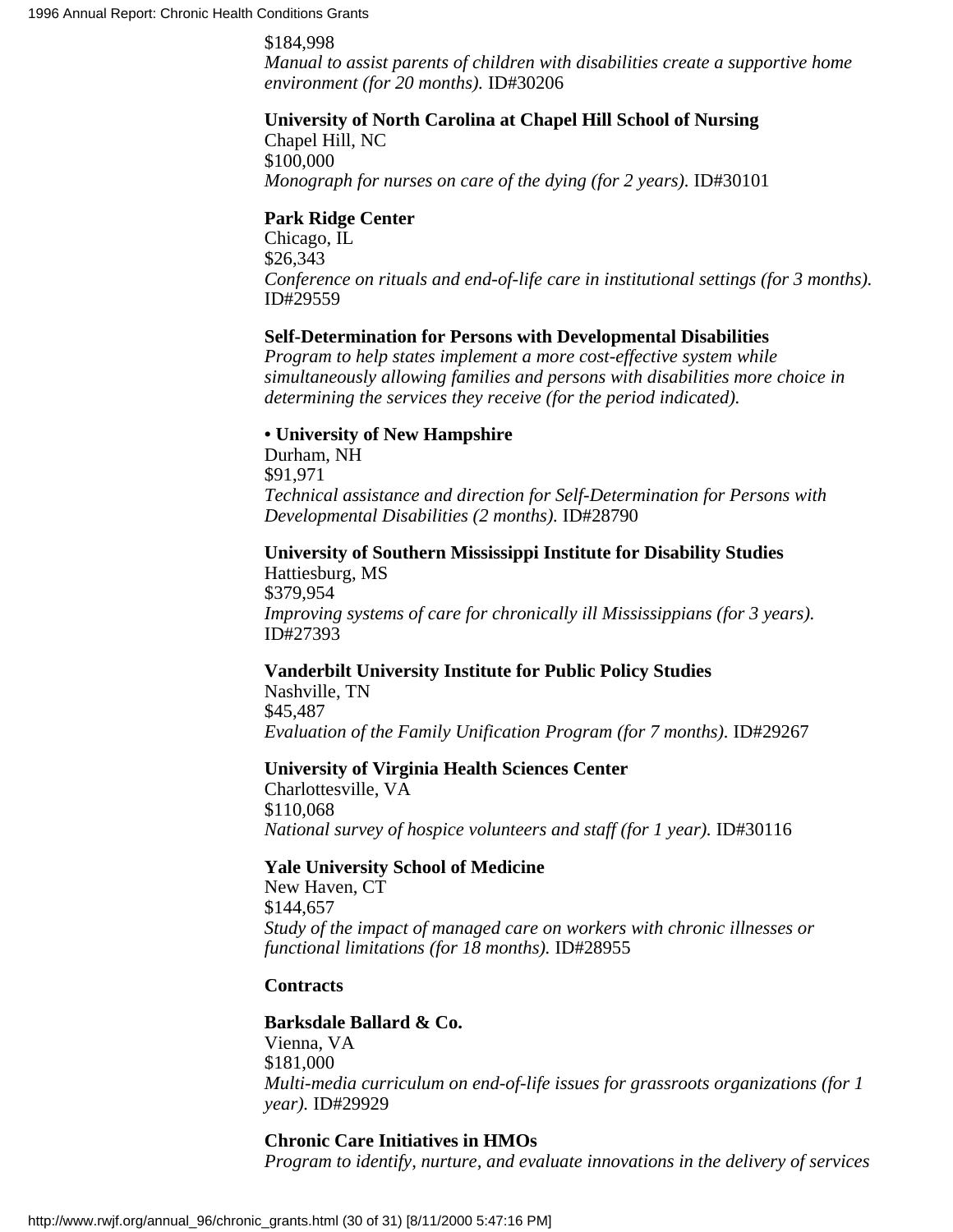*to chronically ill patients in prepaid managed care organizations (for the period indicated).*

## **• Group Health Cooperative of Puget Sound**

Seattle, WA \$29,978 (1 year). ID#28681

## **Fleishman-Hillard, Inc.**

Washington, DC \$105,502 *Media briefing on chronic care issues (for 1 month).* **ID#30232** 

## **Mary K. Uyeda, Ph.D.**

Washington, DC \$22,800 *Analysis of local government efforts to integrate services for the chronically ill and other vulnerable populations (for 3 months).* ID#29737

## **Program on the Care of Critically Ill Hospitalized Adults (SUPPORT)**

*Program to support a national collaborative effort aimed at enabling physicians and their critically ill adult patients to determine appropriate clinical management strategies based on predicted outcomes and on the values and preferences of patients and families (for the period indicated).*

## **• Communications Projects**

Multiple Contractors \$31,000 *Purchase and distribution of "The Sourcebook on Dying" (3 years).* ID#29935 \$50,000 *Additional SUPPORT study products for dissemination to professional audiences (1 year).* ID#29190

## **Service Credit Banking In Managed Care**

*Program to provide technical assistance and information for replication of service credit banking programs and demonstrate the feasibility of establishing a financially self-sustaining project within a managed care organization (for the period indicated).*

## **• General Physics Corporation**

Columbia, MD \$41,450 Conversion of service-credit banking software to Windows format (3 years). ID#28932

## **Stewart Communications**

Chicago, IL \$283,847 *Task force management, outreach, and continuing communications activities for Last Acts (for 18 months).* ID#30257

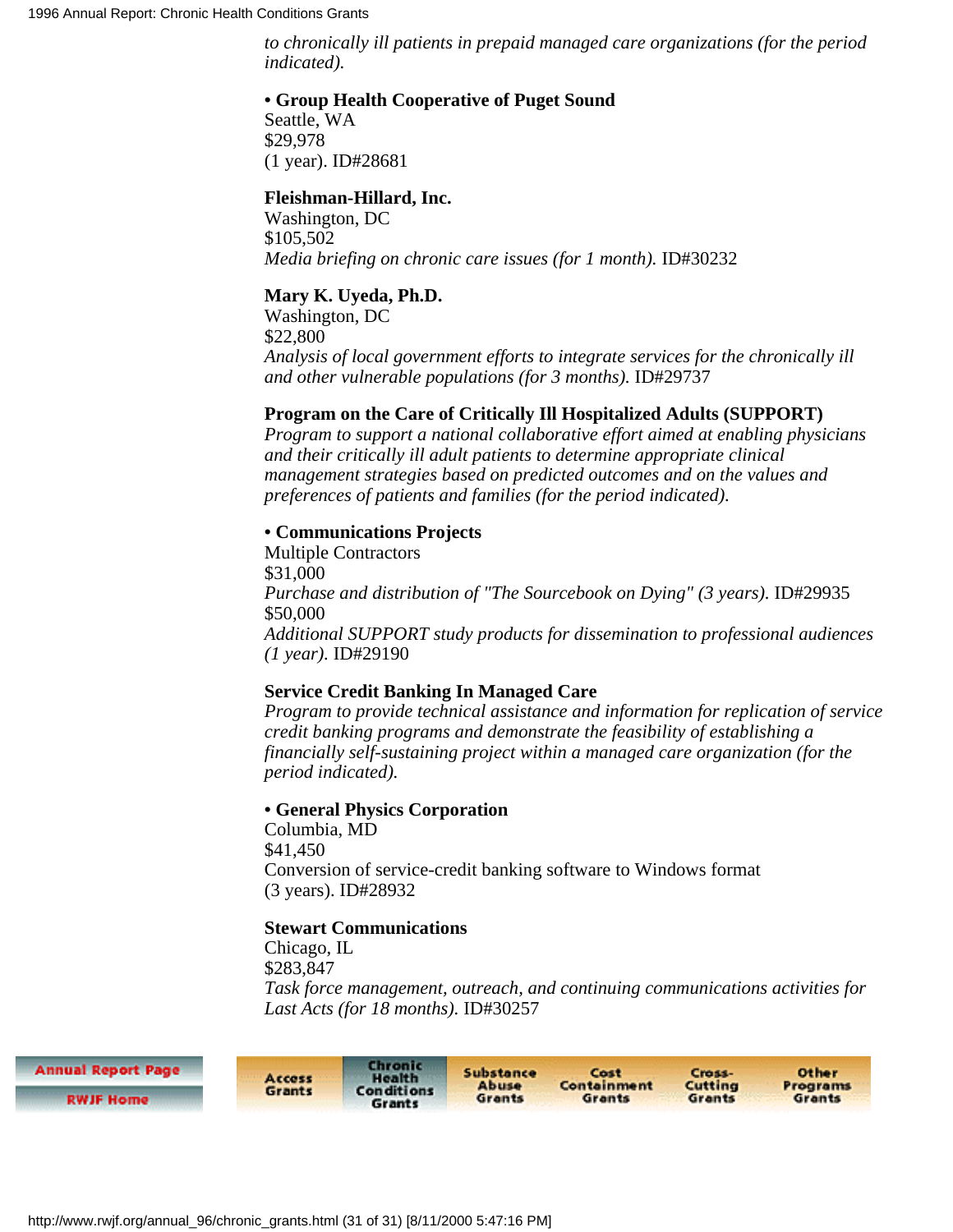# 1996 Grants and Contracts Authorized in the year ended December 31, 1996.

# **Substance Abuse** GOAL

To promote health and reduce the personal, social, and economic harm caused by substance abuse-tobacco, alcohol, and illicit drugs.

## **Grants**

## **Alcohol and Drug Abuse Self-Help Network, Inc.**

Willoughby Hills, OH \$49,650 *Start-up of a national secular substance abuse self-help recovery program (for 1 year).* ID#27460

## **Allina Health System**

Minneapolis, MN \$48,171 *Evaluation of the implementation of the AHCPR smoking cessation guideline (for 16 months).* ID#30499

**American Bar Association Fund for Justice and Education**

Washington, DC \$482,219 *Development of unified family courts to assist families with substance abuse problems (for 2 years).* ID#29319

## **American Lung Association**

Washington, DC \$200,000 *Education about preemption of local laws and its impact on tobacco regulation (for 1 year).* ID#28494

## **American Medical Association**

Chicago, IL \$14,400 *Dissemination of physician guidelines on alcoholism in older Americans (for 3 months).* ID#28874 \$29,855 *Planning for the 11th World Conference on Tobacco and Health (for 6 months).* ID#29398

## **American Society of Addiction Medicine, Inc.**

Chevy Chase, MD \$197,884 *Workshop and policy panel on alternative nicotine delivery systems (for 1 year).* ID#30691

**Boston University School of Public Health** Boston, MA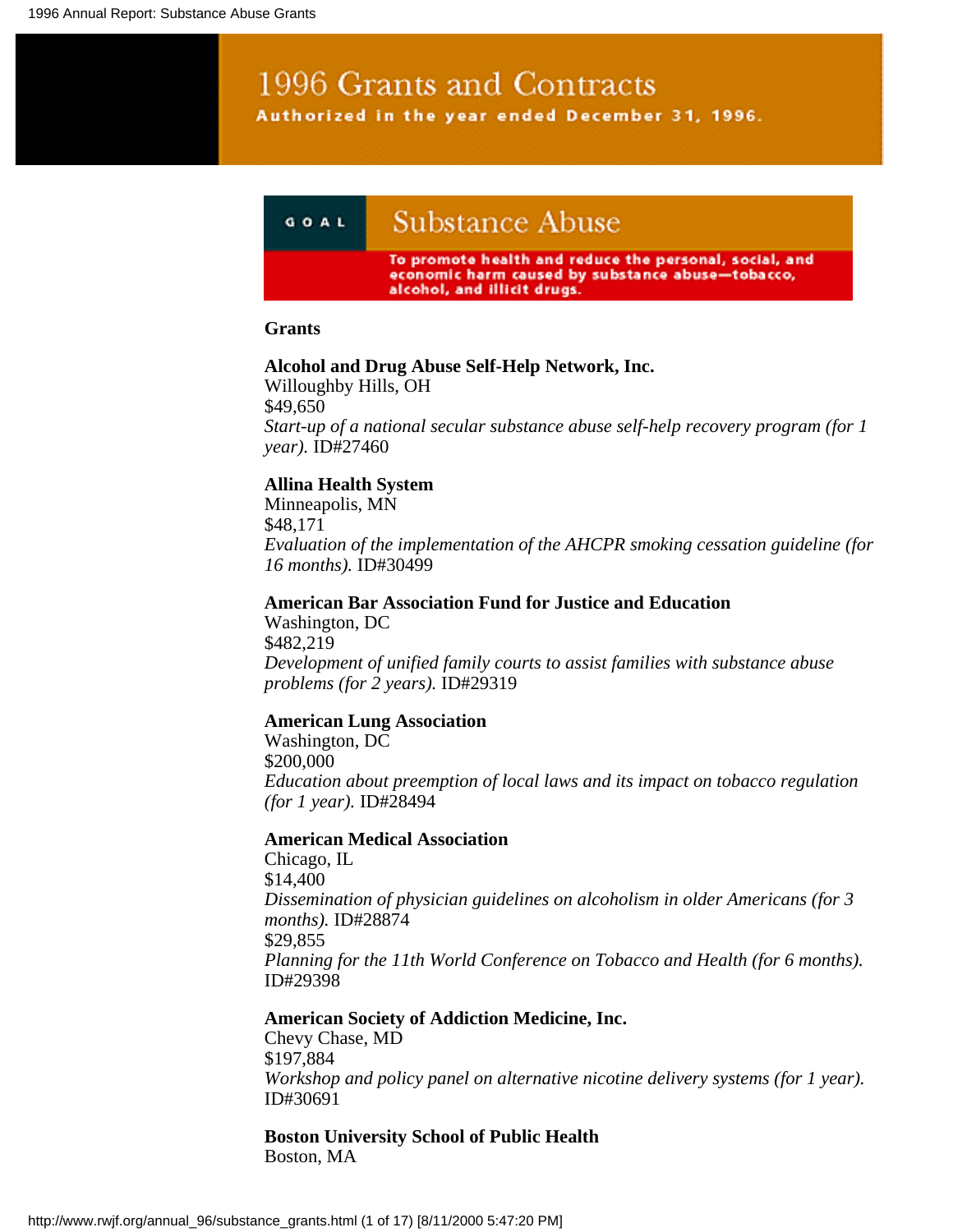\$50,000 *Development of a National Tobacco Control World Wide Web Site (for 1 year).* ID#28367 \$383,523 *Community effects of local substance abuse initiatives (for 18 months).* ID#29585 \$138,404 *Coordinating community coalition participation outreach activities around HBO substance abuse specials (for 7 months).* ID#30686

## **University of California,**

San Diego La Jolla, CA \$597,012 *A longitudinal study of tobacco marketing and other antecedents to smoking initiation (for 2 years).* ID#28042

## **Center for the Advancement of Health**

Washington, DC \$49,699 *Managed care performance indicators for prevention and treatment of tobacco use and addiction (for 6 months).* ID#28757

## **Center for Science in the Public Interest**

Washington, DC \$78,000 *Development of a community resource guide to address off-campus binge drinking (for 1 year).* ID#27965

#### **Community Anti-Drug Coalitions of America**

Alexandria, VA \$50,000 *Planning for rebuilding the national parent movement to prevent drug abuse (for 6 months).* ID#28819 \$499,067 *National Youth Awareness Campaign (for 1 year).* ID#30058

## **Creighton University School of Medicine**

Omaha, NE \$182,399 *Interactive videos on smoking cessation for pregnant women and their families (for 20 months).* ID#28495

## **Dana-Farber Cancer Institute, Inc.**

Boston, MA \$49,981 *Dissemination of the federal AHCPR Guideline on Smoking Cessation to organized labor (for 6 months).* ID#29471

## **Drug Strategies**

Washington, DC \$350,078 *Continued pilot development of state profiles on substance abuse problems and policies (for 2 years).* ID#24326

**Education Development Center, Inc.** Newton, MA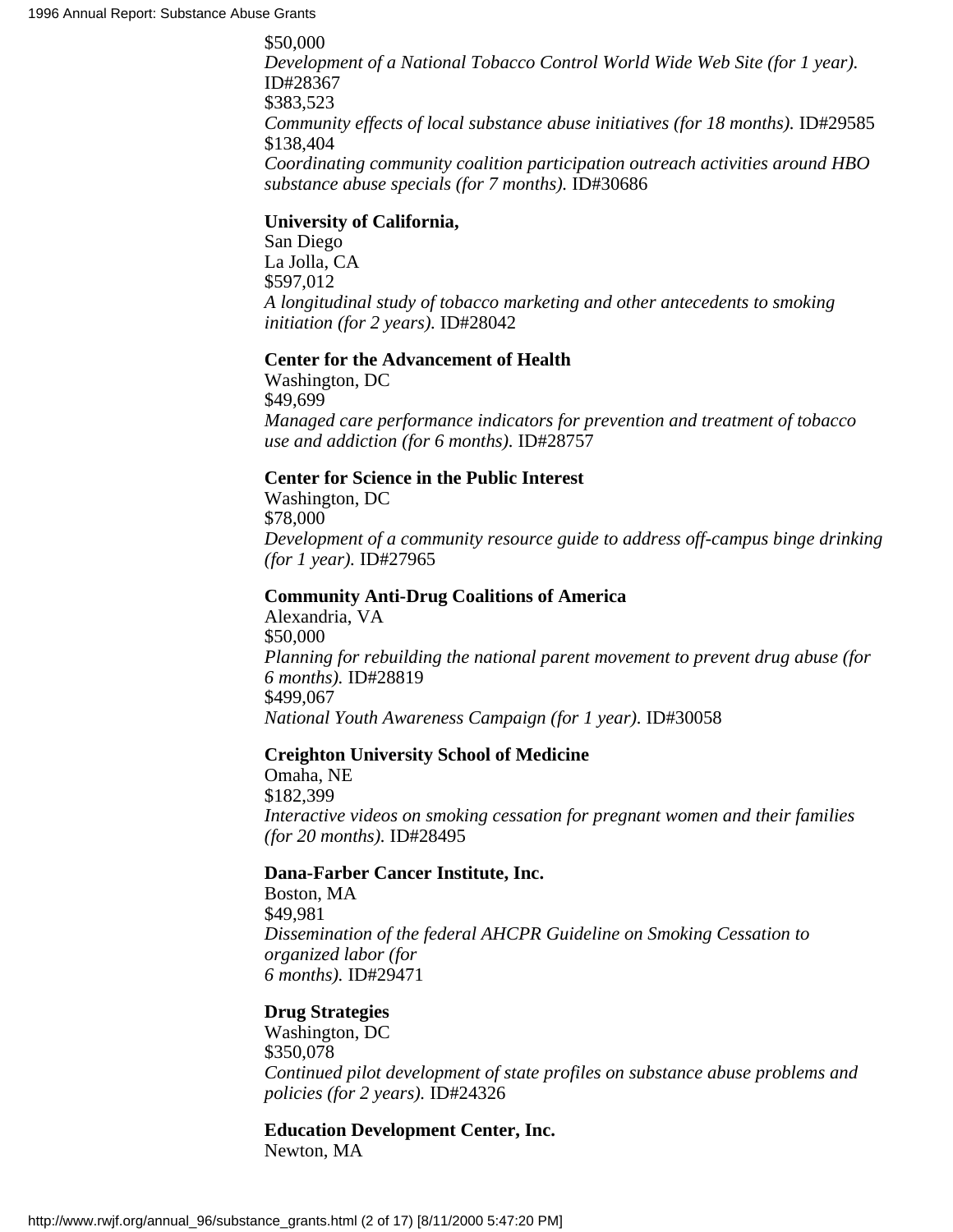\$1,546,689 *Higher education center for alcohol and other drug prevention (for 4 years).* ID#28911

#### **Educational Broadcasting Corporation**

New York, NY \$4,380,107 *Production, promotion, and outreach for a public television series on addiction and recovery (for 19 months).* ID#28644

## **Fighting Back: Community Initiatives to Reduce Demand for Illegal Drugs and Alcohol**

*Support of community-wide efforts to reduce alcohol and drug abuse through public awareness strategies, prevention, early identification, and treatment interventions (for the periods indicated).*

#### **• East Bay Community Recovery Project**

Oakland, CA \$853,446 (14 months). ID#28484

## **• Mecklenburg County, Mecklenburg County Area Mental Health, Developmental Disabilities, and Substance Abuse Authority**

Charlotte, NC \$1,009,275 (17 months). ID#28482

#### **• Newark Fighting Back Partnership Inc.**

Newark, NJ \$538,908 (1 year). ID#29274 \$542,160 (9 months). ID#28483

#### **• Vanderbilt University School of Medicine**

Nashville, TN \$614,793 *Technical assistance and direction for Fighting Back: Community Initiatives to Reduce Demand for Illegal Drugs and Alcohol (1 year).* ID#28568

## **Free To Grow: Head Start Partnerships to Promote Substance-Free Communities**

*Program to develop and implement models for the Head Start Program to increase its capacity to strengthen the family and neighborhood environment for high-risk preschool children to reduce their vulnerability to substance abuse and related problems (for the periods indicated).*

#### **• Aspira Inc. of Puerto Rico**

Rio Piedras, PR \$620,871 (3 years). ID#29043

## **• Audubon Area Community Services, Inc.** Owensboro, KY \$649,970 (3 years). ID#29046

#### **• Charles R. Drew University of Medicine and Science**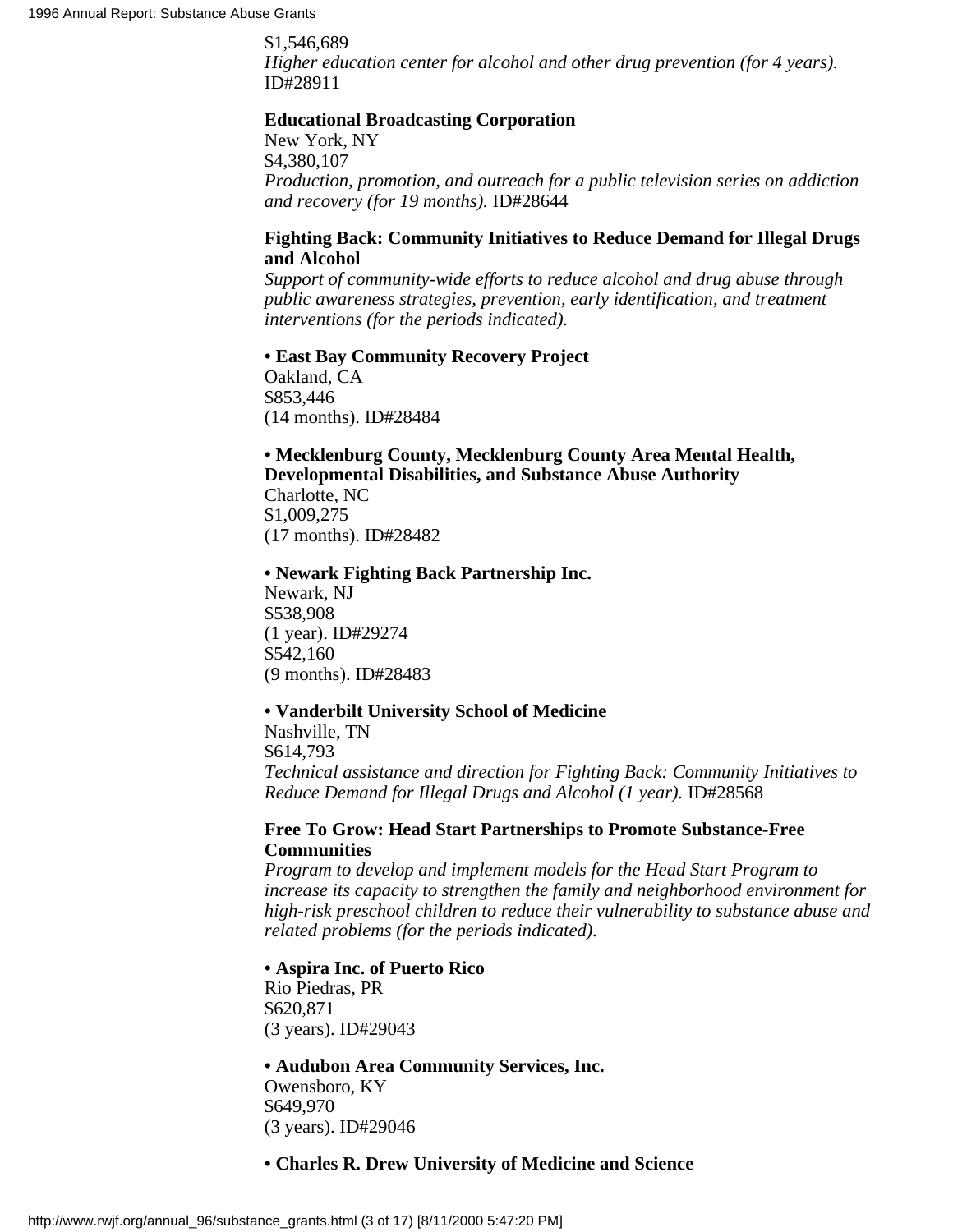Los Angeles, CA \$608,936 (3 years). ID#29047

## **• Community Partnership for Child Development**

Colorado Springs, CO \$252,924 (1 year). ID#29044

## **• Columbia University School of Public Health**

New York, NY \$483,881 *Technical assistance and direction for Free to Grow: Head Start Partnerships to Promote Substance-Free Communities (1 year).* ID#28684

## **Genesis Counseling Center Inc.**

Collingswood, NJ \$50,000 *Alternative sentencing program to provide rehabilitation to substance abuse offenders (for 8 months).* ID#30315

## **Girl Scouts of the United States of America**

New York, NY \$17,500 *Girls Scouts against smoking (for 6 months).* ID#29386

#### **Harvard Medical School**

Boston, MA \$198,459 *Further dissemination of an anti-alcohol abuse theatre project (for 2 years).* ID#28585

## **Harvard University School of Public Health**

Boston, MA \$908,579 *National study of college drinking patterns and practices, Phase II (for 28 months).* ID#29870

#### **Harvey J. Weiss and Associates Inc.**

Austin, TX \$449,344 *Support for the National Inhalant Prevention Coalition (for 2 years).* ID#28635

#### **Healthy Nations: Reducing Substance Abuse Among Native Americans**

*Initiative to help Native Americans reduce the harm caused by substance abuse in their communities (for the periods indicated).*

**• Central Council of the Tlingit & Haida Indian Tribes**

Juneau, AK \$899,915 (4 years). ID#28263

**• Cheyenne River Sioux Tribe of the Cheyenne River Reservation** Eagle Butte, SD \$803,689 (4 years). ID#28251

#### **• Confederated Salish & Kootenai Tribes of the Flathead Reservation**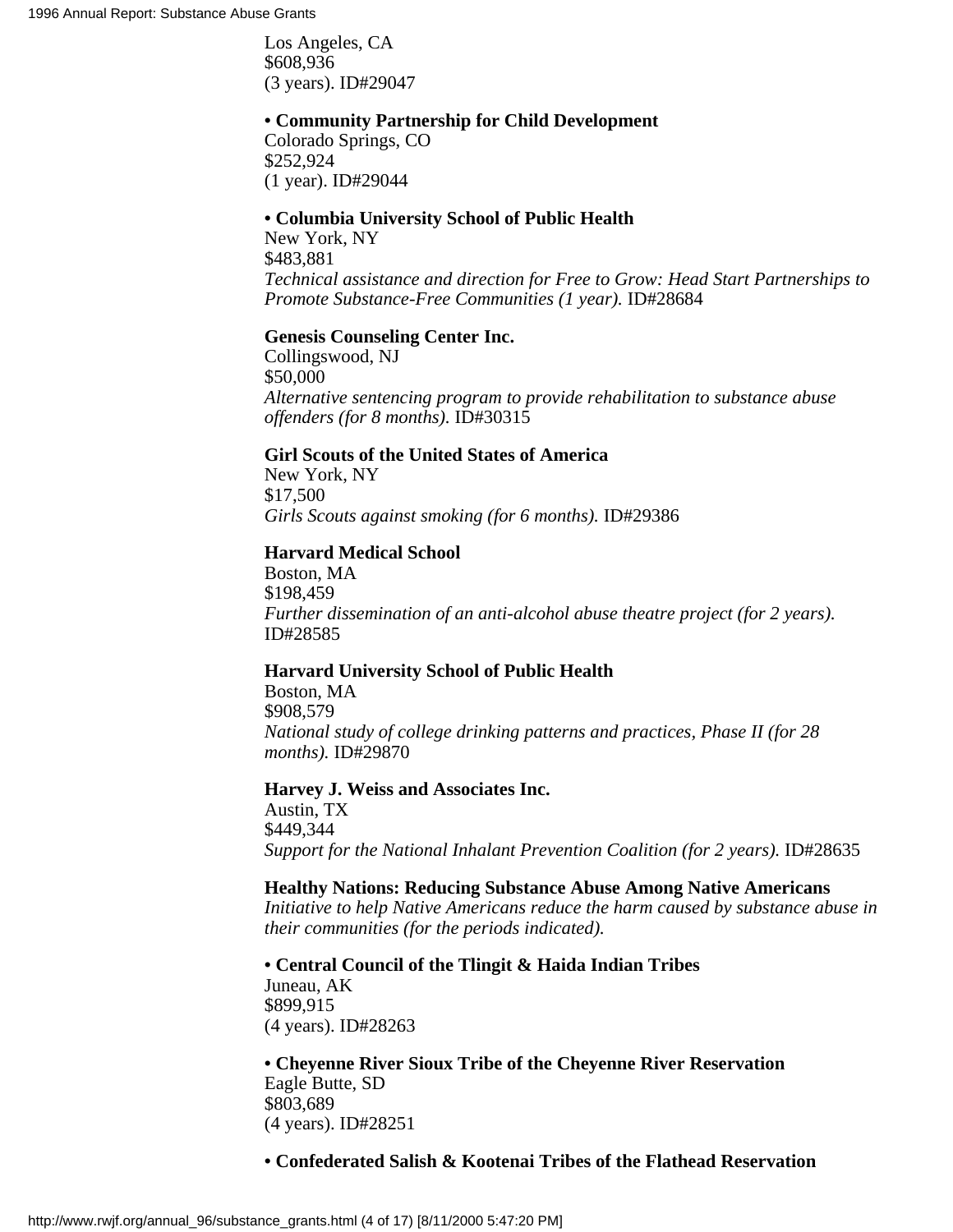Pablo, MT \$472,572 (4 years). ID#28253

## **• Confederated Tribes of the Colville Reservation**

Nespelem, WA \$600,740 (4 years). ID#28254

# **• Confederated Tribes of the Warm Springs Reservation** of Oregon

Warm Springs, OR \$661,203 (4 years). ID#28255

## **• Eastern Band of Cherokee Indians of North Carolina**

Cherokee, NC \$778,073 (4 years). ID#28256

## **• Minneapolis American Indian Center**

Minneapolis, MN \$900,000 (4 years). ID#28259

## **• Seattle Indian Health Board**

Seattle, WA \$863,678 (4 years). ID#28262

## **• United Indian Health Services**

Trinidad, CA \$800,002 (4 years). ID#28264

## **• University of Colorado Health Sciences Center**

Denver, CO \$444,471 *Technical assistance and direction for Healthy Nations: Reducing Substance Abuse Among Native Americans (1 year).* ID#28031

## **Hedrick Smith Productions, Inc.**

Bethesda, MD \$150,000 *Outreach for a PBS series using the tobacco lobby as an example of systemic problems facing government (for 8 months).* ID#28040

## **University of Illinois at Chicago**

Chicago, IL \$54,858 *Analysis of multiple data sets for predictors of different stages of tobacco use among adolescents (for 9 months).* ID#28676

## **Jacksonville Jaguars Foundation Inc.**

Jacksonville, FL \$332,802 *National Football League program to educate youth about the health risks of tobacco use (for 2 years).* ID#29514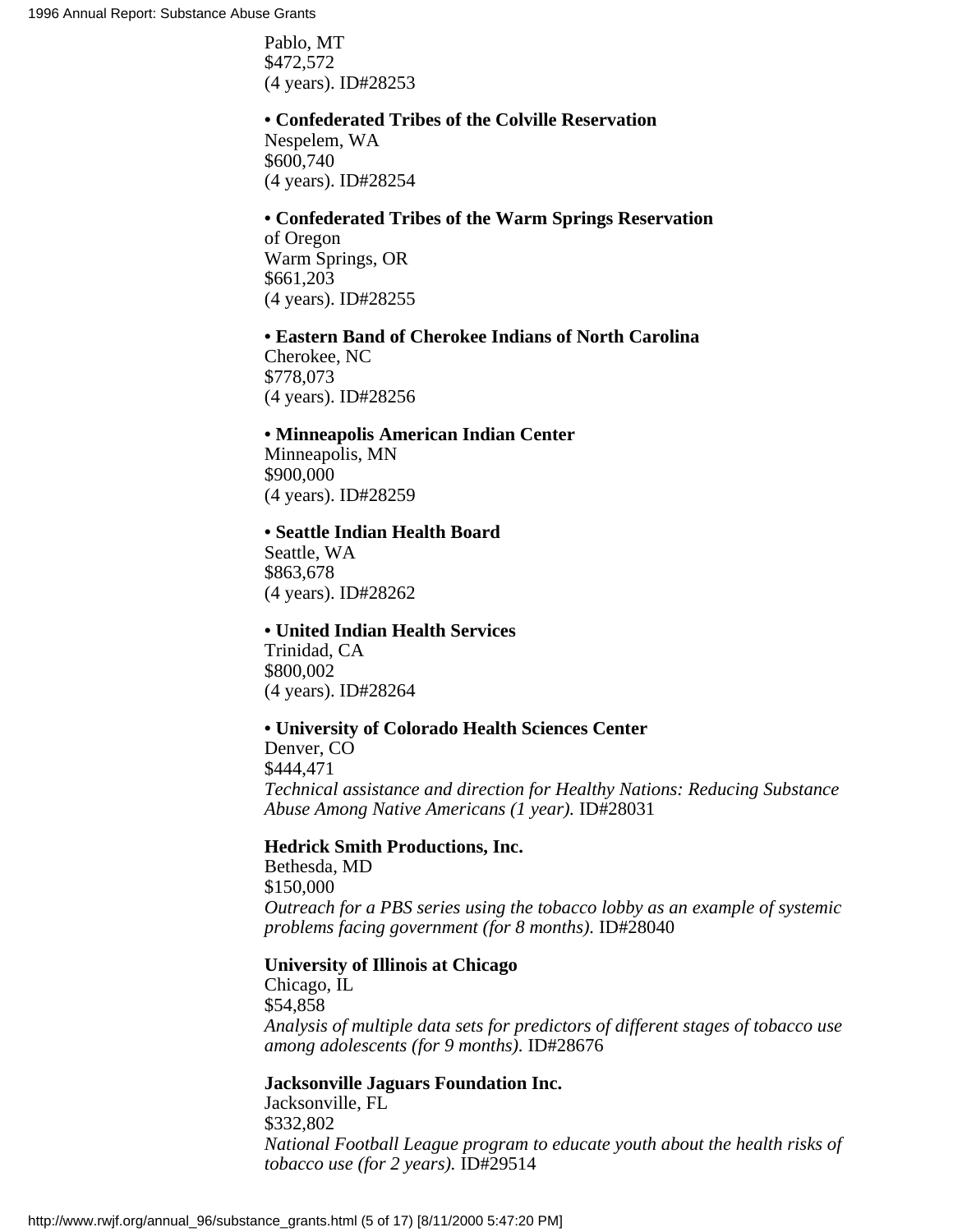## **University of Kansas Institute for Life Span Studies**

Lawrence, KS \$200,000 *The Community Tool Box: A Computer Information Database and Exchange Network (for 2 years).* ID#28793

## **Legal Services for Prisoners with Children**

San Francisco, CA \$185,023 *Peer support program for custodial grandparents of at-risk children (for 2 years).* ID#24619

## **Lehigh Valley Hospital, Inc.**

Allentown, PA \$50,000 *Community-foundation partnership to plan for increased collaboration on youth alcohol and tobacco policy (for 1 year).* ID#29558

## **The Marin Institute for the Prevention of Alcohol and Other Drug Problems**

San Rafael, CA \$37,009 *Expanded dissemination of the Institute's Alcohol Industry Database (for 1 year).* ID#27128

## **A Matter of Degree: Reducing High-Risk Drinking Among College Students**

*Program to develop model approaches to reduce student binge drinking on campus and in the surrounding community by developing college/community partnerships (for the periods indicated).*

## **• University of Colorado at Boulder**

Boulder, CO \$860,769 (5 years). ID#30197

## **• University of Delaware**

Newark, DE \$699,677 (5 years). ID#30198

## **• The University of Iowa**

Iowa City, IA \$59,985 (1 year). ID#30425

# **• Lehigh University**

Bethlehem, PA \$821,180 (5 years). ID#30199

#### **• University of Vermont** Burlington, VT

\$700,000 (5 years). ID#30200

**• University of Wisconsin-Madison** Madison, WI \$59,678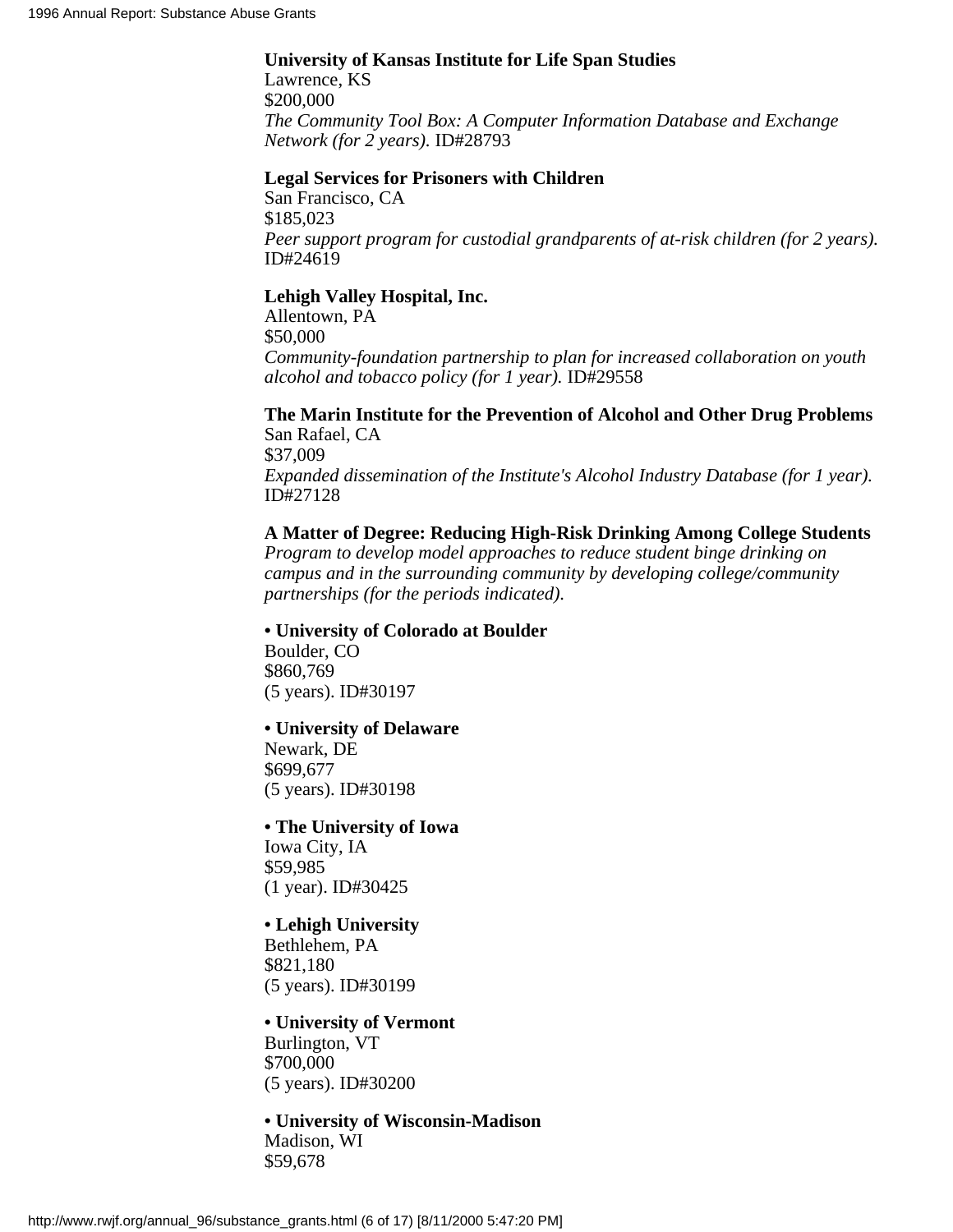(1 year). ID#30426

## **• American Medical Association**

Chicago, IL \$473,849 *Technical assistance and direction for A Matter of Degree: Reducing High-Risk Drinking Among College Students (1 year).* ID#28436

#### **• Harvard University School of Public Health**

Boston, MA \$497,962 *Evaluation of A Matter of Degree: Reducing High-Risk Drinking Among College Students-Phase I (2 years).* ID#28190 \$126,657 *Supplemental funding for the evaluation of A Matter of Degree: Reducing High-Risk Drinking Among College Students-Phase I (2 years).* ID#29432

## **The Miriam Hospital**

Providence, RI \$46,816 *Development of a guide for nurses to implement smoking cessation guidelines within home health care (for 1 year).* ID#29050

## **Mothers Against Drunk Driving**

Irving, TX \$50,000 *Rating alcohol policies and the use environment on college campuses (for 7 months).* ID#28597

#### **National Bureau of Economic Research, Inc.**

New York, NY \$86,940 *Conference and publication on economic studies of substance use and abuse (for 1 year).* ID#29421

## **The National Center on Addiction and Substance Abuse at Columbia University**

New York, NY \$199,858 *Survey of Americans' Attitudes on Substance Abuse (for 1 year).* ID#28061 \$15,656 *Communicators' workshop to develop new ways of addressing adolescent marijuana use (for 4 months).* ID#29732 \$95,050 *Survey of Californians' Understanding of Proposition 215: Medical Use of Marijuana (for 1 month).* ID#30762

## **National Center for Tobacco-Free Kids**

*Program to support a national campaign to reduce youth tobacco use through the establishment of a center to develop a national strategy, serve as a media center, provide technical assistance, and broaden organizational support to reduce youth tobacco use (for the periods indicated).*

## **• American Cancer Society, Inc.**

Atlanta, GA \$489,890 (4 months). ID#28989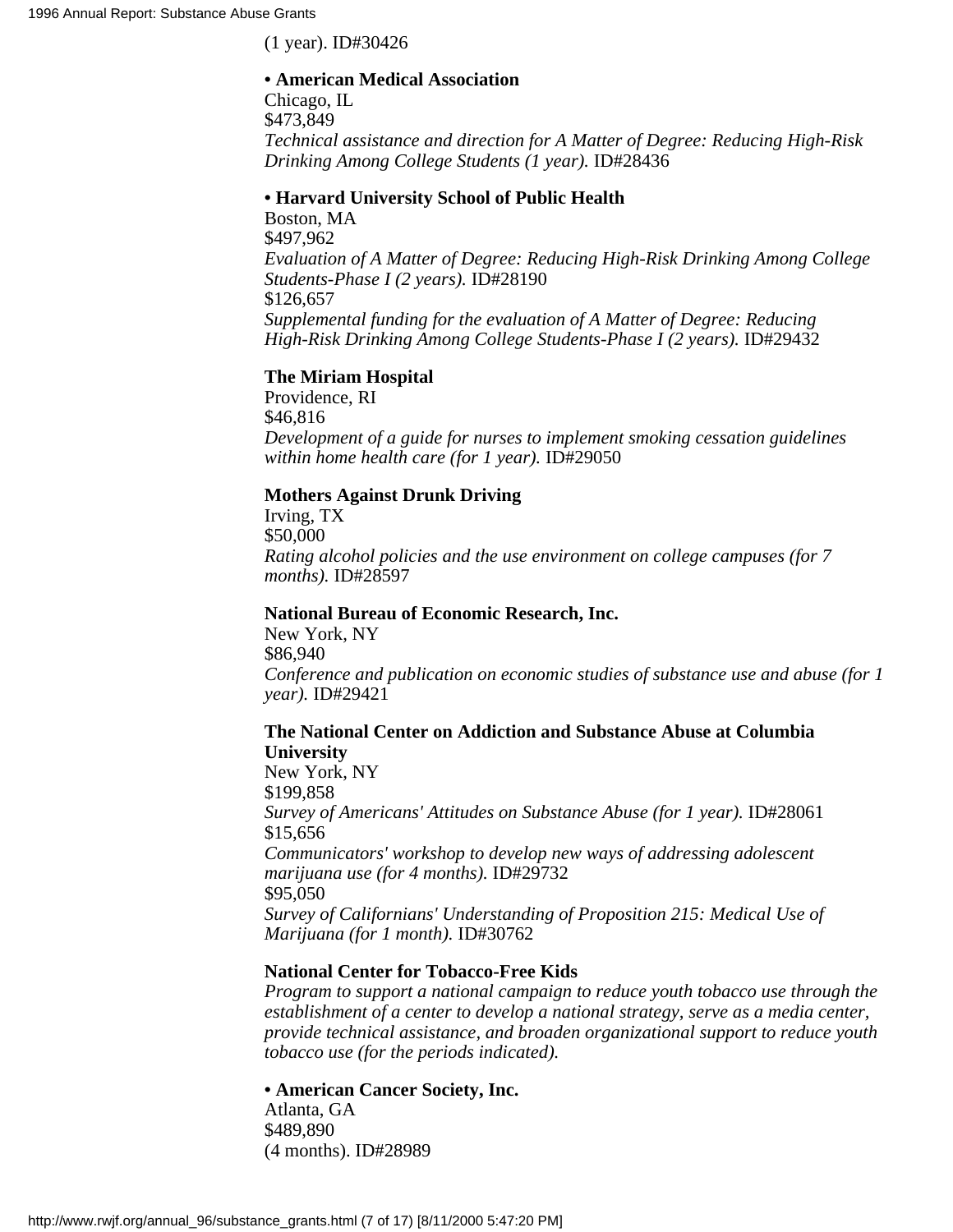#### **• National Center for Tobacco-Free Kids**

Washington, DC \$19,510,110 (5 years). ID#29600

# **National Foundation for the Centers for Disease Control and Prevention Inc.**

Atlanta, GA \$451,185 *Research on racial and gender differences in teen smoking (for 1 year).* ID#30145

## **University of New Mexico**

Albuquerque, NM \$50,000 *Evaluation of a drunk driving prevention program for first offenders (for 1 year).* ID#29417

## **One Church-One Addict Inc.**

Washington, DC \$498,961 *Church-based support group to assist recovering addicts (for 3 years).* ID#24900

## **Oral Health America, America's Fund for Dental Health**

Chicago, IL \$767,986 *National Spit Tobacco Education Program's Major League Baseball Initiative (for 9 months).* ID#28191

## **Partnership for a Drug-Free America, Inc.**

New York, NY \$10,499,534 *Continuation of a media campaign to reduce demand for illegal drugs (for 3 years).* ID#23957

## **Pinney Associates, Inc.**

Bethesda, MD \$72,000 *Conference on policy issues related to implementation of AHCPR's smoking clinical practice guidelines on smoking cessation (for 9 months).* ID#27474

## **Reducing Underage Drinking Through Coalitions**

*Program to reduce underage drinking problems using strategies that include youth leadership development, coalition enhancement, alcohol policy development, and public awareness campaigns (for the periods indicated).*

## **• Aspira Inc. of Puerto Rico**

Rio Piedras, PR \$945,117 (4 years). ID#30822

## **• DC Community Prevention Partnership Inc.**

Washington, DC \$562,474 (4 years). ID#30823

## **• Ecumenical Ministries of Oregon**

Portland, OR \$841,303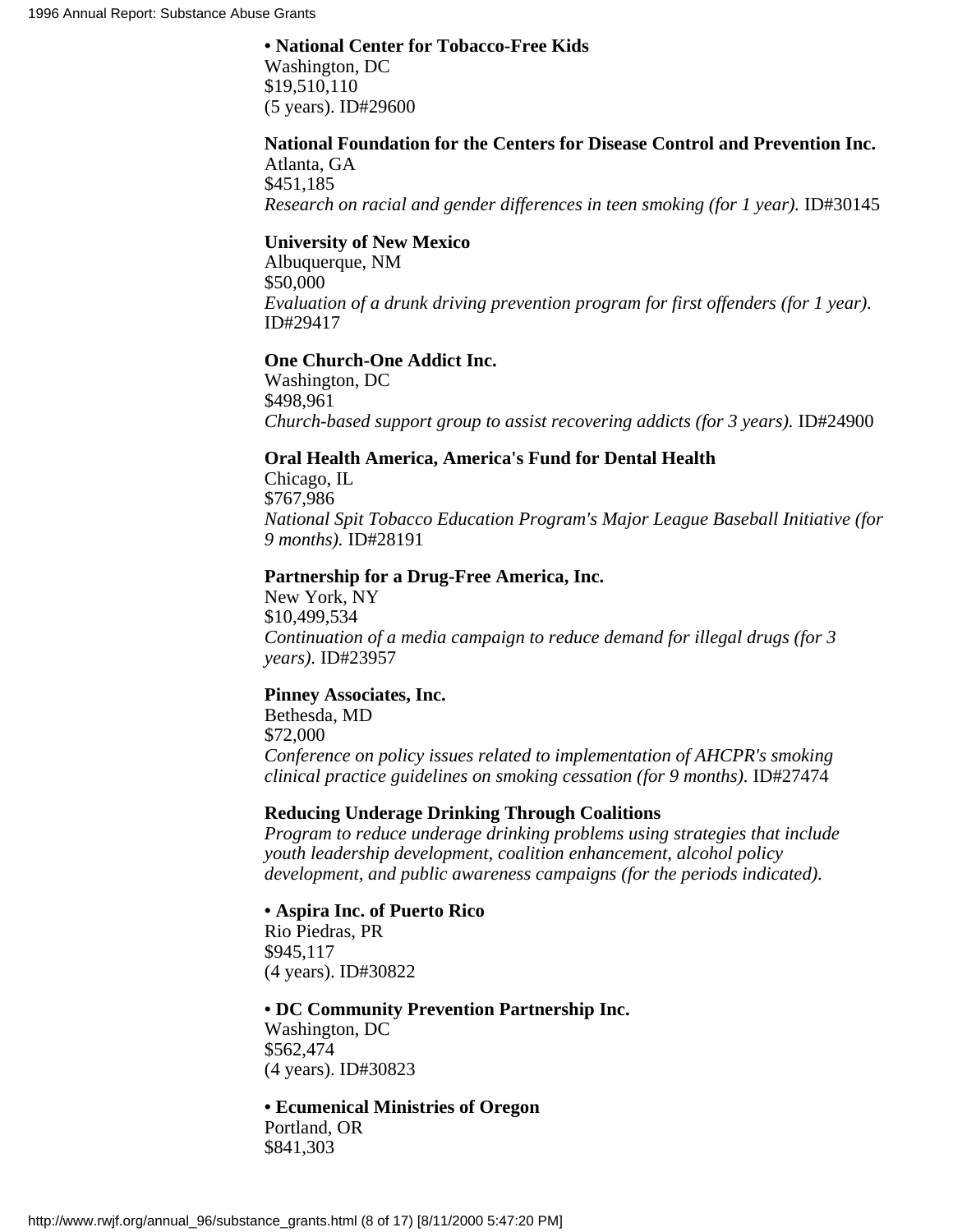(4 years). ID#30824

## **• Governors Institute on Alcohol and Substance Abuse Inc.**

Research Triangle Park, NC \$941,570 (4 years). ID#30832

## **• Governors Partnership to Protect Connecticut's Workforce Inc.**

Hartford, CT \$826,021 (4 years). ID#30825

## **• Indiana Communities for Drug-Free Youth, Inc.**

Zionsville, IN \$840,143 (4 years). ID#30826

**• Metropolitan Atlanta Council on Alcohol and Drugs, Inc.** Atlanta, GA

\$926,315 (4 years). ID#30828

## **• Minnesota Institute of Public Health**

Anoka, MN \$840,000 (4 years). ID#30829

## **• Missouri Association of Community Task Forces** Columbia, MO \$939,359 (4 years). ID#30830

# **• Mothers Against Drunk Driving, Louisiana State Organization**

Baton Rouge, LA \$839,198 (4 years). ID#30827

## **• Pennsylvania Liquor Control Board**

Harrisburg, PA \$844,428 (4 years). ID#30833

## **• American Medical Association**

Chicago, IL \$435,935 *Technical assistance and direction for the Reducing Underage Drinking Through Coalitions program (1 year).* ID#28435

## **Research Foundation of the City University of New York**

New York, NY \$1,831,801 *Implementation of a community reintegration model to reduce substance abuse among jail inmates - Phase III (for 5 years).* ID#29583

## **Research Network Initiative on the Etiology of Tobacco Dependence**

*Program to bring together leading researchers from a variety of perspectives and disciplines to work collaboratively in the study of the etiology of tobacco dependence in an effort to increase understanding of the development of tobacco*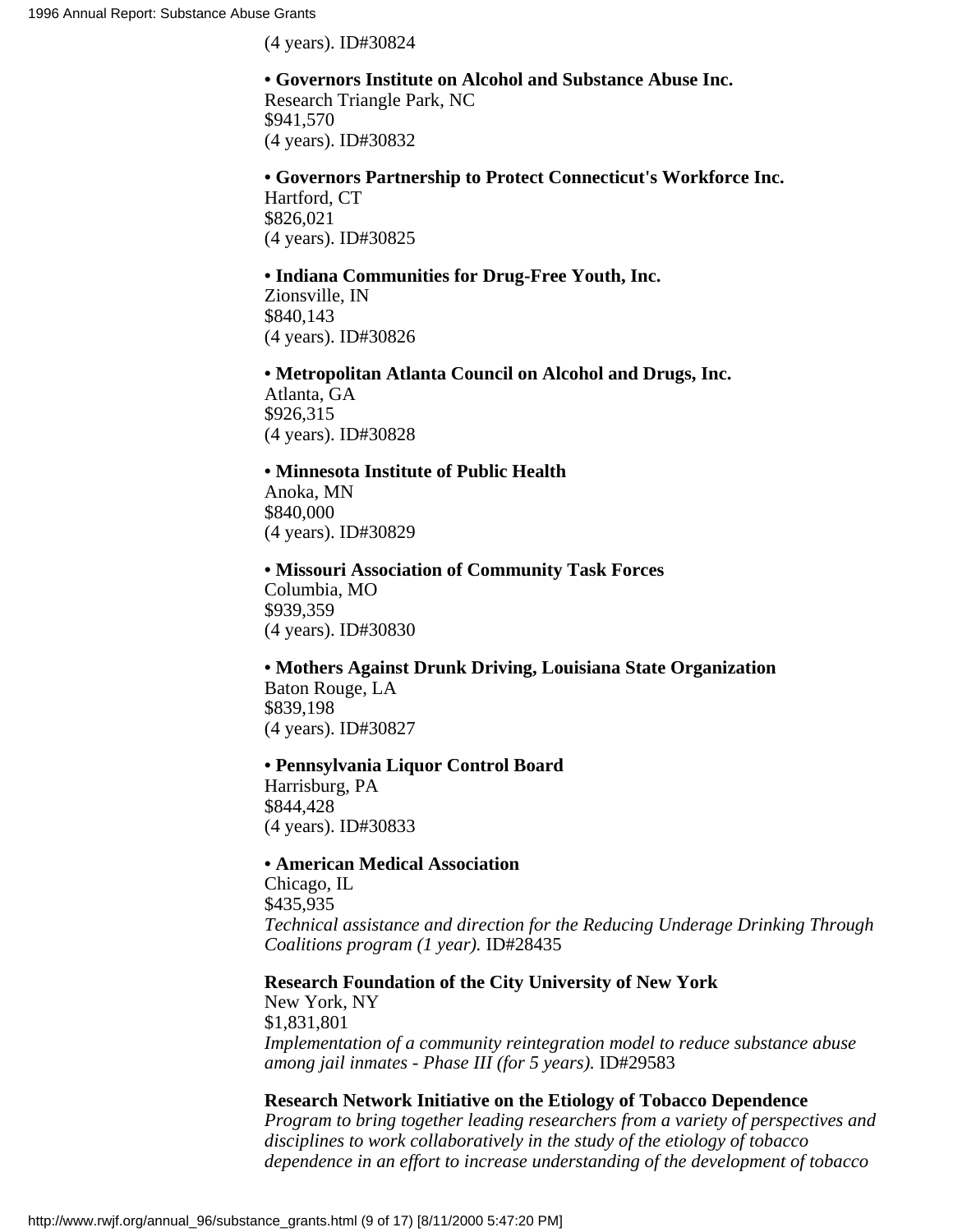*dependence (for the period indicated).*

## **• University of Kentucky Research Foundation**

Lexington, KY \$235,347 (1 year). ID#29015

## **St. Peter's Medical Center**

New Brunswick, NJ \$46,531 *Development of a loaner service for exhibits and related materials about tobacco products and promotions (for 1 year).* ID#27123 \$27,883 *Meeting to explore public health implications of alternative nicotine delivery devices (for 1 year).* ID#28627

## **Screening and Brief Intervention for Alcohol Abuse in Managed Care**

*An intervention research study to identify the costs and benefits of screening and brief intervention in primary care managed care settings (for the period indicated).*

## **• University of Connecticut Health Center School of Medicine**

Farmington, CT \$3,834,373 (51 months). ID#29620

## **Sikora Center Inc.**

Camden, NJ \$20,000 *Drug treatment and after-care for pregnant and parenting women and their infants (for 2 months).* ID#29318

## **Smoke-Free Families: Innovations to Stop Smoking During and Beyond Pregnancy**

*A multi-component strategy to improve current clinical practice and advance the field into the next generation of smoking cessation techniques for childbearing women (for the periods indicated).*

**• University of Alabama at Birmingham School of Medicine**

Birmingham, AL \$484,167 *Technical assistance and direction for Smoke-Free Families: Innovations to Stop Smoking During and Beyond Pregnancy (1 year).* ID#27375

## **• Foundation for State Legislatures**

Denver, CO \$19,137 *Survey of state Medicaid and health insurance policies regarding reimbursement for smoking cessation treatment (3 months).* ID#30695

**SmokeLess States: Statewide Tobacco Prevention and Control Initiatives** *Supports development and implementation of comprehensive statewide strategies to reduce tobacco use through education, treatment, and policy initiatives (for the periods indicated).*

**• American Cancer Society, Inc., Georgia Division, Inc.** Atlanta, GA \$500,000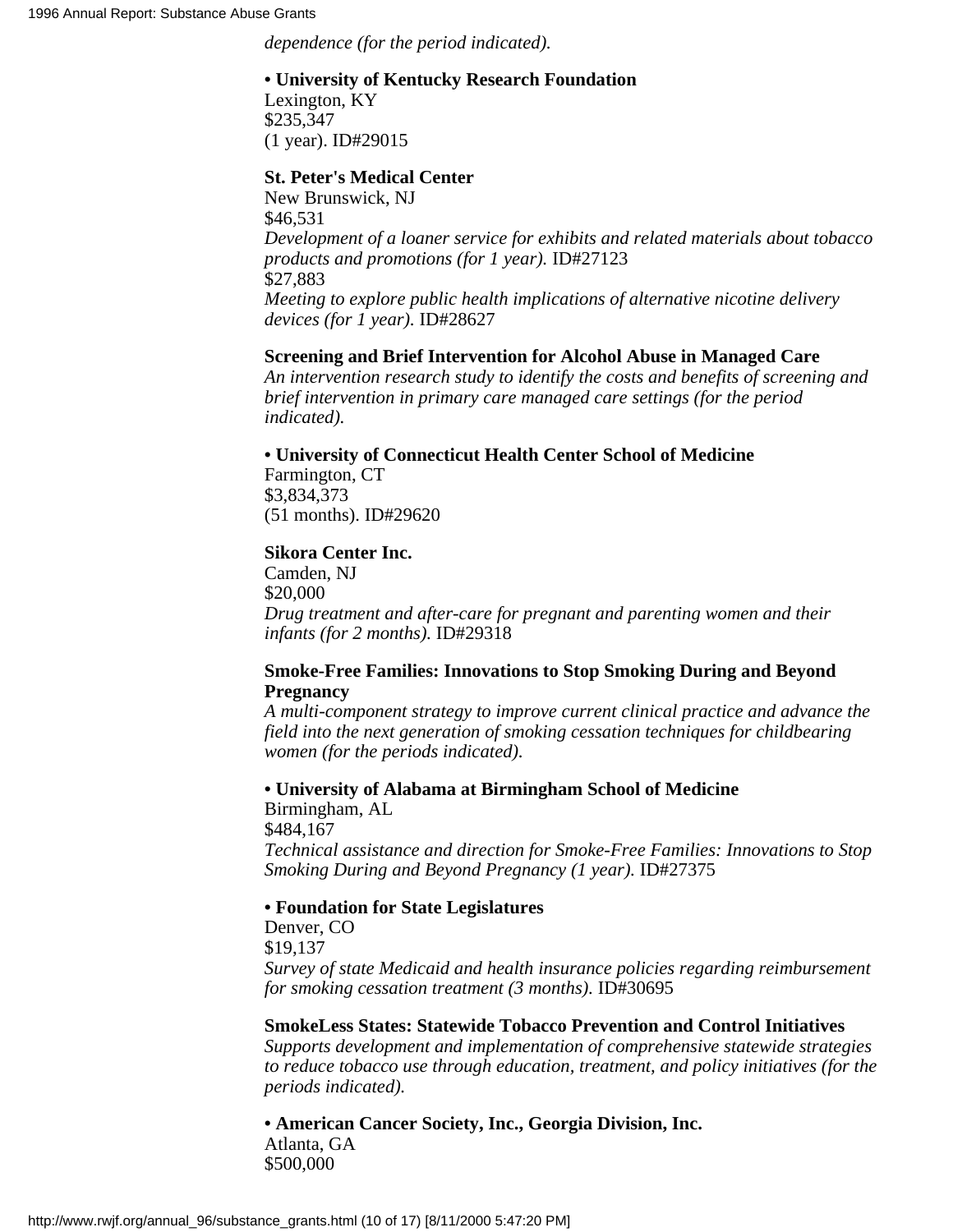(3 years). ID#30066

# **• American Heart Association Inc., Oregon Affiliate, Inc.**

Portland, OR \$1,063,392 (3 years). ID#29549

## **• American Lung Association Kentucky**

Louisville, KY \$900,000 (4 years). ID#30065

## **• Health Education Inc.**

Lincoln, NE \$782,317 (4 years). ID#30067

**• Medical and Chirurgical Faculty of Maryland** Baltimore, MD \$823,476 (4 years). ID#30068

**• Minnesota Coalition for a Smoke-Free Society 2000** Minneapolis, MN \$1,199,987 (4 years). ID#30069

## **• University of Virginia School of Medicine**

Charlottesville, VA \$749,992 (4 years). ID#30070

## **• Washington DOC**

Seattle, WA \$649,967 (3 years). ID#30072

## **• American Medical Association**

Chicago, IL \$748,595 *Technical assistance and direction for SmokeLess States: Statewide Tobacco Prevention and Control Initiatives (1 year).* ID#28189

## **• University of Arizona College of Medicine**

Tucson, AZ \$146,061 *Evaluation of the comprehensive effort to reduce tobacco use among youth in Tucson, AZ, Phase I (1 year).* ID#28946 \$792,565 *Evaluation of the comprehensive effort to reduce tobacco use among youth in Tucson, AZ, Phase II (54 months).* ID#29273

## **• George Washington University Medical Center**

Washington, DC \$37,615 *Evaluation of coalition activities in the Tucson, AZ Youth Tobacco Project (5 years).* ID#29718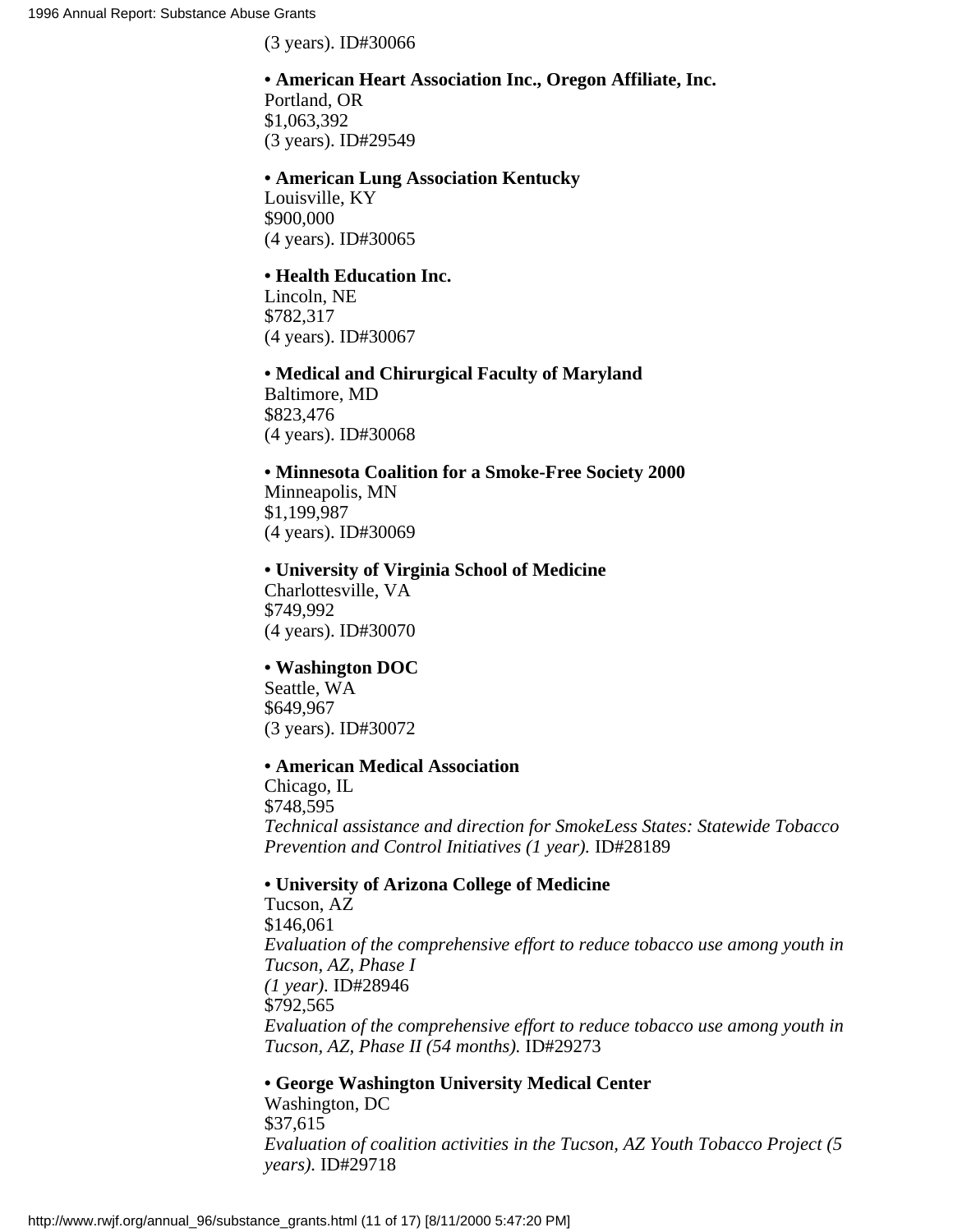#### **• Institute for Public Policy Advocacy**

Washington, DC \$147,529 *Technical assistance to the SmokeLess States Program (1 year).* ID#26857

## **Substance Abuse Policy Research Program**

*Program to provide support for investigators to conduct policy research on a variety of projects directed at helping the country reduce the harm caused by substance abuse (for the periods indicated).*

## **• Brown University**

Providence, RI \$349,984 (3 years). ID#28797

#### **• California Public Health Foundation**

Berkeley, CA \$99,994 (8 months). ID#30792

## **• University of California, Berkeley**

Berkeley, CA \$225,137 (30 months). ID#28800

#### **• University of California, Los Angeles**

Los Angeles, CA \$166,564 (2 years). ID#28802 \$186,026 (1 year). ID#28801

## **• Center for Health Economics Research, Inc.**

Waltham, MA \$141,268 (2 years). ID#28803

## **• Center for Media Education Inc.**

Washington, DC \$96,829 (1 year). ID#28804

**• University of Colorado Health Sciences Center** Denver, CO \$250,842 (3 years). ID#28805

## **• The Florida State University Research Foundation, Inc.**

Tallahassee, FL \$99,988 (1 year). ID#30730

## **• George Washington University**

Washington, DC \$101,773 (1 year). ID#30650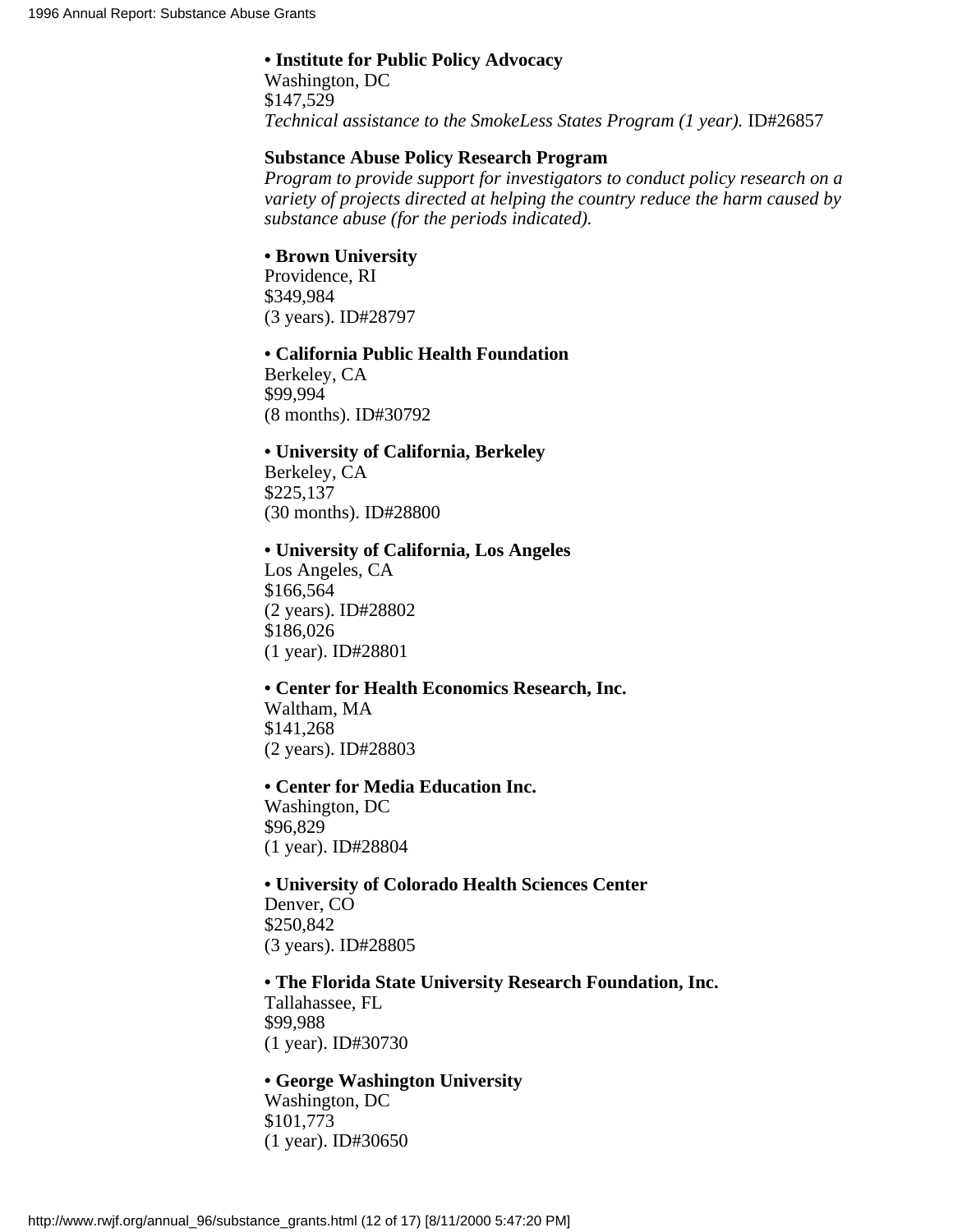#### **• Harvard Medical School**

Boston, MA \$64,843 (1 year). ID#30791

#### **• Harvard University School of Public Health**

Boston, MA \$94,711 (1 year). ID#30481

#### **• Health Research, Inc.**

Buffalo, NY \$183,133 (2 years). ID#28806

## **• University of Kentucky Research Foundation**

Lexington, KY \$37,826 (1 year). ID#28807

## **• Louisiana State University Medical Center**

New Orleans, LA \$94,970 (1 year). ID#28808

**• University of Massachusetts at Boston Center for Survey Research** Boston, MA \$220,152 (18 months). ID#28809

**• University of Michigan School of Social Work** Ann Arbor, MI \$291,058 (22 months). ID#28811

## **• University of Minnesota School of Public Health**

Minneapolis, MN \$196,691 (2 years). ID#28813 \$349,779 (2 years). ID#28812

**• University of Missouri-Columbia School of Medicine** Columbia, MO \$99,999 (10 months). ID#30482

#### **• National Bureau of Economic Research, Inc.**

Cambridge, MA \$86,323 (2 years). ID#29967

## **• RAND Corporation**

Santa Monica, CA \$224,501 (19 months). ID#28814

## **• Rutgers, The State University, Center of Alcohol Studies**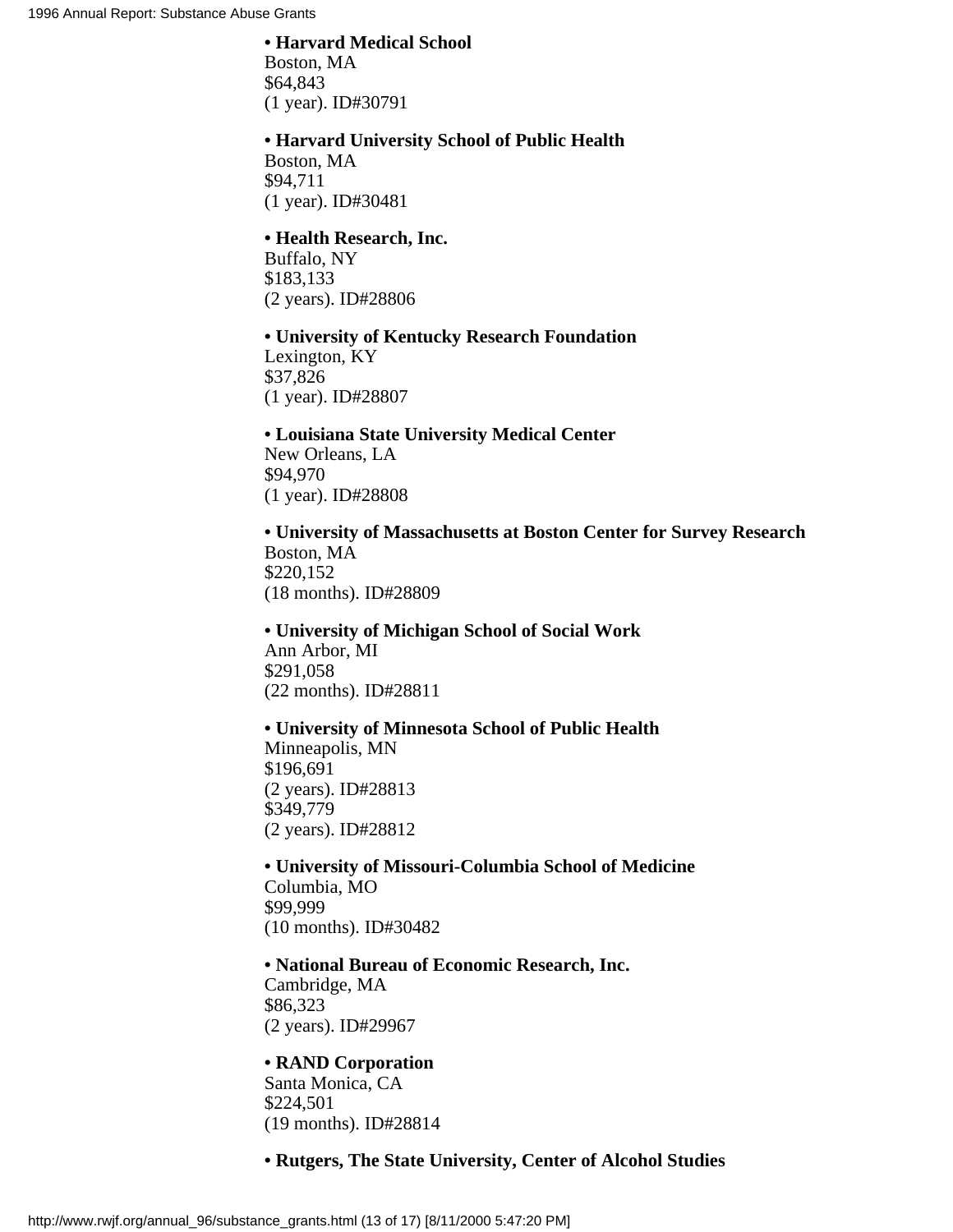Piscataway, NJ \$32,093 (1 year). ID#28815

#### **• The Medical University of South Carolina**

Charleston, SC \$99,404 (18 months). ID#30790

## **• Treatment Research Institute Inc.**

Philadelphia, PA \$312,142 (1 year). ID#28816

#### **• University of Washington**

Seattle, WA \$99,993 (15 months). ID#30793

#### **• Western Consortium for Public Health**

Berkeley, CA \$349,626 (33 months). ID#28817

## **• Women and Infants Hospital of Rhode Island**

Providence, RI \$92,187 (3 years). ID#28878

#### **• Wake Forest University, The Bowman Gray School of Medicine**

Winston-Salem, NC \$367,765 *Technical assistance and direction for the Substance Abuse Policy Research Program (1 year).* ID#28791

## **Teachers College, Columbia University, Center for Young Children and Families**

New York, NY \$81,660 *Literature review on the effectiveness of youth development programs in substance abuse prevention (for 6 months).* ID#29884

#### **Treatment Research Institute Inc.**

Philadelphia, PA \$96,991 *Research on the effects on employers of covering substance abuse services (for 1 year).* ID#30169

#### **Western Consortium for Public Health**

Berkeley, CA \$11,427 *Summary of public opinion surveys on alcohol (for 2 months).* ID#30290

## **University of Wisconsin-Madison Medical School**

Madison, WI \$45,699 *Dissemination of the AHCPR clinical practice guideline on smoking cessation (for 1 year).* ID#29389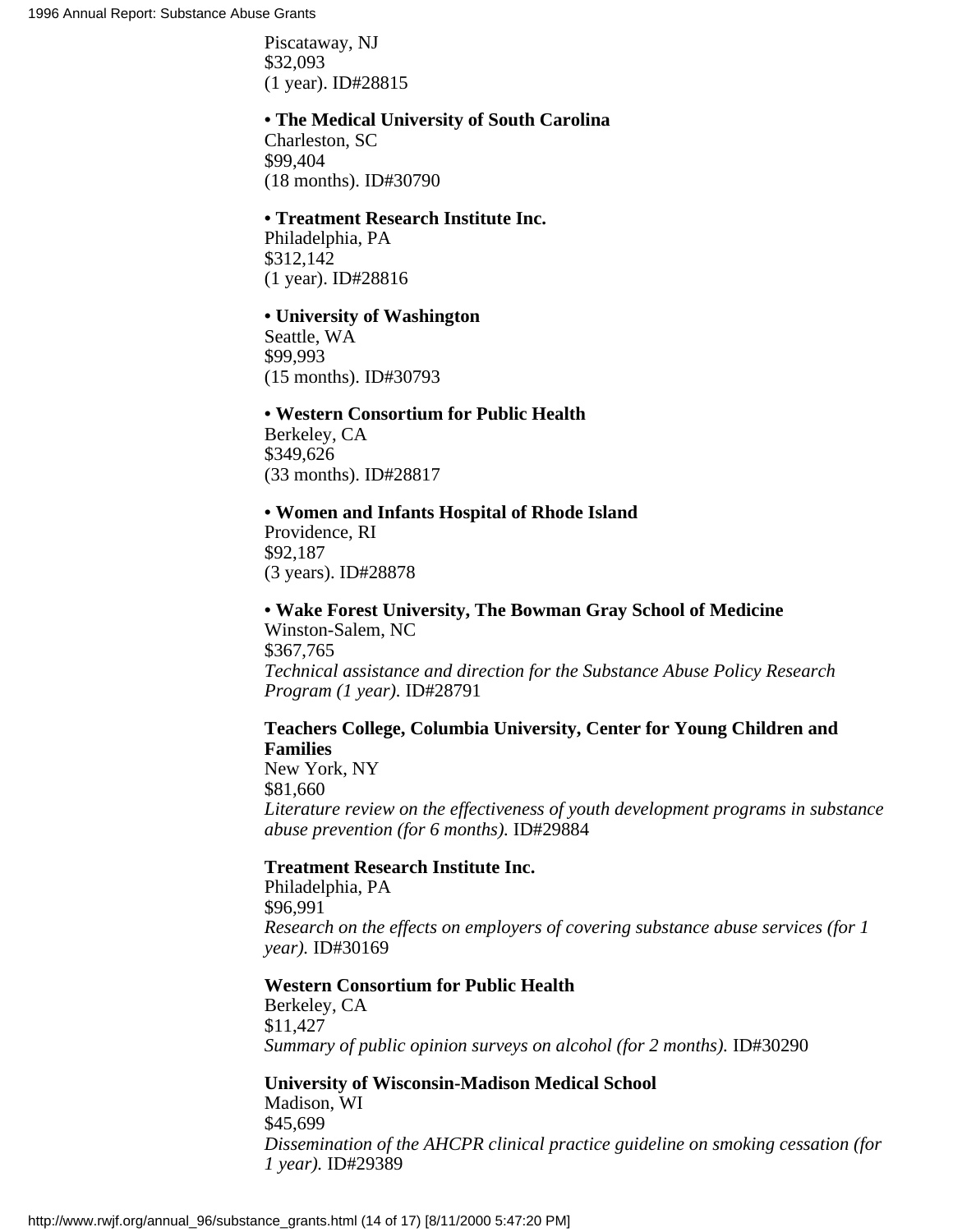## **Contracts**

## **American Medical Association**

Chicago, IL \$95,300 *Media briefing on the hazards of tobacco use (for 1 month).* ID#28586 \$70,893 *Primary care practitioners' pocket guide on AHCPR smoking cessation guideline (for 3 months).* ID#29466

## **Battelle Memorial Institute**

Baltimore, MD \$105,870 *Evaluation of laws restricting minors' access to tobacco products (for 1 year).* ID#27340

## **Burness Communications**

Bethesda, MD \$17,000 *Communications support for a conference on AHCPR's smoking cessation guidelines (for 4 months).* ID#30308 \$5,000 *Media resource guide on tobacco (for 1 month).* ID#29527

## **Capital Consulting Corporation**

Rockville, MD \$30,276 *National conference on drug abuse prevention research (for 6 months).* ID#30076

## **Fighting Back: Community Initiatives to Reduce Demand for Illegal Drugs and Alcohol**

*Support of community-wide efforts to reduce alcohol and drug abuse through public awareness strategies, prevention, early identification, and treatment interventions (for the period indicated).*

## **• Development Communications Associates, Inc.**

Boston, MA \$386,230 *Completion of resource development assistance for Fighting Back grantees (18 months).* ID#28862

## **The Fortune Society**

New York, NY \$3,150,000 *Implementation of a community reintegration model to reduce substance abuse among jail inmates-Phase III (for 5 years).* ID#30132

## **Hayes, Domenici & Associates**

McLean, VA \$65,522 *Conference on women and smoking (for 8 months).* ID#29283

## **James A. Inciardi, Ph.D.**

Miami, FL \$30,700 *Analyses of increases in adolescent drug use (for 6 months).* ID#30961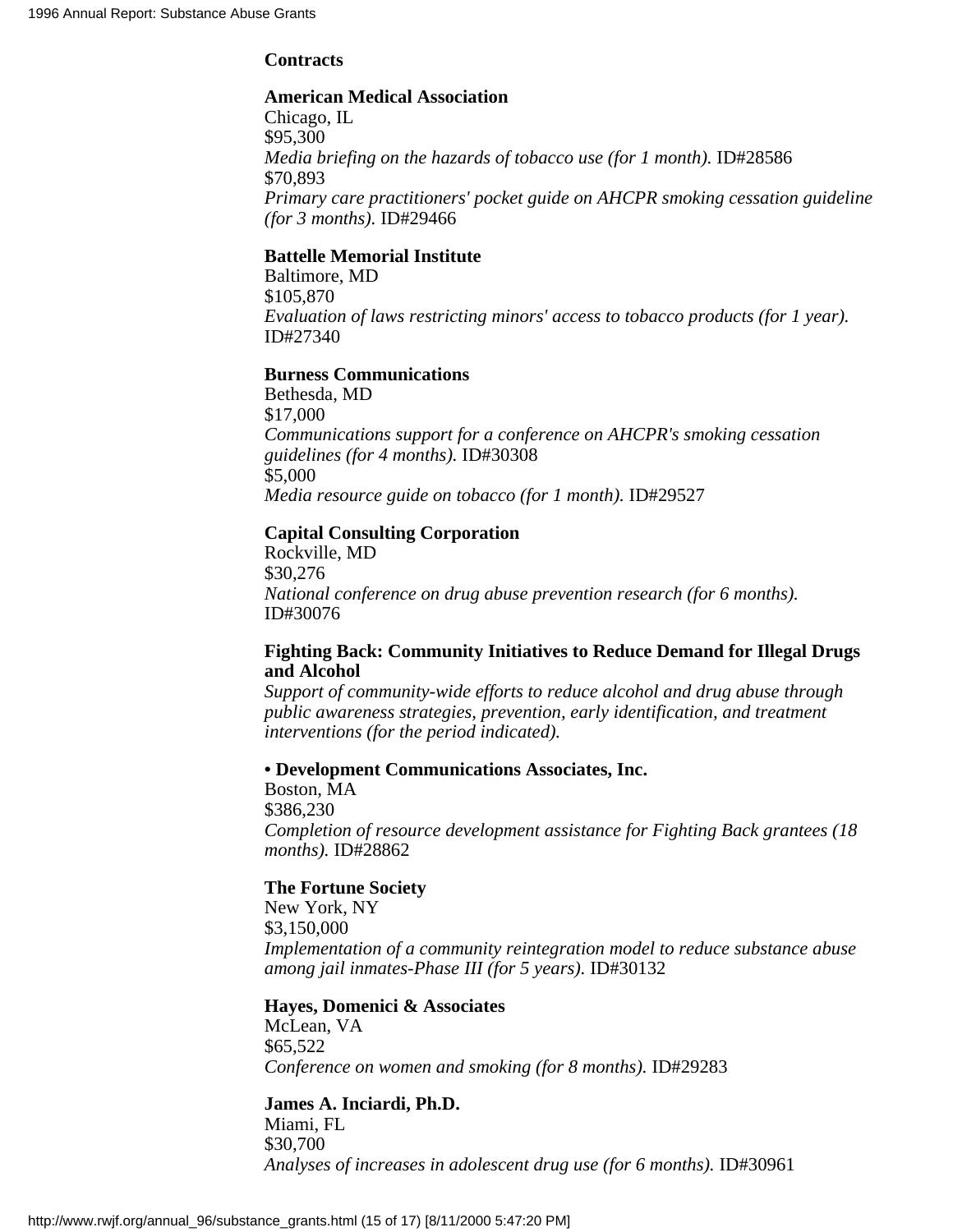#### **Nance Guilmartin**

Newbury, MA \$73,680 *Planning a communication campaign on community substance abuse coalitions (for 5 months).* ID#28647

## **New Jersey Nets**

East Rutherford, NJ \$164,000 *National Basketball Association program to educate youth about the health risks of tobacco use (for 1 year).* ID#30531

#### **New Sounds Inc.**

New York, NY \$27,000 *Production and distribution of radio spots on tobacco (for 3 months).* ID#30298

#### **Pinney Associates, Inc.**

Bethesda, MD \$36,750 *Working group on tobacco dependence treatment policy (for 5 months).* ID#29354 \$35,500 *Preparation of proceedings from the conference on AHCPR's Smoking Cessation Guideline (for 1 year).* ID#30465

#### **Pyramid Communications**

Seattle, WA \$197,843 *Conference on the Science of Preventing Tobacco Use (for 10 months).* ID#30055

## **Roswell Park Cancer Institute**

Buffalo, NY \$23,309 *Technical assistance on RWJF tobacco control policy and program initiatives and evaluations (for 1 year).* ID#29060

#### **Scholastic Inc.**

New York, NY \$20,000 *Formation of teacher panels to assist in the development of tobacco education materials for children (for 2 months).* ID#30235

## **Strategic Consulting Services**

Portage, WI \$12,175 *Facilitator for the RWJF Science Conference on the prevention of tobacco use (for 8 months).* ID#30735

#### **Substance Abuse Policy Research Program**

*Program to provide support for investigators to conduct policy research on a variety of projects directed at helping the country reduce the harm caused by substance abuse (for the period indicated).*

**• The Lewin Group, Inc.** Fairfax, VA

\$83,830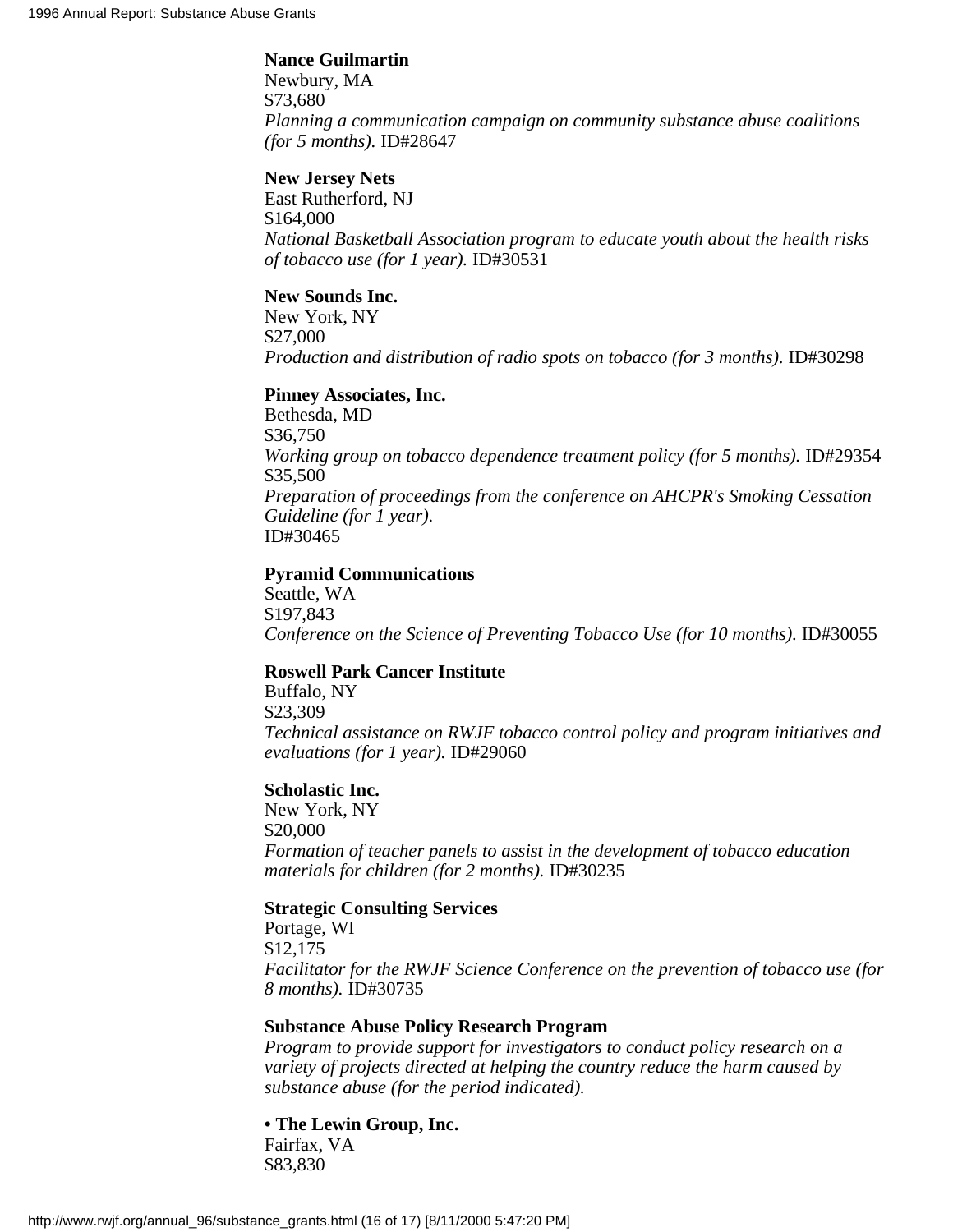*Assessment of the Tobacco and Substance Abuse Policy Research Programs (2 months).* ID#31072

## **Tobacco Policy Research and Evaluation Program**

*Program to provide support for investigators to conduct policy research on projects aimed at helping public and private policymakers adopt policies to reduce tobacco use in this country, especially among children and youth (for the period indicated).*

## **• Miller & Associates**

Oakland, CA \$8,000 *Review of econometric model that estimates the costs of smoking (1 month).* ID#29831

| <b>Annual Report Page</b> | Access<br>Grants | Chronic<br>Health<br><b>Conditions</b><br>Grants | Substance<br>Abuse<br>Grants | Cost.<br>Containment<br>Grants | Cross-<br>Cutting<br>Grants | <b>Other</b><br>Programs<br>Grants |
|---------------------------|------------------|--------------------------------------------------|------------------------------|--------------------------------|-----------------------------|------------------------------------|
| <b>RWJF Home</b>          |                  |                                                  |                              |                                |                             |                                    |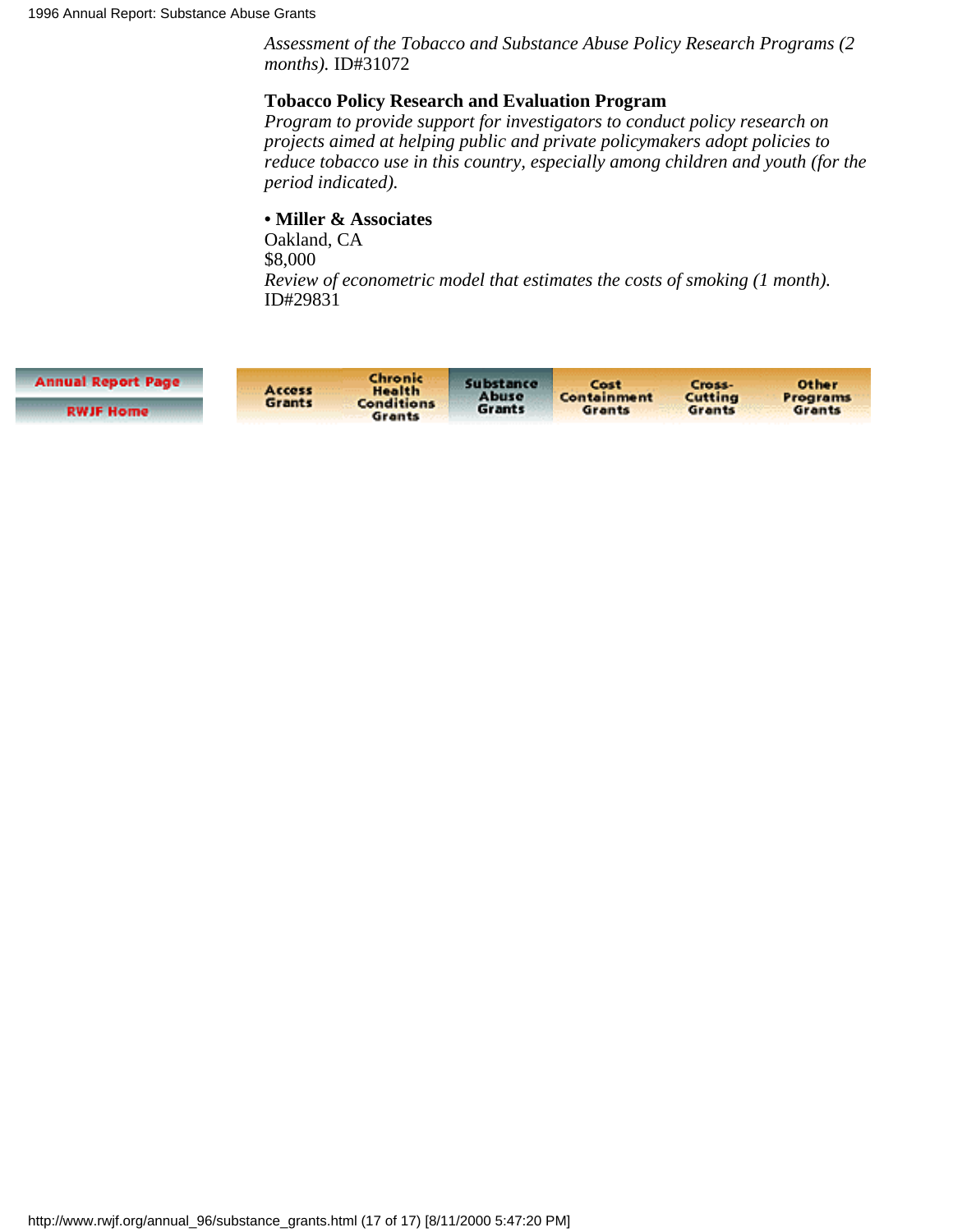# 1996 Grants and Contracts Authorized in the year ended December 31, 1996.



#### **Grants**

**University of Alabama at Birmingham School of Health Related Professions** Birmingham, AL \$69,883 *Study of retirees who have lost employer-sponsored health benefits (for 1 year).* ID#29205

#### **Changes in Health Care Financing and Organization**

*Program for research, demonstration, and evaluation projects examining major changes in health care financing (for the periods indicated).*

#### **• University of Alabama at Birmingham**

Birmingham, AL \$366,142 (2 years). ID#29014 \$421,487 (2 years). ID#29388

#### **• Boston University School of Public Health**

Boston, MA \$153,911 (2 years). ID#28054

**• University of California, Irvine, Graduate School of Management** Irvine, CA \$294,527 (2 years). ID#30561

## **• Duke University Medical Center**

Durham, NC \$497,634 (30 months). ID#28864

#### **• Duquesne University**

Pittsburgh, PA \$57,040 (1 month). ID#29720

**• Economic and Social Research Institute** Washington, DC \$499,992 (2 years). ID#30996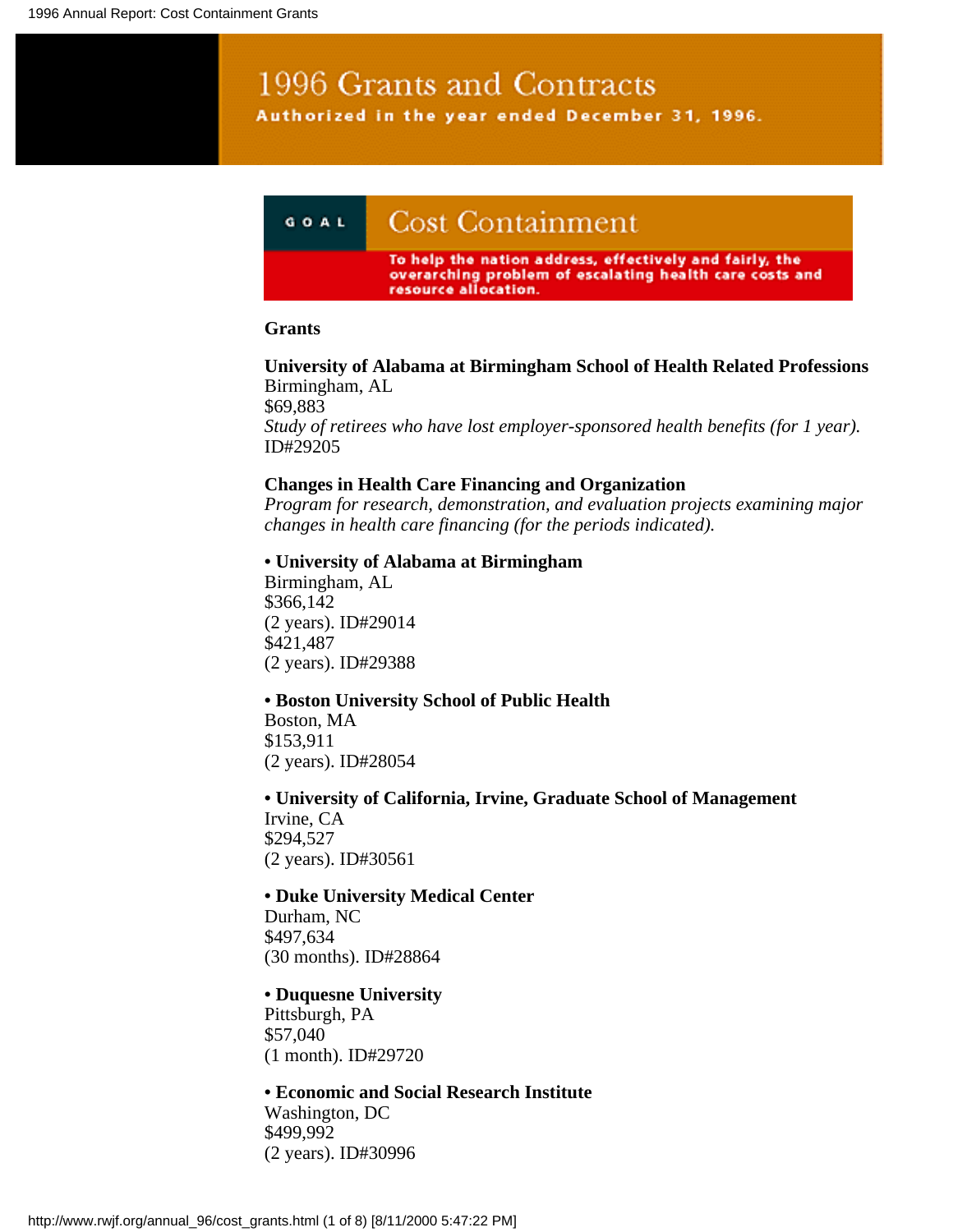\$270,836 (1 year). ID#29909

# **• University of Florida Research Foundation Inc.**

Gainesville, FL \$563,488 (2 years). ID#30096

#### **• Hospital Research and Educational Trust**

Chicago, IL \$232,394 (18 months). ID#28525

## **• Institute for Research and Education**

Minneapolis, MN \$112,649 (1 year). ID#29202

**• The Johns Hopkins University School of Medicine** Baltimore, MD \$365,863 (3 years). ID#28863

## **• Palo Alto Institute for Research and Education Inc.**

Palo Alto, CA \$375,314 (30 months). ID#30562

## **• University of Pennsylvania**

Philadelphia, PA \$456,196 (2 years). ID#29674

## **• University of Pittsburgh Graduate School of Public Health** Pittsburgh, PA \$424,424 (2 years). ID#29673

**• Stanford University Graduate School of Business** Stanford, CA \$56,517 (4 months). ID#28765

## **• The Urban Institute**

Washington, DC \$174,396 (18 months). ID#29201

## **• Wake Forest University,**

The Bowman Gray School of Medicine Winston-Salem, NC \$510,058 (3 years). ID#30159

## **• Alpha Center for Health Planning, Inc.**

Washington, DC \$1,323,841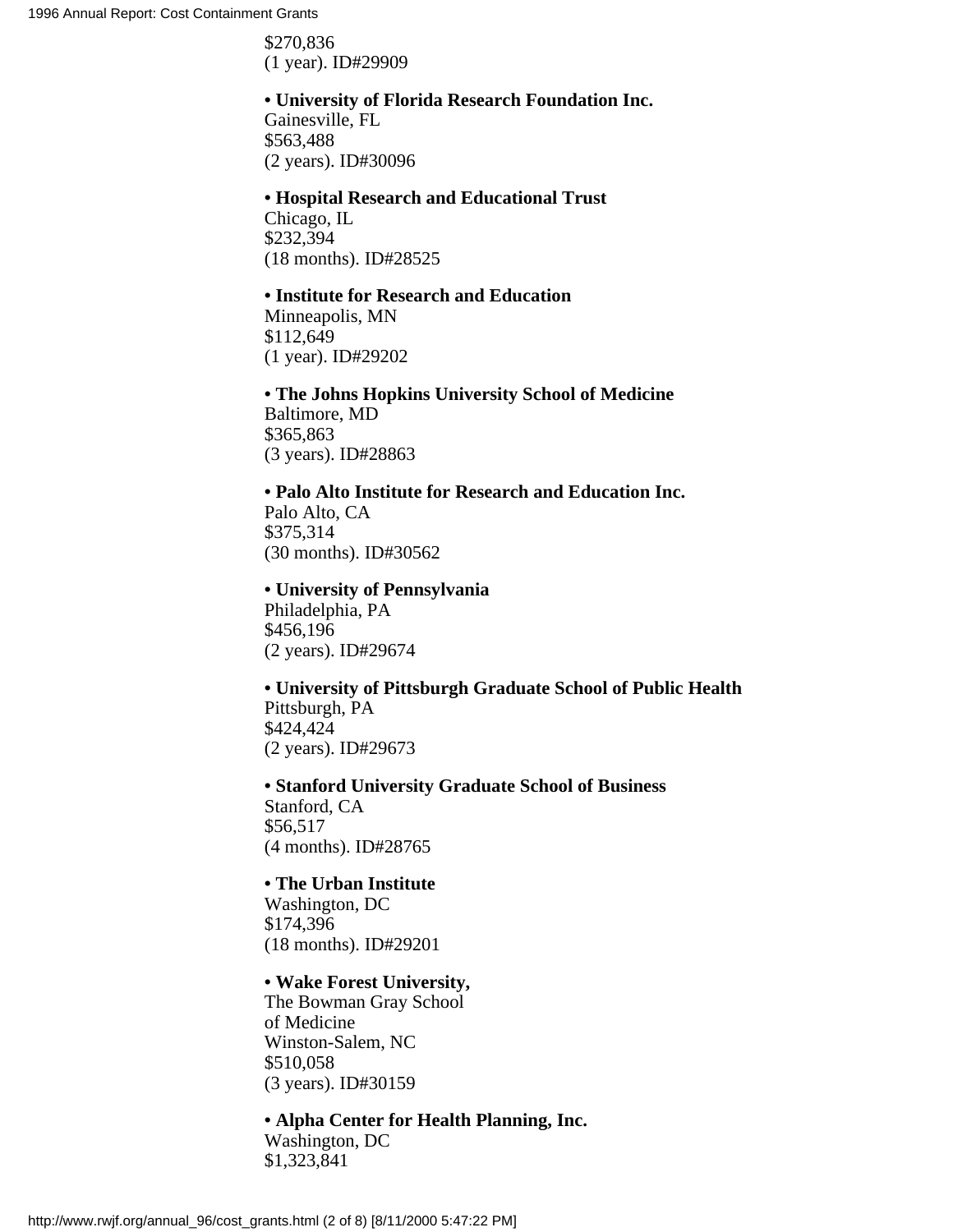*Technical assistance and direction for Changes in Health Care Financing and Organization (2 years).* ID#29018 \$142,203 *Technical assistance and direction for Changes in Health Care Financing and Organization (6 months).* ID#27135

#### **Columbia University**

New York, NY \$298,170 *Tracking changes for academic health centers and health care for New York City's low-income population* (for 30 months). ID#29087

#### **ConsumerFirst**

Danville, CA \$40,086 *Meeting of business leaders on issues in computerizing patient records (for 2 months).* ID#29871

## **George Washington University Center for Health Policy Research**

Washington, DC \$236,067 *Study of the cost and feasibility of alternative models for a national poison control system (for 1 year).* ID#28503

#### **Group Health Foundation**

Minneapolis, MN \$2,500 *Conduct Researchers Network Conference (for 2 months).* ID#29347

#### **Harvard Medical School**

Boston, MA \$200,000 *Establishment of a managed care industry research center (for 2 years).* ID#28646

#### **IMPACS: Improving Malpractice Prevention and Compensation Systems**

*Program for states, health care organizations, and researchers for the development, demonstration, and evaluation of innovative mechanisms for compensating persons injured by medical care (for the periods indicated).*

#### **• Brigham and Women's Hospital**

Boston, MA \$197,123 (1 year). ID#29907

#### **• Copic Medical Foundation**

Englewood, CO \$19,320 (3 months). ID#29969

## **• RAND Corporation**

Santa Monica, CA \$177,225 (1 year). ID#29968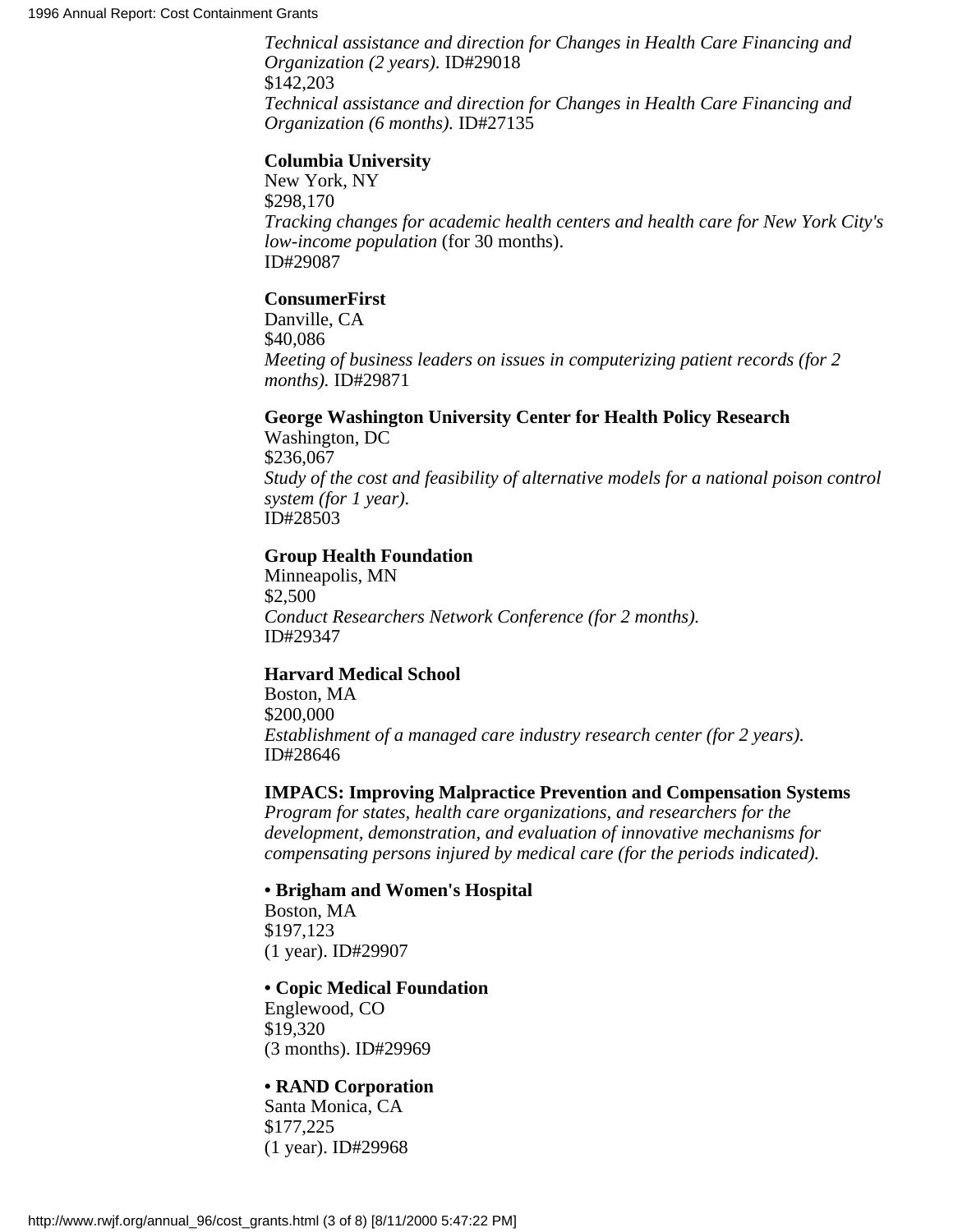## **• Georgetown University School of Medicine**

Washington, DC \$255,155 *Technical assistance and direction for Improving Malpractice Prevention and Compensation Systems (1 year).* ID#26979

## **The Lewin Group, Inc.**

Fairfax, VA \$96,245 *Options for public-private collaboration in technology assessment (for 6 months).* ID#29131

## **Main Line Health, Inc.**

Bryn Mawr, PA \$50,000 *Development of a model for integrated health care systems to evaluate their community health programs (for 6 months).* ID#29266

## **The Medicare/Medicaid Integration Program**

*A ten-state demonstration to test the operation and design of delivery systems that integrate long-term and acute care services under combined Medicare and Medicaid capitation payments for elderly patients (for the period indicated).*

## **• University of Maryland Center on Aging**

College Park, MD \$492,942 *Technical assistance and direction for The Medicare/Medicaid Integration Program (1 year).* ID#30255

## **University of Minnesota School of Public Health**

Minneapolis, MN \$154,941 *Development of managed care plan performance measures from the provider's perspective (for 1 year).* ID#27481

## **National Committee for Quality Assurance**

Washington, DC \$137,000 *Developing criteria for information systems for managed care organizations (for 8 months).* ID#29663

## **National Conference of State Legislatures**

Denver, CO \$203,018 *Education for state policymakers on workers' compensation health reform issues (for 2 years).* ID#30451

## **National Health Foundation**

Los Angeles, CA \$142,433 *Planning a low-cost ambulatory managed care insurance product for uninsured Los Angeles residents (for 6 months).* ID#29119

## **The National Leadership Coalition on Health Care** Washington, DC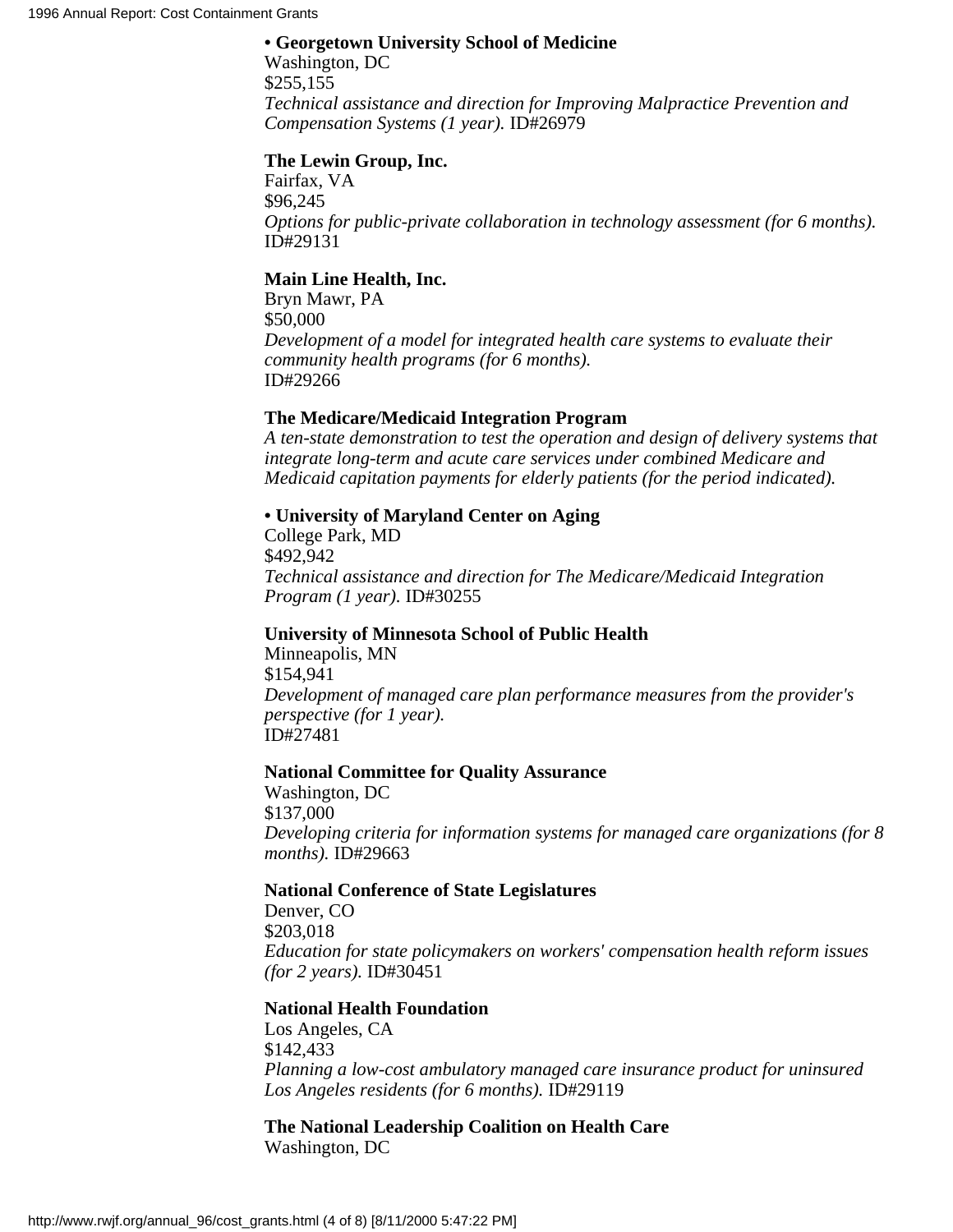\$248,670 *Health care seminars for business leaders (for 1 year).* ID#29513

## **Oregon Health Sciences University**

Portland, OR \$899,825 *Evaluation of the Healthwise Communities Self-Care Demonstration Project (for 39 months).* ID#27929

#### **People-to-People Health Foundation, Inc.**

Millwood, VA \$20,000 *Conference on the future of health policy research (for 2 months).*ID#30723

#### **The Picker Institute, Inc.**

Boston, MA \$66,449 *Merging information on patient-reported quality of care and clinician-reported outcomes for home health services (for 5 months).* ID#30639

#### **Program to Promote Long-Term Care Insurance for the Elderly**

*Program to stimulate private/public partnerships at the state level for the development of long-term care insurance for the elderly (for the periods indicated).*

#### **• State of California Health and Welfare Agency**

Sacramento, CA \$408,085 (20 months). ID#13883

#### **• University of Maryland Center on Aging**

College Park, MD \$183,678 *Technical assistance and direction for the Program to Promote Long-Term Care Insurance for the Elderly (1 year).* ID#28429

#### **Research Foundation of the City University of New York**

New York, NY \$95,697 *Development and dissemination of methods to evaluate changes in workers' compensation systems (for 1 year).* ID#28089

## **Scholars in Health Policy Research Program**

*Program to provide postdoctoral training targeted to the most promising graduates of programs in the three disciplines of economics, political science, and sociology to advance their involvement in health policy (for the periods indicated).*

**• University of California, Berkeley, School of Public Health**

Berkeley, CA \$1,499,468 (3 years). ID#30160

**• University of Michigan Institute for Social Research** Ann Arbor, MI \$1,369,245 (3 years). ID#30146

## **• Yale University School of Management**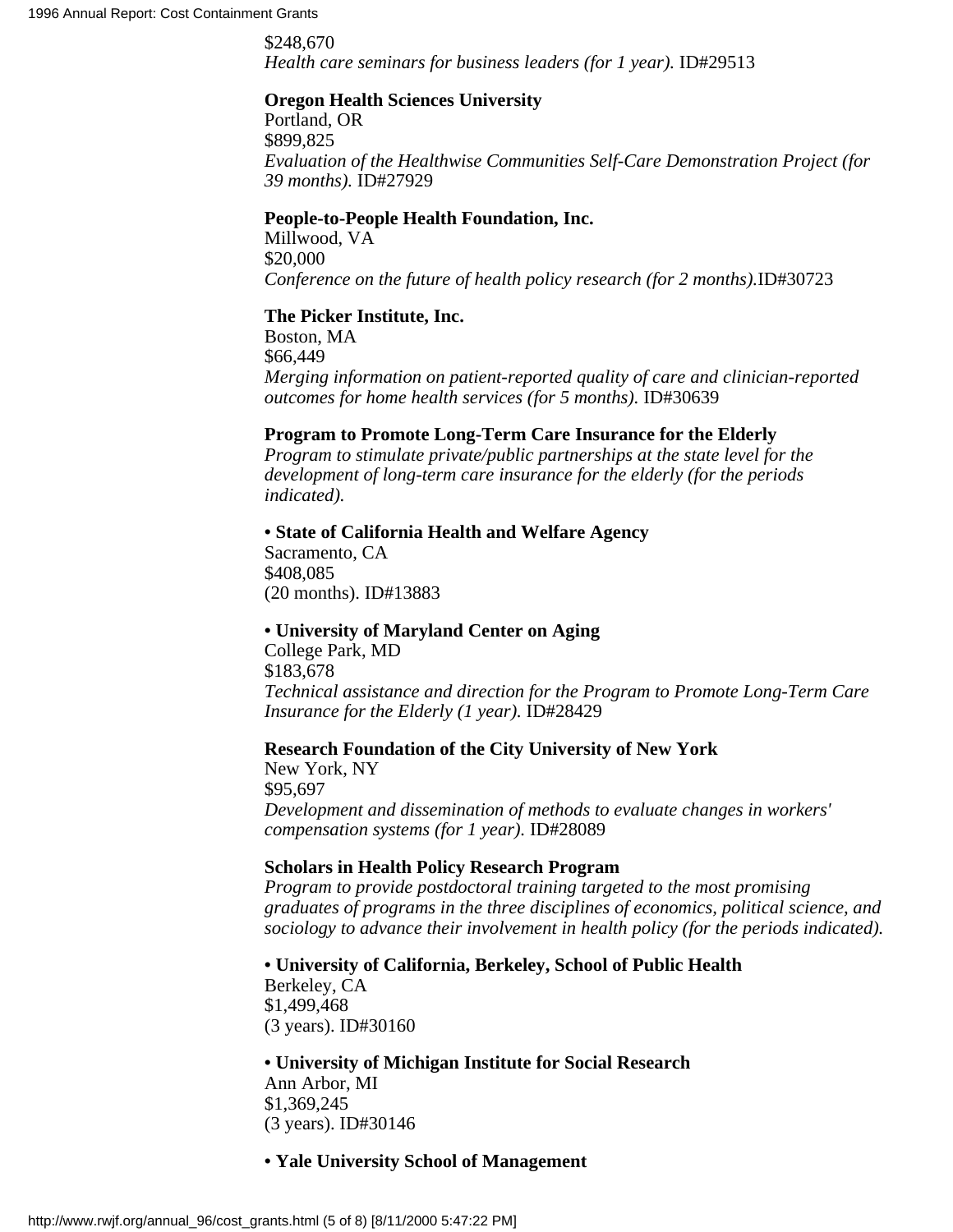New Haven, CT \$1,499,972 (3 years). ID#30147

#### **• Boston University School of Management**

Boston, MA \$383,739 *Technical assistance and direction for the Scholars in Health Policy Research Program (1 year).* ID#28278

## **State Initiatives in Long-Term Care**

*Program to promote the development of state reform of long-term care financing and delivery systems and development of strategies to broaden access to long-term care coverage (for the period indicated).*

#### **• University of Maryland Center on Aging**

College Park, MD \$358,821 *Technical assistance and direction for State Initiatives in Long-Term Care (1 year).* ID#28430

## **Strengthening the Patient-Provider Relationship in a Changing Health Care Environment Initiative**

*Program to support research and convening activities that examine the patient-provider relationship under the growing influence of managed care (for the period indicated).*

## **• University of California, San Francisco, School of Medicine**

San Francisco, CA \$325,000 *Technical assistance and direction for Strengthening the Patient-Provider Relationship in a Changing Health Care Environment Initiative (1 year).* ID#29739

## **Workers' Compensation Health Initiative**

*Program of demonstrations and evaluations to help state government policymakers, private-sector reformers, and health care providers explore solutions to this cost crisis (for the periods indicated.)*

**• American College of Occupational and Environmental Medicine** San Francisco, CA \$121,560 (1 year). ID#30517

**• University of California, Los Angeles, School of Public Health** Los Angeles, CA

\$458,994 (3 years). ID#27125

**• Electrical Employers Self-Insurance Safety Plan** Flushing, NY \$374,094 (3 years). ID#30651

#### **• Foundation for Health Care Evaluation**

Bloomington, MN \$386,708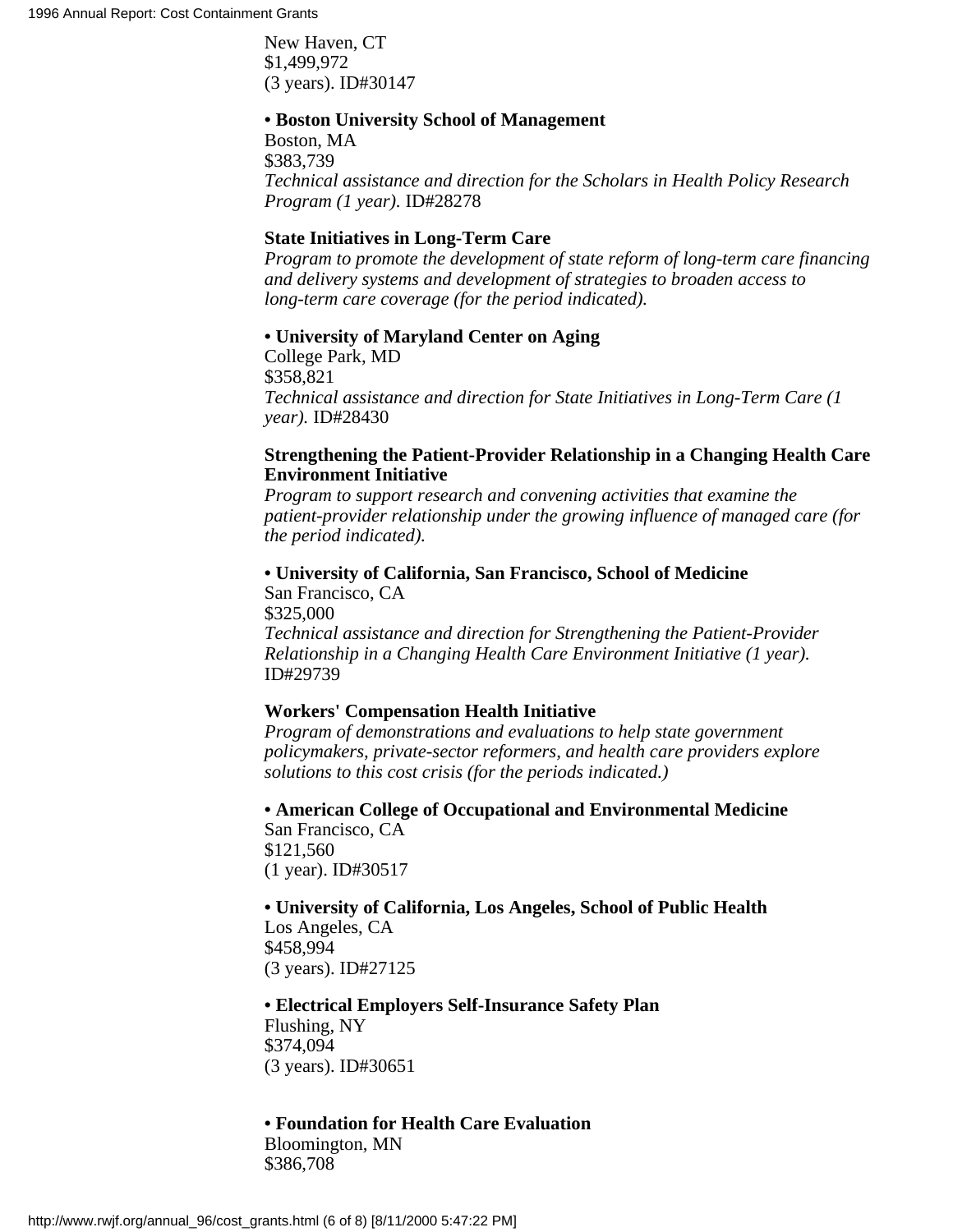(2 years). ID#30652

## **• Institute for Research and Education**

Minneapolis, MN \$254,270 (2 years). ID#30318

## **• Mid-America Coalition on Health Care Inc.**

Kansas City, MO \$270,439 (2 years). ID#30518

# **• State of New York Department of Civil Service**

Albany, NY \$253,282 (2 years). ID#30317

## **• Union of Needletrades Industrial and Textile Employees** New York, NY

\$263,138 (2 years). ID#30519

## **• University of Washington**

Seattle, WA \$252,768 (2 years). ID#30319

## **• University of Massachusetts Medical Center**

Worcester, MA \$349,105 *Technical assistance and direction for Workers' Compensation Health Initiative (1 year).* ID#28434

## **Contracts**

## **Communications Project**

Multiple Contractors \$221,000 *Communications products related to the RWJF Health Care Costs Goal Development Work Group (for 1 year).* ID#29150

## **Kalkines, Arky, Zall & Bernstein LLP**

New York, NY \$93,510 *Study of state-level HMO user legislation (for 4 months).* ID#29522

## **Scholars in Health Policy Research Program**

*Program to provide postdoctoral training targeted to the most promising graduates of programs in the three disciplines of economics, political science, and sociology to advance their involvement in health policy (for the periods indicated).*

## **• Stephen M. Shortell, Ph.D.**

Evanston, IL \$28,314 *Assessment of the Scholars in Health Policy Research Program (6 months).* ID#30081

**• Burton A. Weisbrod, Ph.D.**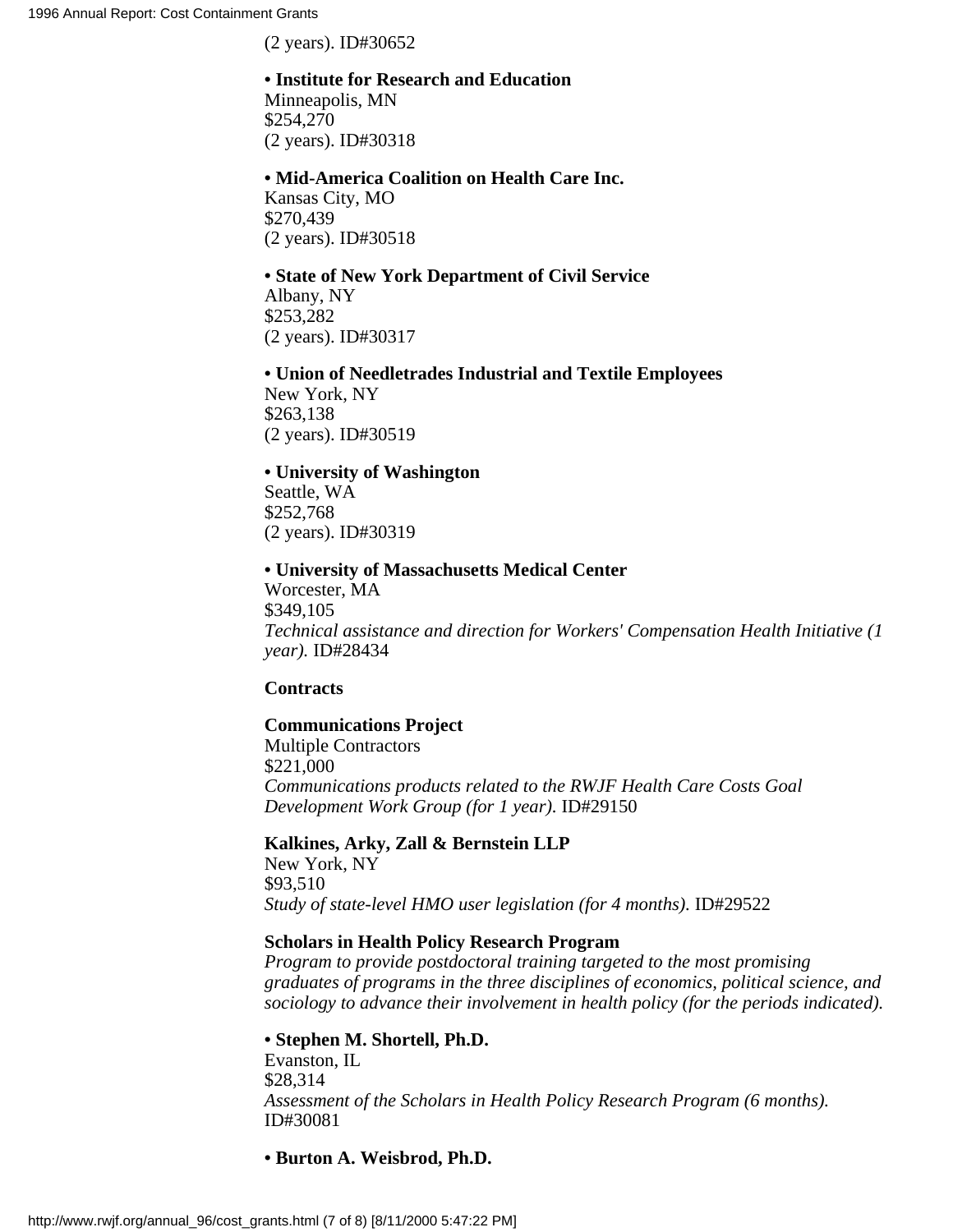Evanston, IL \$25,311 Assessment of the Scholars in Health Policy Research Program (6 months). ID#30054

## **State Initiatives in Long-Term Care**

*Program to promote the development of state reform of long-term care financing and delivery systems and development of strategies to broaden access to long-term care coverage (for the period indicated).*

## **• University of Massachusetts Medical Center**

Worcester, MA \$100,000 *Data processing for Medicare and Medicaid files for grantees under State Initiatives in Long-Term Care (1 year).* ID#29880

| <b>Annual Report Page</b> | Access<br>Grants | Chronic<br>Health<br><b>Conditions</b><br>Grants | Substance<br>Abuse<br>Grants | Cost<br>Containment<br>Grants | Cross-<br>Cutting<br>Grants | Other<br><b>Programs</b><br>Grants |
|---------------------------|------------------|--------------------------------------------------|------------------------------|-------------------------------|-----------------------------|------------------------------------|
| <b>RWJF Home</b>          |                  |                                                  |                              |                               |                             |                                    |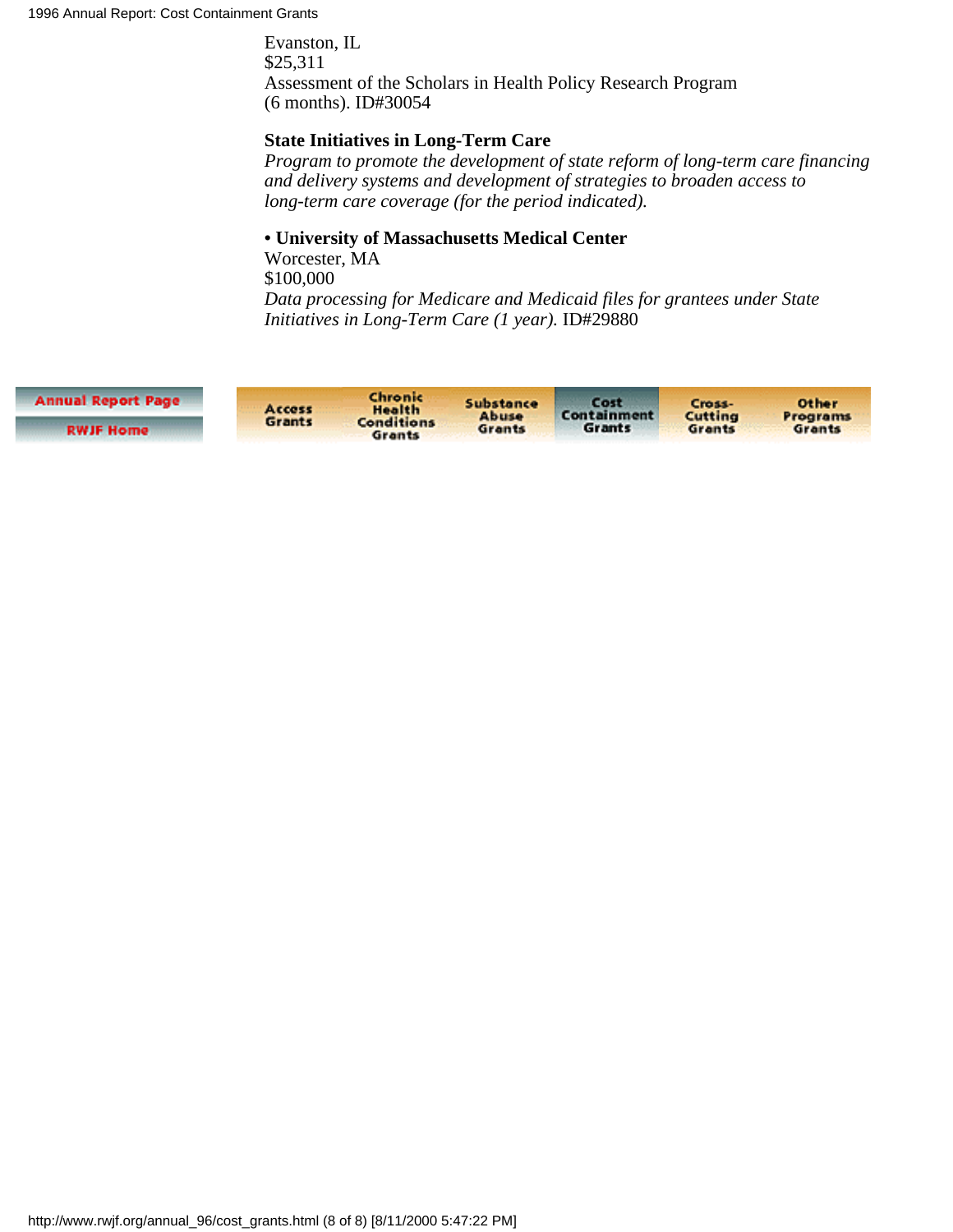# 1996 Grants and Contracts Authorized in the year ended December 31, 1996.

# **Cross-Cutting Programs**

#### Grants addressing more than one goal area.

#### **Grants**

#### **The Alliance for Health Reform**

Washington, DC \$188,804 *Issue briefings on managed care and vulnerable populations for Washington-based policymakers and the media (for 1 year).* ID#29298 *Access, Chronic Health Conditions*

## **American Communications Foundation**

Mill Valley, CA \$84,797 *Coverage of health care issues for a national radio network (for 1 year).* ID#28371 *Access, Chronic Health Conditions, Substance Abuse, Cost*

#### **Association of American Medical Colleges**

Washington, DC \$206,759 *Long-range planning for Academic Medicine (for 2 years).* ID#28234 *Access, Chronic Health Conditions, Substance Abuse, Cost, Other*

#### **Association of Schools of Public Health Inc.**

Washington, DC \$49,017 *Conversion of Public Health Reports to a public/private venture (for 1 year).* ID#28886 *Access, Chronic Health Conditions, Substance Abuse, Cost, Other*

#### **Best Friends Foundation**

Washington, DC \$1,200,000 *National replication for a health-risk prevention program for girls (for 4 years).* ID#24704 *Substance Abuse, Other*

**University of California, Los Angeles, Center for Health Sciences** Los Angeles, CA \$2,215,002 *Increase understanding of changes in substance abuse and mental health care (for 2 years).* ID#30407 *Chronic Health Conditions, Substance Abuse*

#### **California Medical Association Foundation** San Francisco, CA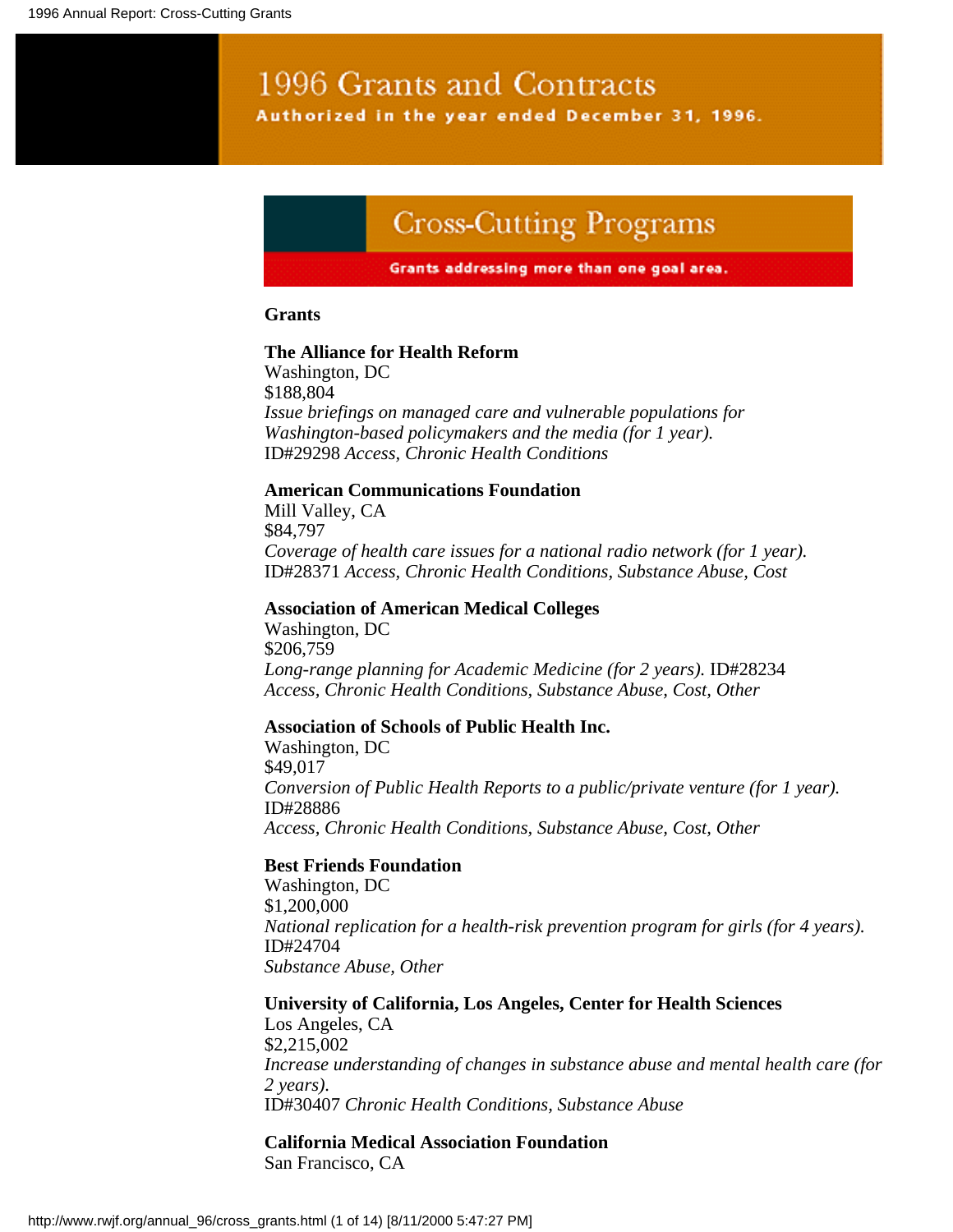#### \$40,000

*"The Western Journal of Medicine", April 1996 Issue (for 3 months).* ID#29225 *Access, Chronic Health Conditions, Substance Abuse, Cost, Other*

## **Clinical Scholars Program**

*Program to allow young physicians committed to clinical medicine to acquire new skills and training in the non-biological sciences important to medical care systems (for the periods indicated). Access, Chronic Health Conditions, Substance Abuse*

**• University of California, Los Angeles, School of Medicine**

Los Angeles, CA \$668,871 (2 years). ID#29036

**• University of Chicago, The Pritzker School of Medicine** Chicago, IL

\$419,976 (2 years). ID#29037

**• The Johns Hopkins University School of Medicine** Baltimore, MD

\$838,984 (2 years). ID#29038

## **• University of Michigan Medical School**

Ann Arbor, MI \$339,999 (2 years). ID#29039

**• University of North Carolina at Chapel Hill School of Medicine** Chapel Hill, NC \$559,984 (2 years). ID#29040

#### **• University of Washington School of Medicine**

Seattle, WA \$756,771 (2 years). ID#29041

#### **• Yale University School**

of Medicine New Haven, CT \$242,987 (2 years). ID#29042

#### **• University of Arkansas for Medical Sciences**

Little Rock, AR \$444,878 *Technical assistance and direction for the Clinical Scholars Program (1 year).* ID#29343 \$20,350 *Technical assistance and direction for the Clinical Scholars Program (2 months).* ID#29337

## **Community Health Leadership Program**

*Program to provide recognition for the contributions community health leaders make to achieving RWJF's mission and goals and to enhance the capacity of these*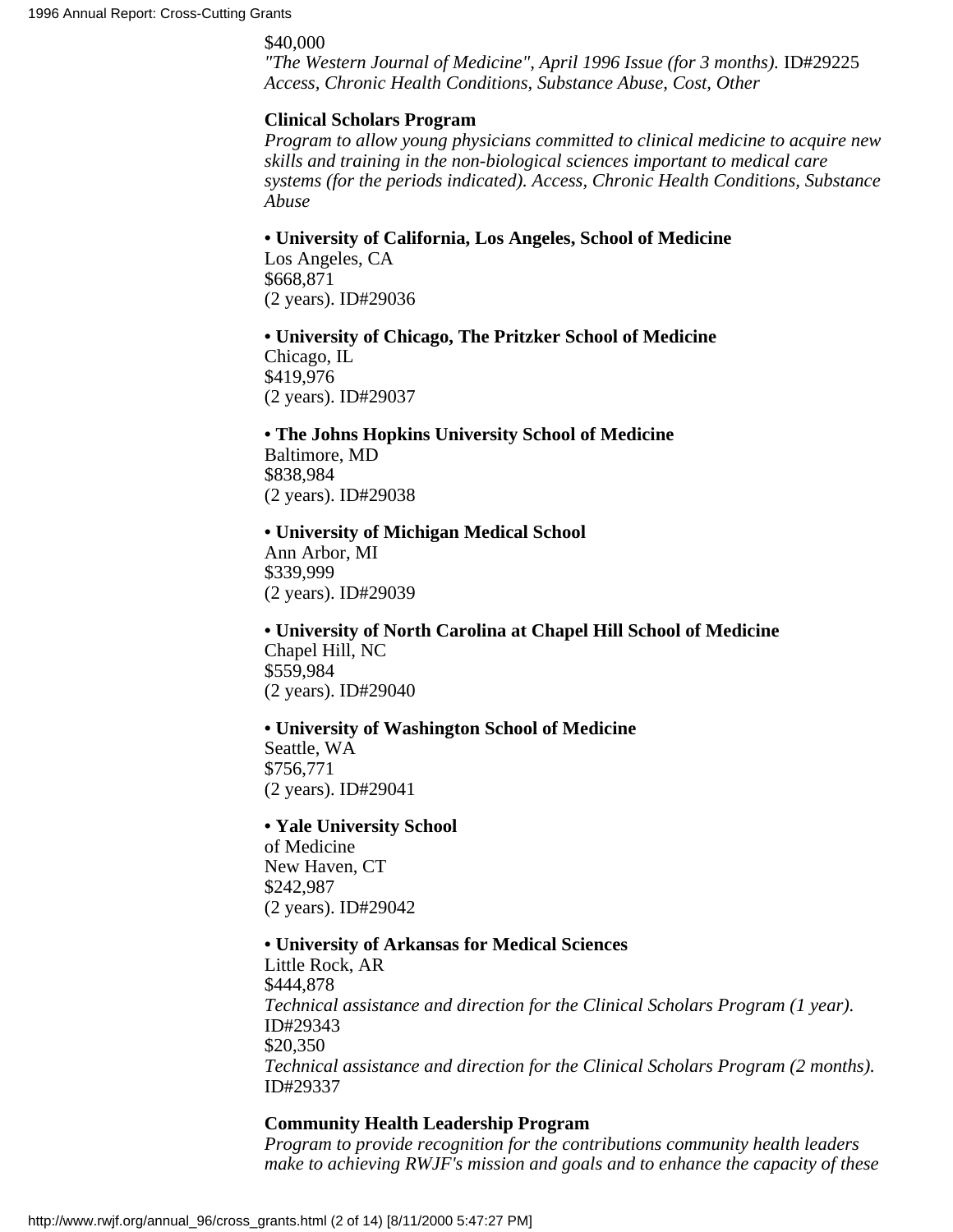*individuals to have a more permanent and widespread impact on health care problems (for the period indicated). Access, Chronic Health Conditions, Substance Abuse*

#### **• Massachusetts Health Research Institute, Inc.**

Boston, MA \$3,000,000 (3 years). ID#26375 \$351,456 *Technical assistance and direction for the Community Health Leadership Program (1 year).* ID#26866

#### **Family Care International, Inc.**

New York, NY \$226,148 *Support for a publication of findings from Robert Wood Johnson Foundation initiatives and programs (for 1 year).* ID#28640 *Access, Chronic Health Conditions, Substance Abuse, Cost*

#### **Foundation For New Jersey Public Broadcasting, Inc.**

Trenton, NJ \$50,000 *Television series on health care issues (for 9 months).* ID#30396 *Access, Chronic Health Conditions, Substance Abuse, Cost*

#### **Freedom Foundation of New Jersey Inc.**

West Orange, NJ \$26,065 *Pilot project to expand Newark Best Friends program (for 1 year).* ID#30358 *Substance Abuse, Other*

## **George Washington University**

Washington, DC \$699,375 *The changing market and Medicare reform (for 2 years).* ID#30390 *Access, Chronic Health Conditions, Cost* \$1,939,973 *National Health Policy Forum (for 3 years).* ID#19312 *Access, Chronic Health Conditions, Substance Abuse, Cost, Other*

#### **Harvard University School of Public Health**

Boston, MA \$233,692 *Synthesis of public opinion research in areas of Foundation interest (for 2 years).* ID#28733 *Access, Chronic Health Conditions, Substance Abuse, Cost* \$19,978 *Nurse Executive Leadership Conference (for 1 year).* ID#28370 *Access, Chronic Health Conditions, Cost, Other*

#### **Health Policy Fellowships Program**

*Program to help extend the public policy horizons of health professional schools in the U.S. and improve the capabilities of their faculty to study health policy and assume leadership roles in health activities at all levels (for the periods indicated). Access, Chronic Health Conditions, Substance Abuse*

**• Duke University Medical Center**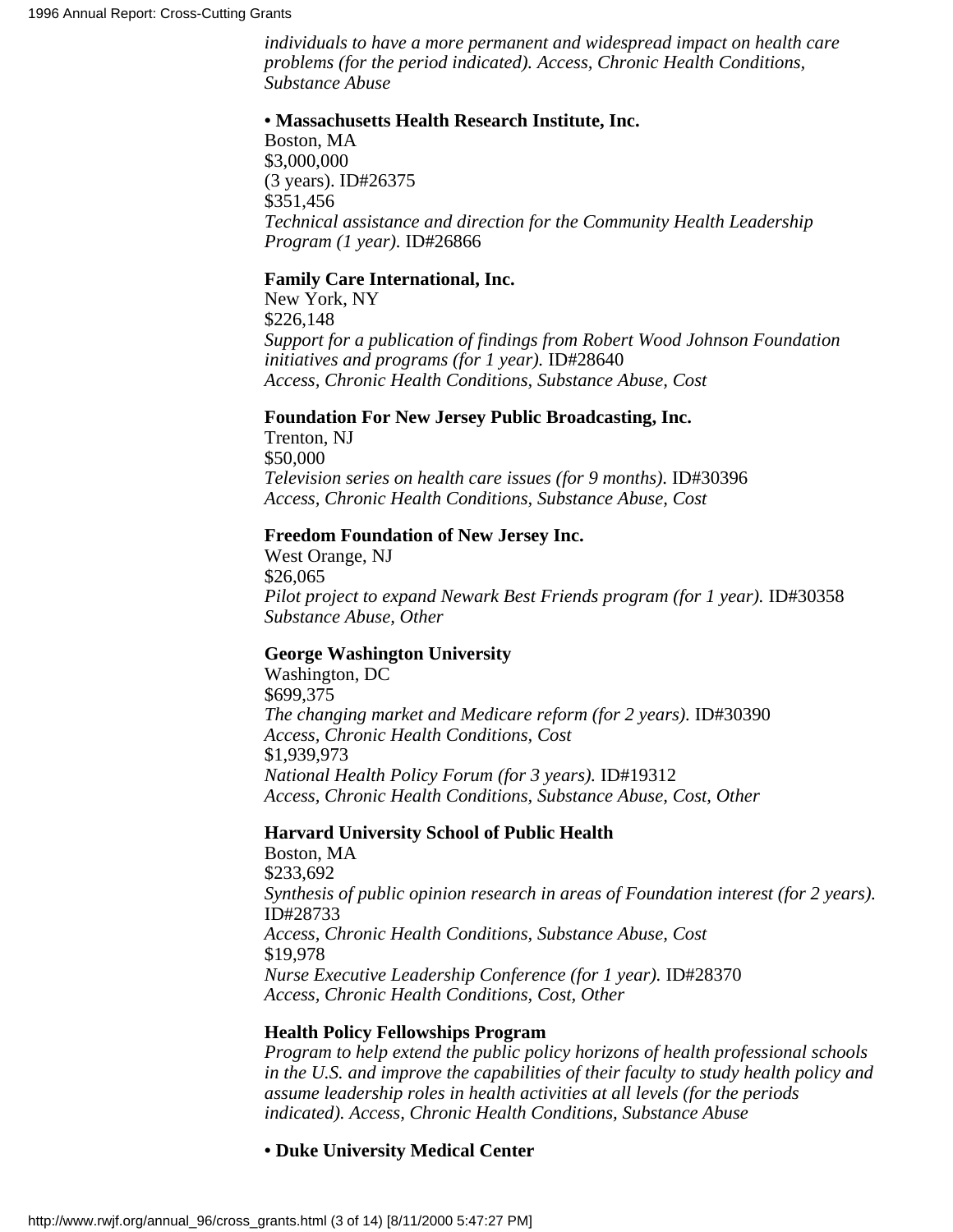Durham, NC \$61,035 (1 year). ID#29502

#### **• Harvard Medical School**

Boston, MA \$63,700 (1 year). ID#29501

#### **• Harvard University School of Dental Medicine**

Boston, MA \$62,225 (1 year). ID#29500

#### **• Tulane University School of Medicine**

New Orleans, LA \$58,649 (1 year). ID#29504

#### **• Virginia Commonwealth University**

Richmond, VA \$63,600 (1 year). ID#29503

#### **• Yale University School of Medicine**

New Haven, CT \$66,750 (1 year). ID#29499

#### **• National Academy of Sciences-Institute of Medicine**

Washington, DC \$474,480 *Technical assistance to the Health Policy Fellowships Program (1 year).* ID#28188

#### **Health Tracking**

*Program to monitor over the next five years the changes within the health care system and how these changes affect people (for the periods indicated). Access, Chronic Health Conditions, Cost*

#### **• University of Minnesota School of Public Health**

Minneapolis, MN \$588,056 *Monitoring and assessing the impact of reform on rural health networks (21 months).* ID#23911

#### **• RAND Corporation**

Washington, DC \$1,355,925 *Tracking employment-based health insurance and evaluating public policy to maximize private coverage (2 years).* ID#28651

#### **Hospital Research and Educational Trust**

Chicago, IL \$799,999 *Evaluation of the Community Care Network Demonstration program (for 4 years).* ID#29519 *Access, Cost*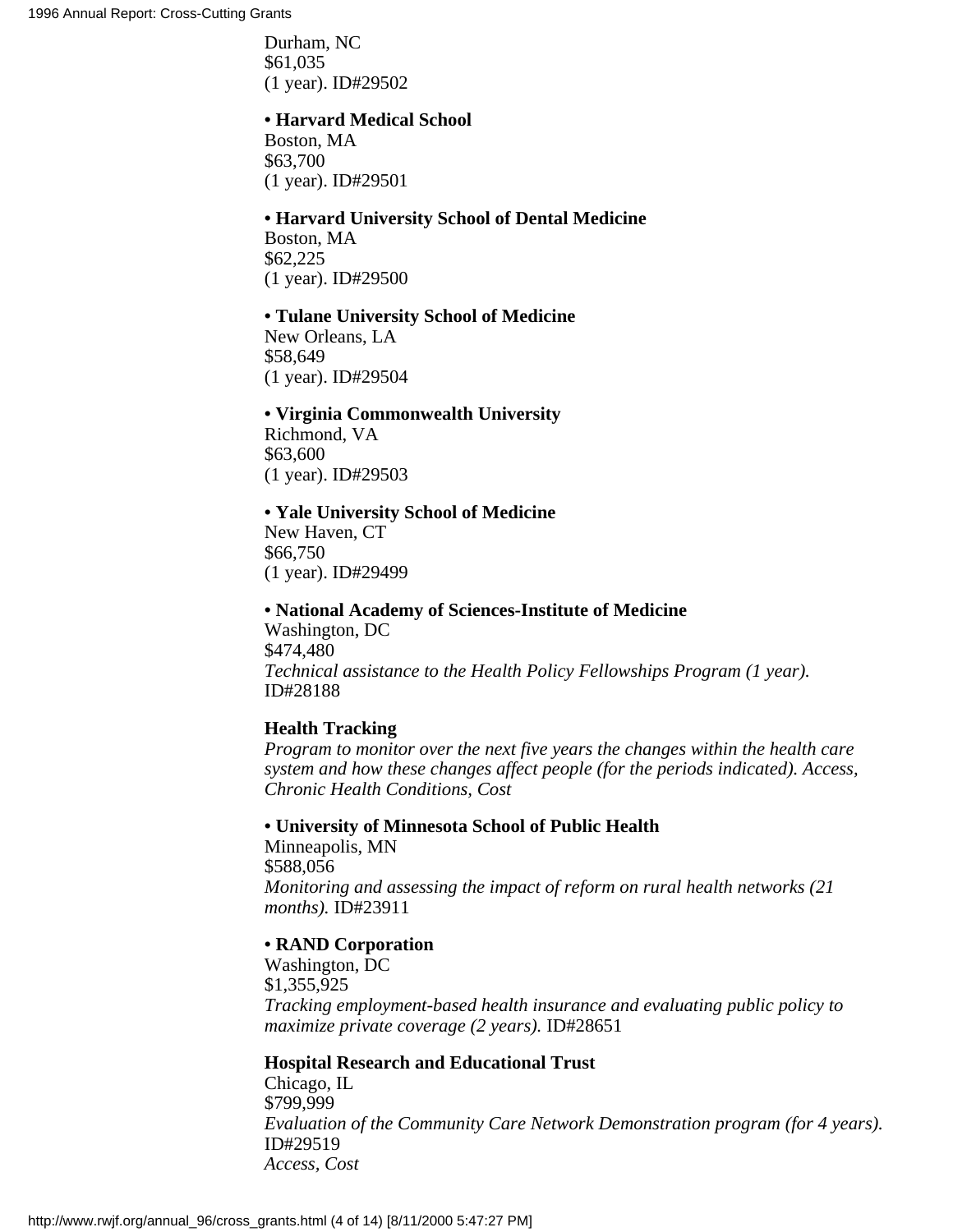#### **Improving the Health of Native Americans**

*Program to encourage American Indians and Alaska Natives to develop innovative, culturally relevant projects to address their major health care needs (for the period indicated). Access, Chronic Health Conditions, Substance Abuse*

#### **• The Lovelace Institutes**

Albuquerque, NM \$151,961 *Evaluation of Improving the Health of Native Americans (18 months).* ID#28994

#### **Information for State Health Policy**

*Program to improve the capacity of state health statistics systems to support health policymaking and program management (for the period indicated). Access, Chronic Health Conditions, Substance Abuse*

**• Foundation of the University of Medicine and Dentistry of New Jersey** Newark, NJ \$354,944

*Technical assistance and direction for Information for State Health Policy (1 year).* ID#28787

#### **Investigator Awards in Health Policy Research Program**

*Program to produce major works from senior and new investigators that would add to the health policy field's knowledge base (for the period indicated). Cost, Other*

#### **• University of Michigan**

Ann Arbor, MI \$200,000 (30 months). ID#30444

#### **• University of Southern California**

Los Angeles, CA \$157,956 (17 months). ID#30442

#### **• The Association for Health Services Research Inc.**

Washington, DC \$407,779 *Technical assistance and direction for the Investigator Awards in Health Policy Research Program (1 year).* ID#27542 \$231,759 *Dissemination of the Investigator Awards in Health Policy Research Program projects (1 year).* ID#29914

#### **Local Initiative Funding Partners Program**

*Matching grant program to help agencies and institutions identified by local philanthropies that are undertaking innovative solutions to major community health problems (for the periods indicated). Access, Chronic Health Conditions, Substance Abuse*

**• Apoyo Empresarial para la Peninsula de Cantera Inc.** San Juan, PR \$499,733 (4 years). ID#29804

**• Baystate Health Systems, Inc.**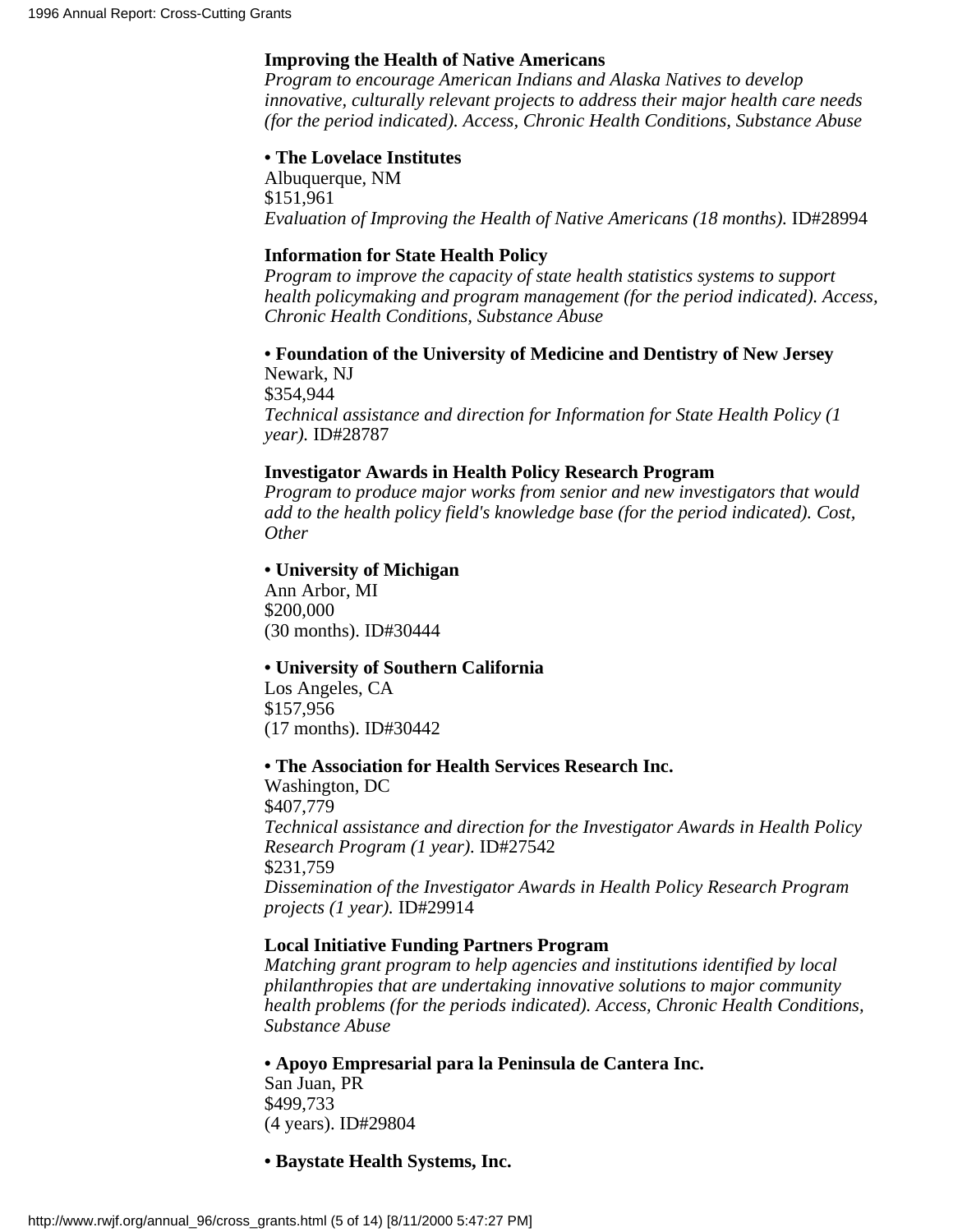Springfield, MA \$50,000 (1 year). ID#29805

#### **• Chicago Health Connection**

Chicago, IL \$327,410 (4 years). ID#29806

#### **• Erie County, Erie County Medical Center**

Buffalo, NY \$153,740 (3 years). ID#29808

#### **• I.M. Sulzbacher Center for the Homeless, Inc.**

Jacksonville, FL \$456,000 (3 years). ID#29809

#### **• Indiana University School of Medicine**

Indianapolis, IN \$122,958 (3 years). ID#29812 \$350,000 (4 years). ID#29811

#### **• The Johns Hopkins University School of Medicine**

Baltimore, MD \$480,000 (4 years). ID#29813

#### **• Kahuku Hospital**

Kahuku, HI \$194,273 (3 years). ID#29814

#### **• Maricopa Health System Outreach Training Research and Patient Welfare Foundation**

Phoenix, AZ \$75,500 (1 year). ID#29815

#### **• Morrison Center**

Portland, OR \$480,000 (4 years). ID#29816

#### **• New River Health Association, Inc.**

Scarbro, WV \$350,000 (3 years). ID#29822

#### **• City of Santa Fe**

Santa Fe, NM \$350,000 (4 years). ID#29820

#### **• Texas Tech University Health Sciences Center School of Medicine**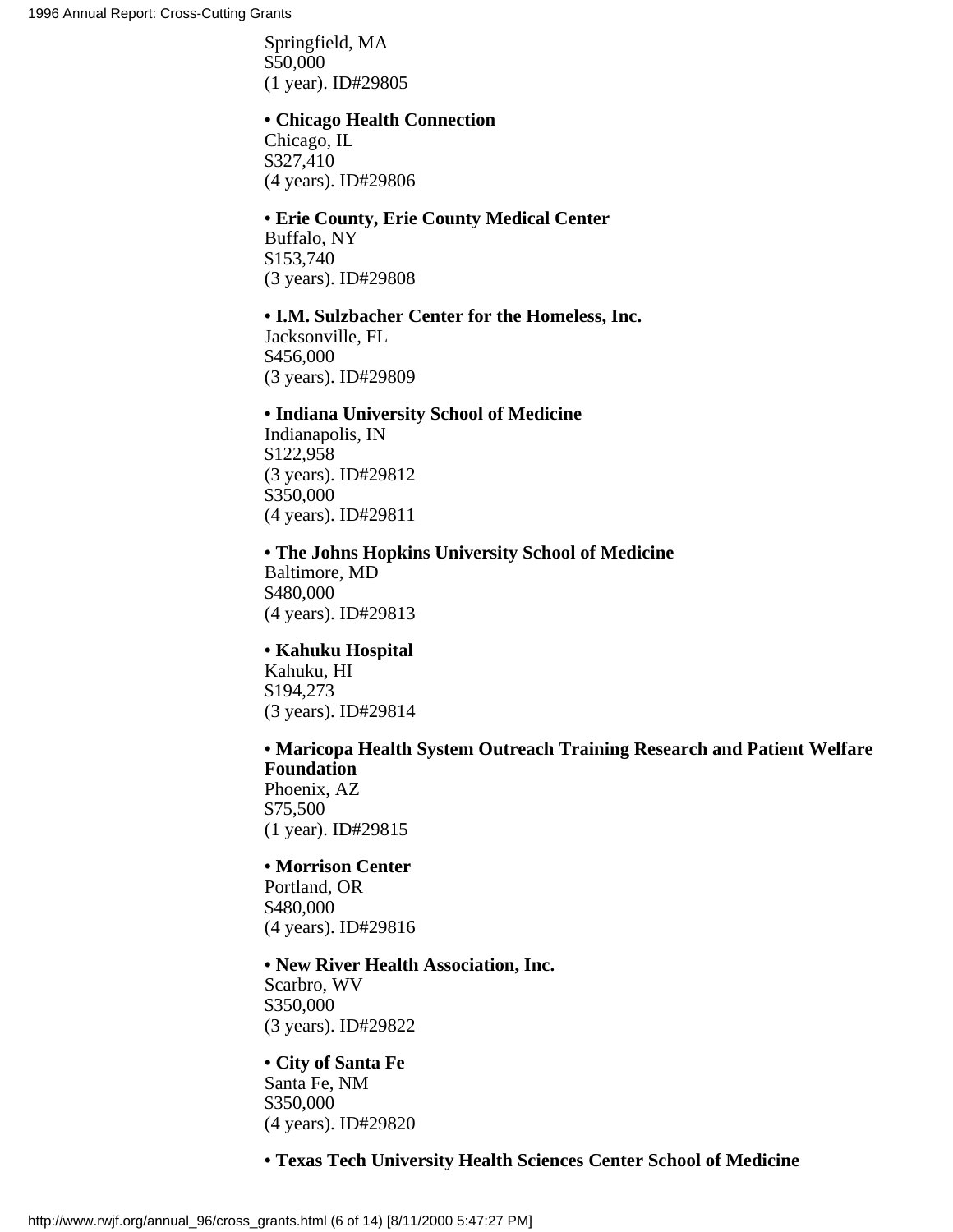Lubbock, TX \$479,583 (3 years). ID#29821

#### **• Visiting Nurse Association of the Capital Region, Inc.**

Troy, NY \$149,150 (3 years). ID#29807

#### **• Wilmington Health Access for Teens, Inc.**

Wilmington, NC \$455,374 (3 years). ID#29819

#### **• Health Research and Educational Trust of**

New Jersey Princeton, NJ \$449,763 *Technical assistance and direction for the Local Initiative Funding Partners Program (1 year).* ID#27961

#### **Medical Pathfinders Inc.**

Anchorage, AK \$498,640 *Development of a computerized patient support network for people with chronic illnesses (for 3 years).* ID#28675 *Access, Chronic Health Conditions*

#### **Medicare Beneficiaries Defense Fund Inc.**

New York, NY \$76,101 *Consumer information service for Medicare beneficiaries (for 9 months).* ID#27253 *Access, Chronic Health Conditions, Cost*

#### **University of Michigan Institute for Social Research**

Ann Arbor, MI \$196,660 *Archiving of Foundation-supported data collections (for 2 years).* ID#27796 *Access, Chronic Health Conditions, Substance Abuse, Cost, Other*

### **National Association of County and City Health Officials**

Washington, DC \$37,000 *Strategic planning retreat for the National Association of County and City Health Officials (for 10 months).* ID#28940 *Access, Chronic Health Conditions, Substance Abuse, Cost, Other*

#### **National Association of Health Data Organizations**

Falls Church, VA \$49,850 *Electronic Health Information Resource Center (for 9 months).* ID#28466 *Access, Chronic Health Conditions, Substance Abuse, Cost*

#### **National Conference of State Legislatures** Washington, DC

\$311,307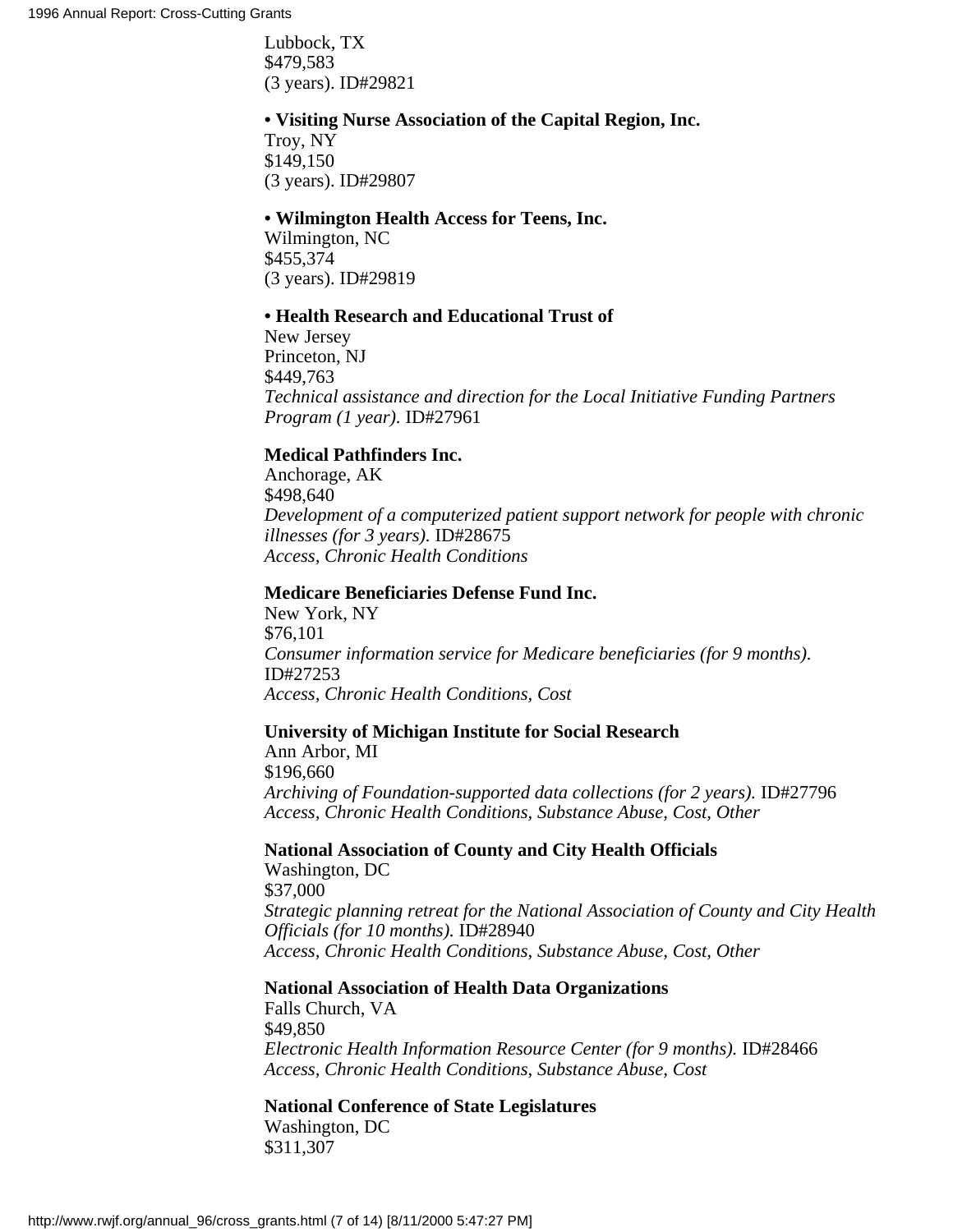*Expanded information program for state health policy (for 7 months).* ID#30342 *Access, Chronic Health Conditions, Substance Abuse, Cost, Other*

#### **National Public Radio, Inc.**

Washington, DC \$1,779,977 *Reporting on health care policy issues (for 3 years).* ID#19315 *Access, Chronic Health Conditions, Substance Abuse, Cost*

#### **New England Medical Center Hospitals, Inc.**

Boston, MA \$37,517 *Child health services research consortium-planning meeting (for 3 months).* ID#28464 *Access, Chronic Health Conditions*

#### **New Jersey Health Initiatives**

*Phase III of New Jersey Health Services Development Program. Program to support projects that develop new approaches to resolving the state's health care needs, focusing on the Foundation's goal areas (for the periods indicated). Access, Chronic Health Conditions, Substance Abuse, Other*

#### **• Alzheimer's Disease and Related Disorders Association, Inc., Northern New Jersey Chapter**

Parsippany, NJ \$217,202 (2 years). ID#29374

#### **• Catholic Charities**

East Brunswick, NJ \$240,000 (3 years). ID#30432

#### **• Children's Specialized Hospital Foundation Inc.**

Mountainside, NJ \$230,000 (3 years). ID#30433

#### **• The Cooper Health System**

Camden, NJ \$249,996 (3 years). ID#29375

#### **• Enable Inc.**

Princeton, NJ \$150,032 (3 years). ID#29376

**• Holy Name of Camden/Jesuit Urban Service Team, Inc.** Camden, NJ \$80,604 (3 years). ID#29377

#### **• Matheny School and Hospital Inc.**

Peapack, NJ \$50,000 (1 year). ID#29378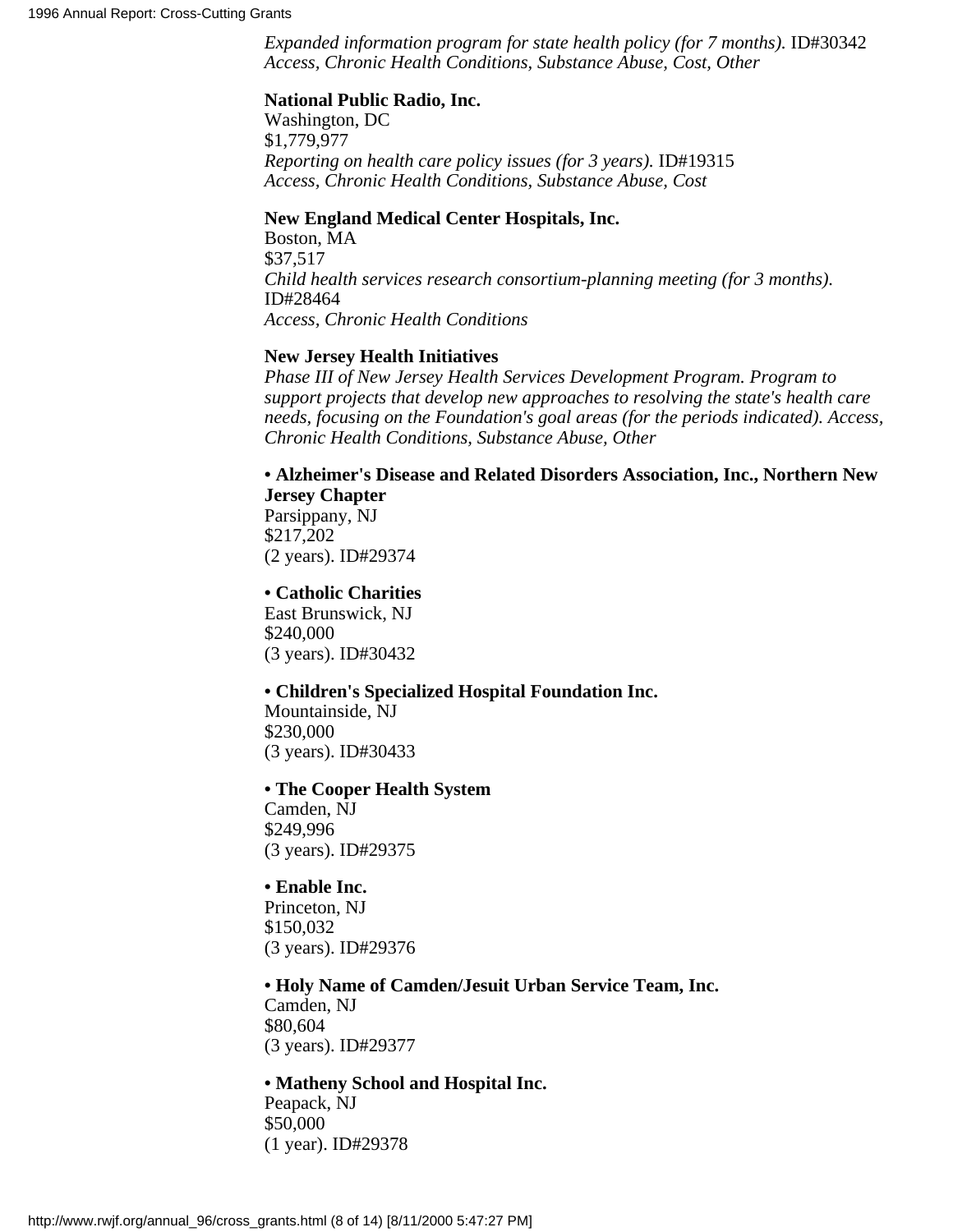#### **• State of New Jersey Department of Education**

Trenton, NJ \$235,000 (3 years). ID#30435

#### **• Samaritan Hospice**

Moorestown, NJ \$230,078 (3 years). ID#29379

#### **• Seton Hall University**

South Orange, NJ \$235,000 (2 years). ID#30434

#### **• Stageworks Touring Company**

Glassboro, NJ \$58,000 (33 months). ID#30437

#### **• Unified Vailsburg Services**

Newark, NJ \$100,000 (2 years). ID#30436

#### **• Health Research and Educational Trust of**

New Jersey Princeton, NJ \$270,150 *Technical assistance and direction for New Jersey Health Initiatives (1 year).* ID#28029

#### **New Jersey Primary Care Association Inc.**

Princeton, NJ \$50,000 *Planning for a membership-wide approach to managed care (for 6 months).* ID#29879 *Access, Cost*

#### **University of North Carolina at Chapel Hill**

Chapel Hill, NC \$199,880 *Initial dissemination of the results from the National Longitudinal Study of Adolescent Health (for 8 months).* ID#29632 *Access, Chronic Health Conditions, Substance Abuse*

#### **Oregon Health Sciences University**

Portland, OR \$49,684 *Supplement to the evaluation of the Healthwise Communities Project (for 1 year).* ID#29783 *Access, Chronic Health Conditions*

#### **Partnership for Prevention**

Washington, DC \$50,000 *Assessing insurance coverage of preventive services by private employers (for 15 months).* ID#29975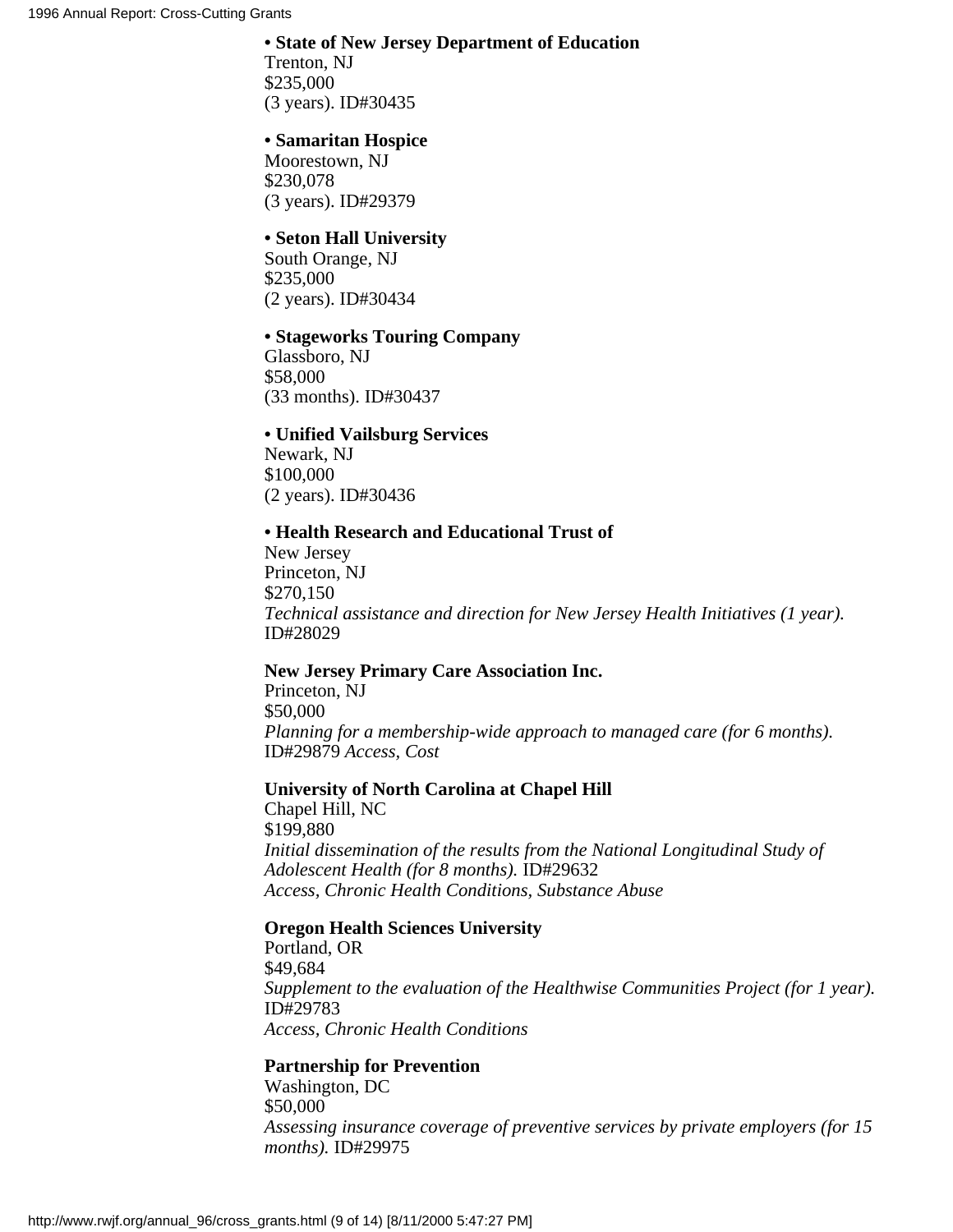*Access, Cost*

#### **University of Pennsylvania Health System** Philadelphia, PA

\$75,000 *Planning for the West Philadelphia Prevention of Blindness project (for 1 year).* ID#28437 *Access, Chronic Health Conditions*

#### **University of Pennsylvania School of Arts and Sciences**

Philadelphia, PA \$159,025 *Assessment of Philadelphia's school-based AIDS prevention program (for 15 months).* ID#30162 *Access, Chronic Health Conditions*

#### **University of Pittsburgh Graduate School of Public and International Affairs** Pittsburgh, PA

\$49,866 *Conference on changes in health care politics, policy, and markets in the nation, states, and communities (for 27 months).* ID#27482 *Access, Cost*

#### **Public/Private Ventures**

Philadelphia, PA \$30,733 *Report on youth crime, delinquency, and substance abuse (for 3 months).* ID#30696 *Substance Abuse, Other*

#### **The Research Foundation of State University of New York**

Albany, NY \$110,676 *Conference to assess the impact of budget cuts and structural changes in Medicaid (for 11 months).* ID#26917 *Access, Chronic Health Conditions, Cost*

#### **State Initiatives in Health Care Reform**

*Program to help states plan and develop insurance market reforms, Medicaid reforms, and other significant health care financing and delivery changes (for the periods indicated). Access, Cost*

#### **• Alpha Center for Health Planning, Inc.**

Washington, DC \$2,953,729 *Technical assistance and direction under the State Initiatives in Health Care Reform program (3 years).* ID#22463

#### **• National Governors' Association Center for**

Policy Research Washington, DC \$468,214 *Technical assistance to grantees under the State Initiatives in Health Care Reform program (2 years).* ID#24672

#### **Strengthening The Safety Net: The Medicaid Managed Care Program** *Program to work with states and managed care providers to improve access and*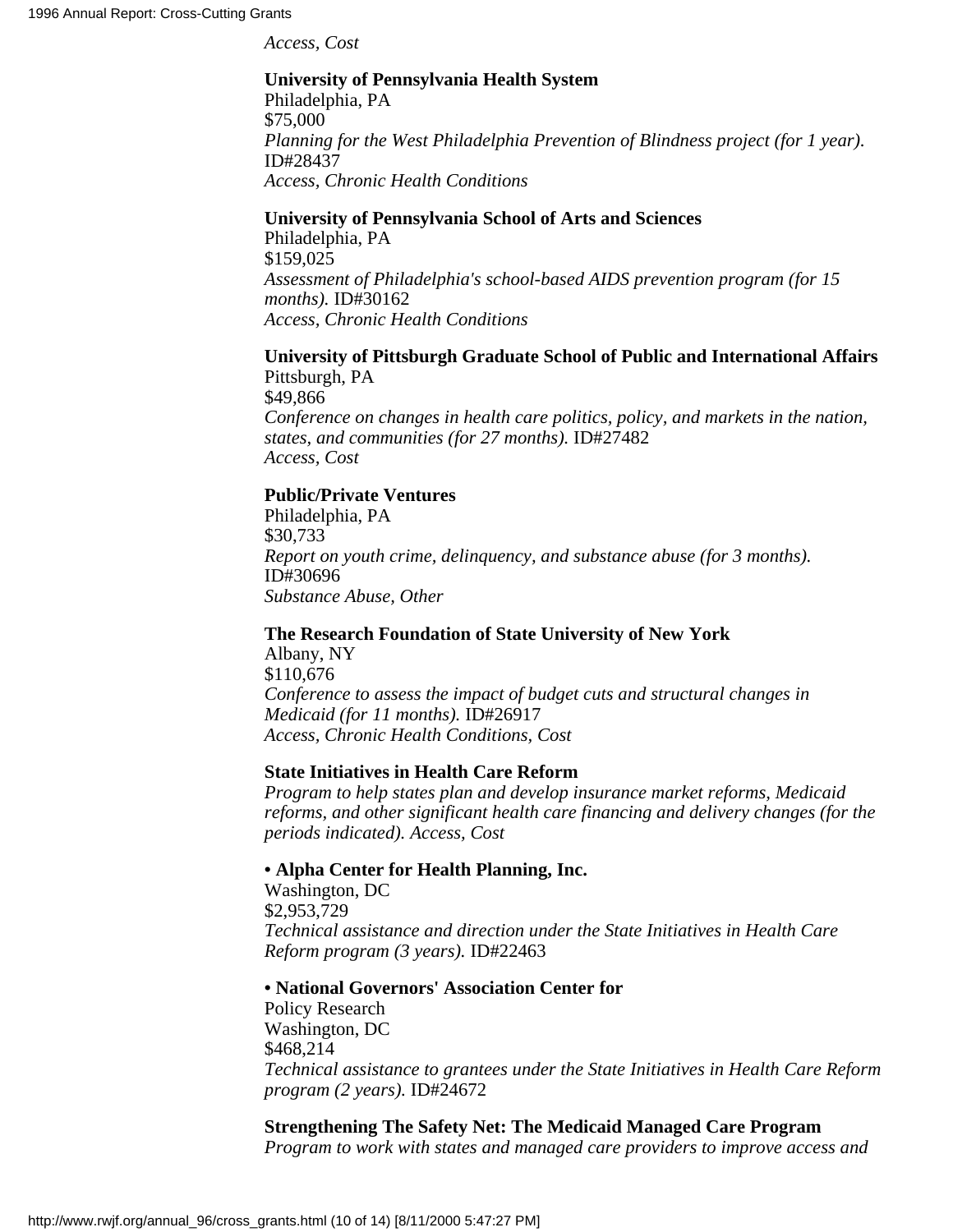*care for vulnerable populations covered under Medicaid managed care (for the periods indicated). Access, Chronic Health Conditions*

#### **• State of Colorado Department of Health Care Policy and Financing**

Denver, CO \$142,998 (1 year). ID#30750

#### **• Health Partners of Philadelphia, Inc.**

Philadelphia, PA \$164,201 (1 year). ID#30751

#### **• State of Minnesota Department of Human Services**

St. Paul, MN \$500,000 (18 months). ID#30752

#### **• Tennessee Opportunity Programs Inc.**

Smyrna, TN \$175,000 (18 months). ID#30753

#### **• Commonwealth of Virginia Department of Medical Assistance Services**

Richmond, VA \$194,955 (9 months). ID#30754

#### **The Technical Assistance Collaborative, Inc.**

Boston, MA \$19,020 *Technical assistance manual for RWJF national program offices (for 5 months).* ID#30685 *Access, Chronic Health Conditions, Substance Abuse, Cost*

#### **University of Texas at Austin, Lyndon B. Johnson School of Public Affairs** Austin, TX

\$27,250 *Symposium to mark the 30th anniversary of Medicare (for 7 months).* ID#28829 *Access, Chronic Health Conditions*

#### **The Tides Center**

San Francisco, CA \$8,000 *Dissemination of information on extending health insurance coverage to uninsured children (for 6 months).* ID#28307 *Access, Cost*

#### **Treatment Research Institute Inc.**

Philadelphia, PA \$47,195 *Review of research progress and needs on behavioral health care and managed care (for 6 months).* ID#29691 *Chronic Health Conditions, Substance Abuse*

**University of Wisconsin-Madison Medical School** Madison, WI \$421,957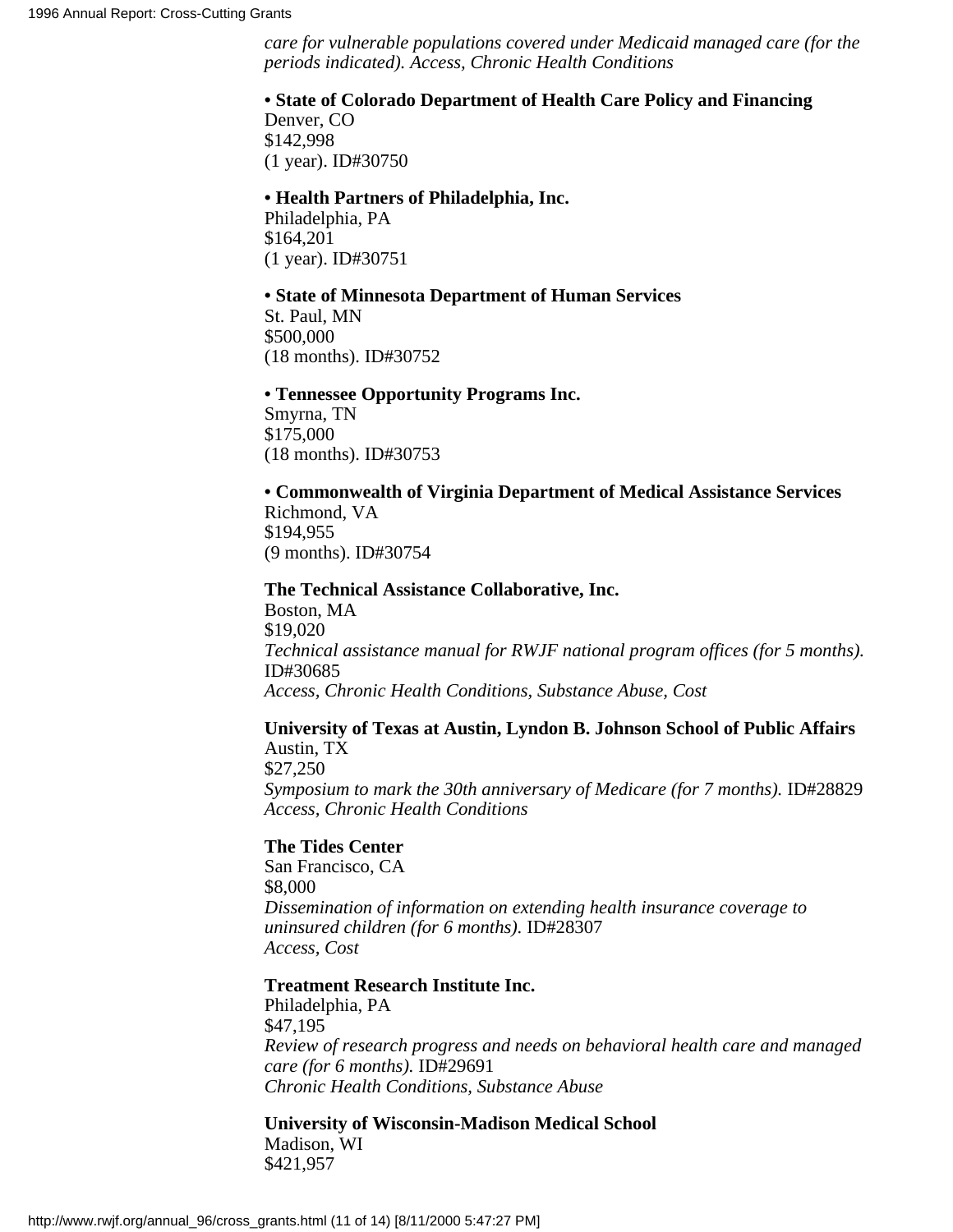*Cost-benefit study of a brief intervention treatment for problem drinkers in a primary care setting (for 3 years).* ID#27204 *Substance Abuse, Cost*

#### **Contracts**

#### **The Center for Health and Social Policy**

Pelham, NY \$318,411 *Information-gathering, analysis, documentation, and reporting on health-related topics (for 1 year).* ID#29974 *Access, Chronic Health Conditions, Substance Abuse*

#### **Communications Projects**

Multiple Contractors \$73,000 *Pilot project to improve end-of-grant reports (for 2 months).* ID#30213 *Access, Chronic Health Conditions, Substance Abuse* \$50,000 *Technical assistance for RWJF in establishing a World Wide Web site (for 8 months).* ID#28245 *Access, Chronic Health Conditions, Substance Abuse, Cost* \$15,969 *Assistance with preparation of report on information technology (for 6 months).* ID#29194 *Access, Chronic Health Conditions, Substance Abuse, Cost* \$8,000 *Development of an initiative for local public radio programming and outreach (for 6 months).* ID#29712 *Access, Chronic Health Conditions, Substance Abuse, Cost* \$300,000 *Continued development and marketing of the RWJF World Wide Web site (for 1 year).* ID#29752 *Access, Chronic Health Conditions, Substance Abuse, Cost* \$37,640 *Communications Workshop for RWJF National Program Staff (for 1 year).* ID#30201 *Access, Chronic Health Conditions, Substance Abuse, Cost* \$135,500 *Dissemination of the Dartmouth Atlas of Health Care in the United States (for 1 year).* ID#29152 *Access, Cost*

#### **DesignWrite, Incorporated**

Princeton, NJ \$41,000 *Timeline of the Foundation's major programs (for 6 months).* ID#30484 *Access, Chronic Health Conditions, Substance Abuse, Cost*

#### **Dianne C. Barker**

Topanga, CA \$48,316 *Technical assistance to the Foundation on public-health-related initiatives and evaluations (for 5 months).* ID#30195 *Access, Substance Abuse*

#### **Health Tracking**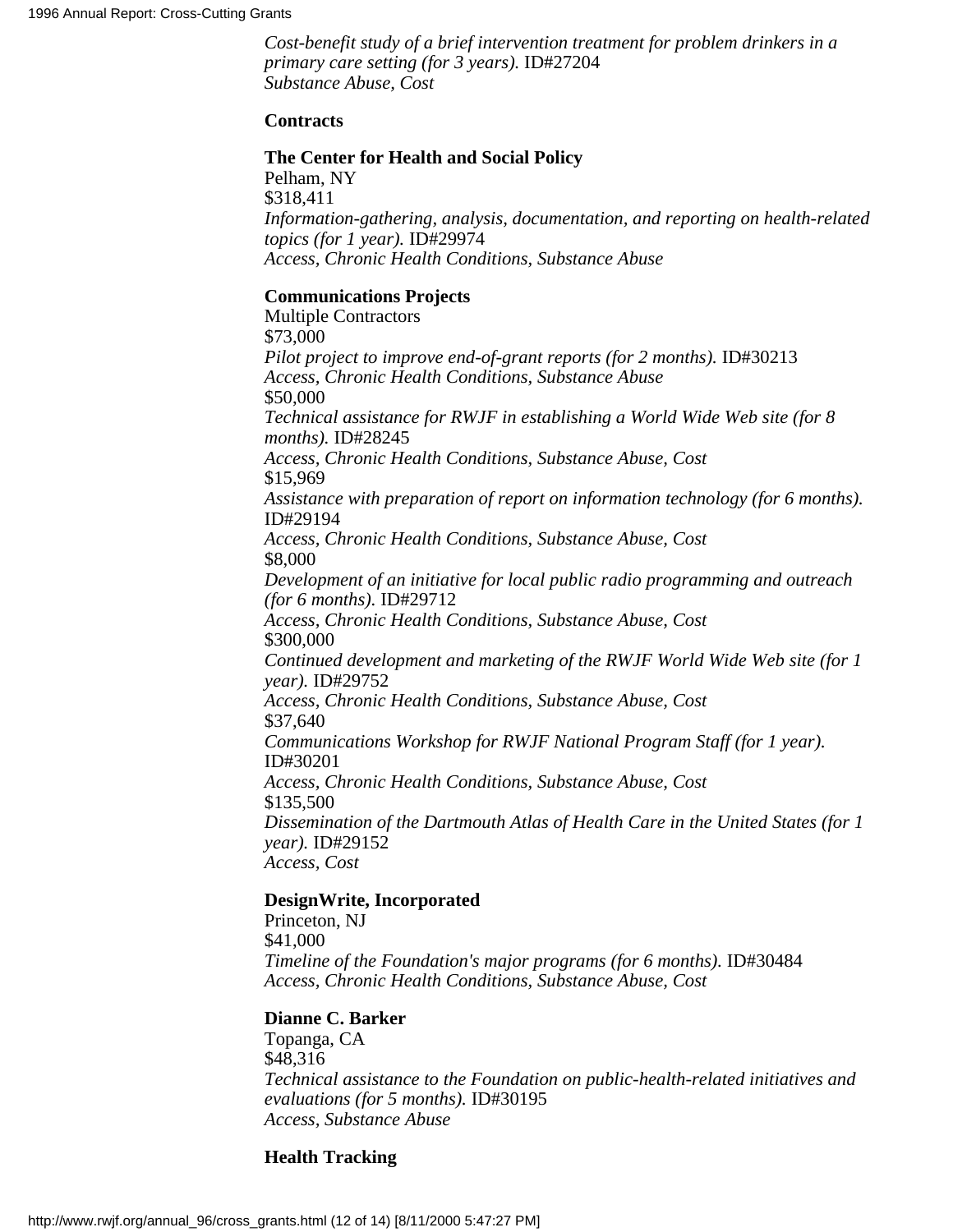*Program to monitor over the next five years the changes within the health care system and how these changes affect people (for the periods indicated). Access, Chronic Health Conditions, Cost*

#### **• Center for Studying Health System Change**

Washington, DC \$17,860,150 (2 years). ID#28796 \$1,567,409 (19 months). ID#29916

#### **• Communications Projects**

Multiple Contractors \$208,350 *Health Tracking communications activities (5 months).* ID#29187 \$280,000 *Project to educate the media about local marketplace reform of the health care system (4 months).* ID#29085

#### **• Research Triangle Institute**

Research Triangle Park, NC \$2,600,062 *1996 Employer Health Insurance Survey (1 year).* ID#29533

#### **The Lewin Group, Inc.**

Fairfax, VA \$47,900 *Assessment of RWJF's Community Health in Focus program (for 6 months).* ID#29487 *Access, Chronic Health Conditions, Substance Abuse, Cost*

#### **Louis Harris & Associates, Inc.**

New York, NY \$75,021 *Survey on information sources for staffs of Washington policymakers (for 3 months).* ID#29687 *Access, Chronic Health Conditions, Substance Abuse, Cost*

#### **Sheehan Associates, Inc.**

Washington, DC \$50,000 *Media Training for RWJF Staff and Grantees (for 2 years).* ID#30097 *Access, Chronic Health Conditions, Substance Abuse, Cost*

#### **Simon & Schuster**

New York, NY \$65,840 *Supplement to funds for distribution of On Doctoring (for 31 months).* ID#29982 *Access, Chronic Health Conditions, Substance Abuse, Cost, Other*

#### **State Initiatives in Health Care Reform**

*Program to help states plan and develop insurance market reforms, Medicaid reforms, and other significant health care financing and delivery changes (for the period indicated). Access, Cost*

**• Mathematica Policy** Research, Inc.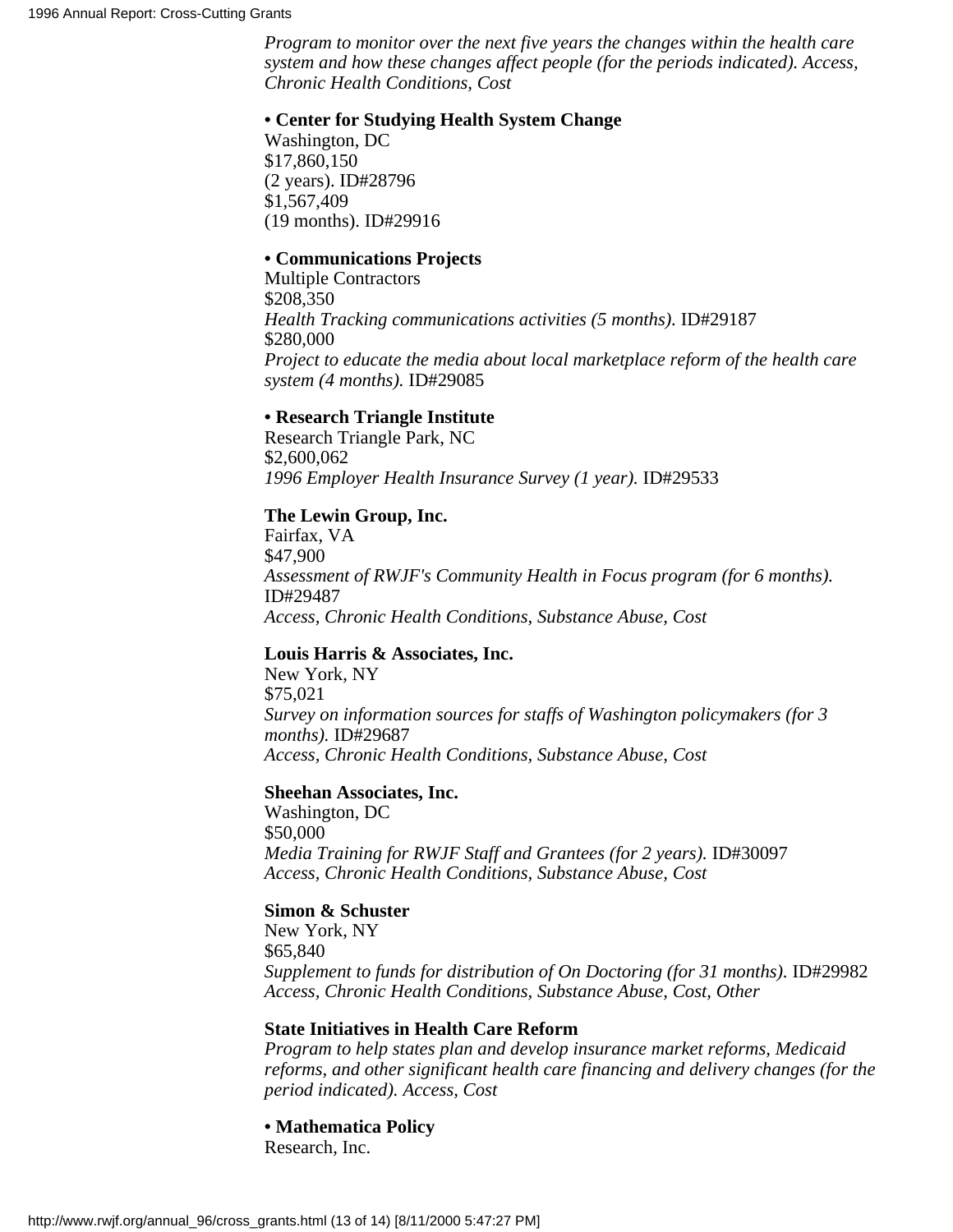Princeton, NJ \$259,912 *State Initiatives in Health Care Reform survey of families in Washington State (7 months).* ID#30167

#### **Video News International**

Philadelphia, PA \$37,128 *Production of a video on health care in Miami (for 2 months).* ID#29064 *Access, Chronic Health Conditions, Substance Abuse, Cost*

| <b>Annual Report Page</b> | Access | Chronic<br>Health           | Substance<br>Abuse<br>Grants | Cost<br>Containment<br>Grants | Cross-<br>Cutting<br>Grants | <b>Other</b><br>Programs<br>Grants |
|---------------------------|--------|-----------------------------|------------------------------|-------------------------------|-----------------------------|------------------------------------|
| <b>RWJF Home</b>          | Grants | <b>Conditions</b><br>Grants |                              |                               |                             |                                    |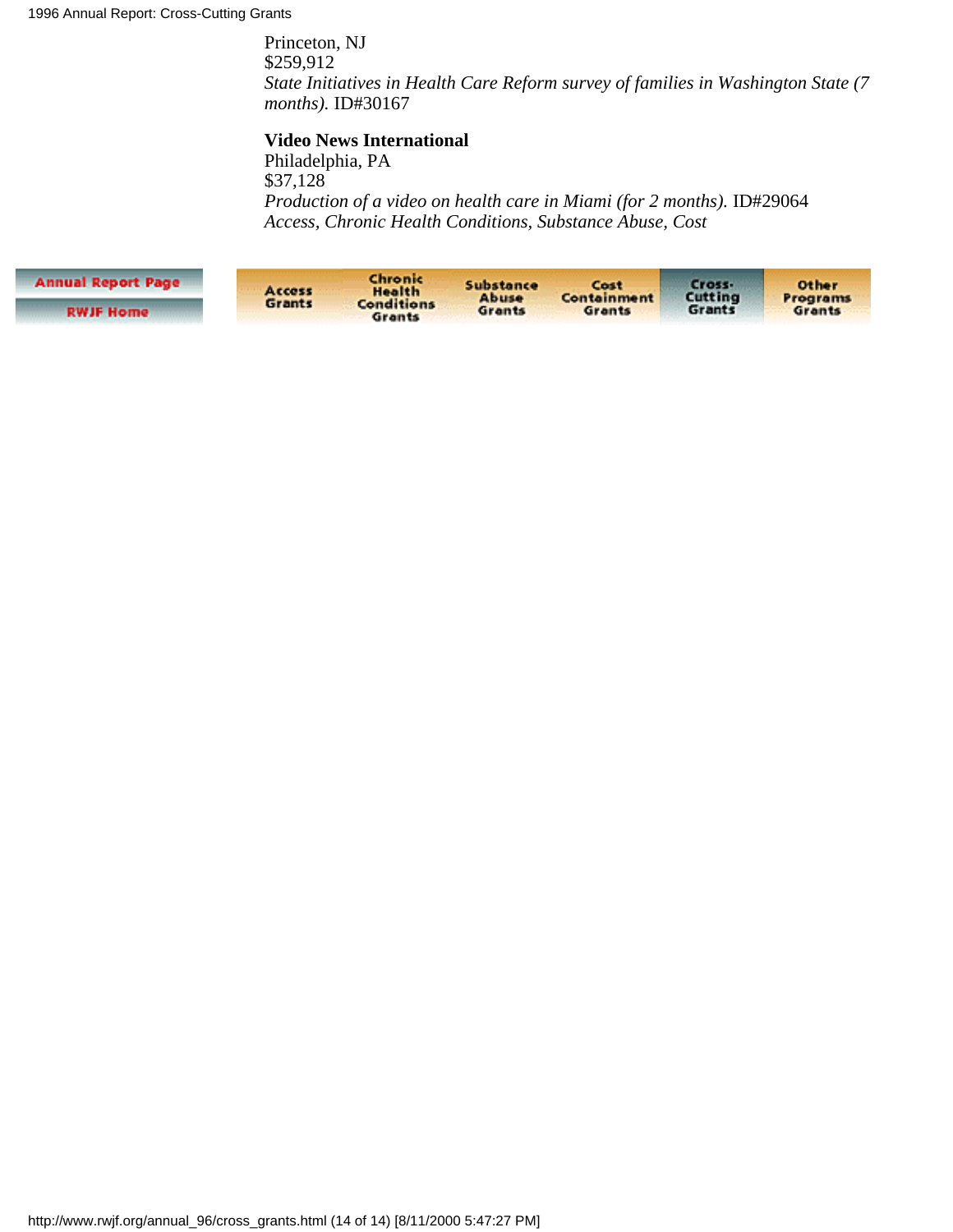### 1996 Grants and Contracts Authorized in the year ended December 31, 1996.

### Other Programs

#### Projects addressing purposes outside the Foundation's goal areas.

#### **Grants**

#### **Academy of Medicine of New Jersey**

Princeton Junction, NJ \$10,186 *Continuing physician education program on domestic violence (for 1 year).* ID#29479

#### **American Academy of Pediatrics, Inc.**

Elk Grove Village, IL \$124,929 *Development of a training network to prevent firearm injuries among children (for 2 years).* ID#28762

#### **American Association for the Advancement of Science**

Washington, DC \$50,000 *Conference on key issues relating to errors that occur in health care organizations (for 1 year).* ID#29013

#### **American Nurses Foundation Inc.**

Kansas City, MO \$50,000 *Establishment of the National Coalition for Health Professional Education in Genetics (for 8 months).* ID#30764

#### **Annenberg Center for Health Sciences at Eisenhower**

Rancho Mirage, CA \$42,960 *Support for the second annual Consumer Health Infomatics Conference (for 2 months).* ID#28943

#### **The Arnold Gold Foundation**

Englewood, NJ \$50,000 *Assistance for medical schools in establishing "White Coat" ceremonies for entering students (for 10 months).* ID#28556

#### **Aspira Inc. of Puerto Rico**

Rio Piedras, PR \$237,533 *Emergency assistance for the victims of Hurricane Hortense in Puerto Rico (for 6 months).* ID#30605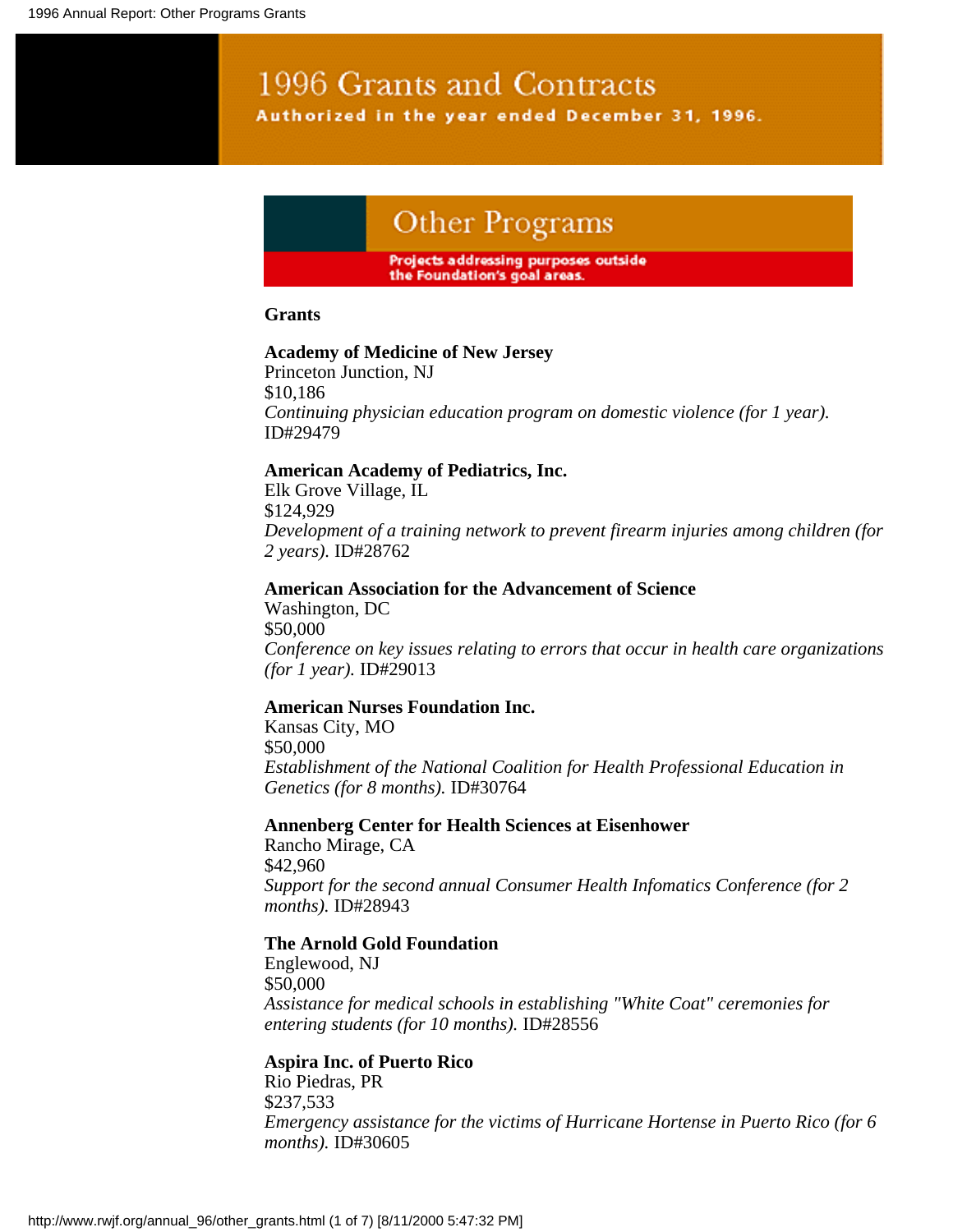#### **Association of Academic Health Centers, Inc.**

Washington, DC \$200,000 *Study of the organizational structures of academic health centers (for 1 year).* ID#29330

#### **Association of State and Territorial Directors of Health Promotion and Public Health Education**

Boise, ID \$5,000 *National conference on the economic issues of health education and promotion (for 1 month).* ID#29166

#### **California Public Health Foundation**

Berkeley, CA \$42,120 *Forum on leadership training for the public health work force (for 3 months).* ID#30456

#### **Cenacle Retreat House**

Highland Park, NJ \$45,398 *Facility repairs and renovations (for 1 year).* ID#28428

#### **Columbia University School of Nursing**

New York, NY \$30,109 *Meeting on the need to prepare public health nurses for changes in public health systems (for 4 months).* ID#28690

#### **Council on Foundations, Inc.**

Washington, DC \$38,000 *Identification and development of message to effectively convey the contributions of philanthropy to the public good (for 4 months).* ID#29465

#### **Delaware & Raritan Greenway Inc.**

Princeton, NJ \$50,000 *Contribution to the preservation of open land in the Princeton area (for 1 year).* ID#30716

#### **The Easter Seal Society of New Jersey, Inc., Raritan Valley Workshop**

New Brunswick, NJ \$100,000 *Improvement of facilities and grounds of Raritan Valley Workshop (for 1 year).* ID#28880

#### **Foundation of the University of Medicine and Dentistry of New Jersey**

Newark, NJ \$2,000,000 *Endowment of the Richard C. Reynolds Chair in Internal Medicine (for 3 months).* ID#30164

#### **George Washington University Medical Center** Washington, DC

\$196,823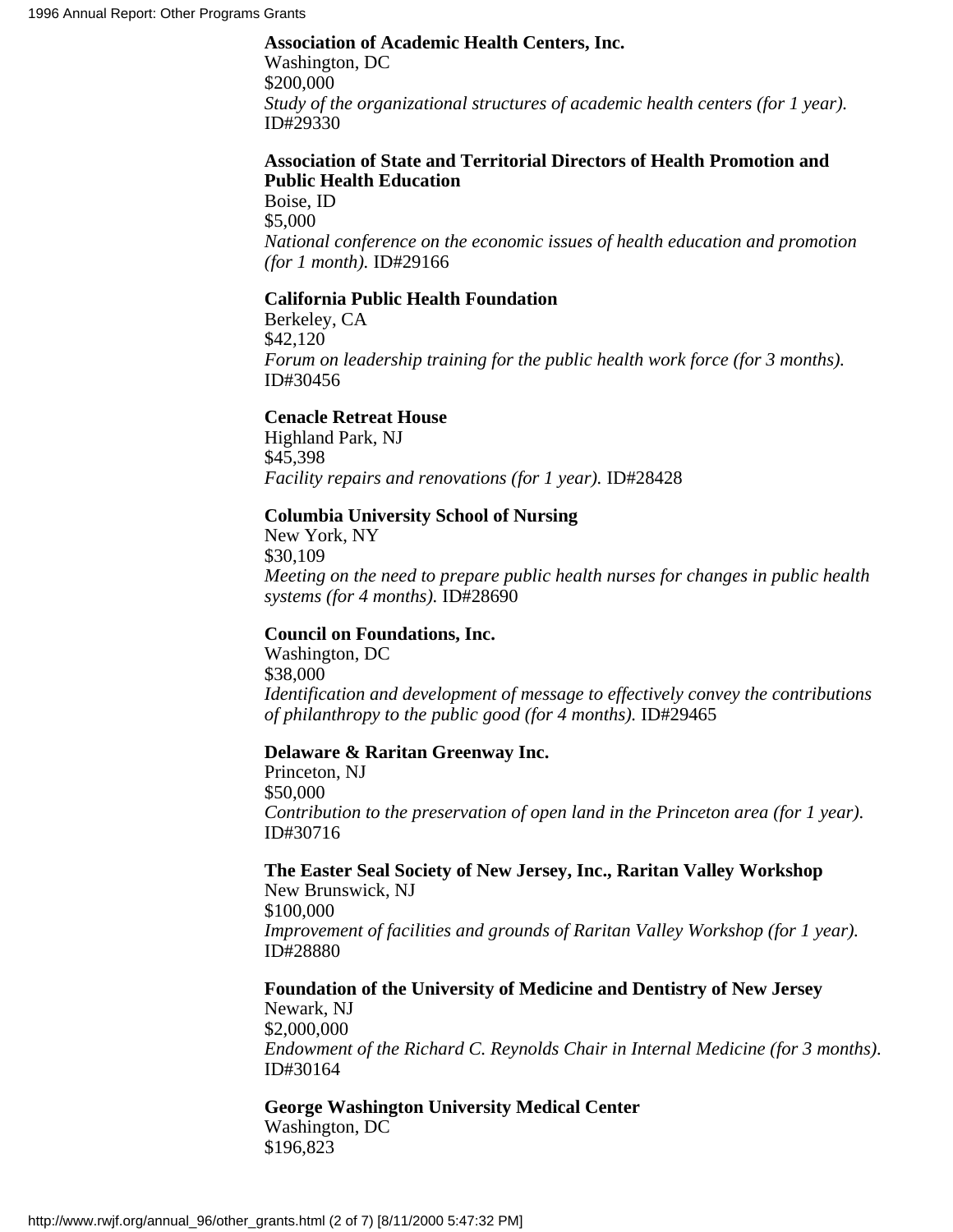*Health policy and program information activities (for 2 years).* **ID#27373** 

#### **Harvard Law School**

Cambridge, MA \$50,000 *Case studies of cities' approaches to reduce youth violence (for 6 months).* ID#28959 \$230,000 *Research to develop policy models aimed at assuring that children grow up in nurturing homes (for 2 years).* ID#29782

#### **Health Services Research Foundation of Northern California, Inc.**

Pleasanton, CA \$50,000 *Survey of research initiatives within health systems (for 1 year).* ID#26941

#### **Hospital Research and Educational Trust**

Chicago, IL \$21,800 *Public-private sector forum to foster collaboration to improve community health (for 7 months).* ID#29435

#### **Independent Sector**

Washington, DC \$500,000 *General support to strengthen the effectiveness of the nation's private, nonprofit charitable institutions (for 3 years).* ID#29506

#### **Institute for the Arts of Democracy**

Brattleboro, VT \$351,228 *Expansion of a news service on civic engagement (for 2 years).* ID#30234

#### **Judge Baker Children's Center**

Boston, MA \$50,000 *Development of a pilot children's television series promoting healthy behavior (for 1 year).* ID#29486

#### **Middlesex County Recreation Council (John E. Toolan Kiddie Keep Well Camp)** Edison, NJ \$258,050

*Camping program for health-impaired children (for 1 year).* ID#27432

#### **University of Minnesota-Duluth School of Medicine**

Duluth, MN \$38,276 *Reassessing the medical sociology's potential to understand current health policy issues (for 1 year).* ID#28843

#### **National Academy of Sciences**

Washington, DC \$35,000 *Preparation of guides for advising undergraduate and graduate science and*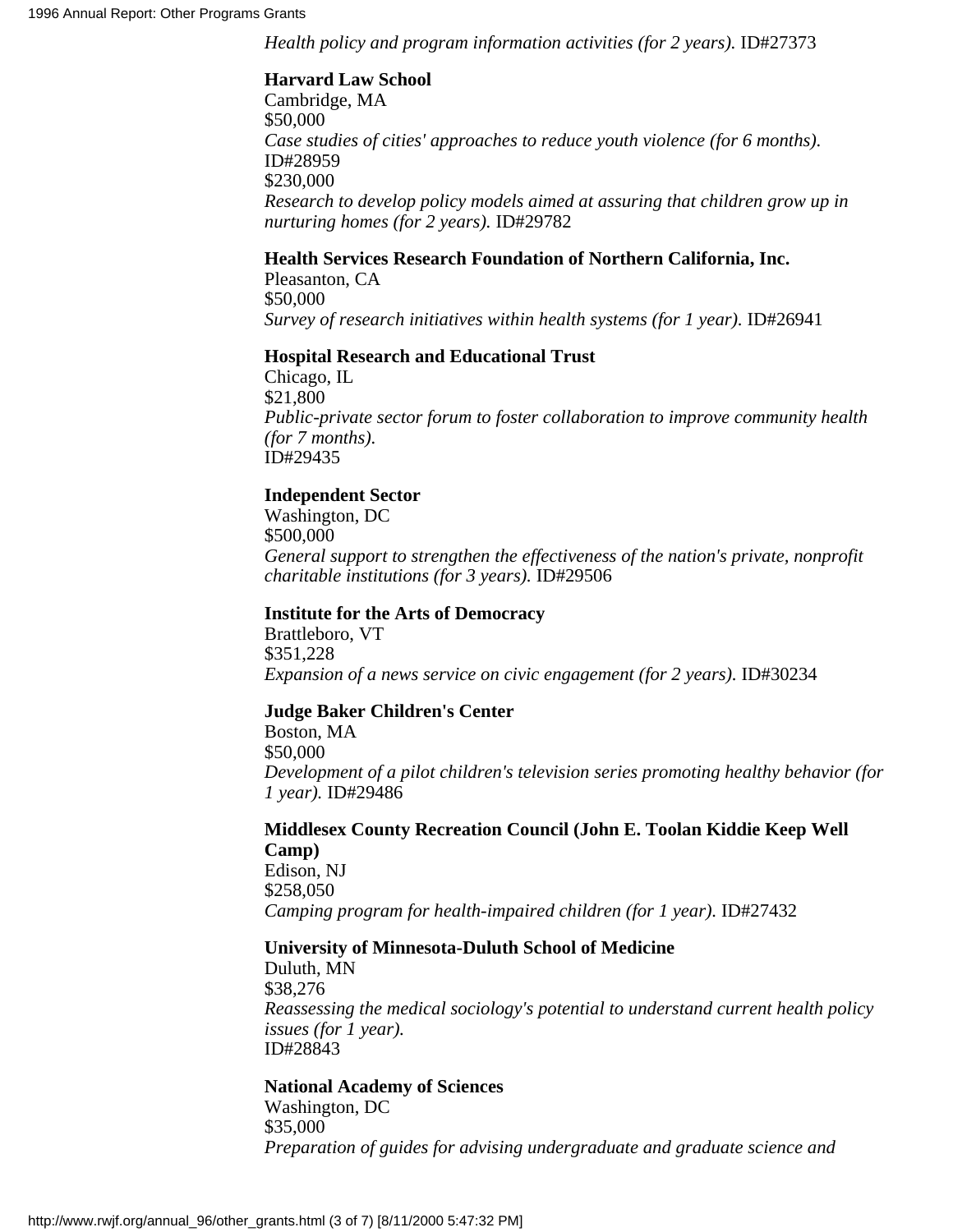*engineering students (for 6 months).* ID#29908 \$125,000 *Study of the health and safety implications of child labor (for 1 year).* ID#30461

#### **National Academy of Sciences-Institute of Medicine**

Washington, DC \$425,000 *Study of injuries in the U.S. and the response of public and private agencies (for 18 months).* ID#30188 \$450,000 *Health and Behavior: research, practice, and policy (for 2 years).* **ID#30324** 

#### **National Center for Lead-Safe Housing Inc.**

Columbia, MD \$498,893 *State and local strategies in lead poisoning prevention (for 2 years).* **ID#27964** 

#### **National Council of the Churches of Christ in the U.S.A.**

New York, NY \$250,000 *Support for the Burned Churches Fund (for 3 months).* ID#30121

#### **New Brunswick Cultural Center**

New Brunswick, NJ \$50,000 *Support of 1996-97 performance and educational programs (for 1 year).* ID#30106

#### **New Brunswick Development Corporation**

New Brunswick, NJ \$100,000 *Revitalization program for the City of New Brunswick, New Jersey (for 1 year).* ID#28242

#### **New Brunswick Tomorrow**

New Brunswick, NJ \$350,000 *City-wide program to strengthen human services and resources (for 1 year).* ID#26936

#### **New Jersey HealthDecisions, Inc.**

Princeton, NJ \$250,000 *Helping New Jersey residents engage in the health care policy process (for 27 months).* ID#27383

#### **University of New Mexico Health Sciences Center**

Albuquerque, NM \$49,594 *Implementation of a community dispute resolution program (for 1 year).* ID#28412

#### **The New York Academy of Medicine**

New York, NY \$499,944 *Defining and measuring community benefit in managed health care (for 2 years).*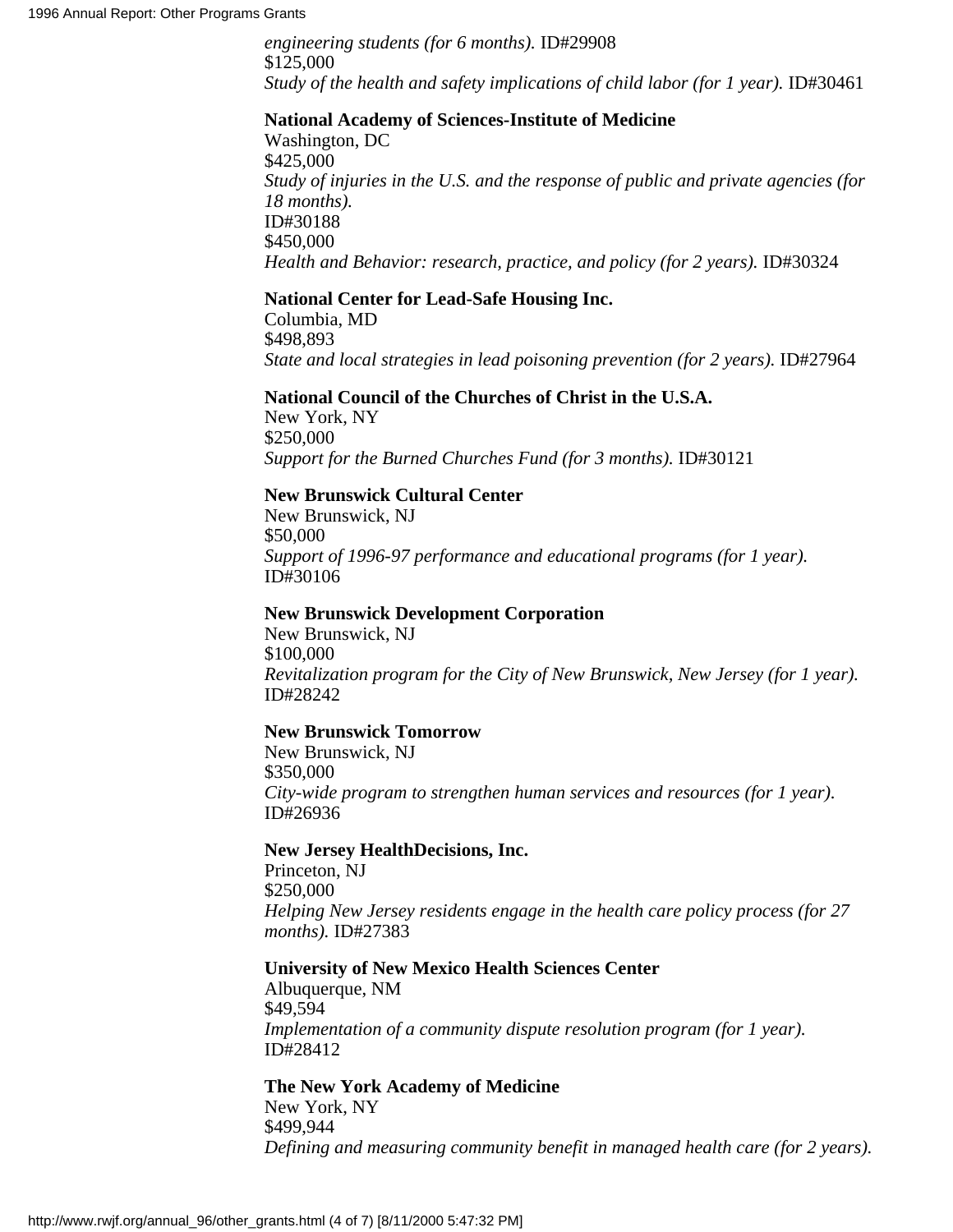ID#28634

#### **Occupational Physicians Scholarship Fund**

Arlington Heights, IL \$50,000 *Scholarships for occupational and environmental medicine residents (for 2 years).* ID#28559

#### **Old Disease, New Challenge: Tuberculosis in the 1990s**

*Program to stimulate effective collaborations between state and local health departments and other public and private agencies serving people at risk of tuberculosis exposure and infection to develop and test new approaches to the problem of tuberculosis (for the period indicated).*

#### **• University of California,**

San Francisco, School of Medicine San Francisco, CA \$298,002 *Technical assistance and direction for Old Disease, New Challenge: Tuberculosis in the 1990s (1 year).* ID#27228

#### **University of Pennsylvania, The Annenberg School for Communication**

Philadelphia, PA \$440,011 *Improving educational television opportunities for children (for 1 year).* ID#30349

#### **Township of Plainsboro**

Plainsboro, NJ \$11,200 *Expanded information technology capabilities (for 5 months).* ID#29021

#### **Plainsboro Volunteer Fire Company No. 1, Inc.**

Plainsboro, NJ \$55,000 *Equipment for the volunteer fire company (for 6 months).* ID#28692

#### **Preparing Physicians for the Future: A Program in Medical Education**

*Program to demonstrate that medical schools can substantially change the basic science and clinical education of medical students (for the period indicated).*

#### **• University of New Mexico School of Medicine**

Albuquerque, NM \$21,800 *Academic Medicine supplement on the experiences of grantees in Preparing Physicians for the Future program (1 year).* ID#29874

#### **Research America**

Alexandria, VA \$25,000 *Campaign to increase public understanding and support for medical research (for 1 year).* ID#30107

#### **St. Vincent de Paul Societies**

Metuchen, NJ \$90,550 *Annual support of program for the indigent (for 1 year).* ID#28788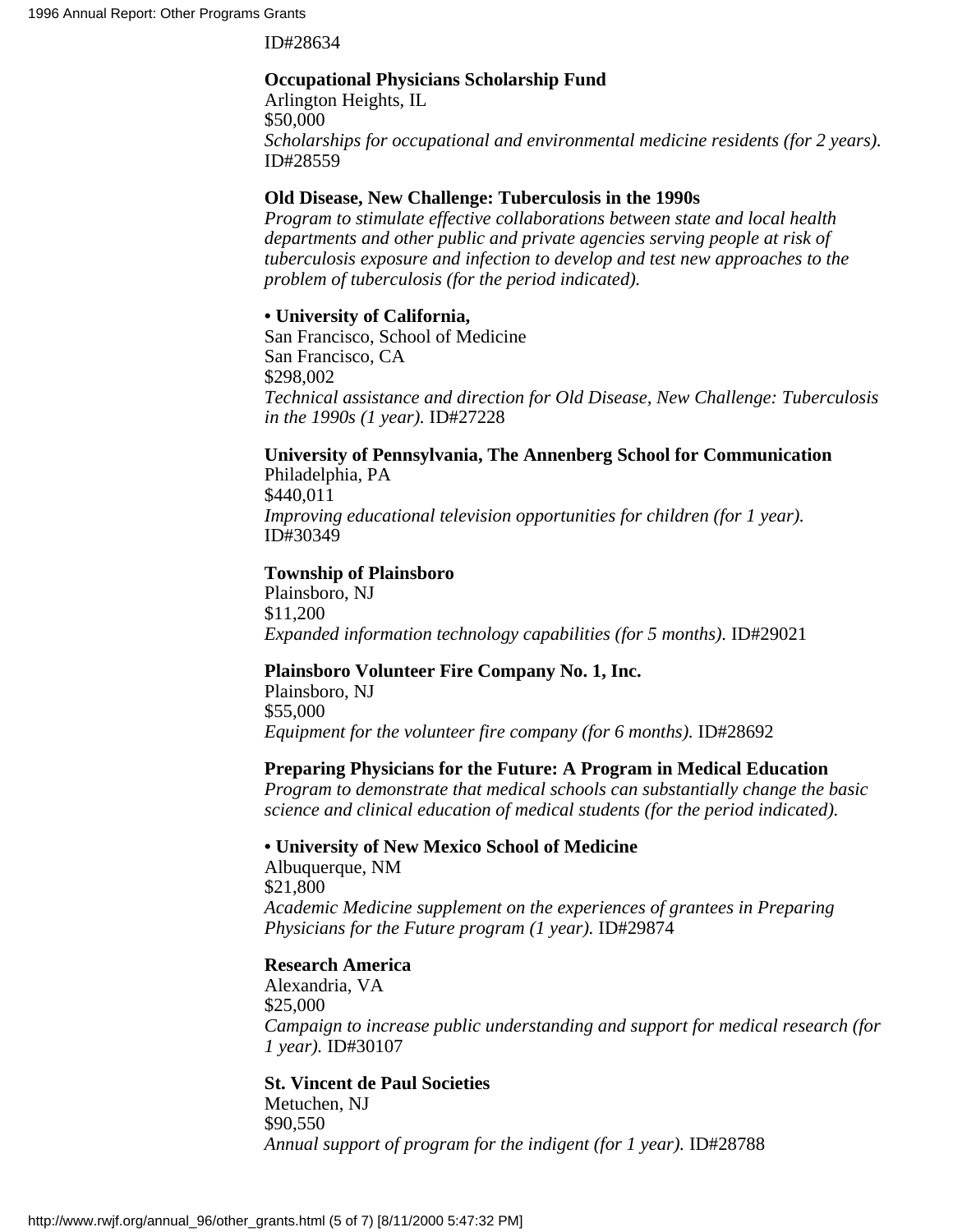#### **The Salvation Army**

New Brunswick, NJ \$99,500 *Support services for the indigent and distressed (for 11 months).* ID#26205 \$150,250 *Support services for the indigent and distressed (for 11 months).* ID#30467

#### **Sun Valley Forum on National Health, Inc.**

Potomac, MD \$37,500 *Support for a conference on the therapeutic implications of advances in genetic and molecular medicine (for 1 year).* ID#30194

#### **The United Way of Central Jersey, Inc.**

Milltown, NJ \$350,000 *Support for the 1995 campaign (for 1 year).* ID#26530 \$350,000 *Support for the 1996-1997 campaign (for 1 year).* ID#29135

#### **United Way of Greater Mercer County, Inc.**

Lawrenceville, NJ \$110,000 *Support for 1995 Campaign (for 1 year).* ID#26863

#### **The Urban Institute**

Washington, DC \$295,565 *A national campaign to reduce teenage pregnancy (for 2 years).* ID#29111

#### **University of Washington**

Seattle, WA \$49,305 *Review of child injury prevention interventions (for 1 year).* ID#28231

#### **Women Aware**

New Brunswick, NJ \$10,000 *On-site nursing service in a battered women's shelter (for 1 year).* ID#28897

#### **Contracts**

#### **American Political Network, Inc.**

Alexandria, VA \$39,100 *Purchase of subscriptions to American HealthLine (for 1 year).* ID#28913

#### **Center for Strategic Communications, Inc.**

New York, NY \$133,072 *Development and publication of communications guides (for 23 months).* ID#27361

#### **Communications Project**

Multiple Contractors \$27,704 *Production of an RWJF Staff Directory (for 2 months).* ID#29191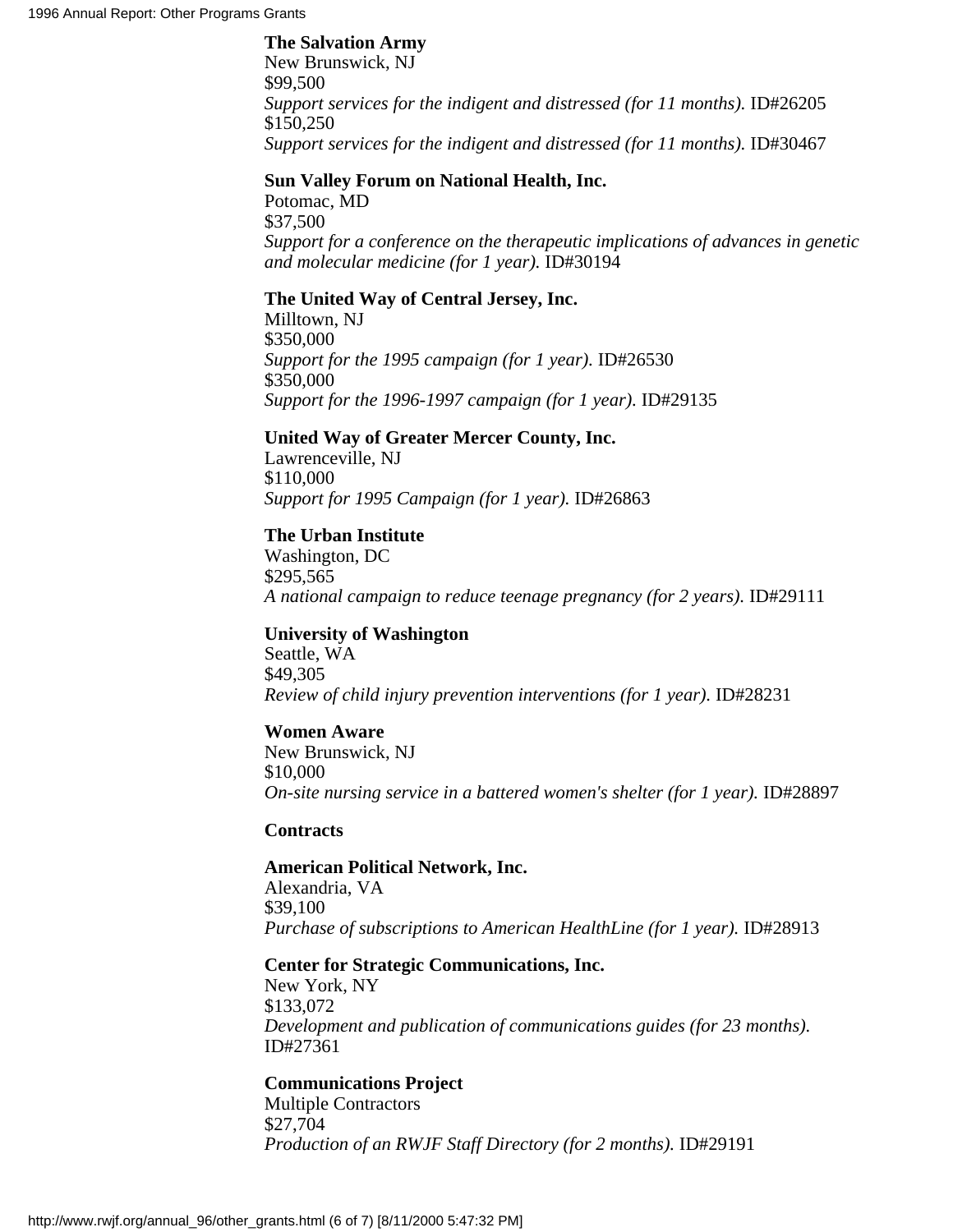#### **J. Michael McGinnis, M.D.**

Washington, DC \$42,200 *Special consultant on behavioral health (for 1 year).* ID#30291

#### **Katharine S. Pinneo**

Princeton, NJ \$50,000 *Feasibility study of replicating the New Jersey Capitol Forums on Health and Medical Care (for 1 year).* ID#29577

#### **Preparing Physicians for the Future: A Program in Medical Education**

*Program to demonstrate that medical schools can substantially change the basic science and clinical education of medical students (for the period indicated).*

#### **• Joseph E. Johnson, III, M.D.**

Philadelphia, PA \$32,875 *Technical assistance for Preparing Physicians for the Future: A Program in Medical Education (1 year).* ID#27427

#### **Wirthlin Worldwide**

New York, NY \$200,000 *Environmental scan (for 5 months).* ID#30459

**Annual Report Page** 

**RWJF Home** 

Chronic Access<br>Grants Health **Conditions** 

Grants

Substance Cost Abuse **Containment** Grants Grants

Cross-Cutting Grants

Other

Programs<br>Grants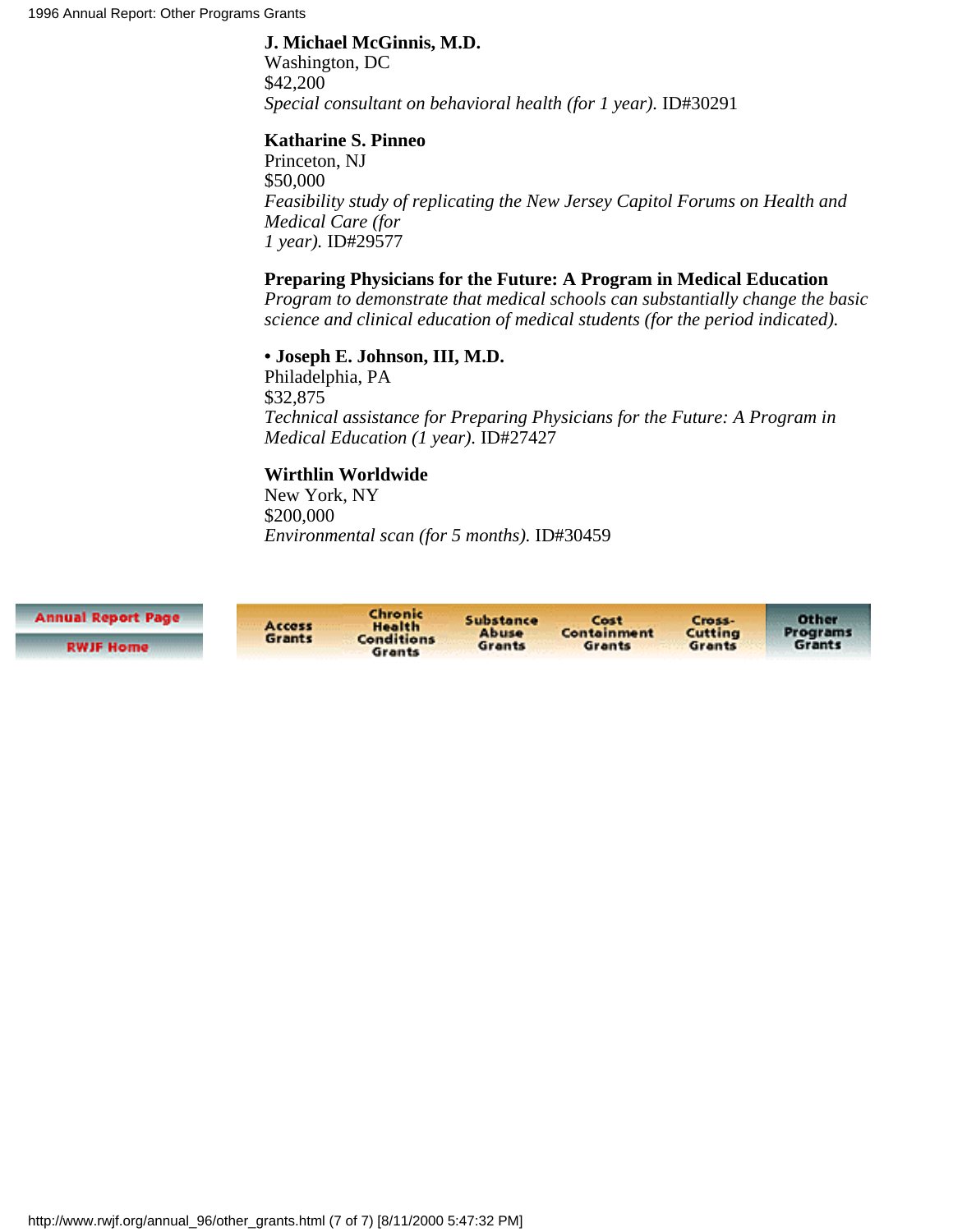### Distribution of 1996 Funds **Statistical Analysis**

During 1996, the foundation made 875 grants and 71 contracts totalling \$266.92 million in support of programs and projects to improve health and health care in the United States. These grant funds, viewed in terms of the Foundation's principal objectives, were distributed as follows:

# **Distribution** of 1996 awards by areas of interest  $($266.92 million)$ 29% 14% 39% 13% 5%

\$103.26 million for programs that promote health and reduce the personal, social, and economic harm caused by substance abuse -- tobacco, alcohol, and illicit drugs

\$75.93 million for programs that assure that all Americans have access to basic health care at reasonable cost

\$37.84 million for programs that improve the way services are organized and provided to people with chronic health conditions

\$35.86 million for programs that help the nation address, effectively and fairly, the overarching problem of escalating health care costs and resource allocation.

\$14.03 million for a variety of other purposes, principally in the New Brunswick, New Jersey area where the Foundation originated.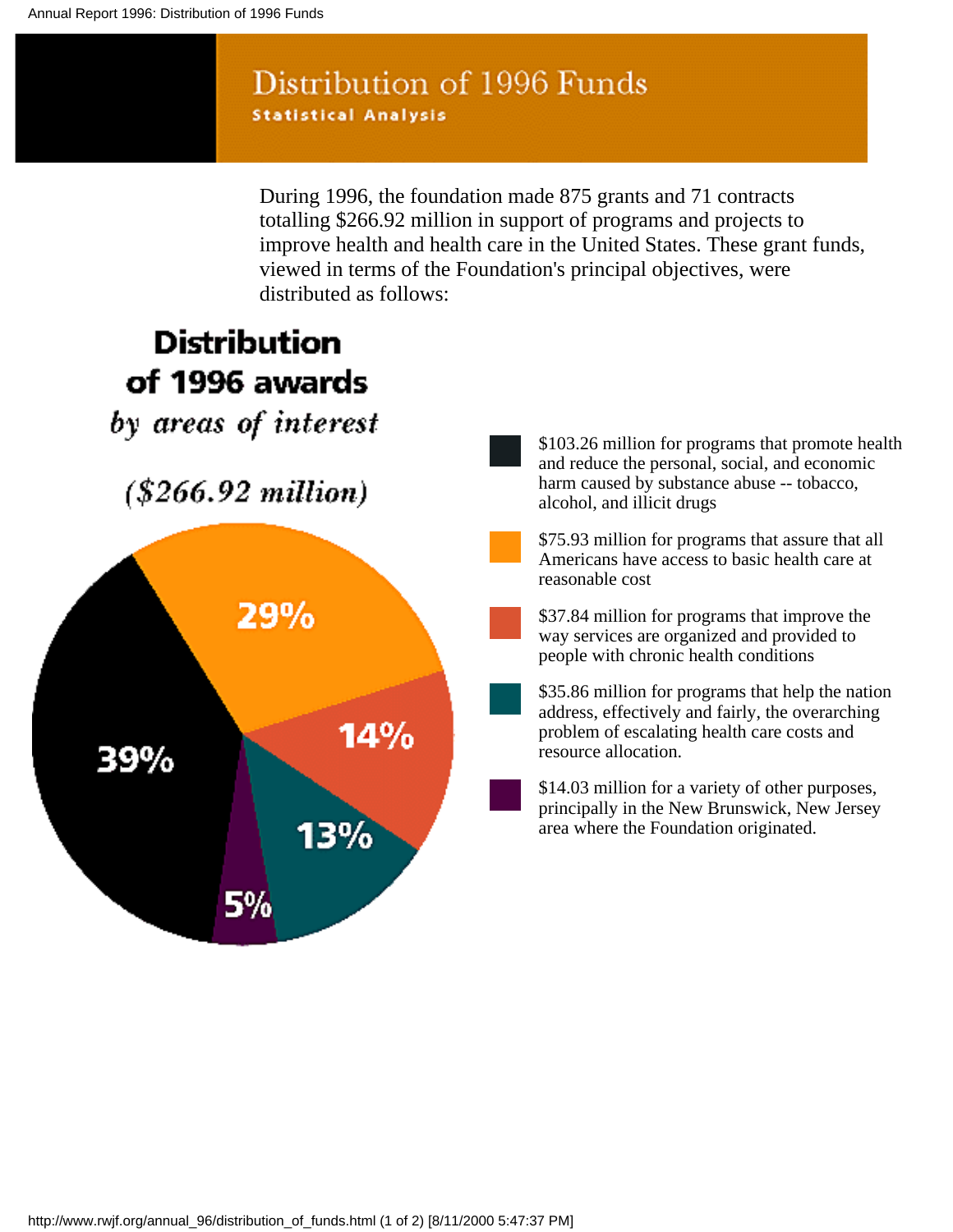#### by Geographical Region 1996 Awards

 $( $266.92 million)$ 



Grants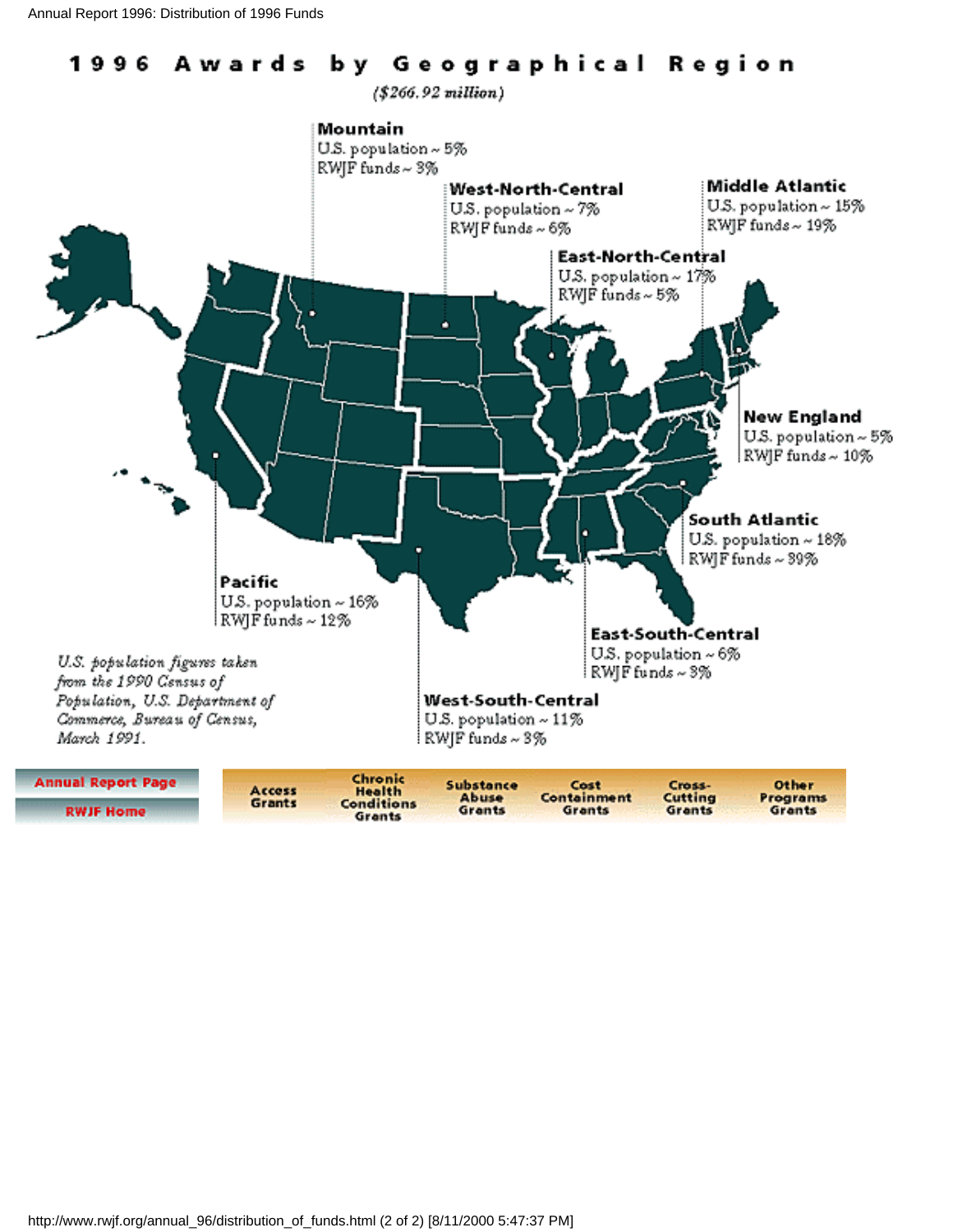<span id="page-128-0"></span>**GOALS** 

### 1996 Activities

#### GOAL Access

To assure that all Americans have access to basic health care at reasonable cost.

**Since ensuring that all Americans have access to basic health care became an explicit goal of the Foundation, our efforts have focused on overcoming the barriers to care experienced by so many people. We have worked on barriers that resulted from work force distribution issues, financial limitations, sociocultural problems, and institutional structures. Our approach assumed that the care was there, if we could just get around the barriers.**

Over the past two years, the country has seen market forces become significantly more influential, combining with cost concerns from government purchasers of health care to demand more efficiency from our delivery system. While many of these efficiencies are needed, the changes threaten to unravel the informal web of providers, clinics, and hospitals that takes care of millions of disadvantaged Americans. There is significant concern that one result of the current restructuring, at least in the short run, will be that for many of our most vulnerable citizens care is even harder to get.

In 1996, we began work designed to preserve the functions of that informal web of care, known as the safety net. We made a number of small grants designed to explore the nature and extent of the erosion of the safety net and we anticipate that these findings will help shape our thinking and focus our subsequent efforts.

We placed particular emphasis on the health and health care needs of children. We made grants to The Tides Center to monitor public and private efforts to increase children's access to health insurance; to Children Now to develop state options to expand access to health insurance for children; and to four sites-George Washington University Center for Health Policy Research; the Hudson Institute, Inc.; the University of Kansas Institute for Life Span Studies; and McManus Health Policy, Inc.-to develop policy options on providing universal health insurance coverage to children.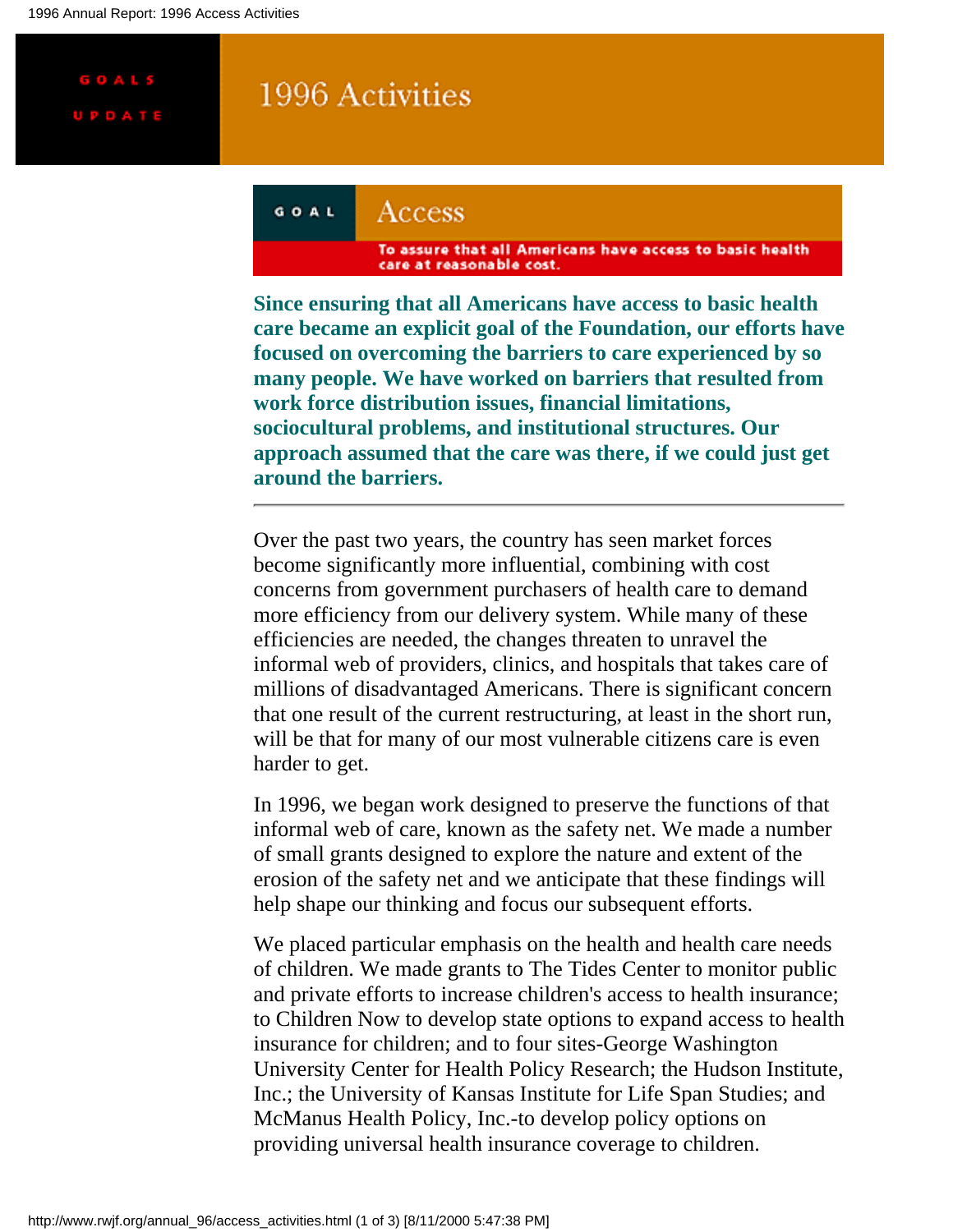<span id="page-129-0"></span>Sources of Health Insurance for Children 17 and Under



We authorized a new national program designed to help states develop comprehensive, affordable health insurance products for uninsured children. **Healthy Kids Replication Program** is a \$3 million competitive grants program based on a successful model in Florida that helps families that do not qualify for government aid-but that cannot afford private health insurance-to buy health insurance through schools for their children.

Because of the amount and pace of restructuring occurring in the health care delivery system, we are continuing our efforts to monitor those changes in 1996. The Center for Studying Health System Change received a two-year, \$17.86 million grant to track selected health and health care indicators in 60 communities across the country, including 12 communities to be followed intensively. The information gathered from this work will be used to inform both the nation at large and our future grantmaking.

Related projects include a \$1.35 million grant to The RAND Corporation to track trends in employment-based health insurance and evaluate state policy efforts to maximize the provision of private coverage, and a grant to the University of Minnesota School of Public Health to study the impact of restructuring on rural health care systems.

One result of the restructuring under way in health care delivery is a fresh opportunity for public health. The Foundation has a long history of working on public health issues, but because of the changes that have occurred, we initiated efforts to strengthen the public health system. **Turning Point: Collaborating for a New Century in Public Health** is a new competitive national program co-funded by the W. K. Kellogg Foundation. The goal is to help states, local communities, and their public health agencies respond to the challenge to protect and improve the public's health in the 21st century. The \$24.25 million program provides money for up to 20 states and up to 60 local communities to work together to strengthen their public health infrastructures.

The Foundation also awarded nearly \$750,000 to The New York Academy of Medicine to work in collaboration with the American Medical Association and the American Public Health Association to develop and disseminate a monograph on the changing roles and responsibilities of medicine and public health in the 21st century.

We reauthorized a number of programs in 1996, including the **Minority Medical Faculty Development Program** for \$19 million over five years, and the **State Initiatives in Health Care Reform** program for \$7.5 million for four years. The Carter Center,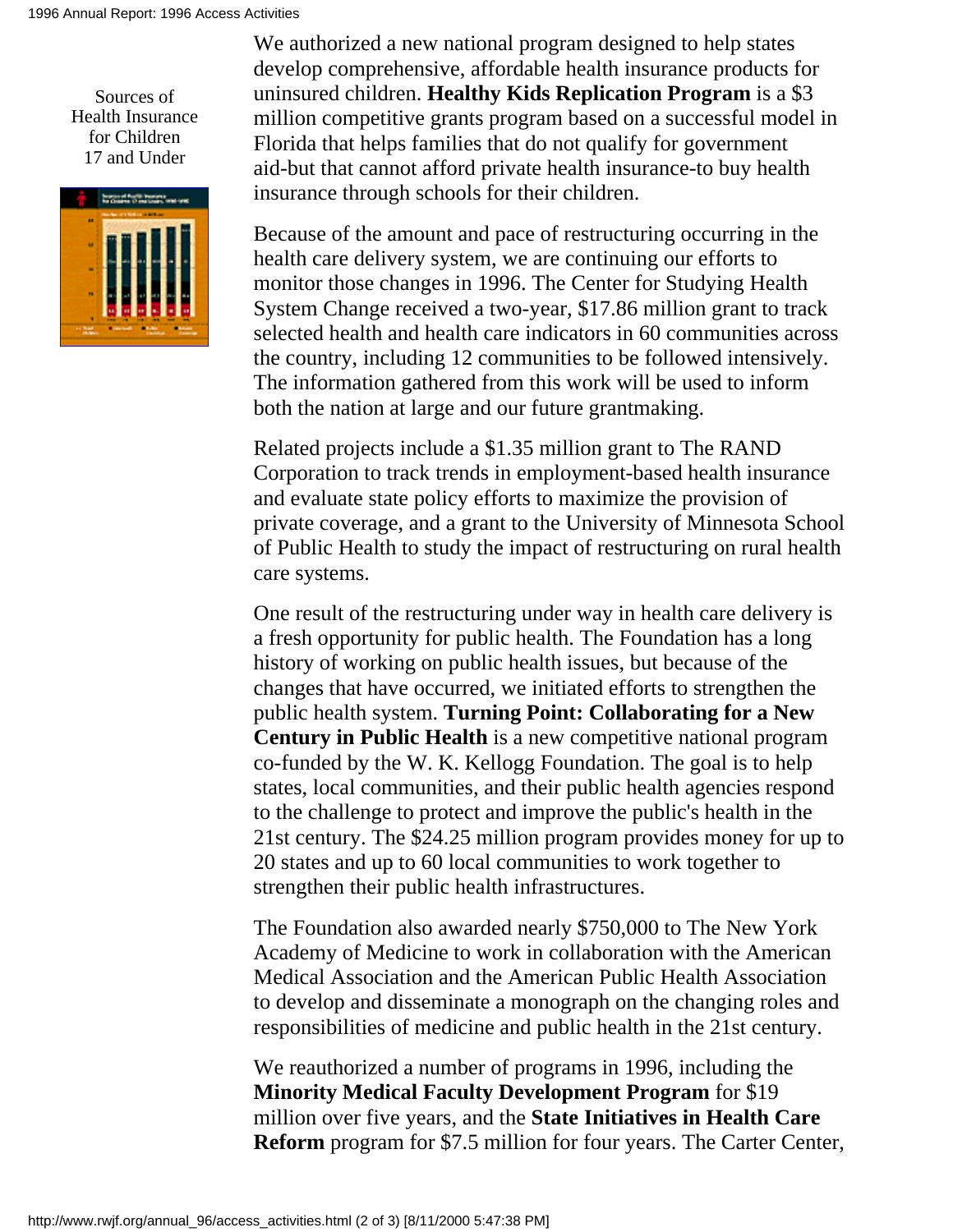Inc., in Atlanta also received an additional \$1.5 million to continue developing its Interfaith Health Program. The current funding will support efforts to foster community-wide initiatives that encompass the population-based principles of public health.

The forces at work on remodeling our health care delivery system will not abate. Whether the ultimate result will be increased access for all Americans is unclear. In 1997, we will continue to give the country accurate information about the changes and strive to ensure acc[ess in the are](#page-26-0)as of greate[st need.](#page-132-0)

| <b>Grants</b><br>an c<br>Contracts | Access<br><b>Activities</b> | Chronic<br>Health<br><b>Conditions</b><br><b>Activities</b> | Substance<br><b>Abuse</b><br><b>Activities</b> | Cost<br>Containment<br><b>Activities</b> |
|------------------------------------|-----------------------------|-------------------------------------------------------------|------------------------------------------------|------------------------------------------|
|------------------------------------|-----------------------------|-------------------------------------------------------------|------------------------------------------------|------------------------------------------|

**Annual Report Page RWJF Home**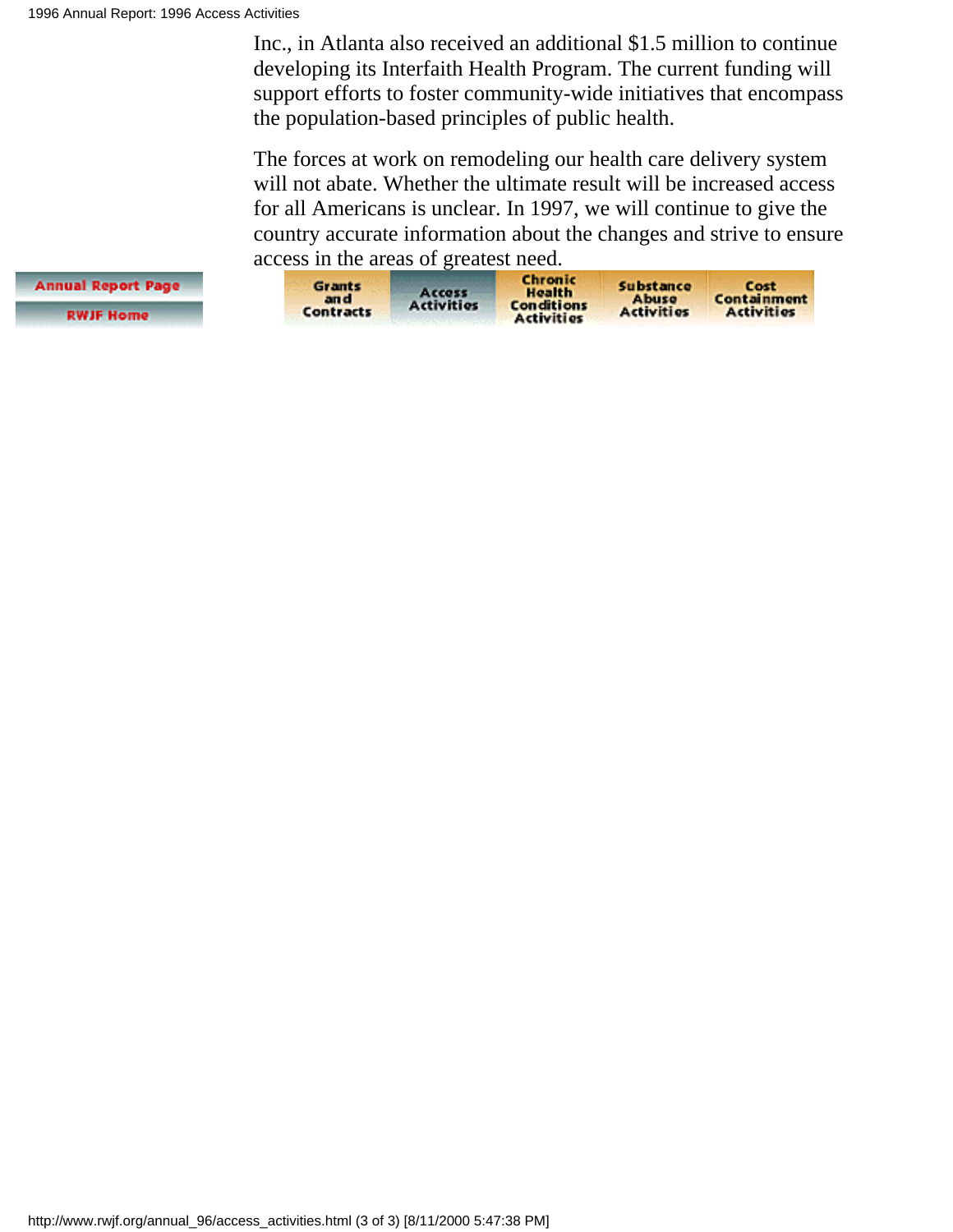[Return to 1996 Activities](#page-129-0)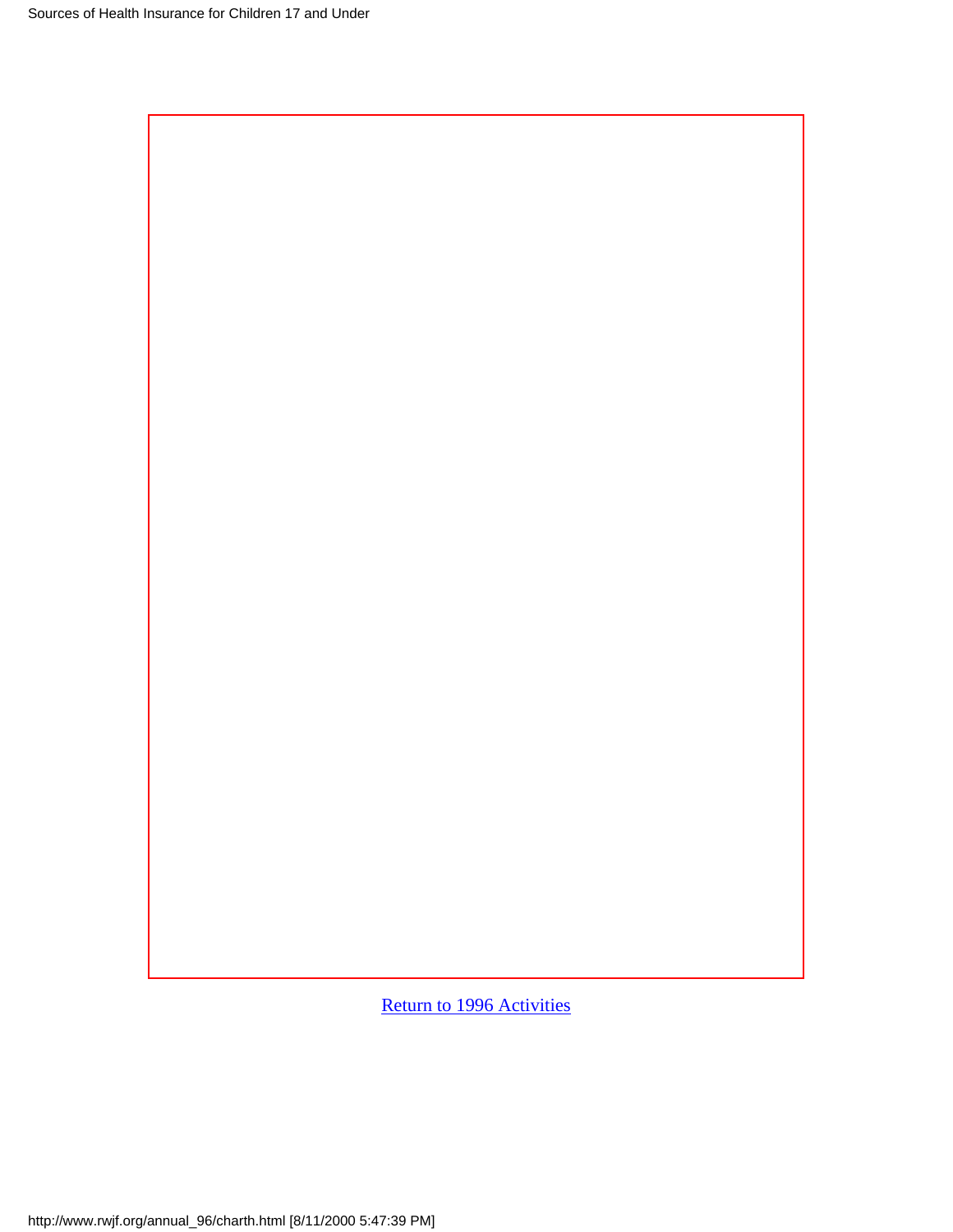# <span id="page-132-0"></span>**GOALS**

#### Perspectives...

"We were approached by a managed care organization to assist with outreach into the Latino community. We are now in conversations with a number of managed care companies to sell our "product." Through this nontraditional product, we are helping lowincome Latinos have access to preventive health services."



America Bracho, MD, MPH CEO Latino Health Access Santa Ana, Calif. Working on a grant to help Latinos understand and address their chronic health conditions through education and community activities.

1996 Activities

#### **Chronic Health Conditions** GOAL

To improve the way services are organized and provided<br>to people with chronic health conditions.

**As managed care unfolds across America, it is not yet clear whether the promise it holds for people with chronic health conditions and disabilities will be realized. In theory, managed care can provide more rational care, integrating primary, preventive, and specialty care, coordinating medical care with home and community-based services, and including the patient in decision making. But for many, the reality falls short because managed care, like fee-for-service, is predominantly structured around acute care, not on meeting the long-term needs of the chronically ill.**

The extent to which the current system is out of sync with the needs of chronic care patients was highlighted in the Foundation's new chartbook, *Chronic Care in America: A 21st Century Challenge*. The report brought together for the first time statistics about the prevalence of chronic conditions and who is at risk for them, what chronic care costs and how it is financed, and where imbalances of care and financing exist.

In 1996, the Foundation continued to explore strategies by which managed care entities can improve care for people with chronic health conditions. As more states move their Medicare and Medicaid populations into managed care arrangements, the elderly who qualify for both programs-and the providers who care for them-often find the differences between the two programs frustrating.

To address the fragmentation of care and financing that occurs for these dually eligible people, the Foundation authorized **The Medicare/Medicaid Integration Program** in 1996. This six-year, \$8 million national program will help states integrate Medicare's acute care services and Medicaid's long-term care services in managed care plans, and create health plan accountability for costs and outcomes.

<span id="page-132-1"></span>The Number of

As managed care penetrates more markets, it is changing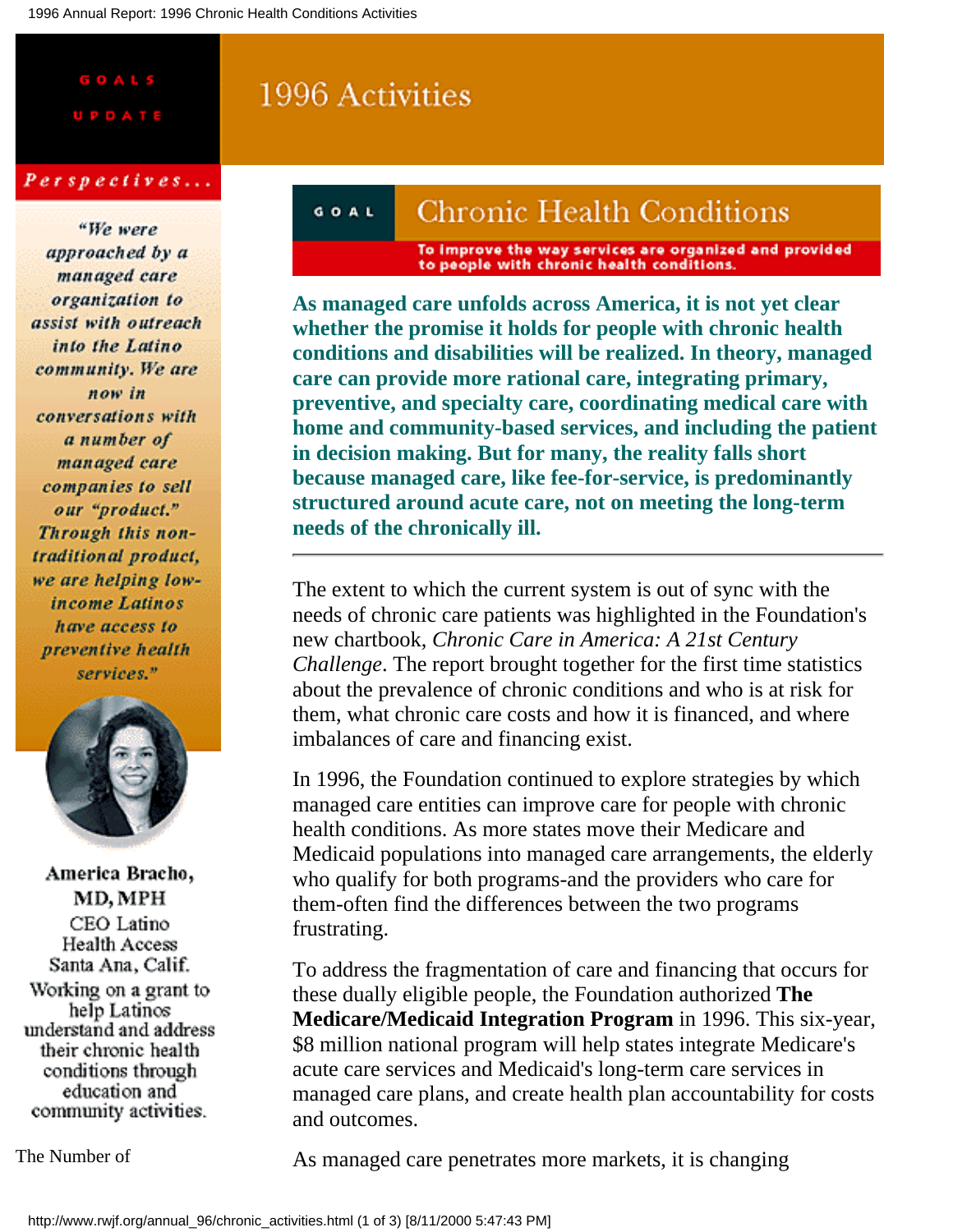Americans with Chronic Conditions is Expected to Rise



relationships across the whole field of medicine. **The Strengthening the Patient-Provider Relationship in a Changing Health Care Environment Initiative** is a new, \$5 million effort that will support research and convening activities to highlight issues, identify exemplary practices, and generally better understand the dynamics between market forces and the patient-provider relationship.

Several of the Foundation's previously funded programs involving managed care made significant strides this year. As part of the **Chronic Care Initiatives in HMOs** program, a working group of representatives from Medicaid managed care organizations developed a mathematical model to identify enrollees who are at high risk for hospitalization in the next twelve months. Already being adopted by major managed care organizations, the model enables plans to proactively provide case management and preventive measures rather than wait for the actual onset of disease or costly visits to the emergency room.

Managed care arrangements are also being used by the Foundation's **Mental Health Services Program for Youth Replication**, which awarded nine states planning grants totaling \$676,000 to replicate the community-based systems of care developed in our original program. Under the program, states pool existing funds to permit capitated financing of care for children with serious mental illness.

The fastest growing component of national health expenditures is home- and community-based services, which are vital to many with chronic illness or disability. The new **Home Care Research Initiative** provides \$4.8 million to support research and analysis to improve the knowledge base underlying home care policy and practice.

Following last year's widely publicized **SUPPORT** study on care at the end of life, the Foundation continued to fund projects to improve such care. One effort, being conducted by the Education Development Center, Inc., is identifying both barriers to improving end-of-life care and opportunities to address them in Medicare managed care plans.

Expanding the principles and practices of hospice care is the goal of the Foundation's new, \$15 million **Program to Increase Access to Hospice Care**. The program will introduce the option of hospice-type care to a broader range of terminally ill patients, and help to integrate hospice practices into managed care organizations.

The SUPPORT study indicated that a major barrier to good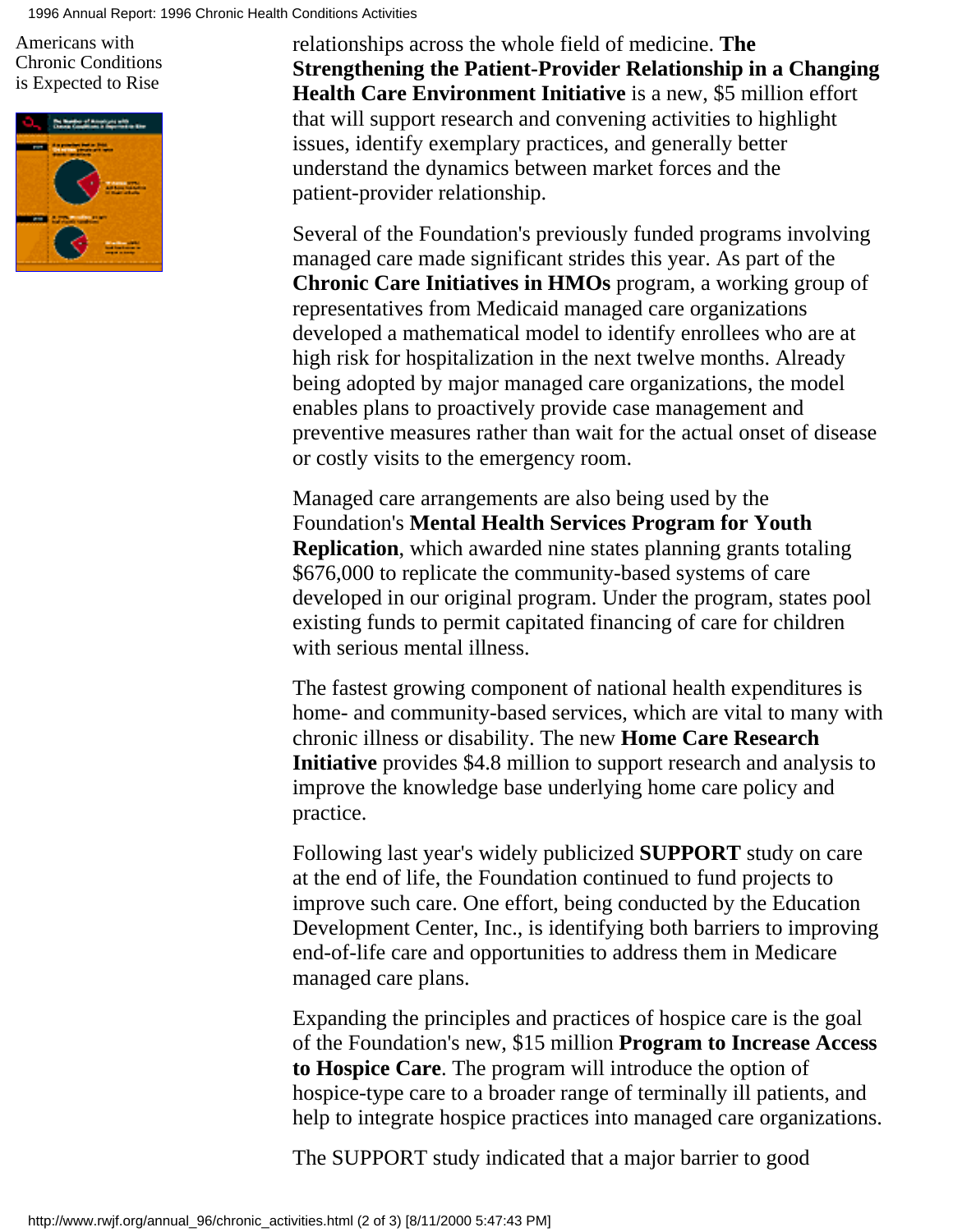end-of-life care is our culture's difficulty in confronting death and dying. A grant of nearly \$400,000 to the Florida Commission on Aging with Dignity, Inc., will support five public forums in that state to examine how health and long-term care services could be structured to safeguard the dignity of people as they age. More broadly, in order to help more people have discussions about end-of-life issues, the Foundation has provided more than \$639,000 in funding for a multimedia curriculum on the subject. The centerpiece for this effort is a television special entitled, *Before I Die: Medical Care and Personal Choices*, scheduled to be broadcast on the PBS network in April 1997.

As the health care system continues to evolve, it will not be able to ignore the need for cost-effective, coordinated health care for the growing number of Americans who have chronic health conditions. The Foundation is now devoting considerable resources to help the system understand and meet the needs of this constantly increasing po[pulation.](#page-26-0)

| <b>Grants</b><br>Accoss<br>an c<br><b>Activities</b><br><b>Contracts</b> | Chronic<br><b>Health</b><br><b>Conditions</b><br>Activities | Substance<br><b>Abuse</b><br><b>Activities</b> | Cost<br>Containment<br><b>Activities</b> |
|--------------------------------------------------------------------------|-------------------------------------------------------------|------------------------------------------------|------------------------------------------|
|--------------------------------------------------------------------------|-------------------------------------------------------------|------------------------------------------------|------------------------------------------|

**Annual Report Page** 

**RWJF Home**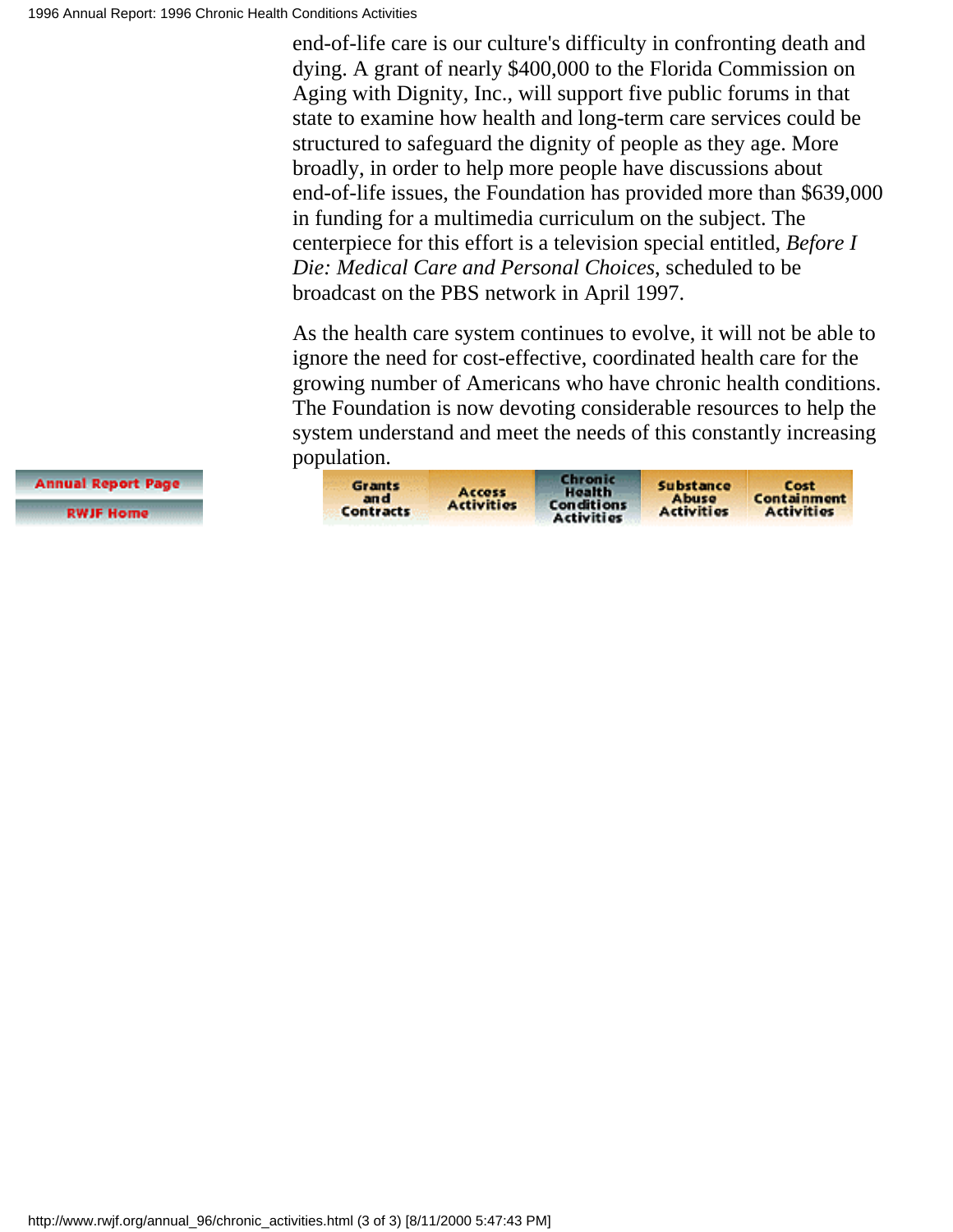[Return to 1996 Activities](#page-132-1)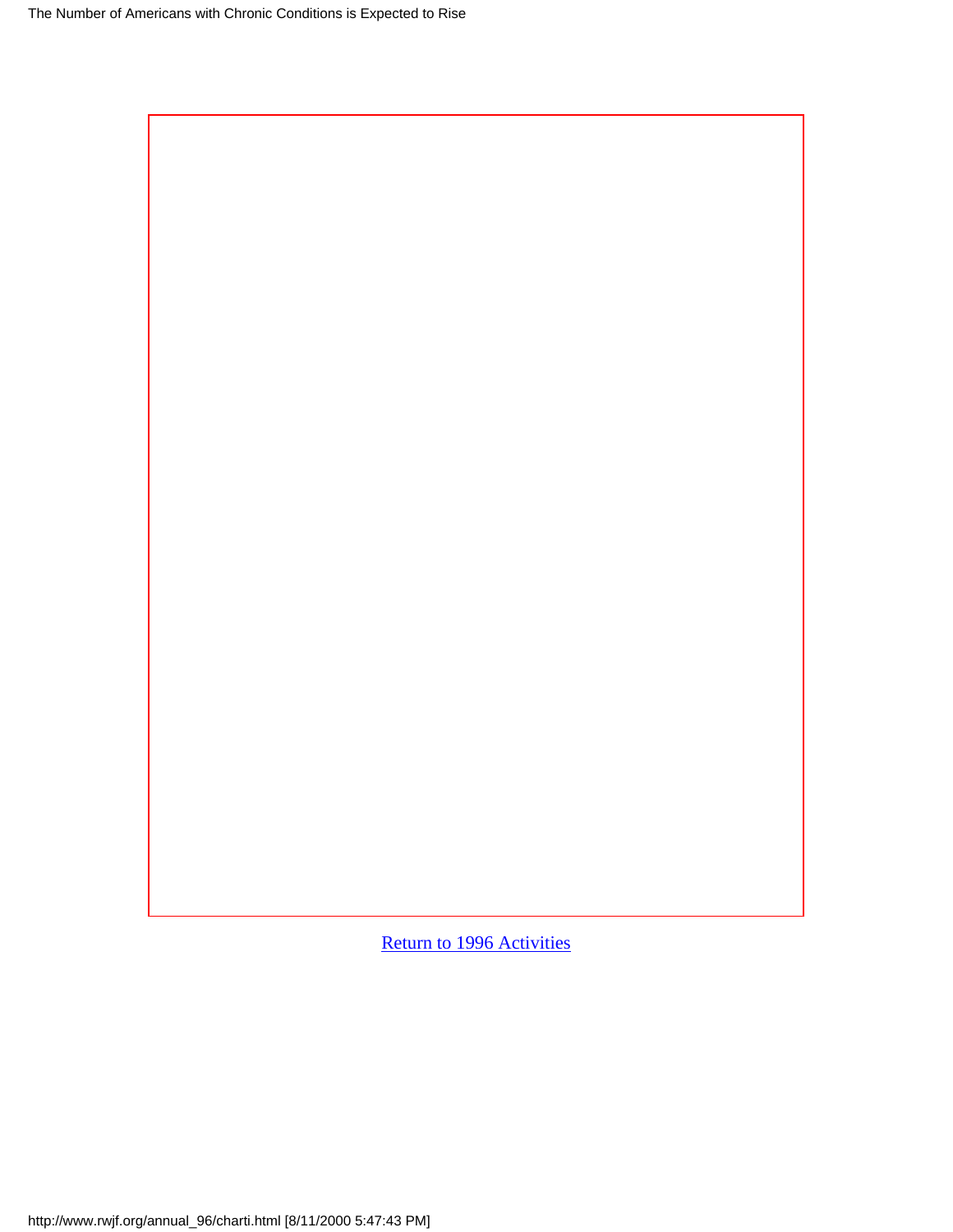# <span id="page-136-1"></span>**GOALS**

# 1996 Activities

#### Perspectives...

"Managed care allowed us to take a non-traditional approach to providing care using a "physician extender." The wave of the future is using more paraprofessionals, non-MDs, and still getting reimbursed. We are working to improve the level of reimbursement."



Chip Baker, MHA Administrator of Development and Community Partnership Erlanger Health System Chattanooga, Tenn. Working on a grant to establish a neighborhood-based primary care center serving low-income residents.

<span id="page-136-0"></span>Trends in Cigarette Smoking by Age Group, 1985-1995

#### **Substance Abuse** GOAL

To promote health and reduce the personal, social, and<br>economic harm caused by substance abuse-tobacco, alcohol, and illicit drugs.

**The nation's health care system continued its dramatic transformation during 1996 as it responded to powerful marketplace influences and government budget cuts. Some of the changes created special opportunities for grantmaking in the substance abuse area. The explosive growth of managed care, with its interest in maintaining health in order to contain costs matched by its ability to institutionalize change, gave rise to new program authorizations.**

To take advantage of the opportunities managed care has to offer, we authorized **Addressing Tobacco Within Managed Care Organizations**, a new \$6.76 million national program, to help plans define and implement tobacco intervention as a part of basic health care. Along the same lines, we awarded \$3.83 million to the University of Connecticut Health Center School of Medicine to conduct a research and training effort to identify the costs and benefits of using an early identification procedure for at-risk drinkers in primary-care managed care settings.

The changes in our health care system are also affecting the system of care for alcohol, drug, and mental health disorders. In 1996, we awarded the University of California, Los Angeles, Center for Health Sciences \$2.21 million for a research initiative to assess the effects of these changes on access to services and their utilization, cost, and quality.

1996 was also a very important year for tobacco control. Tobacco was a significant issue in presidential politics and federal regulations were approved to curtail children's access to tobacco products and reduce their appeal. Our grantmaking to reduce the harm caused by tobacco use was ambitious and substantial. The Foundation, in partnership with the American Cancer Society and other foundations, created the **National Center for Tobacco-Free Kids** in Washington, D.C. A free-standing,

communications-oriented organization that focuses anti-smoking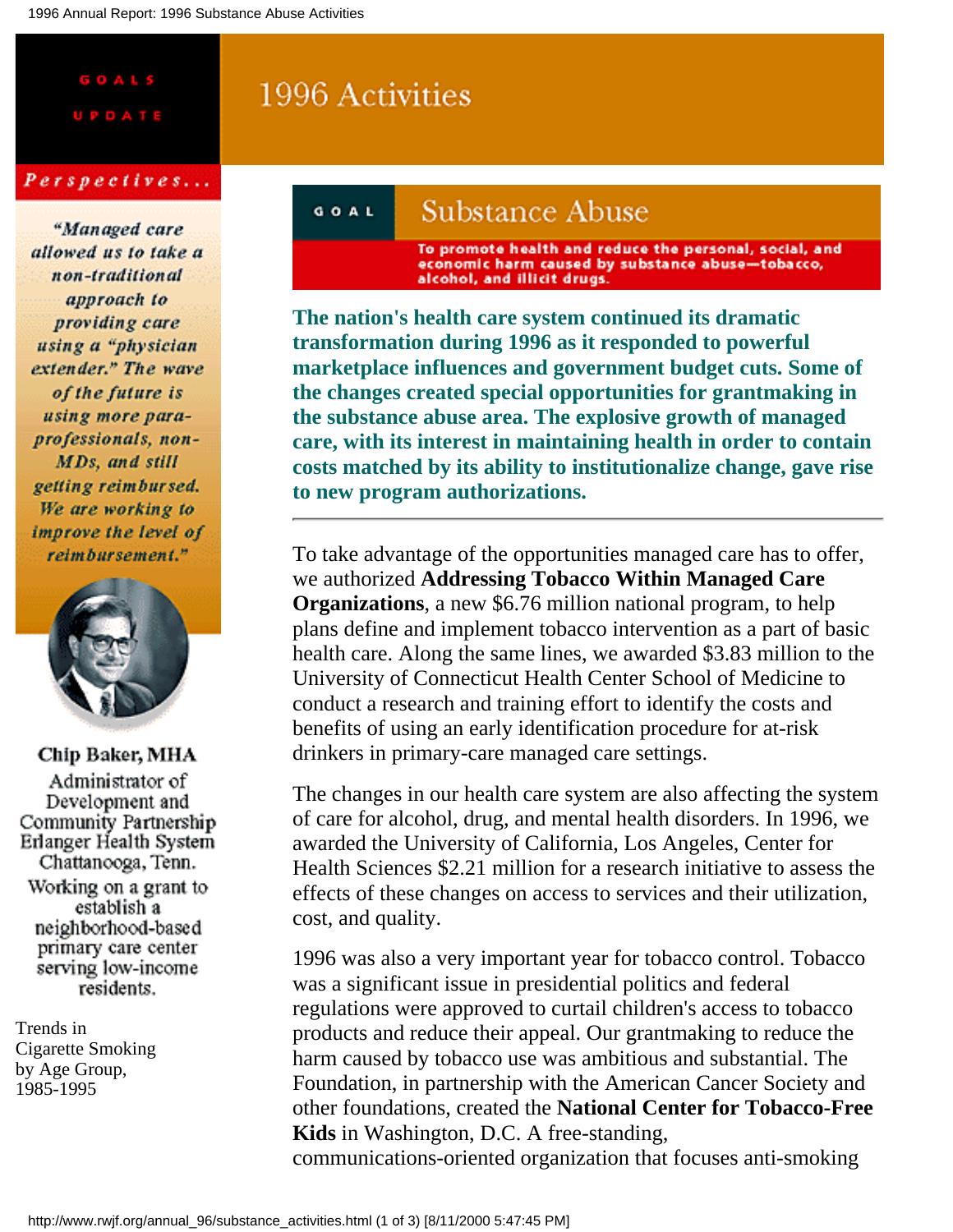

efforts on reducing tobacco use among youth, the Center was seeded with a \$20 million grant from RWJF. We also supported a unique partnership with Oral Health America, America's Fund for Dental Health, and Major League Baseball. Together they are conducting a high-visibility campaign that uses baseball's imagery and players to deliver anti-spit tobacco (moist snuff) messages.

Other investments included \$8 million to bring together a network of leading researchers from a variety of disciplines to study the development of dependence on tobacco; a \$597,017 grant to the University of California, San Diego, to study the influence of tobacco marketing and promotion on use; and, because of the initial success of **SmokeLess States: Statewide Tobacco Prevention and Control Initiatives**, the authorization of an additional \$20 million to support 21 new four-year implementation grants.

Continuing our efforts to communicate that substance abuse is the nation's leading health problem, we approved \$4.38 million in funding for a public television series by Bill Moyers on addiction and recovery, slated to air in 1997. The Foundation also renewed its long-standing support of the Partnership for a Drug-Free America, Inc.'s national media campaign to reduce the demand for illegal drugs with a three-year, \$10.49 million grant.

We awarded the Education Development Center, Inc., \$1.54 million to conduct a variety of activities addressing the re-emerging tide of alcohol and other drug use on college campuses. We also made a renewal grant of \$908,579 to the Harvard University School of Public Health to repeat a national survey of alcohol use and abuse on college campuses, and examine college and community countermeasures. **Fighting Back: Community Initiatives to Reduce Demand for Illegal Drugs and Alcohol** was renewed with \$20.8 million to support additional work in up to eight sites.

The Research Foundation of the City University of New York also received renewal funding of nearly \$5 million to implement a model program that links jail inmates with substance abuse treatment, case management, and other health and social services and continues these support mechanisms after they are released back into the community.

A number of projects are under consideration for the year ahead. They include setting up a surveillance system to track and analyze major policy and environmental influences on youth use of alcohol, tobacco, and other drugs; developing models for states and communities to help young mothers with substance abuse problems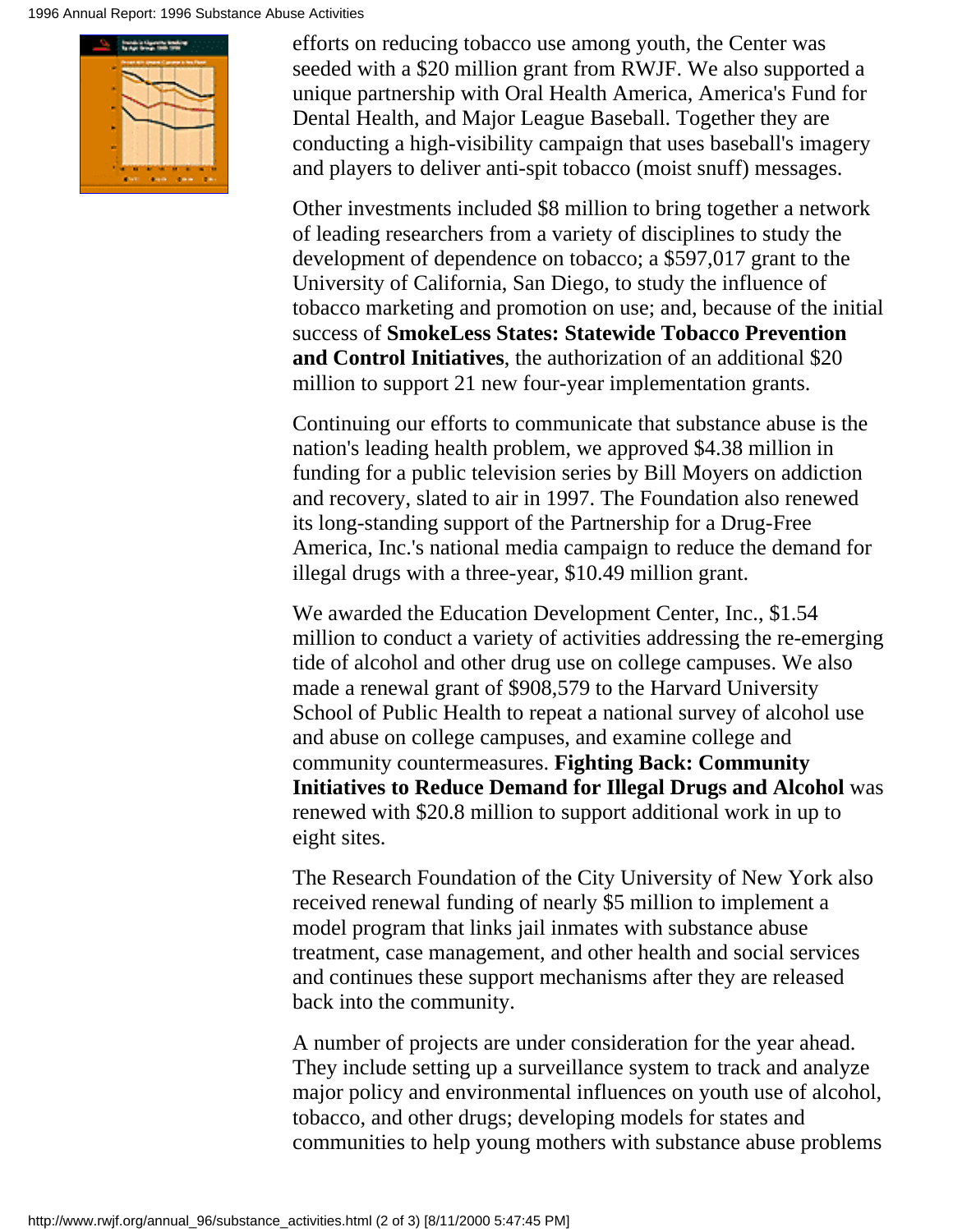who are on public assistance to make the transition from welfare to work; tracking the effects of the liquor industry's decision to reverse a 48-year voluntary ban on radio and television advertising; and determining why rates of youth use of alcohol, tobacco, and other drugs are climbing.

| Annual Report Page |
|--------------------|
| <b>RWJF Home</b>   |

| <b>Grants</b><br>an c<br>Contracts | Accoss<br><b>Activities</b> | Chronic<br>Health<br><b>Conditions</b><br><b>Activities</b> | Substance<br>Abuse<br><b>Activities</b> | Cost<br>Containment<br><b>Activities</b> |
|------------------------------------|-----------------------------|-------------------------------------------------------------|-----------------------------------------|------------------------------------------|
|------------------------------------|-----------------------------|-------------------------------------------------------------|-----------------------------------------|------------------------------------------|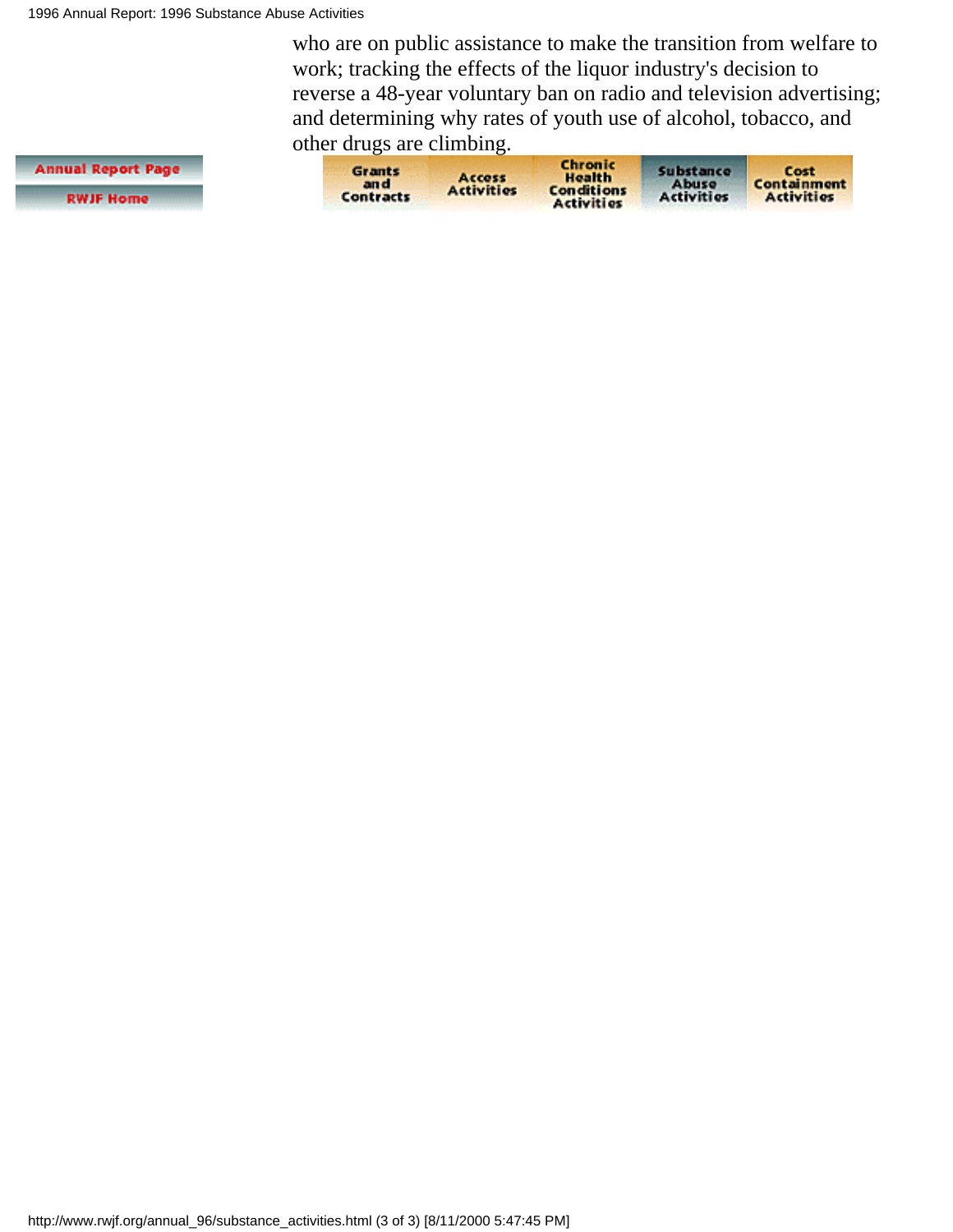[Return to 1996 Activities](#page-136-0)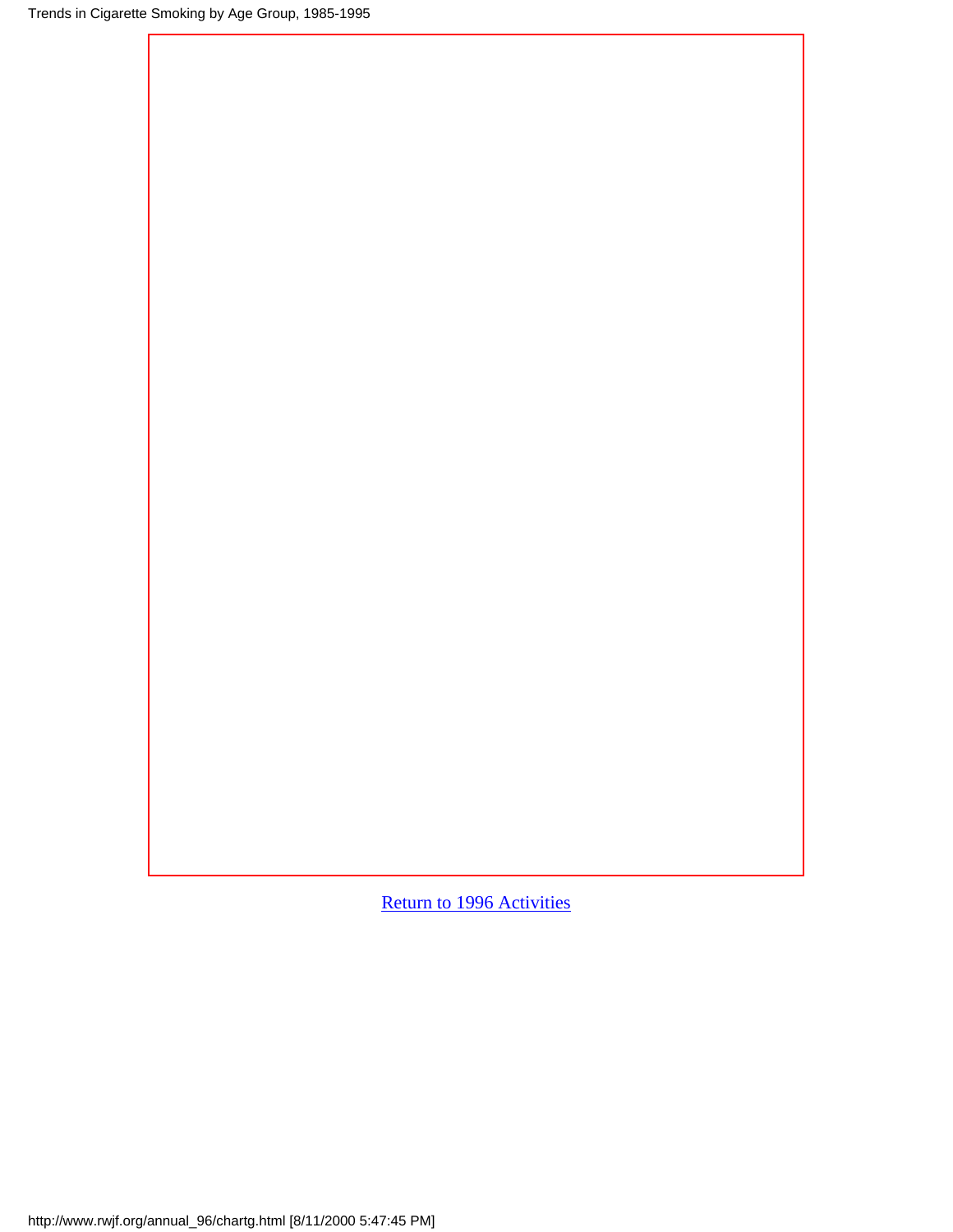# GOALS

## 1996 Activities

#### Perspectives...

"Managed care is a two-edged sword for a public hospital. Revenue we took for granted is now attractive to other people. But it has made us look at how we interact with patients. And it's a positive to require people to participate proactively in their own care."



**Max Michael, MD** CEO/Medical Director Cooper Green Hospital Birmingham, Ala. Working on a grant to establish a network of community-based primary care practices with membership fees based on income.

<span id="page-140-0"></span>Medical Price Index vs. Consumer Price Index, 1985-1995

#### Cost Containment GOAL

To help the nation address, effectively and fairly, the<br>overarching problem of escalating health care costs and<br>The Foundation's programmatic focus on health care costs had

**an evolutionary five-year course. We had been of two minds about it from the start. Experience had shown that foundations have little leverage over health costs, and past initiatives in this area had been disappointing. Yet controlling costs was clearly an essential prerequisite for our other goals of assuring access to care, improving services for people with chronic illnesses, and expanding efforts to prevent and treat the harm caused by substance abuse. Should cost control remain a separate goal? Or should it be woven into our other activities?**

In 1996, the argument that it should be woven in prevailed, and that is what we have been doing since mid-year. Nonetheless, several interesting activities took place last year under the specific cost rubric. Four grant awards totaling \$1.06 million were made under the IMPACS: Improving Malpractice Prevention and Compensation Systems program and the Workers' Compensation Health Initiative awarded grants totaling \$1.62 million to six sites; and 18 grants totaling \$5.83 million were started under the Changes in Health Care Financing and Organization program. These programs will continue, with their activities subsumed in the other three goal areas.

Additionally, the ongoing work of The Council on the Economic Impact of Health System Change, led by Stuart H. Altman, Ph.D. at Brandeis University, continued to bear fruit. Its conference, The Future of the U.S. Health Care System: Who Will Finance and Deliver Care for the Poor and Uninsured? was a notable success.

The Dartmouth Atlas of Health Care in the United States, prepared partly with Foundation support, was published by American Hospital Publishing, Inc., in both national and regional editions. The atlas is the first national report on where populations receive care, and on the differences in the distribution and utilization of health care resources.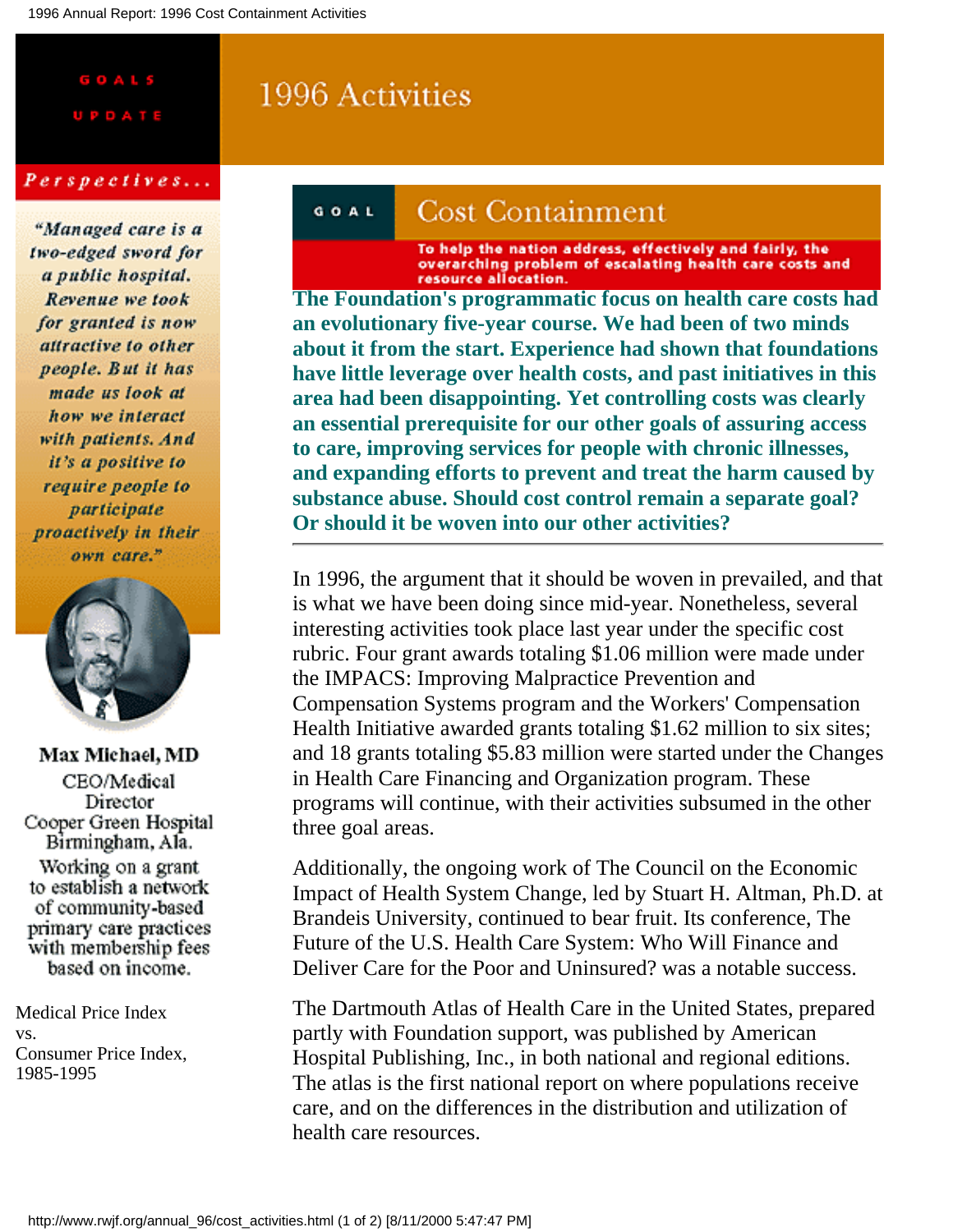#### 1996 Annual Report: 1996 Cost Containment Activities



We continued support for the Investigator Awards in Health Policy Research and Scholars in Health Policy Research programs, in order to build the capacity of the field. Several of the researchers in the former program have started to publish some of their results, including David Mechanic, Ph.D. (on the issue of the loss of trust between physician and patient in a managed care environment) and Theda Skocpol, Ph.D. (with her favorably reviewed book, Boomerang: Clinton's Health Security Effort and the Turn Against Government in U.S. Politics).

Other support in 1996 included nearly \$900,000 to evaluate the Healthwise Communities Self-Care Demonstration Project, an innovative community education effort in southern Idaho; \$69,883 for a study being conducted at the University of Alabama at Birmingham School of Health Related Professions to research the important problem of retirees who have lost employer-sponsored health benefits; and \$137,000 to the National Committee for Quality Assurance to develop criteria for information systems for managed care organizations. We also contributed \$200,000 to the Alfred P. Sloan Foundation's effort to establish a managed-care industry research center at Harvard Medical School under the direction of Joseph P. Newhouse, Ph.D.

These and dozens of other projects, mentioned in the grants list on pages 53 and 54, provided a satisfying conclusion for the staff team working specifically in this area. They now are continuing to raise the vital issues of cost, cost-effectiveness, and financing in the Fo[undation](#page-26-0)'[s di](#page-26-0)[scussions of](#page-128-0) [its other goa](#page-132-0)[ls.](#page-136-1)

Chronic Grants Substance Cost **Health**<br>Conditions Access and Abuse Containment **Activities Activities** Contracts **Activities Activities** 

**Annual Report Page RWJF Home**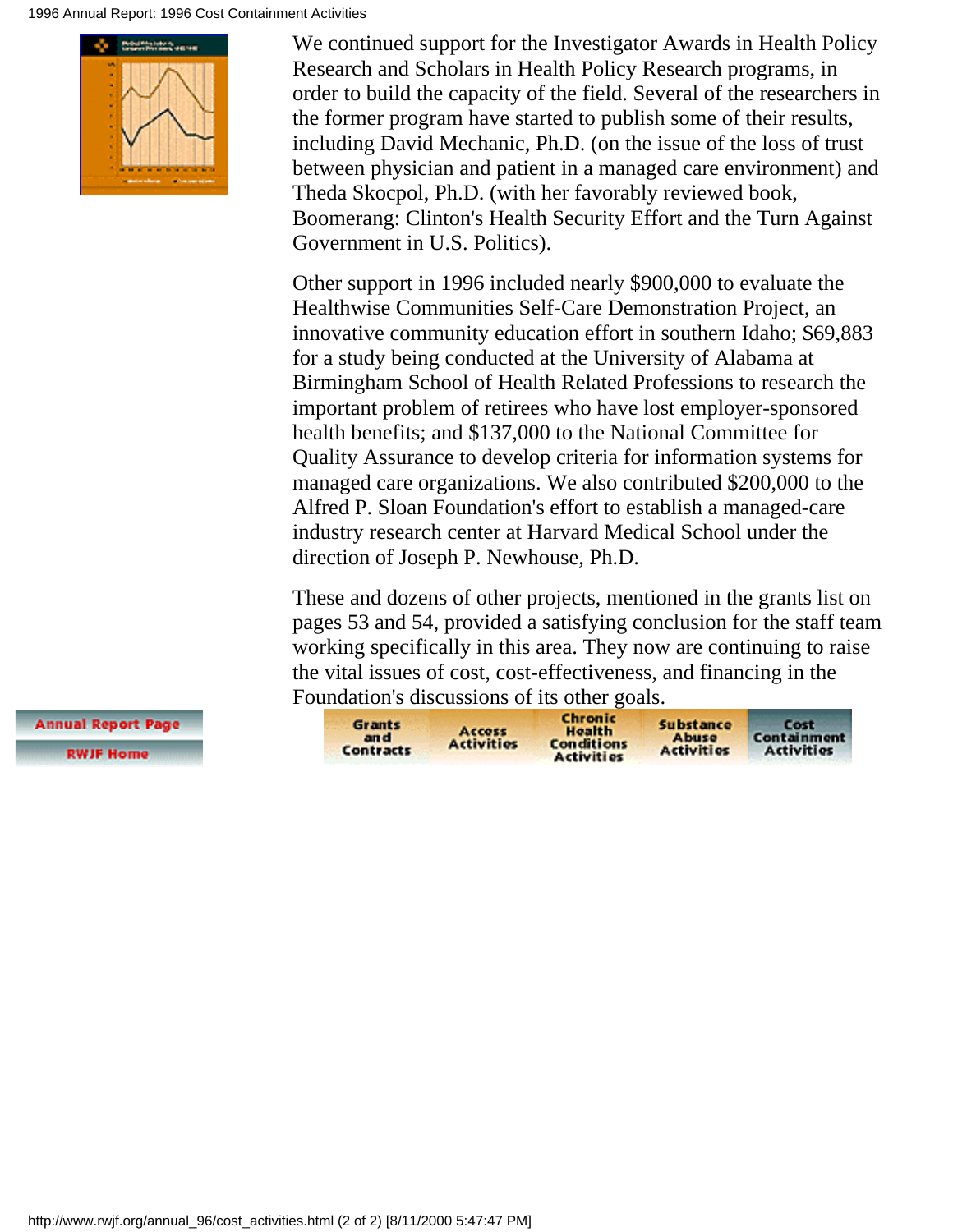[Return to 1996 Activities](#page-140-0)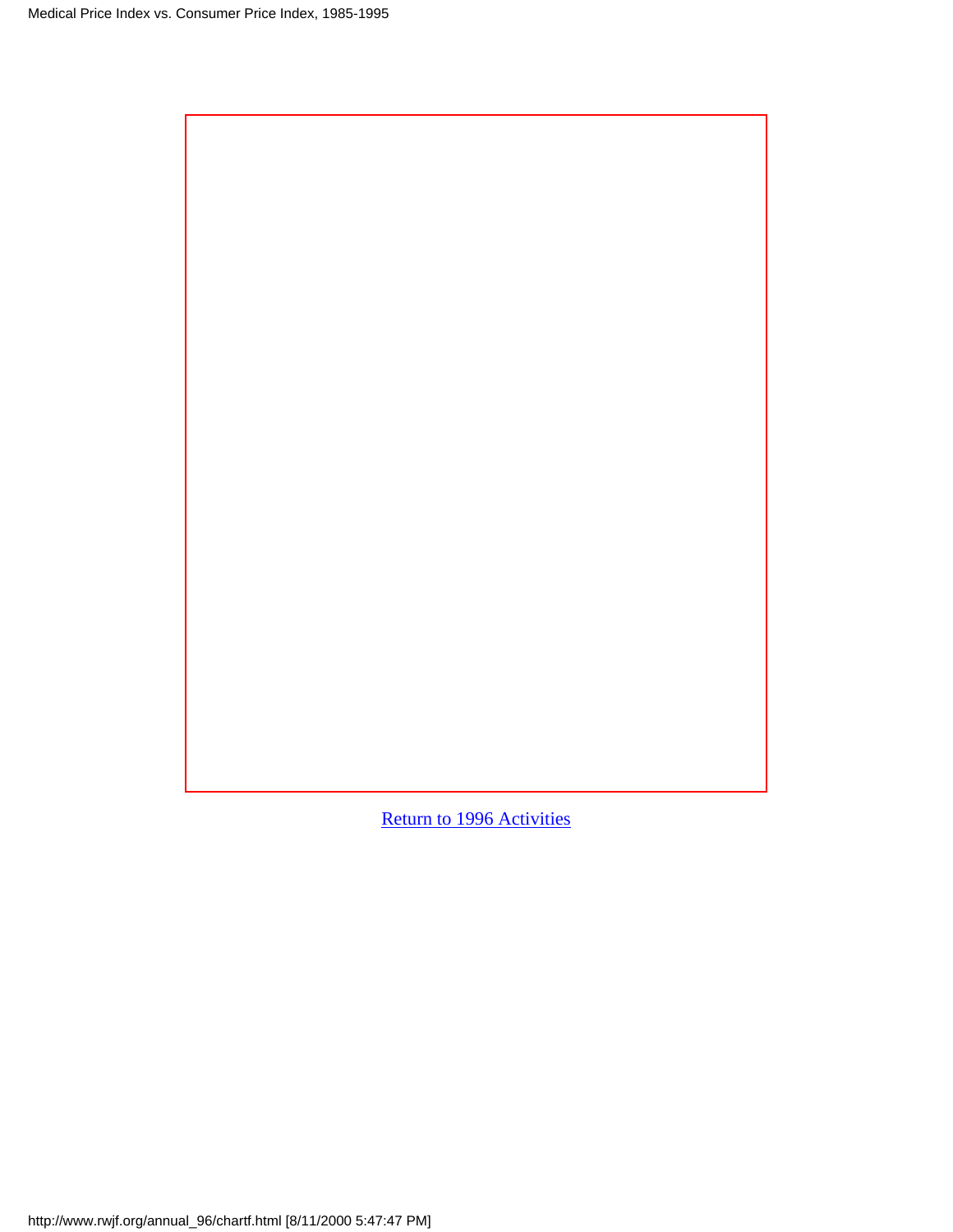T H E

**PRESIDENT'S** 

**MESSAGE** 

# The Triumph of the Market

What does it bode for health and health care?



Steven A. Schroeder, **MD** 

**If there is one lesson to be drawn from the 1994 failure of national health reform, it is that the United States has opted for the market, not government, as a way to address escalating medical costs. Indeed, the story of medical care for the past two years could be labeled the triumph of the market. Enrollment in managed care plans is surging; for-profit hospitals and health plans are expanding at a much greater rate than their not-for-profit competitors; and federal, state, and local politicians of both parties promote managed care as the best way to control Medicare and Medicaid costs.**

Yet the managed care industry, far from basking in a triumphant glow, is reeling from uncoordinated but persistent attacks that show up in editorial cartoons, polling results, talk show discussions, and cocktail party banter. How can we explain the paradox that managed care-the instrument of market reform-is both triumphant and unloved?

#### **Why Has the Market Triumphed?**

The explanation starts with understanding why the market has emerged as our de facto national health policy. One reason was the long-standing concern about runaway medical costs, which finally catalyzed action by both business and government. As criticism of fee-for-service payment escalated, market solutions-specifically, managed care-seemed logical. Substituting capitation for fee-for-service payment could reverse the incentives for ever-greater consumption of medical care. In effect, managed care urges patients to be more conscious of prices and lets physicians profit when they do less, not more. Cutting prices turned out to be easy, because we simply had too many hospital beds, too much capacity in diagnostic and therapeutic technologies, and too many physician specialists. Insurance administrators used this clout aggressively, controlling utilization as well as prices.

Another reason for the surge in market-based solutions is the message that Democrats sent to investors and to the health care field during the health care reform debate. By embracing managed competition, they endorsed market principles, implicitly approving a shakeup in the organization of medical care. When the federally led health reform effort failed, a governmental remedy was no longer politically possible. Yet changes in health care delivery and financing were still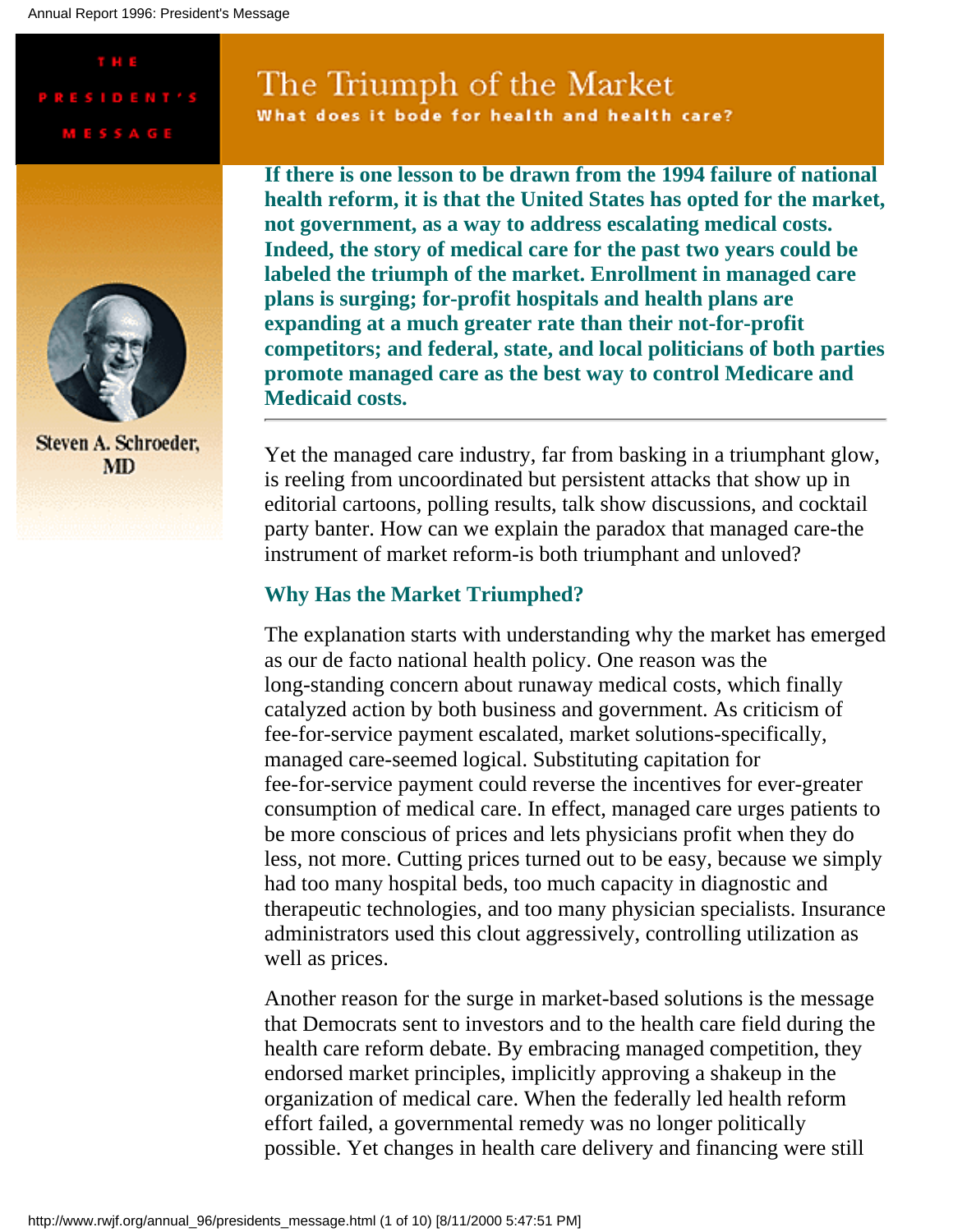Annual Report 1996: President's Message

#### Perspectives...

"We are introducing managed care organizations to our program and helping them envision a role providing services. for the homeless. They are at the table with us, but we don't know vet whether we are going to convert them."



Julie Reid, BSN Associate Director I.M. Sulzbacher Center for the Homeless Jacksonville, Fla. Working on a grant to coordinate volunteer medical services to the homeless.

### needed. Where else was there to go other than the market? **Why Is Managed Care Held in Low Esteem?**

One reason most people don't understand managed care is that it comes in so many varieties. Most managed care is organized around three models: health maintenance organizations; systems designed to influence utilization patterns; and systems that use their purchasing power to negotiate low payments to hospitals and doctors. Each managed care company has a distinctive organizational fingerprint in how it uses some or all of these three techniques. The result is an almost infinite number of overlapping forms.

For example, a managed care organization can be not-for-profit or for-profit; its physicians can be independent or in group practices; they may work exclusively with patients from one organization or have contracts with scores of different managed care companies; the organization may be local or part of a national chain; it may concentrate patients in a few local hospitals-or even own them-or work with many.

There is one thing everybody does understand about managed care: it has replaced open-ended indemnity insurance with plans that limit their choices. This, people don't like. Further, consumers' concerns, especially about physicians' services and motivations in this new environment, have been fueled by the news media.

For decades, broadcasters and newspapers have paid little attention to the prevailing defects within the traditional fee-for-service system or the plight of the medically uninsured. Recently, however, they have been running a stream of managed care horror stories. Why? First, the change from one system to another is news in itself, and its impact is easily captured by dramatic stories of restricted choices and denied benefits. Second, the nationwide shift to managed care has closed an important gap between journalists and their audiences. For the first time in their lives, many journalists, as well as their friends and family members, are facing restrictions in their choices of medical care. For this relatively well-educated and privileged group, the conditions of managed care appear new, relevant, and alarming in a way that problems of the uninsured or of substandard fee-for-service medicine never did.

The reality, as reflected in data collected by the Foundation's recent Community Snapshots Project, conducted by the Center for Studying Health System Change, is more complex. In many communities with a high penetration of managed care, people are more satisfied with their medical care than are people in communities with low penetration. Nevertheless, recent polling data show that the public's trust in managed care continues to decline.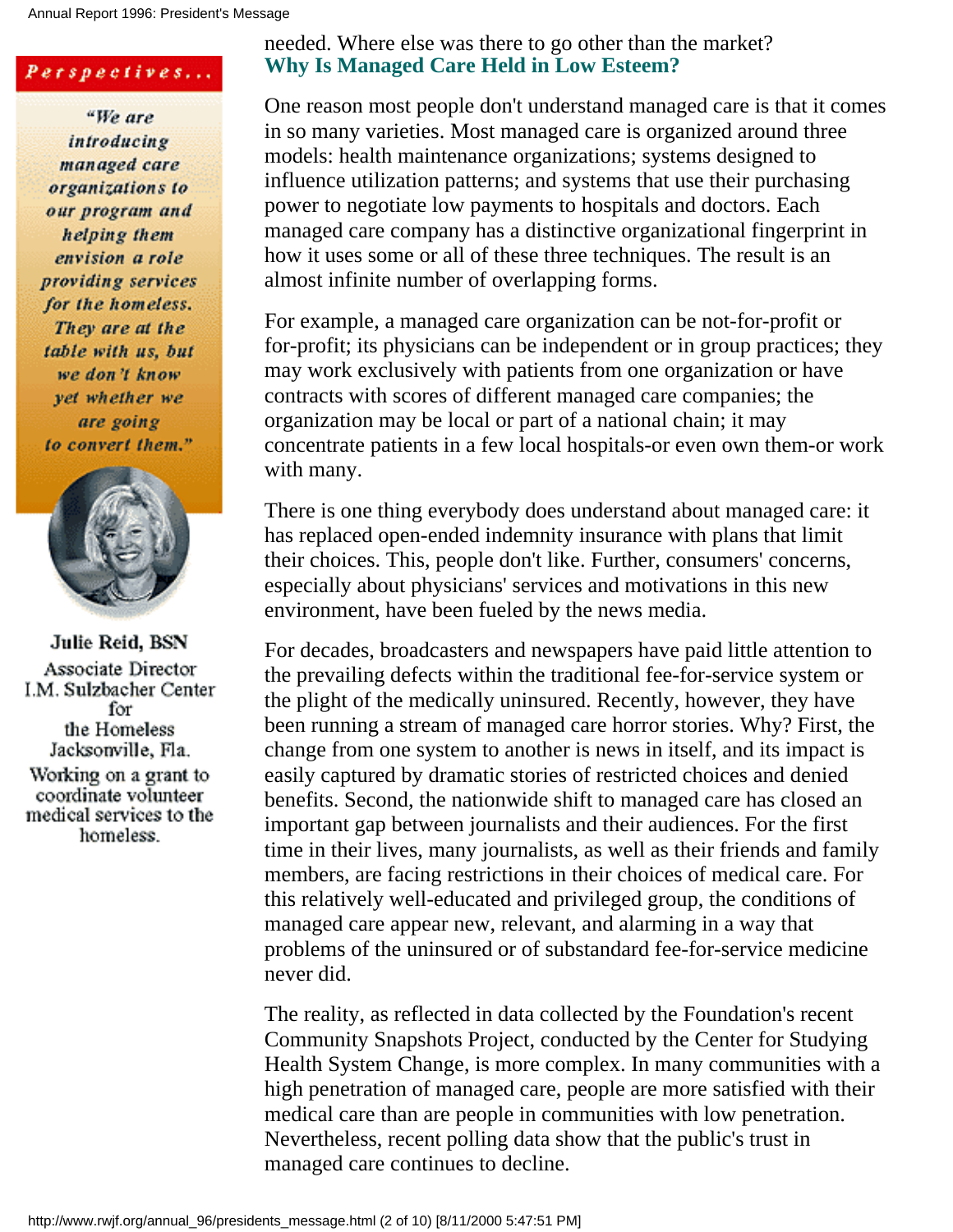<span id="page-145-0"></span>



### <span id="page-145-1"></span>Changes in Private and Public Companies' Health Insurance Premiums

|                  | ngan ing Prinsipal ang Phoble<br>pambal Pasal State ang Prinsipal ang                                               |
|------------------|---------------------------------------------------------------------------------------------------------------------|
|                  | <b>Televille St. Telescope and produced by</b><br>dronas ferarana                                                   |
|                  |                                                                                                                     |
|                  |                                                                                                                     |
|                  |                                                                                                                     |
|                  |                                                                                                                     |
|                  |                                                                                                                     |
|                  |                                                                                                                     |
|                  |                                                                                                                     |
|                  |                                                                                                                     |
|                  |                                                                                                                     |
|                  |                                                                                                                     |
|                  |                                                                                                                     |
|                  |                                                                                                                     |
|                  |                                                                                                                     |
|                  |                                                                                                                     |
| <b>Bally Ave</b> | <b>Provide</b><br><b>Change</b><br><b>With Plate</b><br><b>DAN'T</b><br>Philippin<br><b>List Bar</b><br><b>BEEN</b> |

### **Potential Advantages of Managed Care and the Market**

The potential advantages of managed care have been widely advertised, especially those of the health maintenance organization, with its capitation payments to physicians and hospitals. Compared with fee-for-service, capitation theoretically could produce a more rational system, permitting greater flexibility in the range of services provided to sick patients, integrating services for people with chronic illnesses, and emphasizing prevention. It also curbs the fee-for-service incentives to overuse costly services.

Market-based managed care has other possible advantages, beyond those that derive from capitation. In a nation encumbered with excess medical care capacity, the market can force closures, consolidations, and income reductions in a way that would be impossible for our government to accomplish. If federal officials tried to scale back the health care system, for instance, every affected legislator would seek exceptions for hometown institutions, special interests would appeal to the legislative and executive branches to give preference to their services, and the media would be filled with alarmist reports. Yet, the market-initiated downsizing of nearly 600 hospitals between 1984 and 1995-a loss of 260,000 beds-has occurred almost without a peep. [\(Chart Graphic\)](#page-153-0)

The market also may have curtailed runaway medical expenditures. It seems that employer health insurance premiums have leveled off, and in some instances actually declined. [\(Chart Graphic\)](#page-154-0) Likewise, Medicaid expenditures have moderated, although costs of Medicare continue to climb. Some analysts attribute this trend to managed care; others suggest that these changes are merely a shift from insurance expenditures to out-of-pocket costs.

### **Pitfalls and Perils for Managed Care as a National Health Policy**

The market and its principal instrument, managed care, face problems on two major fronts. One set flows from the market's successes, the other from its inheritance of past market failures.

The market is relentless in its pursuit of efficiency. It can impose enormous pressure for change on the institutions that provide medical care. As hospitals merge, consolidate, or even close, the communities they serve are threatened by decreases in vital services, as well as by loss of jobs. Especially in small towns and in the inner cities, hospitals are the largest local employer, and there is no obvious way to compensate for their layoffs. We may not usually think of health care as providing employment for less skilled workers, but in reality it does. So the blame for the loss of jobs and institutions will be laid at the feet of managed care.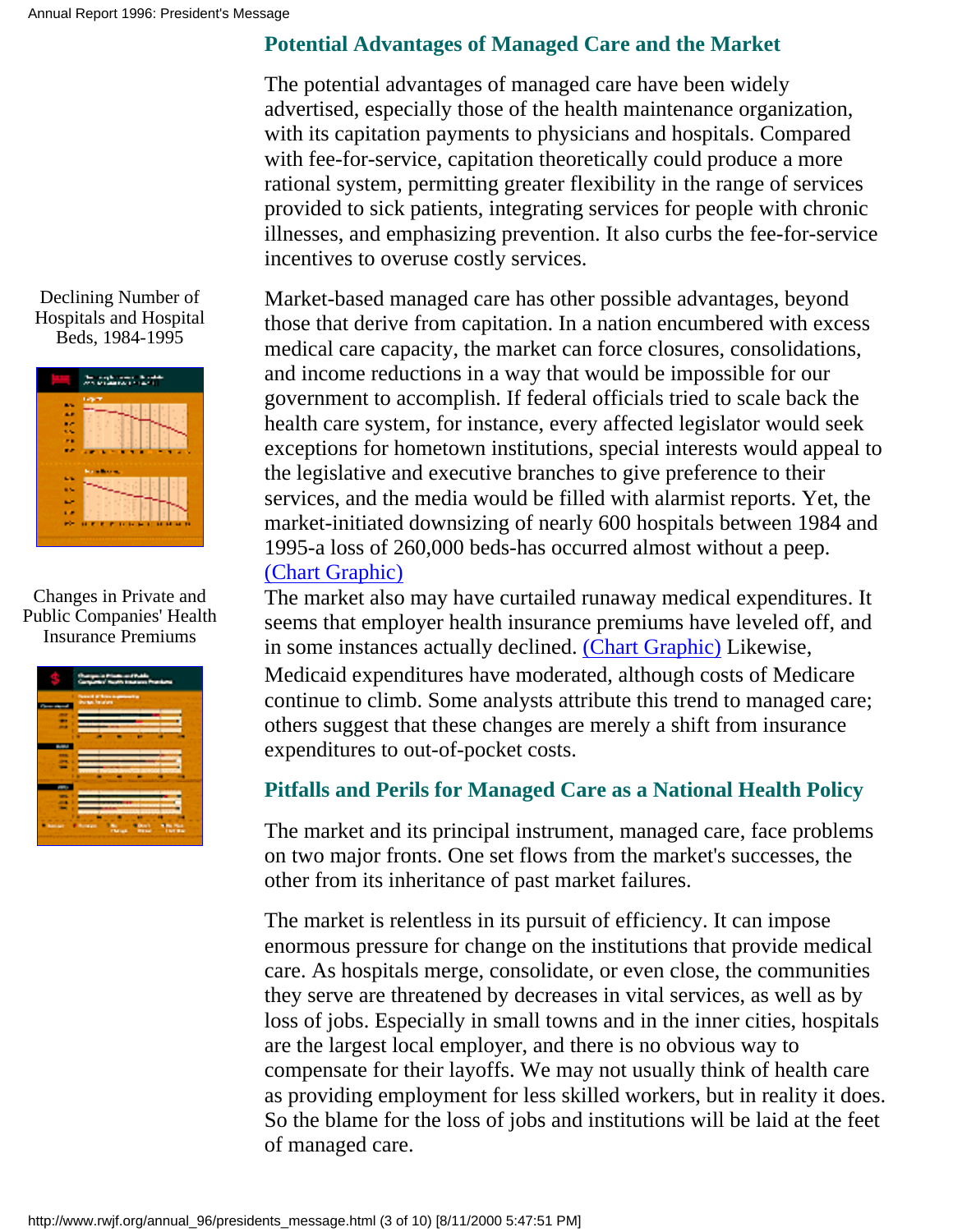The efficient market is also having an impact on nursing professionals. The surplus of jobs of a few years ago has disappeared, and nursing assistant jobs have actually declined. New graduates from nursing schools are having a tough time finding hospital-based jobs, and many hospitals are replacing nurses with advanced training with ancillary health care workers. While there are new opportunities for nurses to practice in community-based settings, the majority of nurses need retraining to do this work.

Physicians are feeling the pinch of market pressures, too. In the days when a doctor simply found a neighborhood and hung out a shingle, the nation could absorb seemingly endless numbers. Now, doctors must find a managed care plan to hire them, and the plans fill up fast. In 1994, the average physician income declined for the first time since 1968, when the AMA began monitoring physician income, though it crept back up in 1995. And there are clearly too many specialists in fields such as anesthesiology and cardiology in many regions. Many physicians bitterly resent the loss of control that comes with market consolidation. Many must report to corporate bosses for the first time. [\(Chart Graphic\)](#page-155-0) Fundamental choices, such as whether to hospitalize their patients and when to discharge them, are now being dictated by a stranger at the end of an 800 telephone number. And as market changes intensify, physicians will become even more unhappy.

Many experts see these consumer and provider complaints as signals that discipline is finally being brought to a previously overheated medical care market. In their view, it is high time that insured consumers stop treating medical care as a free good and that health professionals face the same competitive pressures as other businesses.

But the practice of medicine is not just another business. On the wall in my office, opposite my desk, hangs a copy of "The Doctor," a famous 19th century painting by Sir Luke Fildes. It depicts a weary physician brooding over the form of a feverish child asleep on two kitchen chairs in a tiny room. In the background, dimly viewed, are the distraught parents. I display "The Doctor" not out of nostalgia for the practice of house calls, but to remind me and my colleagues of what is special about the healing professions. Even the most hardened cynics hope that in the sanctity of their own doctor's office the specter of financial risk will take a back seat to healing. As caregivers, our challenge is to resist swapping gains in efficiency for losses in compassion.

### <span id="page-146-0"></span>Proportion of Physicians Who Were Employees

| <b>Contract Contract</b> |
|--------------------------|
| <b>ATTUALS</b>           |
| __                       |
|                          |
|                          |
| $\overline{a}$           |
| <b>Miles Sea Purchas</b> |
|                          |
| <b>Service</b>           |
|                          |
|                          |
|                          |
| <b>PERMIT RAY</b>        |
|                          |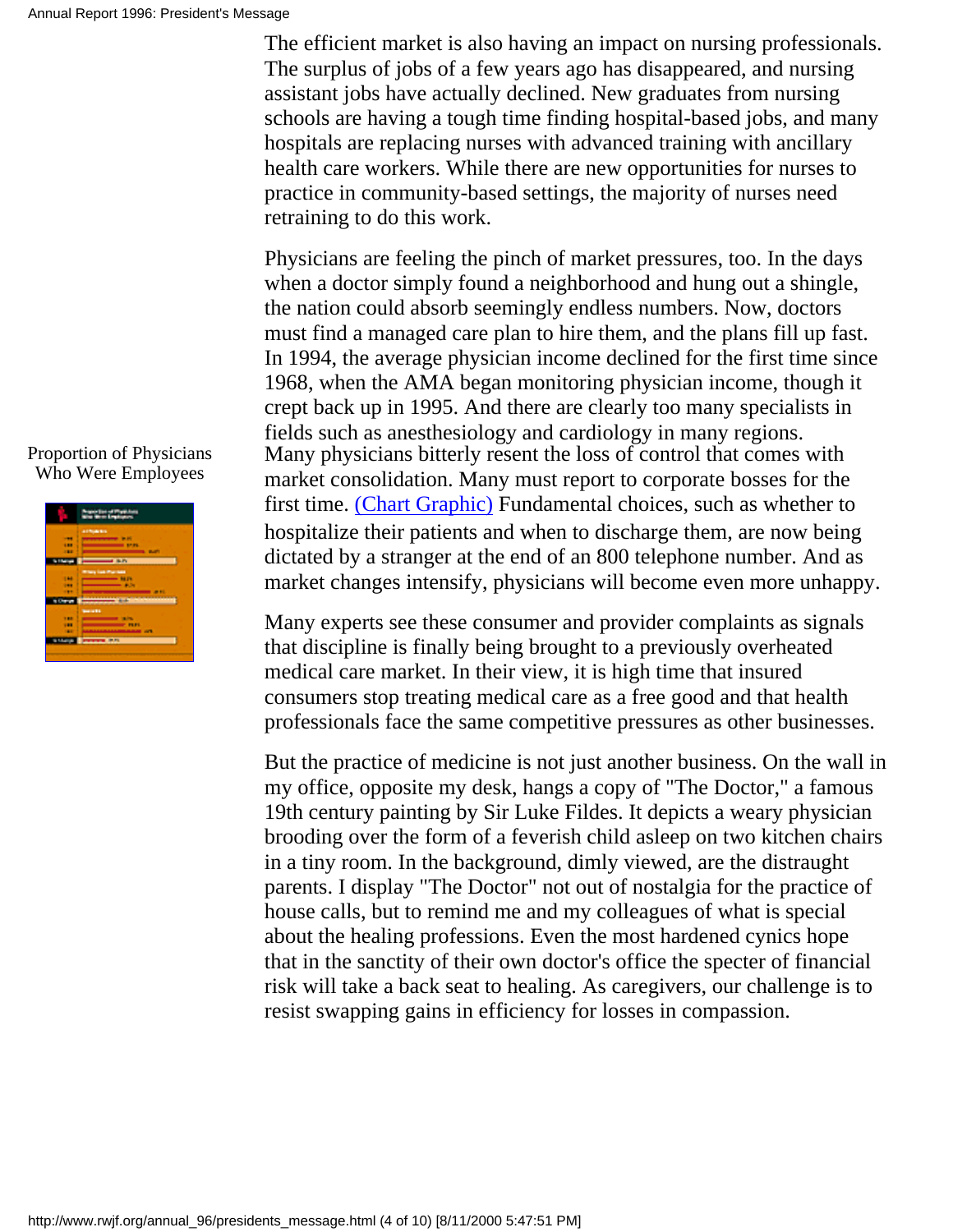Annual Report 1996: President's Message

### Perspectives...

"Approximately 25 percent of Missoula's population was uninsured in 1992. The best solution was a local solution. Eighty percent of our doctors volunteered to provide services-dentists and mental health providers soon followed. Our two hospitals, along with city and county governments provided additional support."



### Jeanne Sheils Twohig, MPA

**Executive Director** Partnership Health Center, Missoula City-County Health Department Missoula, Mont. Working on a grant to establish a centralized intake and referral system for volunteer care providers helping the uninsured.

Managed care's other set of problems comes from its being saddled with past market failures. The most obvious is that many millions of Americans lack health insurance. Estimates of the actual number vary, depending on the research methods used and how "Americans" are defined; most figure that from 39 to 42 million people are uninsured at any given time, and as many as 60 million are uninsured at some time during a calendar year. Even if the economy stays strong, the numbers of uninsured Americans will probably continue to rise; if the economy sours, the situation will be even worse.

Clearly, market economies do not provide goods for free. But we have always been unwilling to explicitly deny needed medical care to those who cannot afford to pay for it. So the unresolved problem of how to pay for the care of the medically uninsured is now squarely in the lap of managed care.

There are only two ways to pay for care for the uninsured-either subsidize their insurance or subsidize their care. Thus far, it has not been acceptable to subsidize coverage for the uninsured, even though estimates of the additional costs of such subsidy amount only to some \$20 billion out of a total annual health care expenditure of \$1 trillion. Nor is society willing to ration medical care according to a person's ability to pay, although we do tolerate a considerable amount of implicit rationing.

So the needs of the uninsured typically are addressed by subsidizing indigent care. In some instances care is given by mainstream providers, who then pass on these costs to their patients who are insured. In other cases the care is obtained at institutions that have traditionally provided a safety net-institutions such as public hospitals and tax-supported clinics. Between them, the two sources have provided a substantial, though insufficient, amount of indigent care. The system is suboptimal, however, because compared with people who have private health insurance, the uninsured have less access to care, use fewer services, cannot obtain certain services at all, are twice as likely to be hospitalized for conditions that could have been avoided, and die sooner.

But market forces are making it harder to finance even this amount of indigent care. Hospitals and physicians can no longer cross-subsidize such care by inflating charges to their paying patients. Now that private insurers are aggressively shopping for the lowest priced hospitals and physicians, charging extra in order to cover indigent care risks losing business. With these changes taking place on the private side, Medicare now stands as the most reliable source of subsidies for indigent care. But its cross-subsidies also will dwindle with the impending Medicare cost crisis and Congress's efforts to reduce the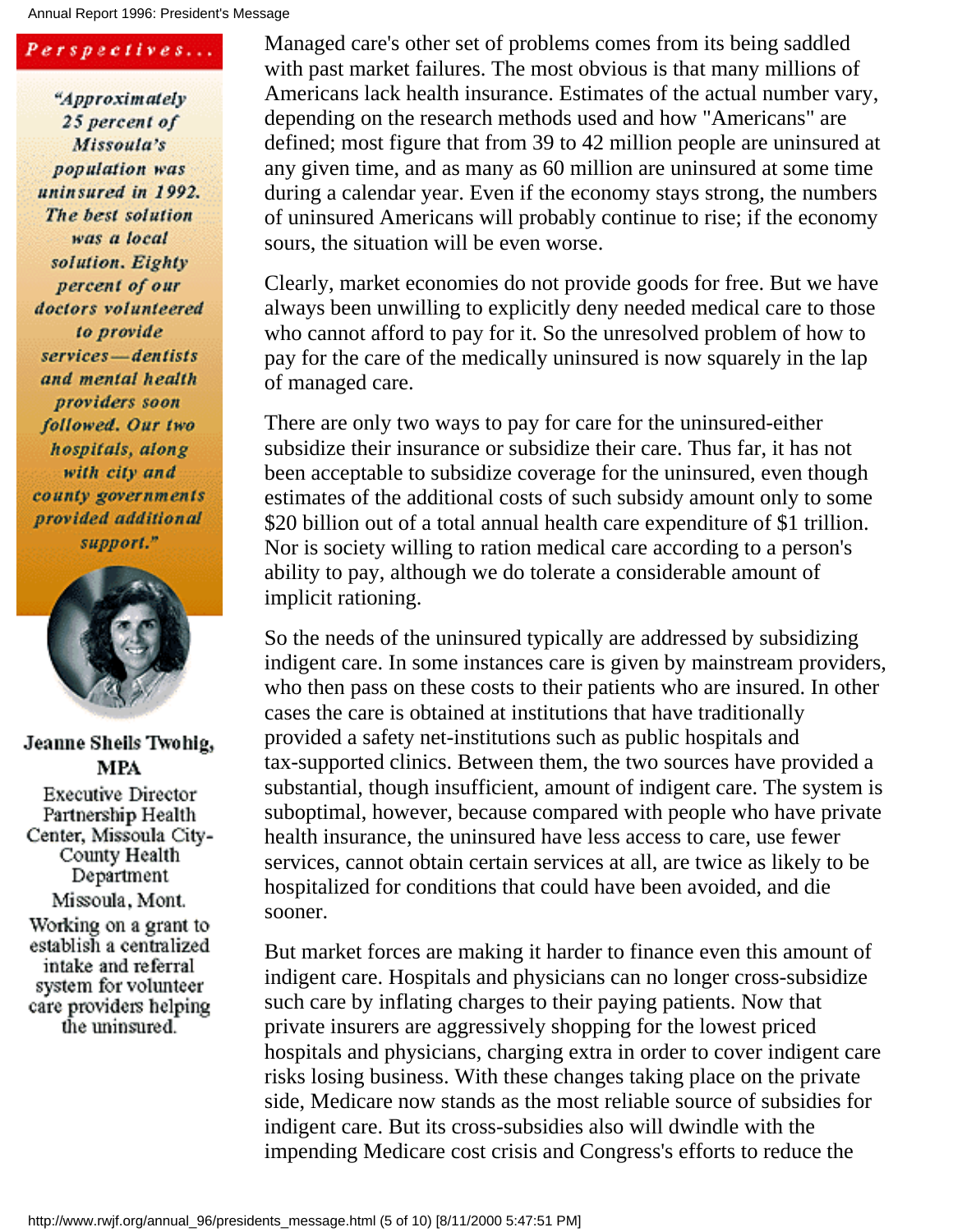federal budget deficit.

While fiscal pressures are making it less possible for most community hospitals to care for the uninsured, the safety net public hospitals and clinics are also having to retrench. Many of these institutions depend heavily on revenues from Medicaid patients. Now that most states are developing Medicaid managed care contracts, hospitals and physician groups that previously avoided serving Medicaid patients have started seeking them out aggressively. Many Medicaid patients will be moving into private settings for the first time. But the resulting loss of Medicaid patients leaves the safety net providers with rising proportions of uninsured patients among their clientele.

City and county officials worry about tax increases and health care budgets, too. They are cutting the services offered by public hospitals and clinics. Some previously public hospitals are being sold to private, for-profit corporations. On top of all this, some states-notably California-are considering to refuse to reimburse public hospitals for the care of non-citizen immigrants.

The overall result is that access to medical care for the uninsured is a constantly worsening problem: On the one hand, the already large population of medically uninsured is expanding; on the other, market pressures are squeezing out the subsidies previously used for charity care.

These trends have evoked scenarios rivaling Dickens's depictions of misery and depression. The reality is likely to be more subtle. In my experience, the reality often surprises both the doomsayers and the cheerleaders. Not only the pace of change, but sometimes even its direction, can be unexpected.

As our medical care system adjusts to the new dynamics of the market, its behavior will vary from region to region and changes will be incremental. To the extent that calamitous scenarios are forecast and do not occur, this may distract us from the subtler, potentially more important changes that will evolve in the next decade. The impact of changes in access may not be evident for some time, and certain segments of the poor, such as those receiving Medicaid, may find their access improved under managed care systems. The population most in jeopardy would seem to be the uninsured immigrants in border states-California, Texas, Arizona, and Florida-and in major cities.

Finally, indigent care is not the only social good threatened by market forces, the erosion of cross-subsidization, and tighter public funds. These trends also jeopardize medical education, clinical research, and some aspects of public health. Although all have other sources of support, each is subsidized to some degree by clinical revenues. The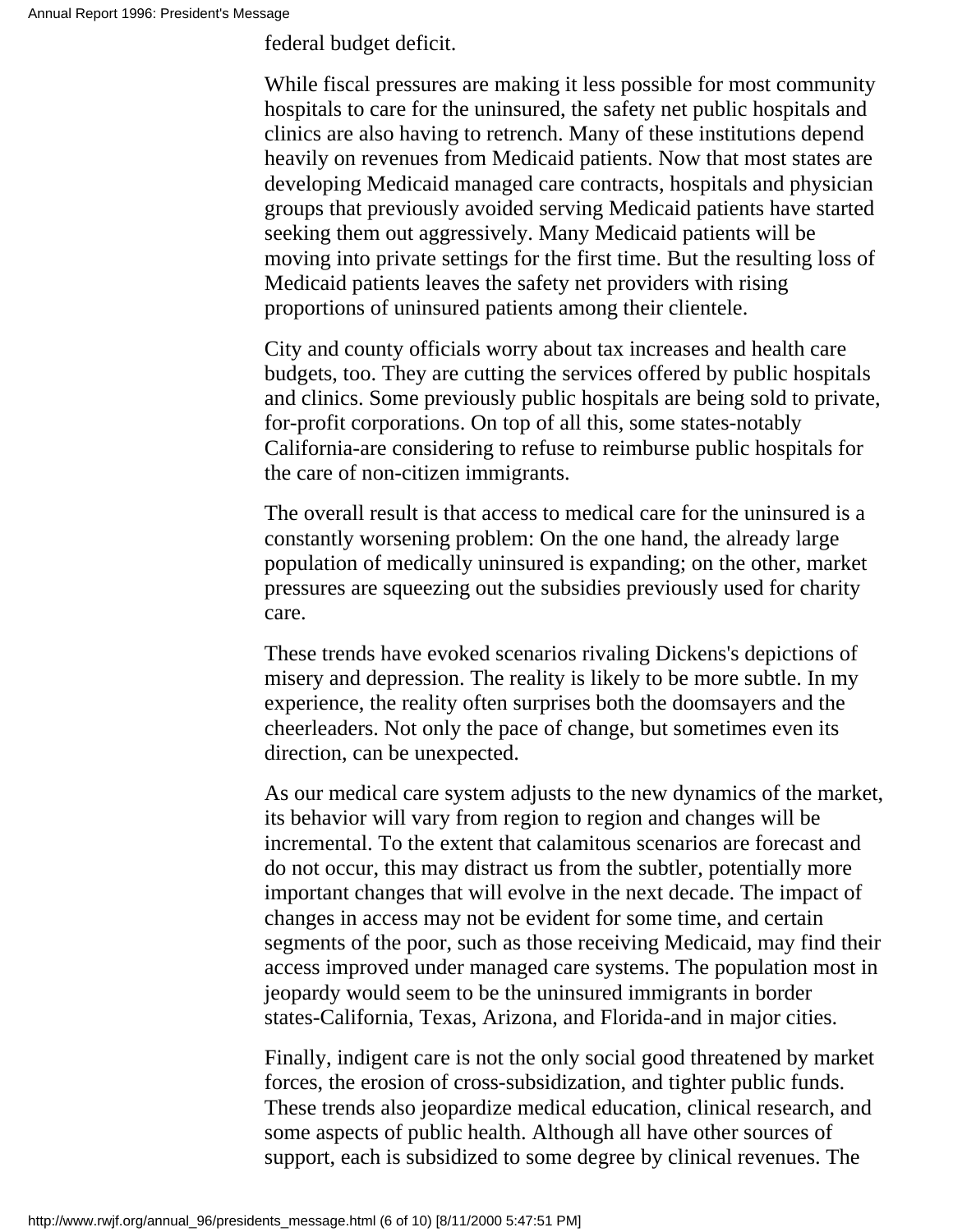<span id="page-149-0"></span>Inpatient Care After Childbirth Legislation



<span id="page-149-1"></span>Gag Clause Legislation



market is unlikely to allow this to continue. Without new sources of income, we will begin to erode the foundation of this country's medical enterprise.

### **Legislative and Regulatory Responses**

Not surprisingly, politicians are responding to the widespread criticism of managed care. Some examples include: the spate of state laws requiring that health insurance plans cover 48-hour hospitalizations for normal deliveries; resistance to the performance of outpatient mastectomies; and the requirements for mental health coverage in recent federal legislation. Even legislators who staunchly support market principles could not resist the political appeal of the "drive-by delivery" issue. [\(Chart Graphic\)](#page-156-0) Certain to follow are proposals to mandate coverage for certain services such as screening tests for breast and prostate cancer, bone marrow transplantation for metastatic breast cancer, and to pay for care by certain categories of providers.

These legislative and regulatory actions will not be confined to expanding covered benefits. Legislators are bound to propose marketing standards (in response to past scandals), as well as new laws regarding physician "gag clauses" in HMO contracts, [\(Chart Graphic\)](#page-157-0) disclosures of physicians' financial conflicts of interest, and maybe even allowable profit margins for health plans.

Legislators also may be tempted by certain inevitabilities into additional areas of law and regulation. As managed care's domination of health care expands, there will be excesses to curb. Health plans' utilization management will be increasingly aggressive. And, also inevitably, consumers and providers won't like it. So far, health plans and health systems have tackled the relatively easy cost-cutting targets, such as reducing excess hospital capacity and redundant services. In effect, this has been taking the fat out of the system, yet it has accustomed these corporations to high profit levels-levels that will be difficult to sustain without ever more extensive cuts.

But once the fat is gone, further cuts can only be made in areas that potentially harm patient care. At this point, public pressure to "do something" to regulate the industry will be intense. Regulators will have difficulty in maintaining a balance between free market principles that unleash entrepreneurial energy and consumer protection principles, traditional in a field where lives are at stake.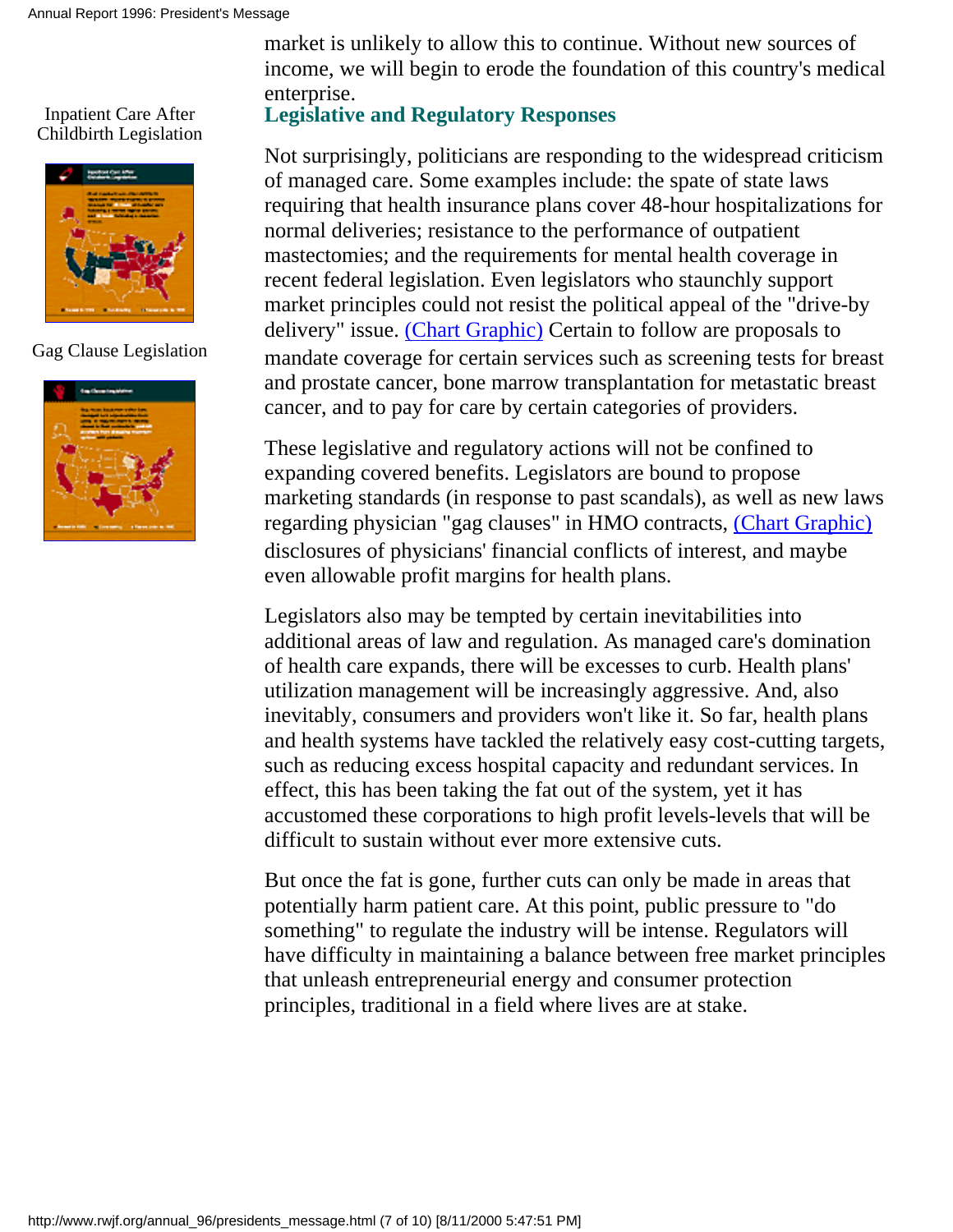### Perspectives...

"Our kids are very difficult to deal with. It is hard to remember to take your pills three times a day when you live under a bridge. The medical system is just not set up to deal with them and probably won't change soon."



### Michael Cronin, MPH

**Executive Director** Justice Resource Institute Boston, Mass. Working on a grant to develop and implement a program of health maintenance and promotion for high-risk adolescents.

This balancing act is not unique to medical care. The precise balance point depends on the commodity in question, moving more toward regulation when safety is at issue-such as with air travel or the food supply-and toward market principles when it is not. Setting the balance point for medical care ideally should involve open debates about the tradeoffs among costs, quality, and convenience. Unfortunately, because we lack good measures of these variables, no one-neither marketeers nor politicians-has been eager to engage in such discussions.

But these debates would cover only the people and activities currently "in the system." What about the people and activities left out? Would it really cost too much to fund basic health care for the uninsured, to pay for graduate medical education, or to underwrite the missing piece for clinical research? We haven't been able to identify fresh sources of funding to expand health insurance coverage, and there is no reason to assume the task will be any easier for education or research. So far, innovations at the state level are few and help only a limited population.

### **Roles for Philanthropy**

At The Robert Wood Johnson Foundation, we focus our grantmaking on improving the health and health care of the American people. The triumph of the market poses new challenges for us because the actions of business and government are changing so rapidly.

In what many people around the nation now believe were the "good old days" of health care, philanthropy also had it easier. In those expansionist times, we supposed that if we funded a promising approach to delivering health care, someone-often government-would adopt the new model and make it widely available. Now that the federal role is shrinking and state and local governments are financially pressed, existing programs must scramble to retain funding. New ventures are even less likely to find sponsors and dollars. Similarly, in the past, foundations could attract the attention of potential grantees with relatively small grants. Today, so many of them are fighting for survival that they cannot take on a foundation's project.

Yet the turbulent triumph of the market still creates fresh philanthropic opportunities. More than ever, we need clear measures of what is happening in health and health care, at both the local and national levels. This need arises just when the federal government's capacity to monitor changes has been cut back. Thus one important role for RWJF will be to determine and describe, carefully and rigorously, the events over time. We are attempting to do this with our Health Tracking project, administered by the Center for Studying Health System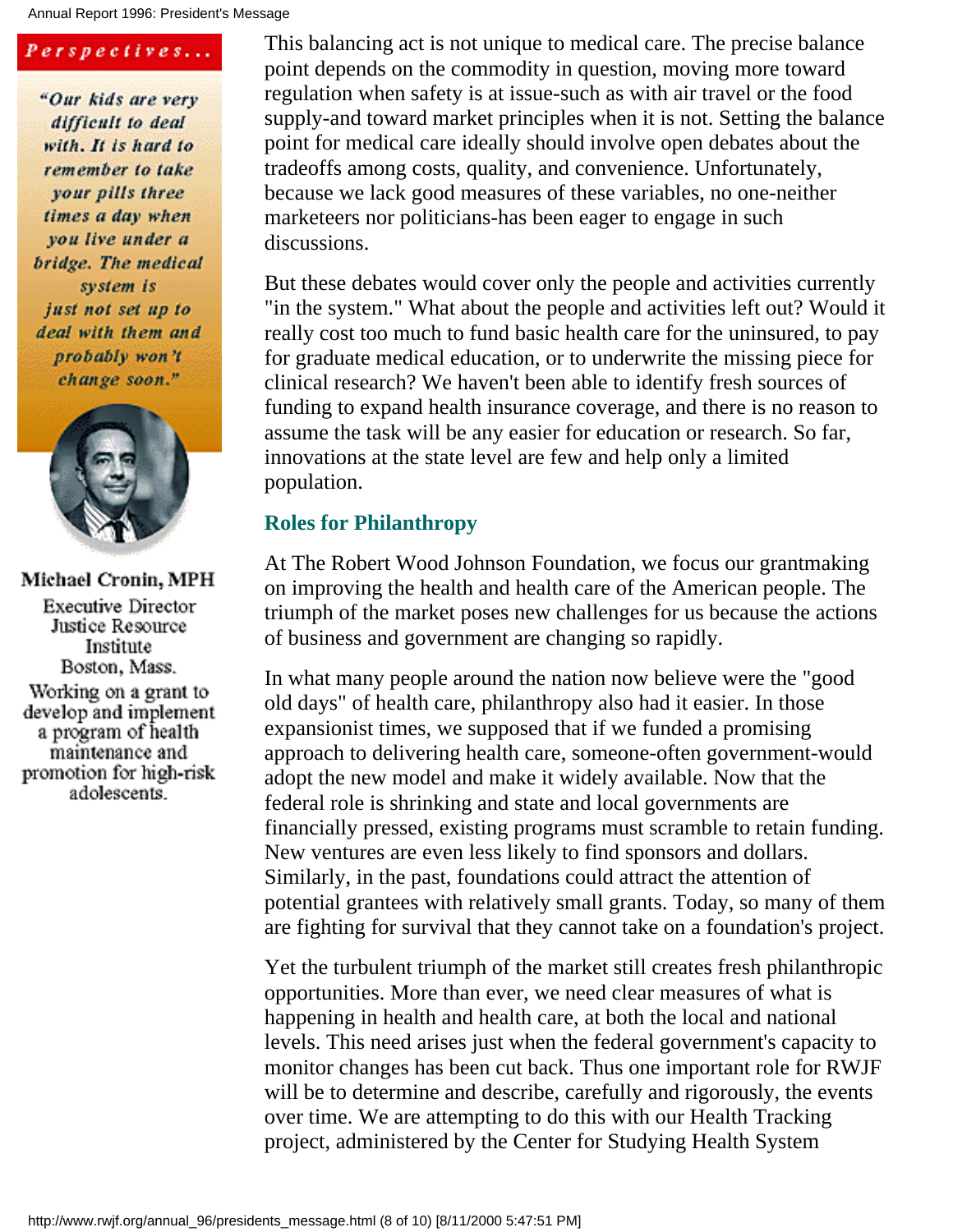Change. Health Tracking is collecting data on important outcomes that affect patients, health professionals, and institutions. Other foundations also are planning to invest in monitoring activities. Ongoing information from all these sources will help our nation gauge the impact of the market, recognize its accomplishments, and identify areas for improvement.

By supporting research and service demonstrations, philanthropy can help managed care, the market's chosen mechanism, work better for more people. One area where research is needed is on ways to adjust health insurance premiums according to risk. Today, the market rewards health plans that avoid people who are likely to require expensive care. These individuals could become attractive to the market if fair and accurate risk adjusters were used. Better access to higher quality care would surely follow. A working group under our Chronic Care Initiatives in HMOs program has done some interesting work in this area.

Another area where philanthropy can play a role is in the preservation of the caring ethic of health providers. As managed care penetrates more markets, we have begun to see more clashes between the traditional ethics of medical care and market-driven business practices. Helping business people and health care providers understand and navigate these issues can ultimately improve the quality of patient care.

As efficient as markets are at distributing goods, they are limited in that not everyone has the wherewithal to purchase the goods being sold. By working to expand health care coverage to more people, philanthropy can help more people participate in the market. Thus far, both the business and the public sectors have been reluctant to pursue major expansions, so another role for philanthropy is to try to address the health and health care needs of people who financially cannot participate in the market. [\(Chart Graphic\)](#page-158-0) This foundation has a history of programmatic efforts dating back to our earliest days that focus on the needs of the uninsured and the underinsured. Currently, we are exploring ways to preserve the functions of the safety net, the informal web of providers and institutions across the country that has provided care to millions of disadvantaged Americans.

Some health and health care issues can be addressed by people with no qualifications other than an interest in helping. A caring adult can mentor a child at risk for substance abuse, a neighbor can help an elderly shut-in with shopping and other activities. These are areas where the formal health care system will always come up short. But such help, usually by a volunteer, can have an impact on people equal to all the medical system has to offer. The Foundation has been working to promote volunteering and volunteerism. These efforts

### <span id="page-151-0"></span>Uninsured Americans by Income, 1995

| ٠<br>٠<br>٠ |  |  |  |
|-------------|--|--|--|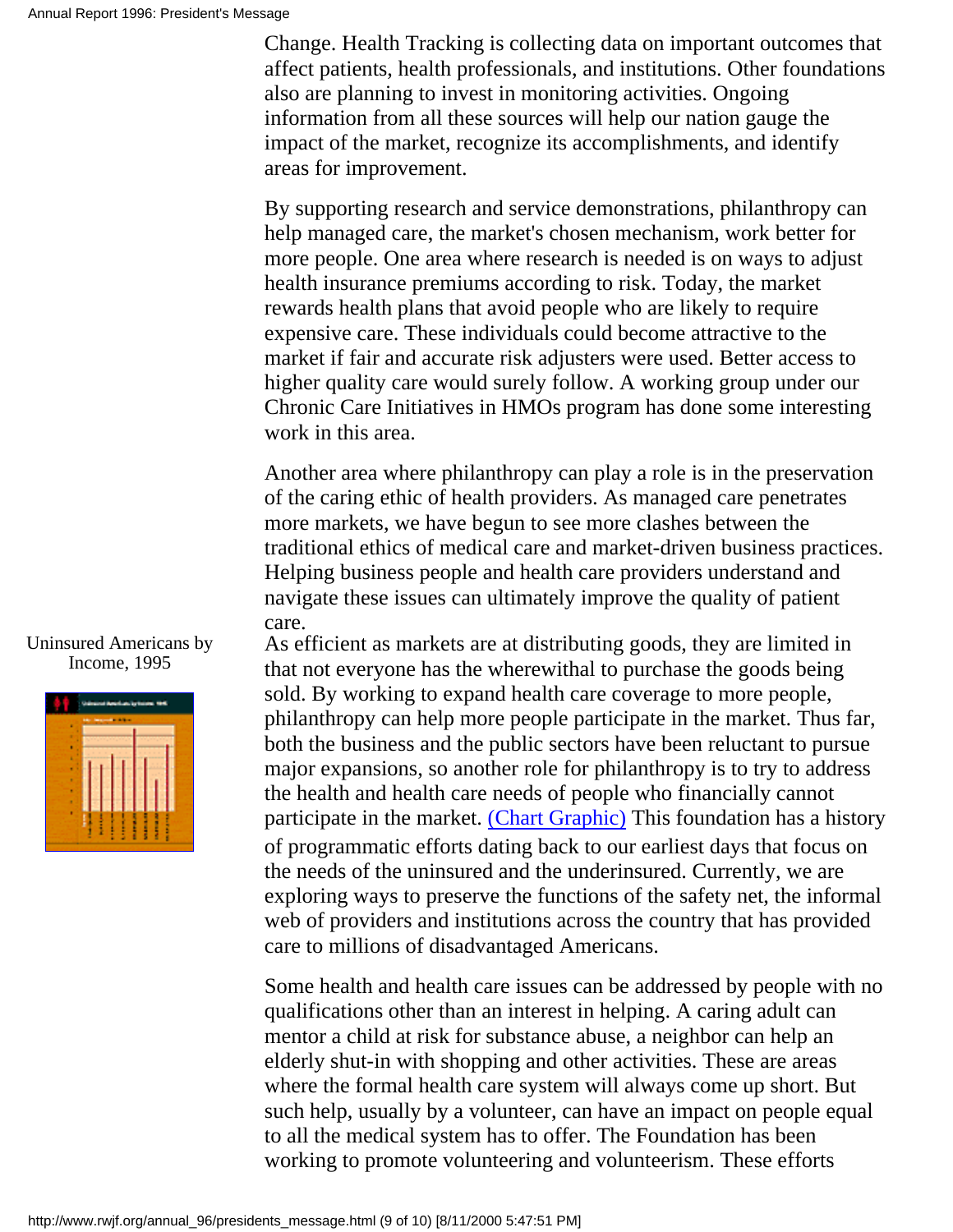include such programs as Faith in Action, Service Credit Banking in Managed Care, and our support of One Church-One Addict, a project to get churches nationwide to help recovering substance abusers through job counseling, spirituality, and referral to treatment centers.

Finally, we can educate the public about how to avoid health risks and how to use the health care delivery system better. Much of our work in the substance abuse area uses education to promote prevention and cessation. And our grant to Healthwise, Inc., is helping people in four Idaho counties become better health care consumers providing people with a state-of-the-art self care manual, supporting a toll-free advice line staffed by nurse counselors, and community health education.

### **Conclusion**

As a nation, we have staked our health care future, for better or worse, on a market-based approach. This development has at least one salutary indirect effect: it has finally unmasked fundamental unresolved dilemmas that we in the United States have for so long ignored. Should everyone have the right to basic health care? To what extent should the healthy subsidize the sick or the wealthy subsidize the poor? What is government's role in health care? Is medicine merely a business like any other? Should there be limits on the profits obtained from providing health care services? How do we best invest in medicine's future-in research and training? To the extent that we are now confronting directly these problems that have smoldered for so long, the market has helped us in more ways than merely by increasing the efficiency of the health care sector. If we choose to avoid them, or to resolve them in a partisan manner, we will have lost an enormous opportunity.

Steven A. Schroeder, MD President

| <b>Trustees</b> |                                                    | <b>Roles</b> for<br>Philanthropy | <b>The Founder</b> |                   |           | Chairman's<br><b>Statement</b> | President's<br>Message |                              | 1996<br><b>Activities</b> |
|-----------------|----------------------------------------------------|----------------------------------|--------------------|-------------------|-----------|--------------------------------|------------------------|------------------------------|---------------------------|
|                 | <b>Distribution</b><br>of 1996 Funds and Contracts |                                  | 1996 Grants        | <b>Statements</b> | Financial |                                | Secretary's<br>Report  | <b>Officers</b><br>and Staff |                           |

**Annual Report Page** 

**RWJF Home**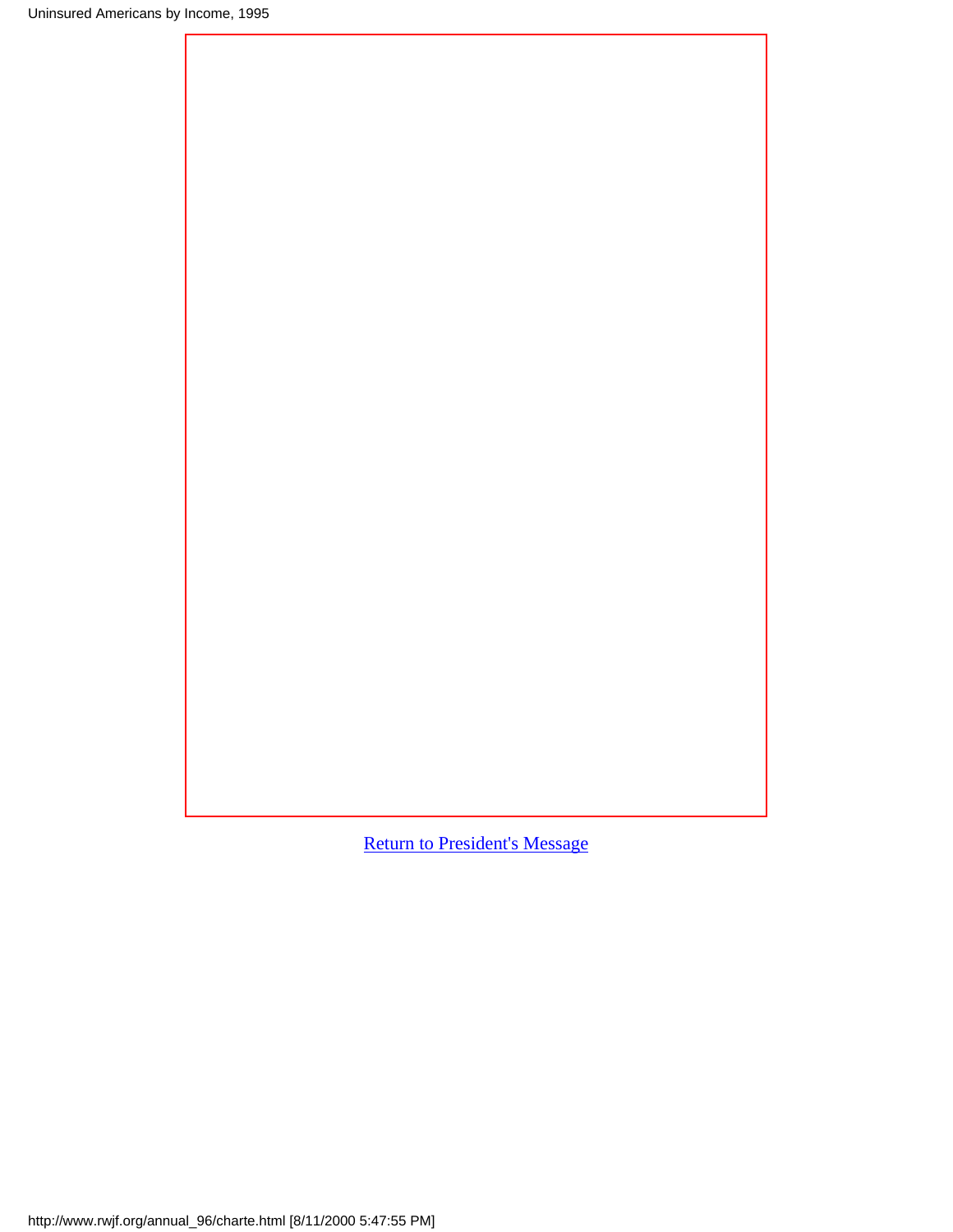#### Annual Report 1996: The Chairman's Statement

# Maintaining a Balance

**Managing Growth and Maximizing Effectiveness** 

**For any organization to thrive, it must manage its growth and maintain its focus simultaneously. This balance is a mark of effectiveness. In 1996, we asked and began to address the question of how we keep our balance now and for the future.**



T H E

**CHAIRMAN'S** 

**STATEMENT** 

**Sidney F. Wentz** 

Our endowment has grown steadily and significantly during the 1990s, thanks in part to the second longest bull stock market in history. Through productive and principled management of our assets, we closed 1996 with an endowment of \$5.59 billion. As our endowment has grown, so have our annual payouts.

To meet our required payout increases, we have developed new programs and made more grants. We now have about twice as many active national programs and grants as we had 10 years ago. While we have doubled our output, the number of people involved in developing and monitoring programs has remained about the same. This increase in productivity is a tribute to the professionalism and dedication of the RWJF staff.

By the year 2000, we estimate we could be making \$360 to \$400 million in grants each year. For comparison, in 1995 we made grants and awards totaling \$180 million. Our projected payout opens up many new possibilities for the Foundation; it also raises questions about how we can maintain the quality of our grants and national programs, and still continue with the level of monitoring we have exercised thus far.

In anticipation, we have begun to review our staffing levels and grantmaking practices and processes. We are considering testing some new approaches to our work, including additional outsourcing of activities. But these next few years will hold some very interesting challenges for the Foundation-challenges that will require some of our most creative thinking to date.

As part of our efforts to maintain our balance point, the Board of Trustees and senior staff held a retreat this past June to take stock of the Foundation. At our last retreat just over five years ago, we ratified the Foundation's mission and established the four goal areas that have organized our grantmaking to date. In June, we moved to consolidate our goals by folding one-to help the nation address, effectively and fairly, the overarching problem of escalating health care costs and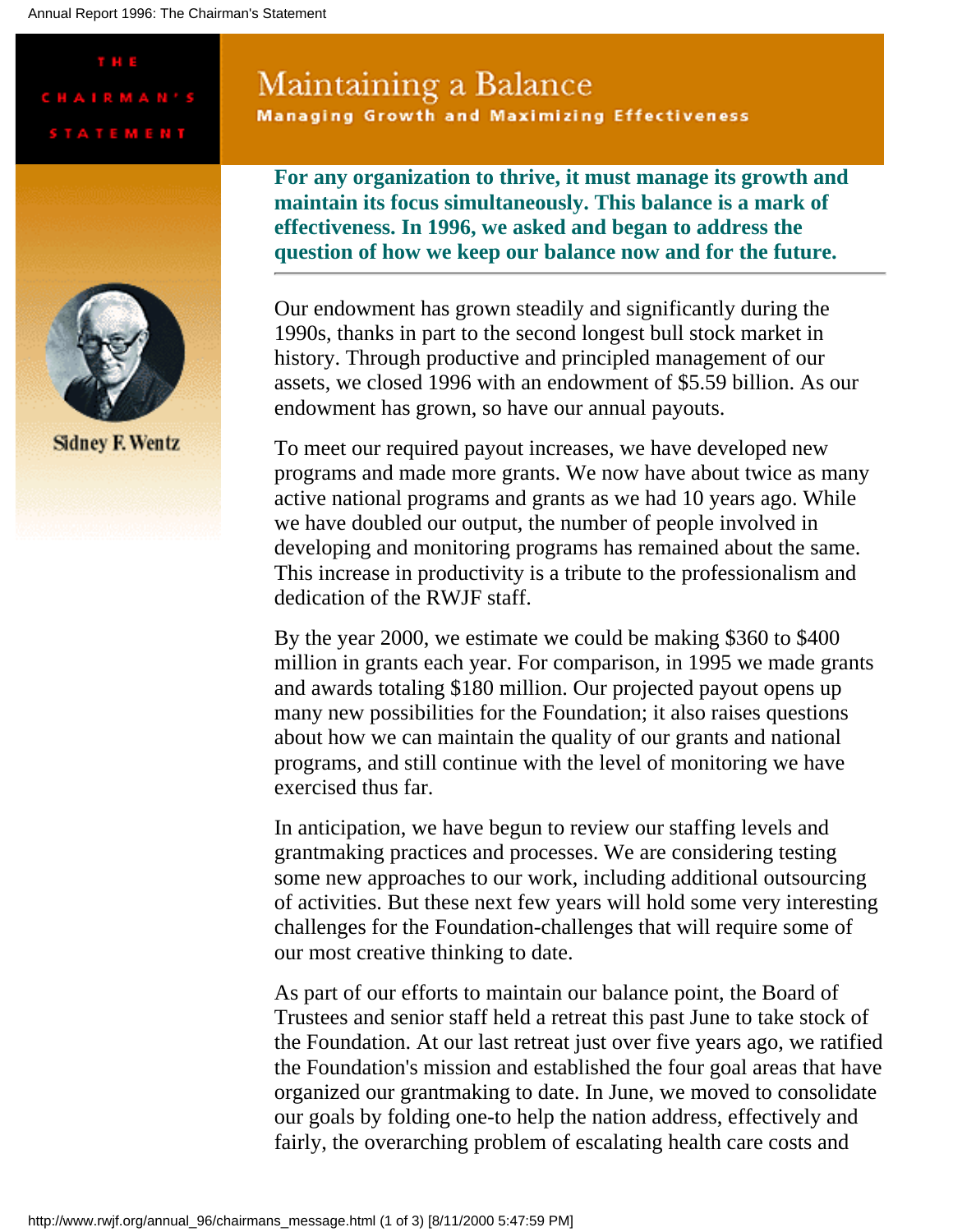resource allocation-into the others.

We are far from solving the problem of rising health costs, and we have not abandoned it. But there was a sense among the Board and staff that controlling costs was so integral to the success of many of our efforts that we should not treat it separately. We believe it is more realistic to incorporate the concept of controlling costs into each goal area.

The Board officially affirmed this change at its October meeting, along with this restatement of our remaining goals: to assure that all Americans have access to basic health care at reasonable cost; to improve the way services are organized and provided to people with chronic health conditions; and to promote health and reduce the personal, social, and economic harm caused by substance abuse-tobacco, alcohol, and illicit drugs.

At that June meeting, we also developed a new framework for analyzing our grantmaking. This framework, which classifies grants as targeted, core, or exploratory, will be used internally to develop a clearer overall picture of the Foundation's programming, to track our long-term commitments more effectively, and to improve our ability to balance risk and payoff across our portfolio of grants.

Targeted grants, which comprise most of our grantmaking, support projects that are related to our goals and have clear objectives and five-to-ten year horizons.

These include such programs as SmokeLess States: Statewide Tobacco Prevention and Control Initiatives and the Chronic Care Initiatives in HMOs.

Exploratory grants, which we expect to be a small share of our portfolio, will underwrite explorations of areas for potential future activity. Staff members have discussed a number of possibilities, including health and behavior, violence, genetic services, and new information technology in health care.

Core grants will support a number of solid, low-risk, long-term activities that will never be self-sustaining, but which we view as central to the mission of the Foundation. These include our Clinical Scholars Program, the Local Initiative Funding Partners Program, and the Community Health Leadership Program.

We also had a change in our management team at the end of 1996 with the retirement of Dr. Richard C. Reynolds, who had been executive vice president of the Foundation since 1987. In his nine years in that position, Dick served under two presidents, providing both continuity and perspective. His gentle humor, wisdom, and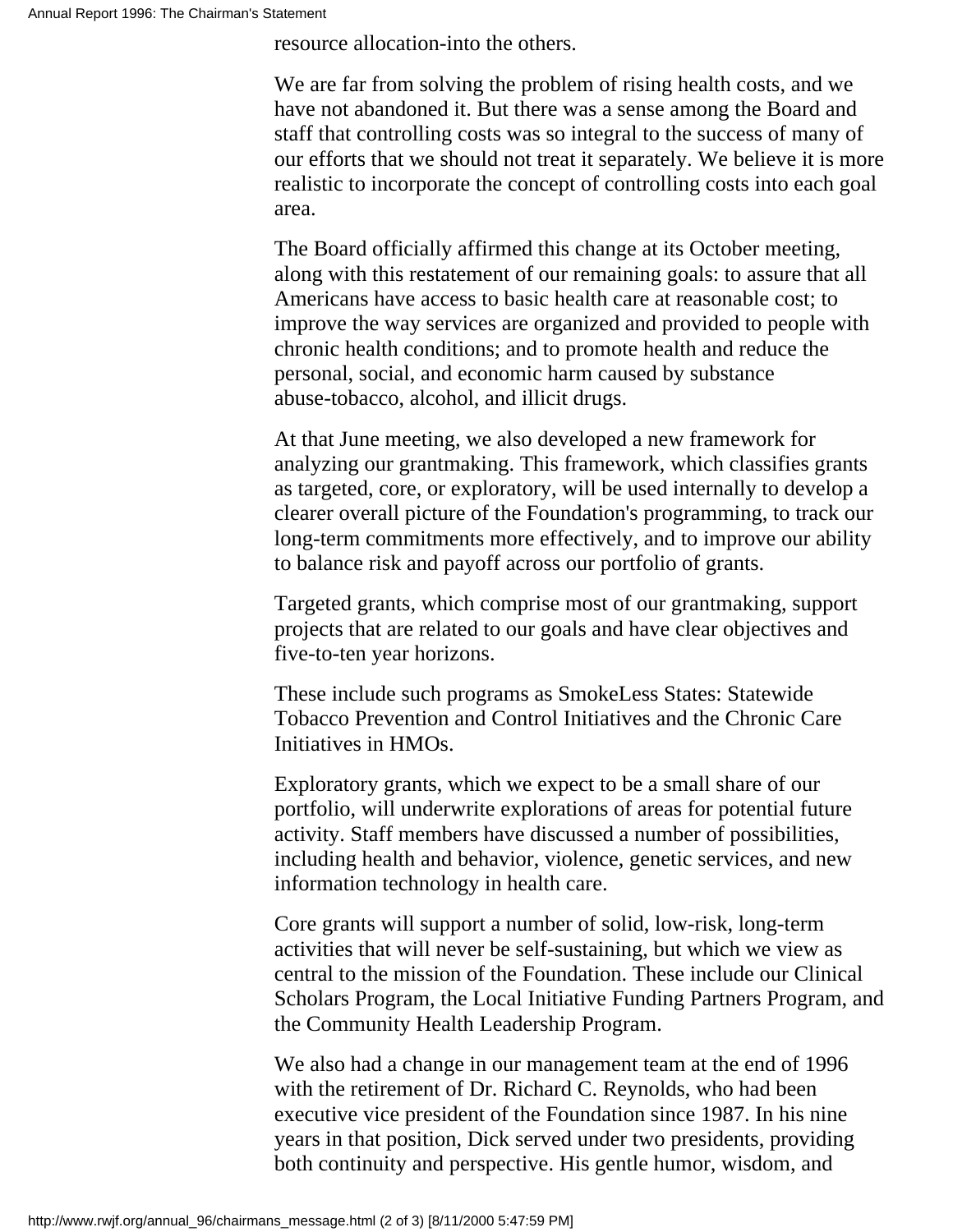patient determination will be greatly missed. In recognition of Dick's significant contributions, the Foundation has established the Richard C. Reynolds, M.D., Chair in General Internal Medicine at the University of Medicine and Dentistry of New Jersey, where he served as dean before he joined RWJF. We wish Dick well in his retirement.

Dick's successor is Lewis G. Sandy, M.D., M.B.A. Lew joined the Foundation in 1991 as a vice president for program. In recent years, he has led our chronic care goal development work group and distinguished himself as a thoughtful, organized innovator. We welcome Lew to his new role and look forward to his future contributions.

I expect that America's health care system will continue to remake itself at a dizzying pace for the foreseeable future. While change is unsettling, it also brings with it opportunity. Our challenge is to seize the opportunities to improve health and health care and to make the most of them. I am confident that we are well positioned-and well balanced-to do just that.

Sidney F. Wentz Chairman, Board of Trustees

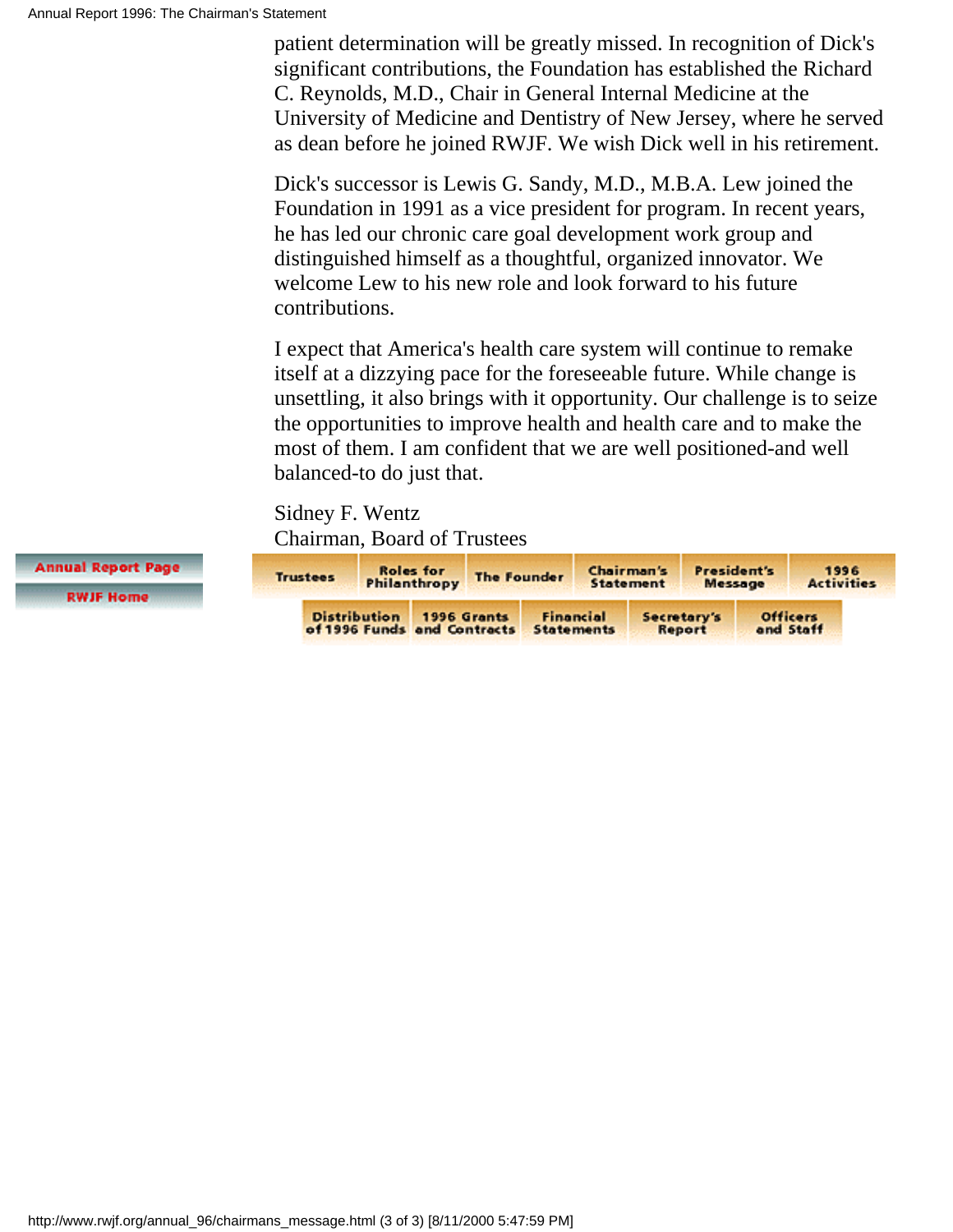Annual Report 1996: The Founder

THE

### Robert Wood Johnson 1893-1968

**Robert Wood Johnson devoted his life to public service and to building the small, but innovative, family firm of Johnson & Johnson into the world's largest health and medical care products conglomerate.**



**Robert Wood Johnson** 

The title by which most knew him--General--grew out of his service during World War II as a brigadier general in charge of the New York Ordnance District. He resigned his commission to accept President Roosevelt's appointment as vice chairman of the War Production Board and chairman of the Smaller War Plants Corporation.

General Johnson was an ardent egalitarian, an industrialist fiercely committed to free enterprise who championed-and paid-a minimum wage even the unions of his day considered beyond expectation, and was a disciplined perfectionist who sometimes had to restrain himself from acts of reckless generosity. Over the course of his 74 years, General Johnson would also be a politician, writer, sailor, pilot, activist, and philanthropist.

His interest in hospitals led him to conclude that hospital administrators needed specialized training. So he joined with Dr. Malcolm Thomas MacEachern, then president of the American College of Surgeons, in a movement that led to the founding at Northwestern University of one of the first schools of hospital administration.

General Johnson also had an intense concern for the hospital patient whom he saw as being lost in the often bewildering world of medical care. He strongly advocated improved education for both doctors and nurses, and he admired a keen medical mind that also was linked to a caring heart.

His philosophy of corporate responsibility received its most enduring expression in his one-page management credo for Johnson & Johnson. It declares a company's first responsibility to be to its customers, followed by its workers, management, community, and stockholders-in that order.

Despite the intensity and determination he displayed in his role as a business leader, General Johnson had a warmth and compassion for those less privileged than he. He was always keenly aware of the need to help others, and during his lifetime, he helped many quietly and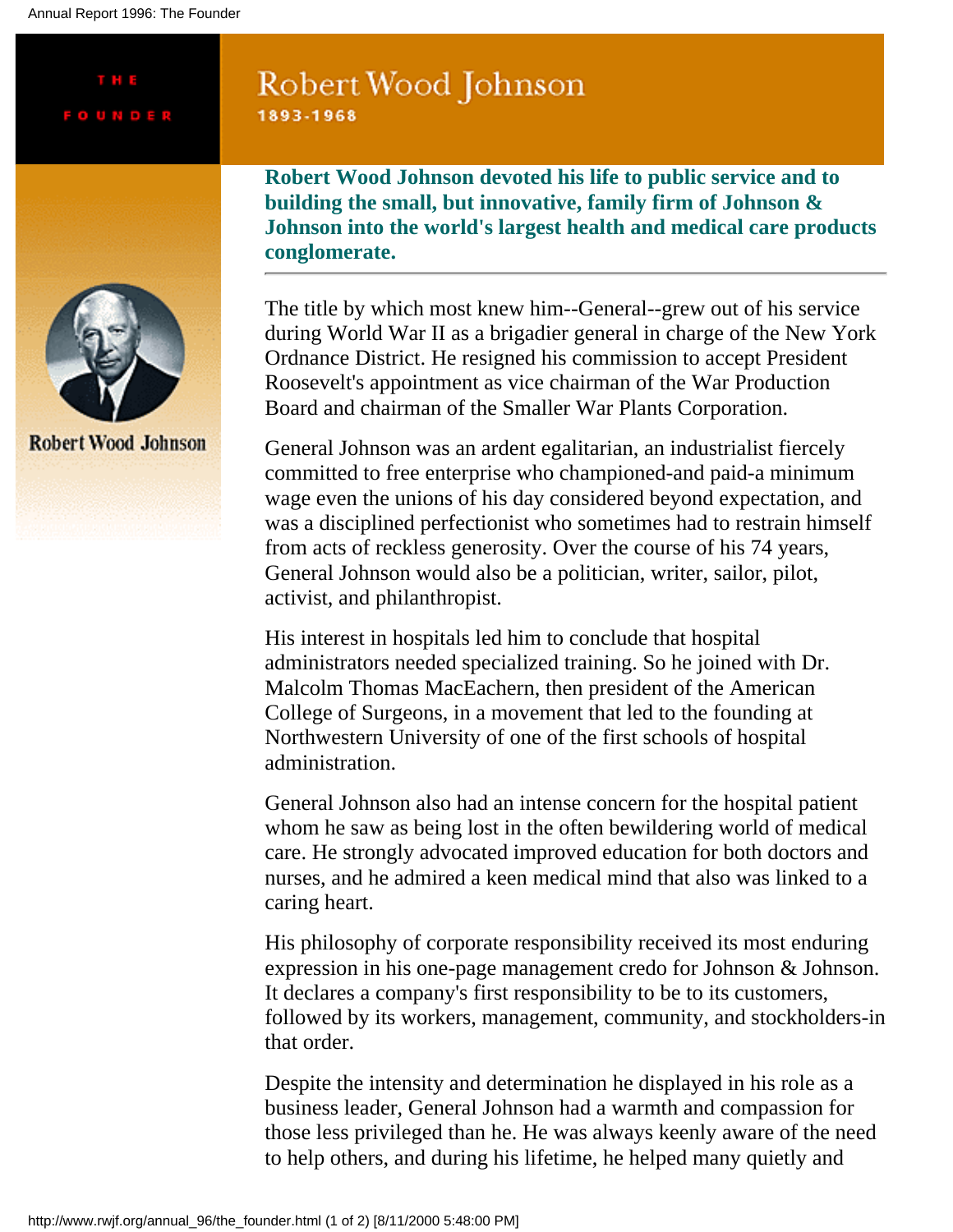without fanfare.

General Robert Wood Johnson's sense of personal responsibility toward society was expressed imperishably in the disposition of his own immense fortune. He left virtually all of it to the foundation that bears his name, creating one of the world's largest private philanthropies.

| <b>Annual Report Page</b> | <b>Roles</b> for<br><b>Trustees</b><br>Philanthropy |                             | The Founder |                                       | <b>Chairman's</b><br><b>Statement</b> |  | President's<br>Message       | 1996<br><b>Activities</b> |  |
|---------------------------|-----------------------------------------------------|-----------------------------|-------------|---------------------------------------|---------------------------------------|--|------------------------------|---------------------------|--|
| <b>RWJF Home</b>          | <b>Distribution</b>                                 | of 1996 Funds and Contracts | 1996 Grants | <b>Financial</b><br><b>Statements</b> | Secretary's<br>Report                 |  | <b>Officers</b><br>and Staff |                           |  |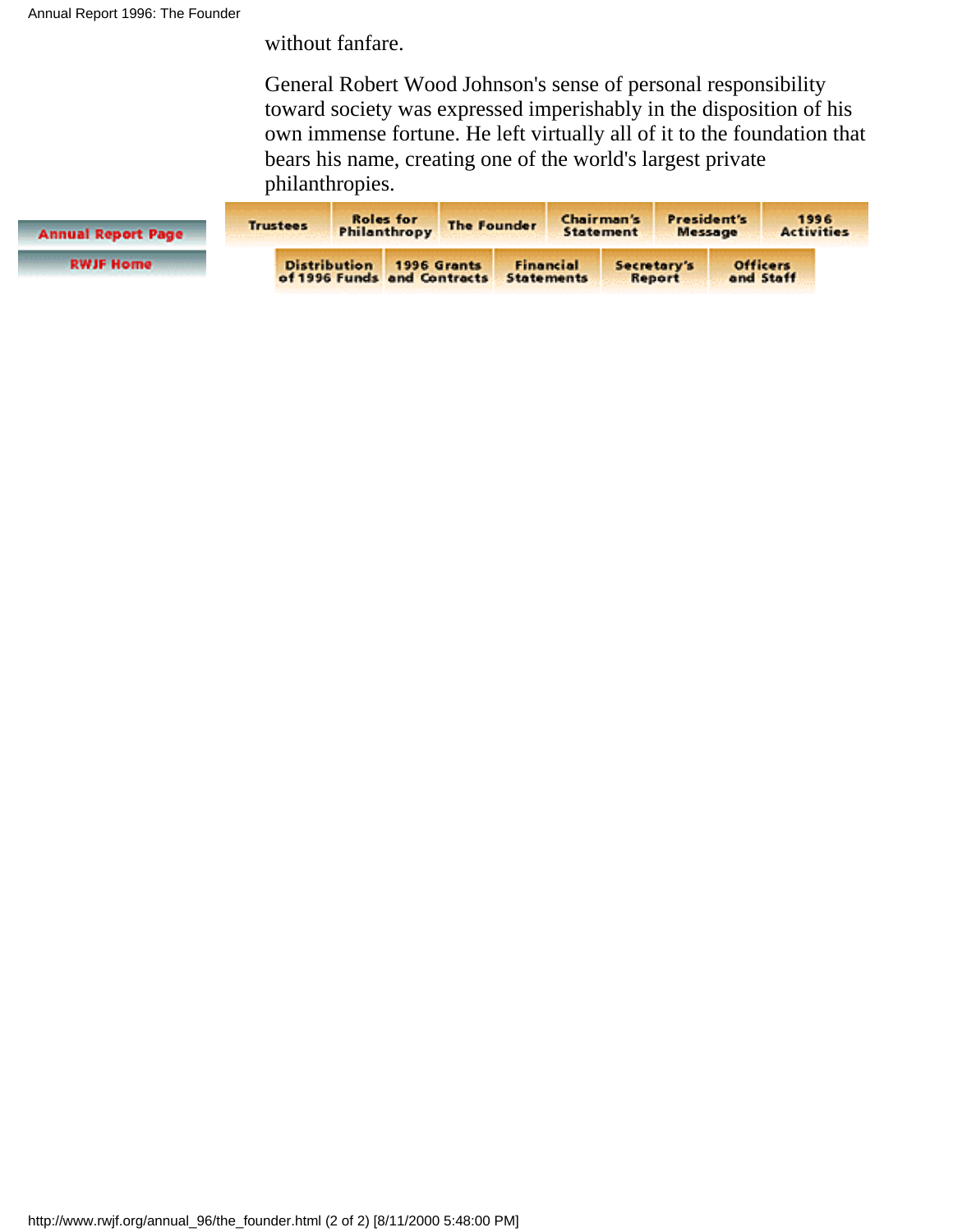# 1996 **REPORT**

# The Robert Wood Johnson Foundation



This Annual Report explores

the Foundation's role in a

market-driven health care system:

### **Tracking Delivery System Changes**

As part of our Health Tracking project, the Center for Studying Health System Change is conducting a study of health and health care in 60 communities.

### **Expanding Health Care Coverage**

The Healthy Kids Replication Program is designed to help states develop affordable health insurance products for sale through schools to cover uninsured children.

### **Promoting volunteerism**

The Faith in Action program helped to establish more than 500 community networks of interfaith volunteer caregivers who help the elderly and the disabled people.

### **Helping Managed Care Work Better**

Chronic Care Initiatives in HMOs has funded 22 projects exploring ways to improve services for people with chronic conditions who are enrolled in managed care plans.

### **Ensuring Care for the Underserved**

Reach Out: Physicians' Initiative to Expand Care to Underserved Americans has funded 39 projects that help private physicians provide reduced-cost or free care to poor people.

### **Public Education**

Oral Health America, America's Fund for Dental Health received a grant to work with Major League Baseball and the National Spit Tobacco Education Program to teach young athletes about the dangers of chewing tobacco.

### **Preserving Professional Ethics**

The Woodstock Theological Center received funding to hold leadership seminars and produce a monograph that helps providers and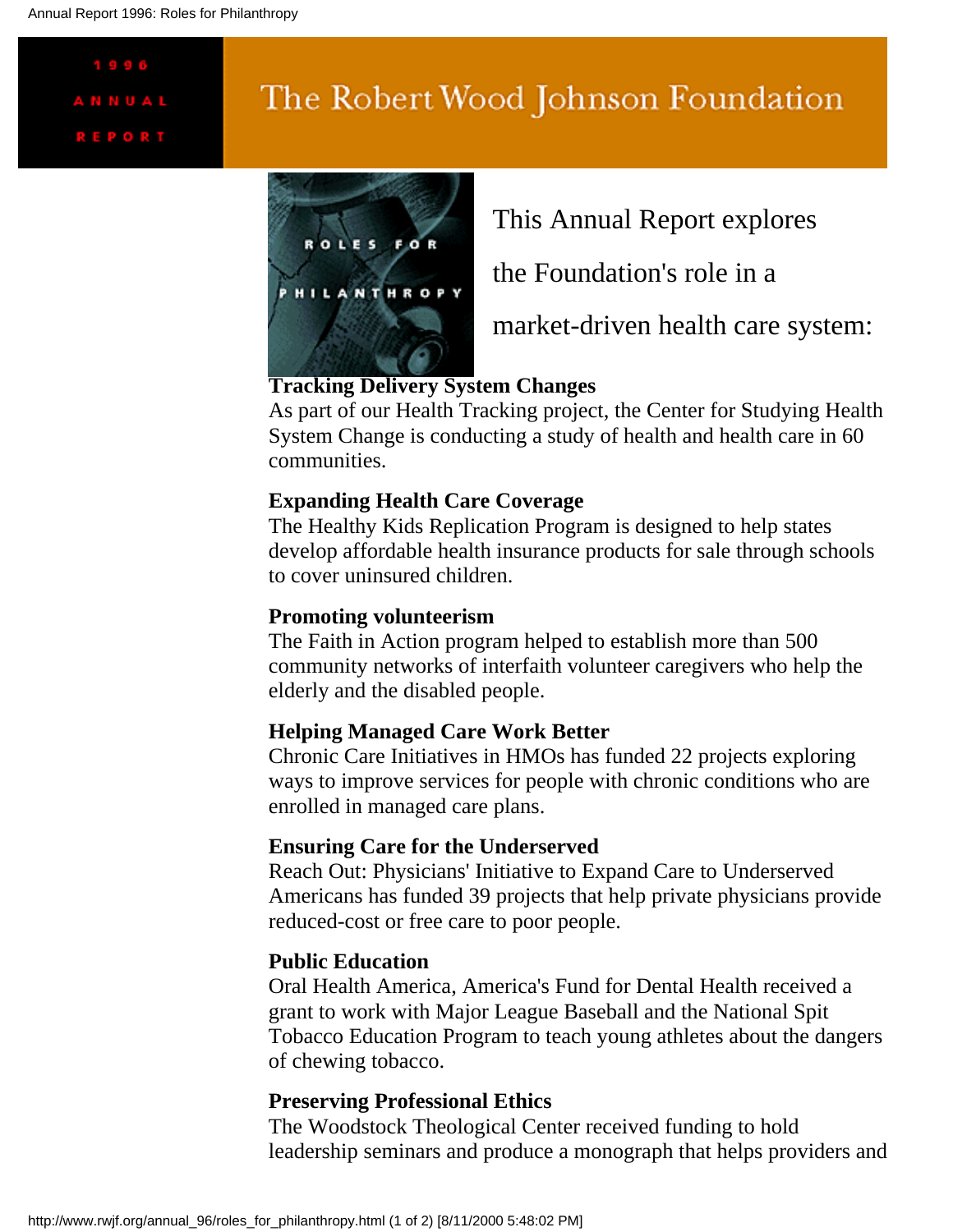Annual Report 1996: Roles for Philanthropy

**Annual Report Page RWJF Home** 

institutions navigate ethical issues in the business aspects of patient care.